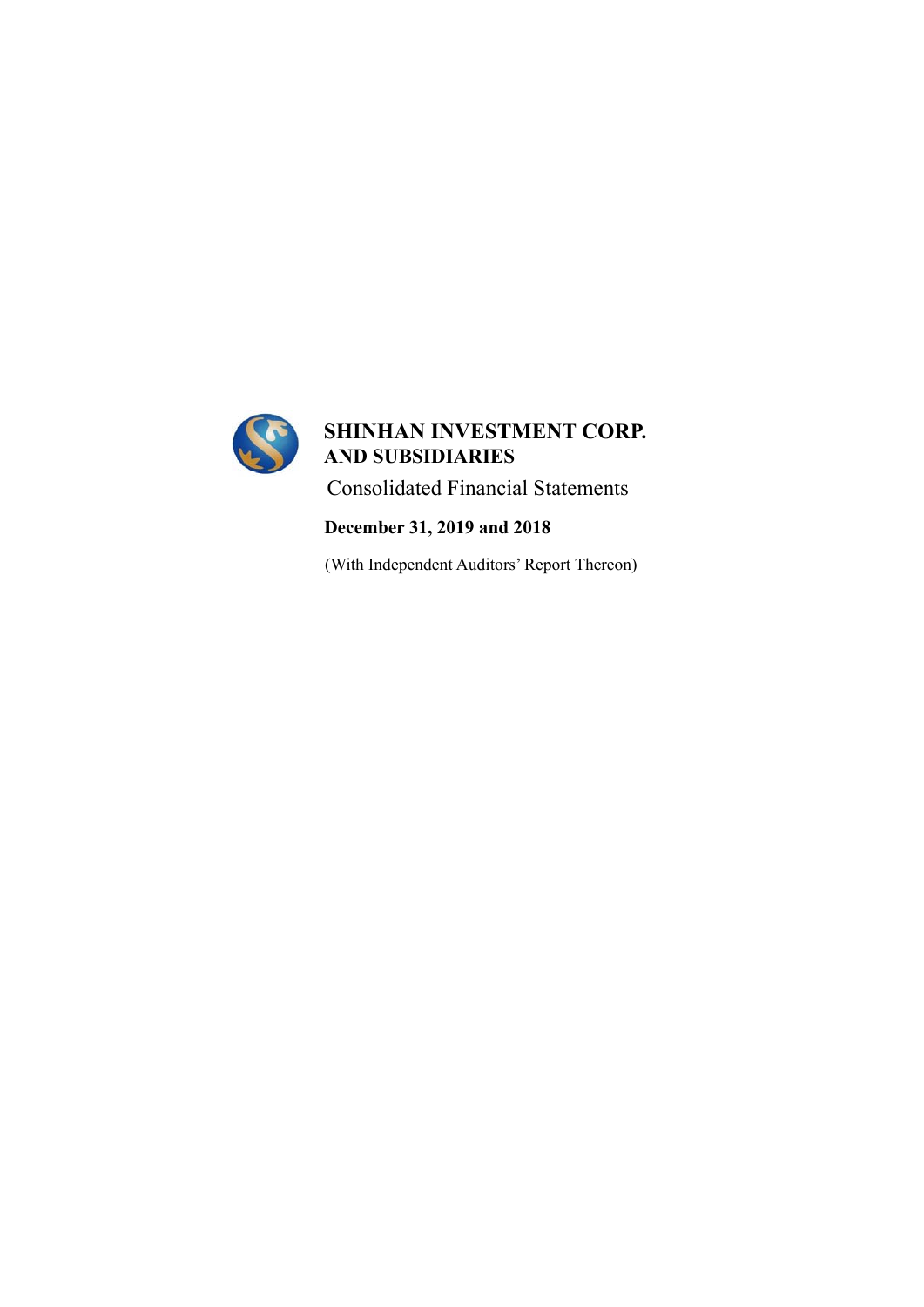# Contents

# **Page**

| <b>Independent Auditors' Report</b>             |                |
|-------------------------------------------------|----------------|
| Consolidated Statements of Financial Position   | $\overline{4}$ |
| Consolidated Statements of Comprehensive Income | 5              |
| Consolidated Statements of Changes in Equity    | 7              |
| Consolidated Statements of Cash Flows           | 9              |
| Notes to the Consolidated Financial Statements  | 11             |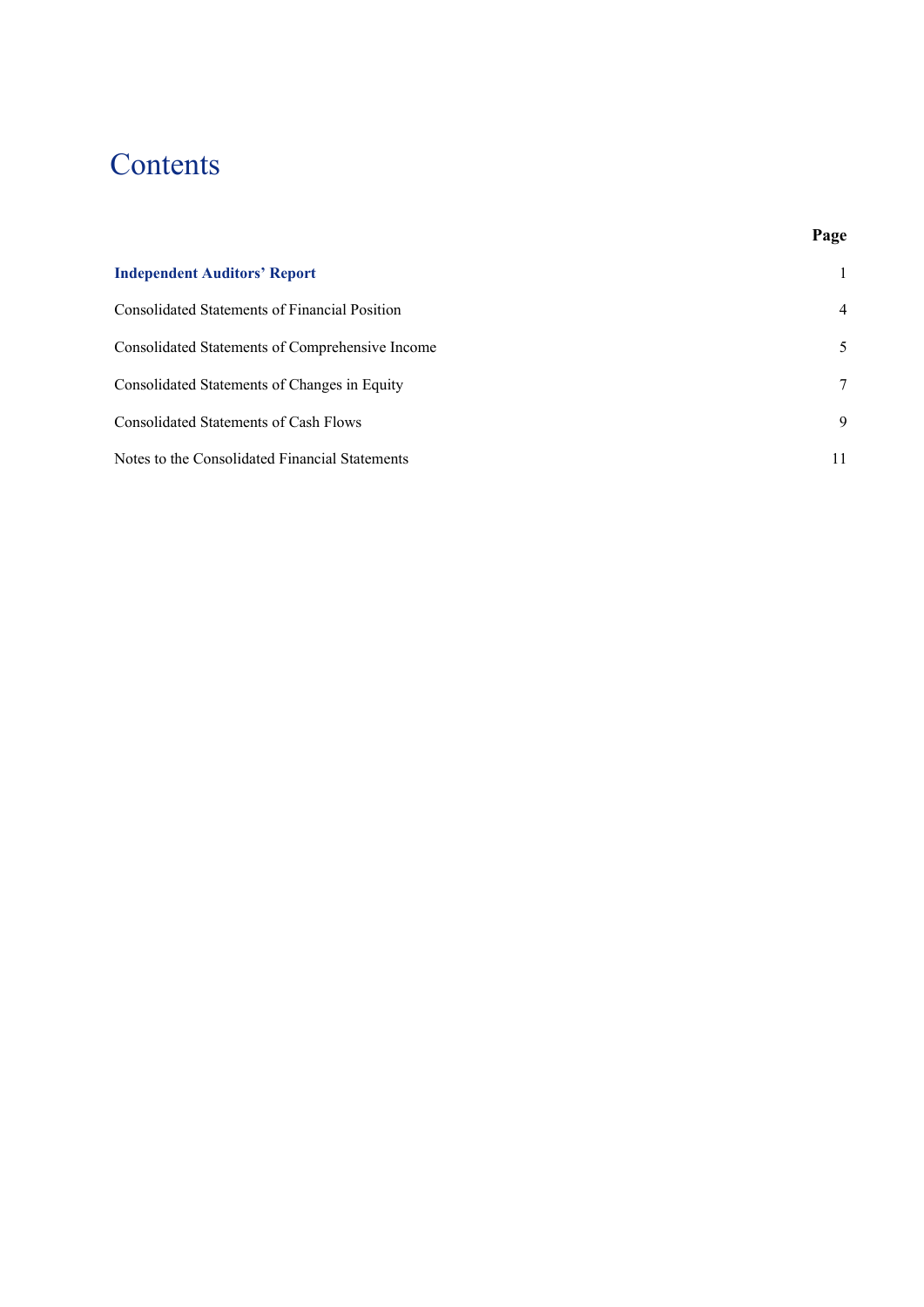#### **KPMG Samjong Accounting Corp.**



P.O.Box Kangnam 1989 Gangnam Finance Center 27th Fl., 152 Teheran-ro, Gangnam-gu, Seoul 06236 **Republic of Korea** 

Tel 82-2-2112-0100 Fax 82-2-2112-0101 www.kr.kpmg.com

# Independent Auditors' Report

Based on a report originally issued in Korean

To the Board of Directors and Shareholder of Shinhan Investment Corp.:

#### **Opinion**

We have audited the accompanying consolidated financial statements of Shinhan Investment Corp. and its subsidiaries (the "Group"), which comprise the consolidated statements of financial position as of December 31, 2019 and 2018, the consolidated statements of comprehensive income, changes in equity and cash flows for the years then ended, and notes, comprising a summary of significant accounting policies.

In our opinion, the accompanying consolidated financial statements present fairly, in all material respects, the consolidated financial position of the Group as of December 31, 2019 and 2018, and its consolidated financial performance and its consolidated cash flows for the years then ended in accordance with Korean International Financial Reporting Standards ("K-IFRS").

#### **Basis for Opinion**

We conducted our audits in accordance with Korean Standards on Auditing (KSAs). Our responsibilities under those standards are further described in the Auditors' Responsibilities for the Audit of the Consolidated Financial Statements section of our report. We are independent of the Group in accordance with the ethical requirements that are relevant to our audit of the consolidated financial statements in the Republic of Korea, and we have fulfilled our other ethical responsibilities in accordance with these requirements. We believe that the audit evidence we have obtained is sufficient and appropriate to provide a basis for our opinion.

#### **Other Matter**

The procedures and practices utilized in the Republic of Korea to audit such consolidated financial statements may differ from those generally accepted and applied in other countries.

#### **Emphasis of Matters**

Without qualifying our opinion, we draw attention to the following:

#### **(1) Restatement of prior year financial statements**

As described in note 41 to the consolidated financial statements, the Group restated the consolidated statements of financial position as of January 1, 2018 and December 31, 2018, and the consolidated statement of comprehensive income for the year ending December 31, 2018, presented for comparative purposes.

#### **(2) Contingent liabilities** – **LIME Asset Management**

As described in note 31 to the consolidated financial statements, the Financial Supervisory Service announced in February 2020 that the Group was suspected of being involved in misconduct and fraudulent activities while the Group made the TRS transactions with the Lime Asset Management. In addition, some of the private equity funds sold by the Group and managed by Lime Asset management are being inspected for whether any miss-selling has been involved by the supervisory authority. The Group did not recognize the provision regarding liability for future compensation due to such suspected misconduct and the miss-selling.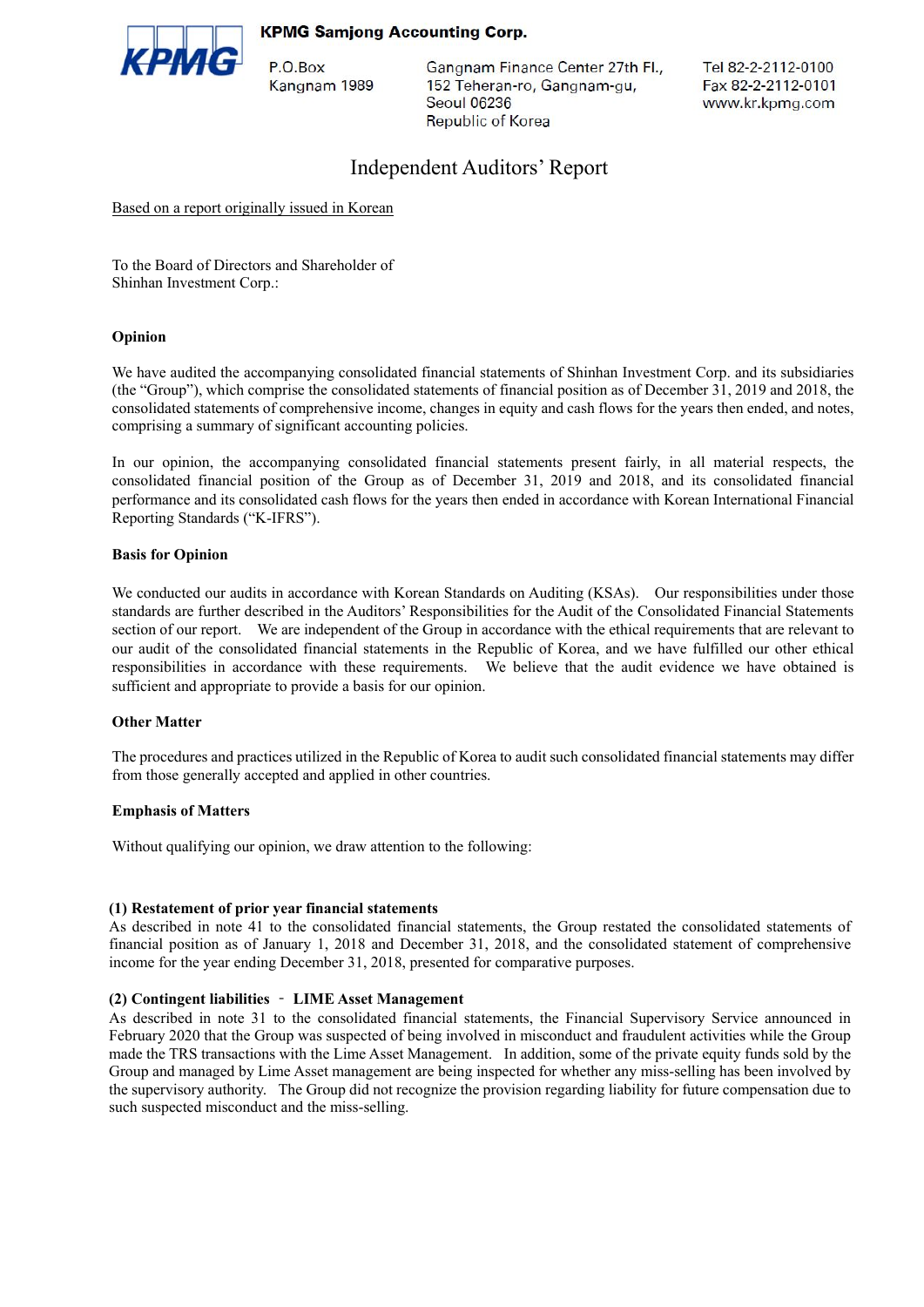#### **Responsibilities of Management and Those Charged with Governance for the Consolidated Financial Statements**

Management is responsible for the preparation and fair presentation of the consolidated financial statements in accordance with K-IFRS, and for such internal control as management determines is necessary to enable the preparation of consolidated financial statements that are free from material misstatement, whether due to fraud or error.

In preparing the consolidated financial statements, management is responsible for assessing the Group's ability to continue as a going concern, disclosing, as applicable, matters related to going concern and using the going concern basis of accounting unless management either intends to liquidate the Group or to cease operations, or has no realistic alternative but to do so.

Those charged with governance are responsible for overseeing the Group's financial reporting process.

#### **Auditors' Responsibilities for the Audit of the Consolidated Financial Statements**

Our objectives are to obtain reasonable assurance about whether the consolidated financial statements as a whole are free from material misstatement, whether due to fraud or error, and to issue an auditors' report that includes our opinion. Reasonable assurance is a high level of assurance, but is not a guarantee that an audit conducted in accordance with KSAs will always detect a material misstatement when it exists. Misstatements can arise from fraud or error and are considered material if, individually or in the aggregate, they could reasonably be expected to influence the economic decisions of users taken on the basis of these consolidated financial statements.

As a part of an audit in accordance with KSAs, we exercise professional judgment and maintain professional skepticism throughout the audit. We also:

- Identify and assess the risks of material misstatement of the consolidated financial statements, whether due to fraud or error, design and perform audit procedures responsive to those risks, and obtain audit evidence that is sufficient and appropriate to provide a basis for our opinion. The risk of not detecting a material misstatement resulting from fraud is higher than for one resulting from error, as fraud may involve collusion, forgery, intentional omissions, misrepresentations, or the override of internal control.

- Obtain an understanding of internal control relevant to the audit in order to design audit procedures that are appropriate in the circumstances, but not for the purpose of expressing an opinion on the effectiveness of the Group's internal control.

- Evaluate the appropriateness of accounting policies used in the preparation of the consolidated financial statements and the reasonableness of accounting estimates and related disclosures made by management.

- Conclude on the appropriateness of management's use of the going concern basis of accounting and, based on the audit evidence obtained, whether a material uncertainty exists related to events or conditions that may cast significant doubt on the Group's ability to continue as a going concern. If we conclude that a material uncertainty exists, we are required to draw attention in our auditors' report to the related disclosures in the consolidated financial statements or, if such disclosures are inadequate, to modify our opinion. Our conclusions are based on the audit evidence obtained up to the date of our auditors' report. However, future events or conditions may cause the Group to cease to continue as a going concern.

- Evaluate the overall presentation, structure and content of the consolidated financial statements, including the disclosures, and whether the consolidated financial statements represent the underlying transactions and events in a manner that achieves fair presentation.

- Obtain sufficient appropriate audit evidence regarding the financial information of the entities or business activities within the Group to express an opinion on the consolidated financial statements. We are responsible for the direction, supervision and performance of the group audit. We remain solely responsible for our audit opinion.

We communicate with those charged with governance regarding, among other matters, the planned scope and timing of the audit and significant audit findings, including any significant deficiencies in internal control that we identify during our audit.

KpMG Somjong Accounting Corp.

KPMG Samjong Accounting Corp. Seoul, Korea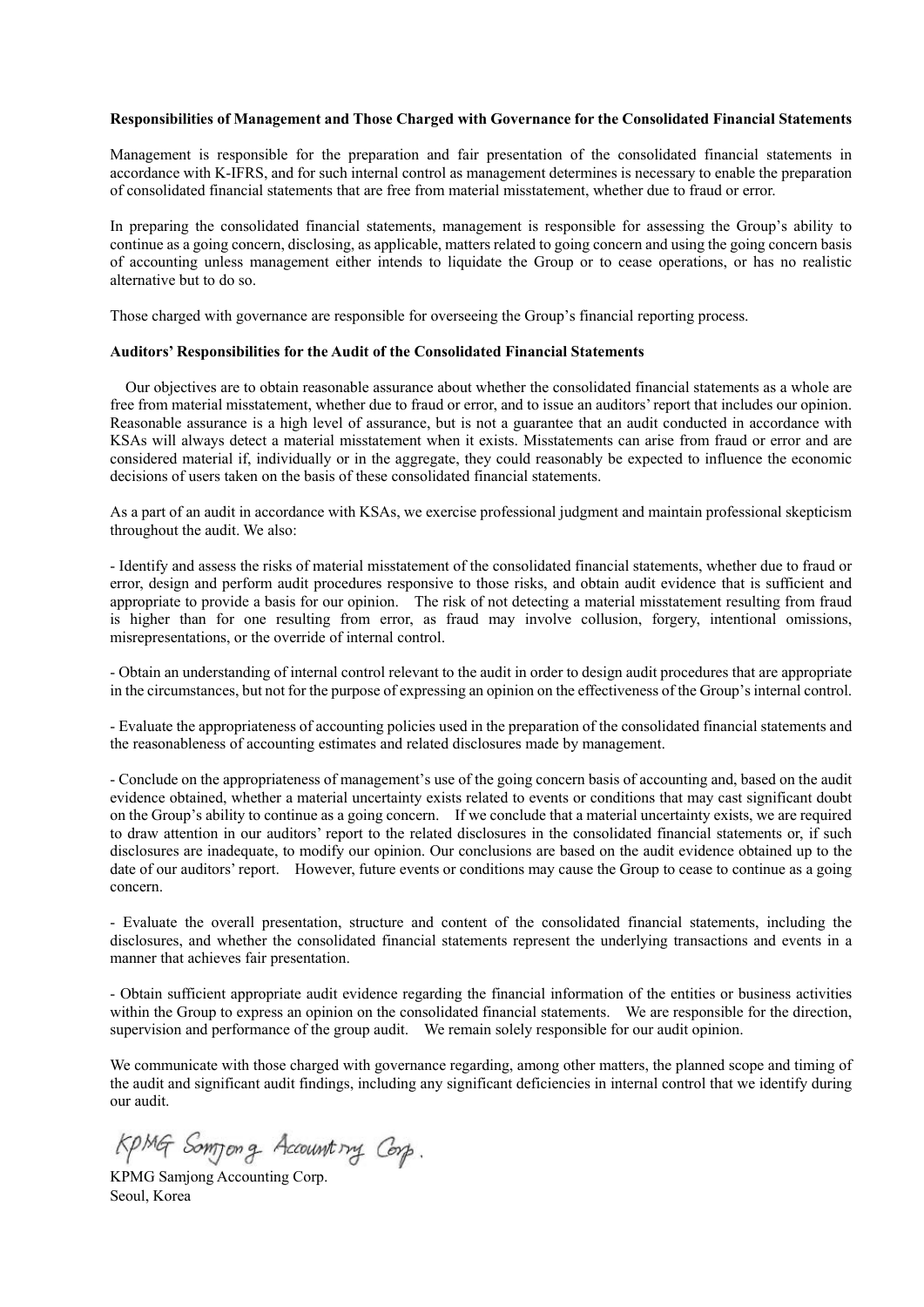March 20, 2020

This report is effective as of March 20, 2020, the audit report date. Certain subsequent events or circumstances, which may occur between the audit report date and the time of reading this report, could have a material impact on the accompanying consolidated financial statements and notes thereto. Accordingly, the readers of the audit report should understand that the above audit report has not been updated to reflect the impact of such subsequent events or circumstances, if any.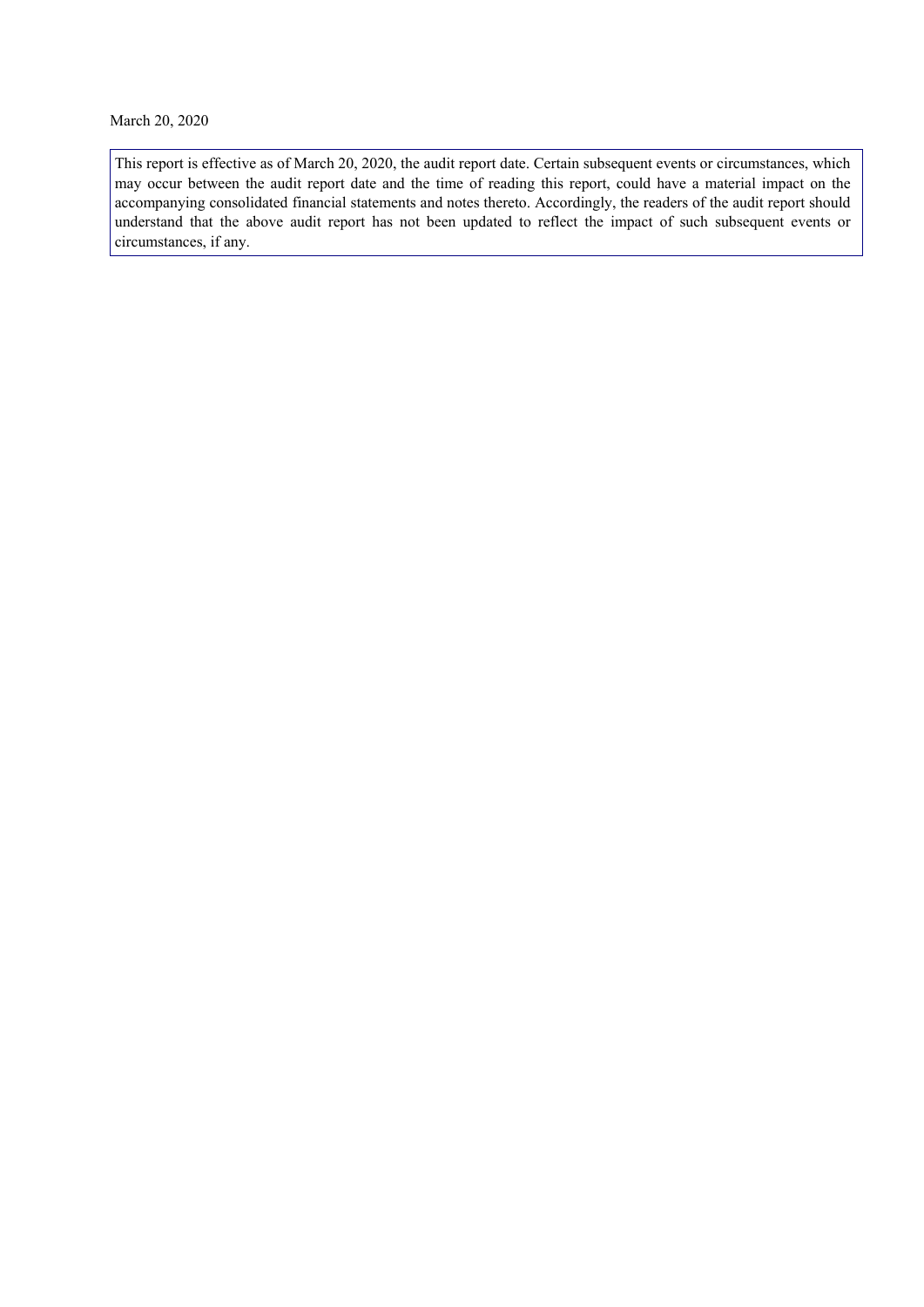# SHINHAN INVESTMENT CORP. AND SUBSIDIARIES **Consolidated Statements of Financial Position**

As December 31, 2019 and 2018

| (In millions of won)                | Note           |   | <b>December</b><br>31, 2019 | <b>December</b><br>31, 2018<br>(Restated) | January 1,<br>2018<br>(Restated) |
|-------------------------------------|----------------|---|-----------------------------|-------------------------------------------|----------------------------------|
| <b>Assets</b>                       |                |   |                             |                                           |                                  |
| Cash and due from banks measured at |                |   |                             |                                           |                                  |
| amortized cost                      | 4,24,25,29 W   |   | 2,620,662                   | 2,561,029                                 | 2,294,983                        |
| Financial assets measured at FVTPL  | 5,24,25,29     |   | 24,225,162                  | 18,582,113                                | 18,334,756                       |
| Financial assets measured at FVOCI  | 6,24,25,29     |   | 2,690,332                   | 1,215,754                                 | 1,395,734                        |
| Investments in associates           | $\overline{7}$ |   | 431,991                     | 236,858                                   | 366,214                          |
| Loans measured at amortized cost    | 8,24,25        |   | 4,583,089                   | 4,186,572                                 | 3,627,396                        |
| Property and equipment              | 9,29           |   | 139,299                     | 122,860                                   | 121,904                          |
| Intangible assets                   | ${\it 10}$     |   | 56,319                      | 55,671                                    | 55,793                           |
| Investment property                 | 11             |   | 216,790                     | 296,885                                   | 193,756                          |
| Deferred tax assets                 | 27             |   | 228                         | 232                                       | 166                              |
| Tax receivables, current            | 27             |   | 12                          |                                           | 16,577                           |
| Other assets                        | 12,24,25       |   | 2,411,603                   | 1,729,242                                 | 2,086,513                        |
| <b>Total assets</b>                 |                | W | 37, 375, 487                | 28,987,216                                | 28,493,792                       |
| <b>Liabilities</b>                  |                |   |                             |                                           |                                  |
| Deposits                            | 13,24,25       | W | 1,789,976                   | 1,722,895                                 | 1,742,855                        |
| Financial liabilities measured at   |                |   |                             |                                           |                                  |
| <b>FVTPL</b>                        | 14,24,25       |   | 10,849,353                  | 9,863,842                                 | 9,985,618                        |
| Borrowings                          | 15,24,25       |   | 16,771,598                  | 11,484,675                                | 10,656,341                       |
| Provisions                          | 16             |   | 14,260                      | 30,777                                    | 22,862                           |
| Deferred tax liabilities            | 27             |   | 29,841                      | 24,236                                    | 29,875                           |
| Current tax liabilities             | 27             |   | 4,523                       | 12,179                                    | 29                               |
| Other liabilities                   | 17,24,25       |   | 3,679,380                   | 2,476,043                                 | 2,809,552                        |
| <b>Total liabilities</b>            |                | W | 33,138,931                  | 25,614,647                                | 25, 247, 132                     |
| <b>Equity</b>                       |                |   |                             |                                           |                                  |
| Capital stock                       | 34             | W | 1,786,998                   | 1,546,998                                 | 1,546,998                        |
| Capital surplus                     | 34             |   | 667,635                     | 248,806                                   | 248,806                          |
| Capital adjustments                 | 34             |   | 425                         | 1,230                                     | 167                              |
| Accumulated other comprehensive     |                |   |                             |                                           |                                  |
| income                              | 34             |   | 99,433                      | 94,234                                    | 76,444                           |
| Retained earnings                   | 34, 39         |   | 1,681,158                   | 1,480,308                                 | 1,374,043                        |
| Non-controlling interests           | 34             |   | 907                         | 993                                       | 202                              |
| <b>Total equity</b>                 |                | W | 4,236,556                   | 3,372,569                                 | 3,246,660                        |
| <b>Total liabilities and equity</b> |                | ₩ | 37, 375, 487                | 28,987,216                                | 28,493,792                       |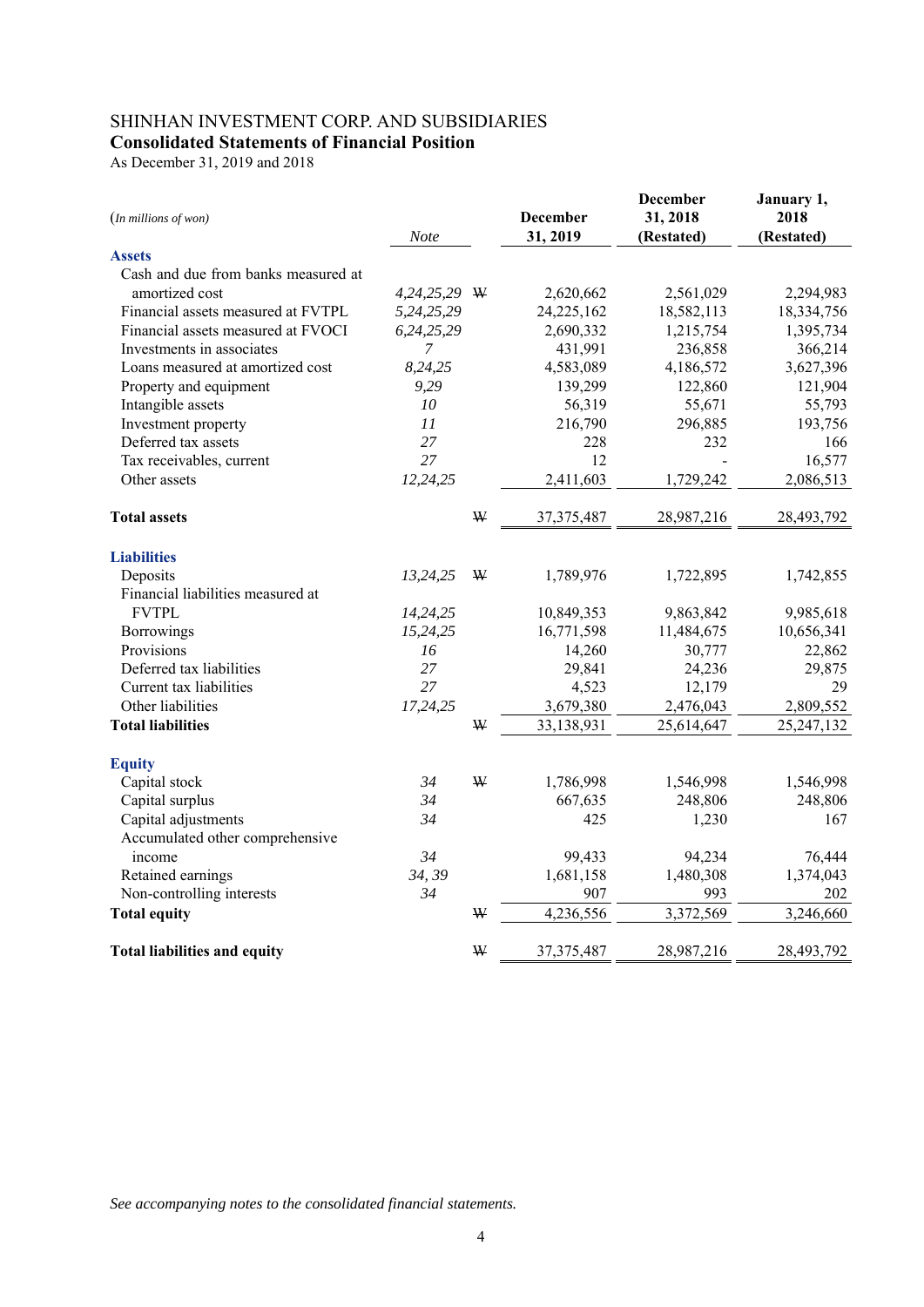# SHINHAN INVESTMENT CORP. AND SUBSIDIARIES

**Consolidated Statements of Comprehensive Income** 

For the years ended December 31, 2019 and 2018

| (In millions of won)                            | <b>Note</b> |   | <b>December</b><br>31, 2019 | <b>December</b><br>31, 2018<br>(Restated) |
|-------------------------------------------------|-------------|---|-----------------------------|-------------------------------------------|
| <b>Operating revenue:</b>                       |             |   |                             |                                           |
| Commission income                               | 18          | W | 484,632                     | 508,831                                   |
| Gain on financial instruments measured at FVTPL | 24          |   | 4,440,800                   | 3,817,779                                 |
| Gain on financial instruments measured at FVOCI | 24          |   | 8,988                       | 2,982                                     |
| Interest income                                 | 19          |   | 658,160                     | 554,236                                   |
| Reversal of provision for credit loss           | 24          |   | 7,335                       | 1,901                                     |
| Gain on foreign currency transactions           | 20          |   | 495,774                     | 342,206                                   |
| Others                                          | 22,24       |   | 44,237                      | 51,632                                    |
|                                                 |             |   | 6,139,926                   | 5,279,567                                 |
| <b>Operating expense:</b>                       |             |   |                             |                                           |
| Commission expense                              | 18          |   | 123,176                     | 113,462                                   |
| Loss on financial instruments measured at FVTPL | 24          |   | 4,482,131                   | 3,800,629                                 |
| Loss on financial instruments measured at FVOCI | 24          |   | 2,544                       | 3,542                                     |
| Interest expense                                | 19          |   | 250,908                     | 166,508                                   |
| Transfer of provision for credit loss           | 24          |   | 5,738                       | 10,512                                    |
| Loss on foreign currency transactions           | 20          |   | 507,896                     | 347,869                                   |
| General and administrative expenses             | 21          |   | 521,572                     | 500,332                                   |
| Others                                          | 22,24       |   | 6,503                       | 1,870                                     |
|                                                 |             |   | 5,900,468                   | 4,944,724                                 |
| <b>Operating income</b>                         |             |   |                             |                                           |
| Non-operating income                            | 23          |   | 89,734                      | 45,558                                    |
| Non-operating expense                           | 23          |   | (40, 117)                   | (33, 695)                                 |
| Profit before income taxes                      |             |   | 289,075                     | 346,706                                   |
| Income tax expense                              | 27          |   | 68,311                      | 95,438                                    |
| Profit for the year                             |             | W | 220,764                     | 251,268                                   |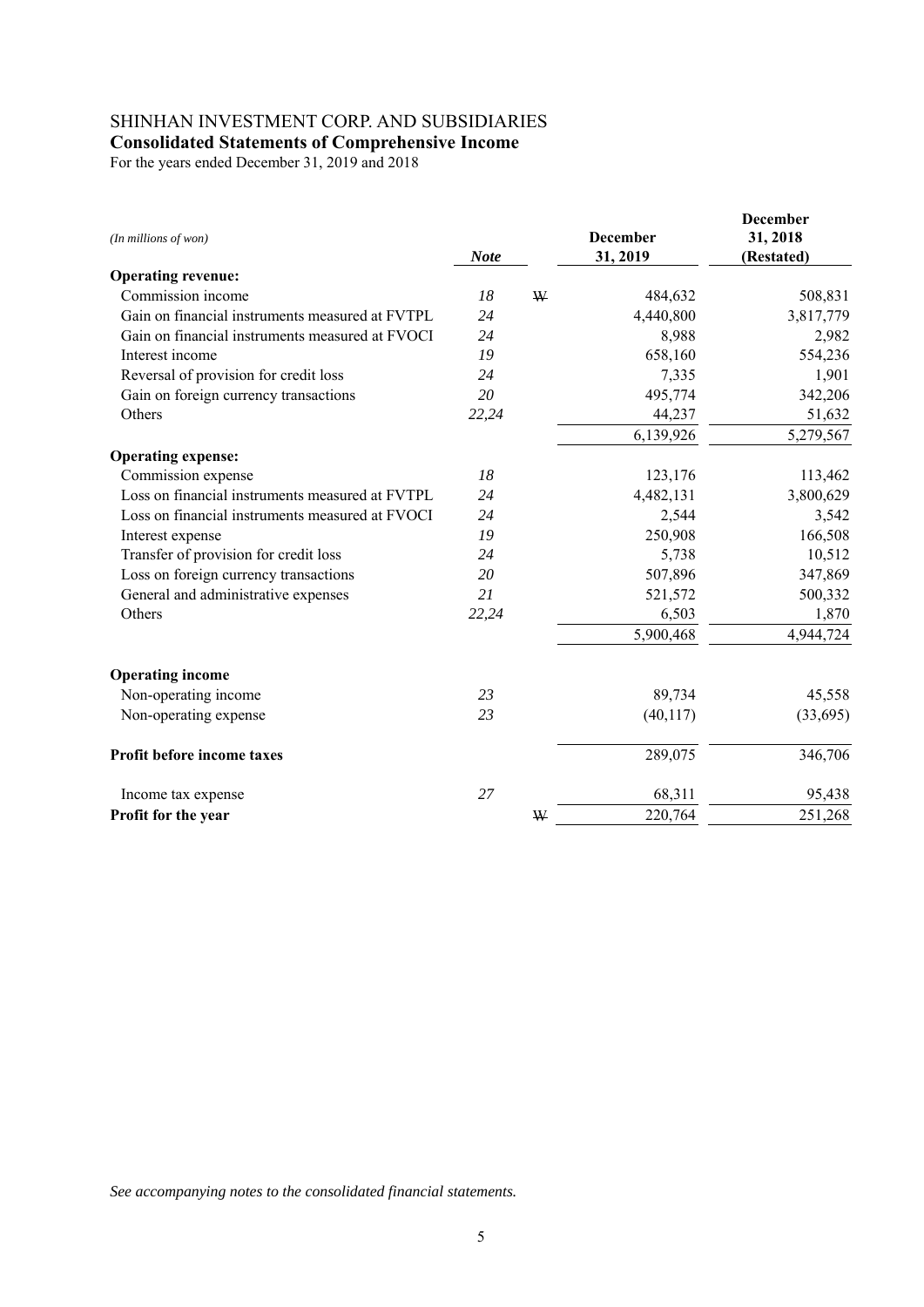# SHINHAN INVESTMENT CORP. AND SUBSIDIARIES **Consolidated Statements of Comprehensive Income (Continued)**

For the years ended December 31, 2019 and 2018

| (In millions of won)                                     | <b>Note</b> |   | <b>December</b><br>31, 2019 | <b>December</b><br>31, 2018<br>(Restated) |
|----------------------------------------------------------|-------------|---|-----------------------------|-------------------------------------------|
| Other comprehensive income (loss) for the year,          |             |   |                             |                                           |
| net of income tax                                        |             |   |                             |                                           |
| Items that are or may be reclassified                    |             |   |                             |                                           |
| subsequently to profit or loss:                          |             |   |                             |                                           |
| Financial instruments measured at FVOCI                  |             | W | (1, 134)                    | 4,312                                     |
| Loss on valuation of investments in associates           |             |   |                             | 13,389                                    |
| Foreign currency translation adjustments for             |             |   |                             |                                           |
| foreign operations                                       |             |   | 3,263                       | 976                                       |
| Effect of income tax expense                             |             |   | 942                         | (4,858)                                   |
| Items that cannot subsequently be<br>reclassified to P/L |             |   |                             |                                           |
| Gain on financial instruments measured at                |             |   |                             |                                           |
| <b>FVOCI</b>                                             |             | W | 14,556                      | 3,102                                     |
| Adjustment to financial liabilities measured at          |             |   |                             |                                           |
| <b>FVTPL</b>                                             |             |   | (11,621)                    | 2,376                                     |
| Net tax effect                                           |             |   | (807)                       | (1,507)                                   |
| Total other comprehensive income (loss), net of          |             |   |                             |                                           |
| tax                                                      |             |   | 5,199                       | 17,790                                    |
| Total comprehensive income for the year                  |             | W | 225,963                     | 269,058                                   |
| Profit for the year attributable to:                     |             |   |                             |                                           |
| Equity holders of Shinhan Investment Corp.               |             | W | 220,850                     | 251,265                                   |
| Non-controlling interest                                 |             |   | (86)                        | 3                                         |
|                                                          |             | W | 220,764                     | 251,268                                   |
|                                                          |             |   |                             |                                           |
| Total comprehensive income attributable to:              |             | ₩ |                             |                                           |
| Equity holders of Shinhan Investment Corp.               |             |   | 226,049                     | 269,055                                   |
| Non-controlling interest                                 |             |   | (86)                        | 3                                         |
|                                                          |             | W | 225,963                     | 269,058                                   |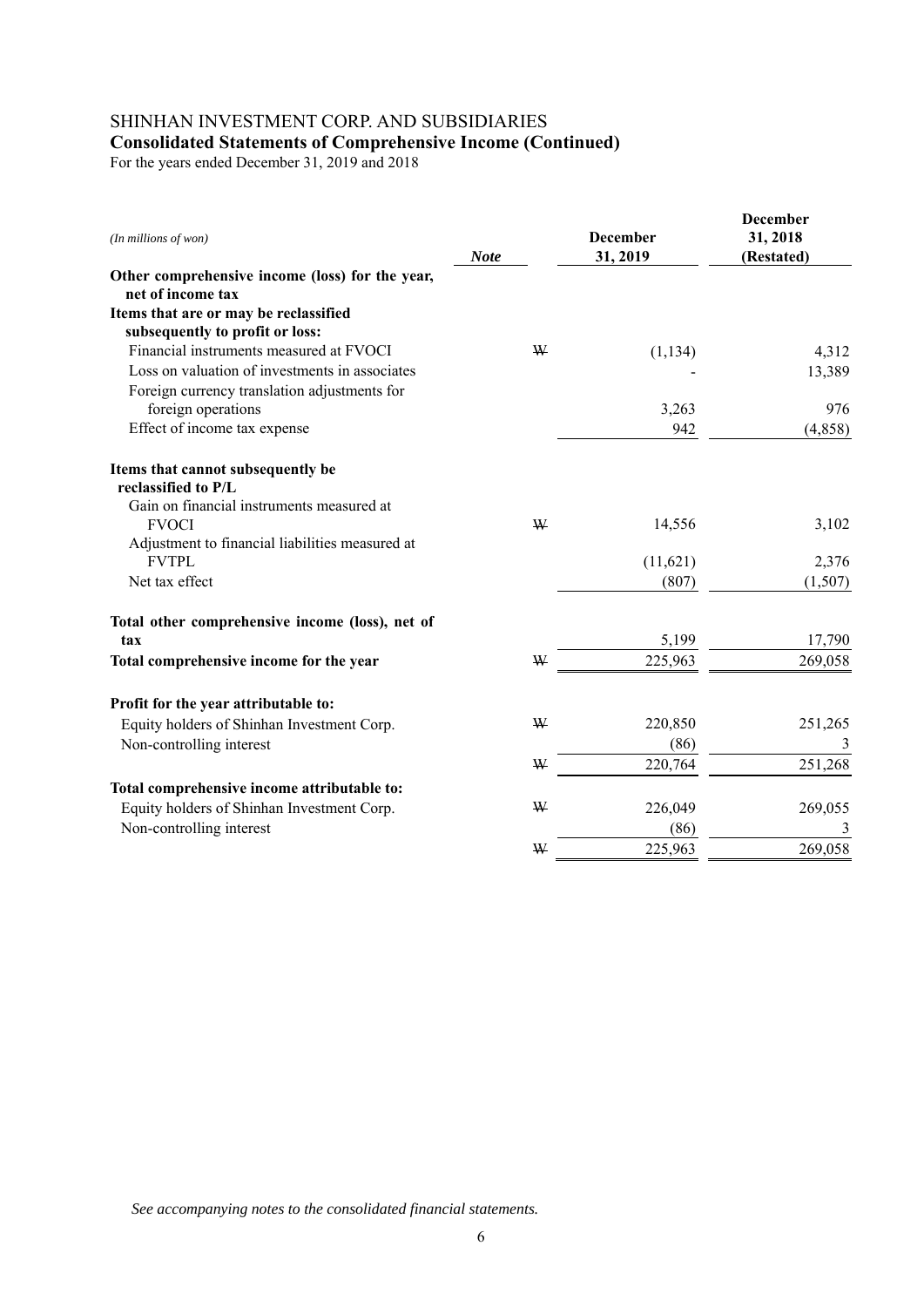# SHINHAN INVESTMENT CORP. AND SUBSIDIARIES **Consolidated Statements of Changes in Equity**

For the years ended December 31, 2019 and 2018

|                                              |   | Common    | Capital                  | Capital     | <b>Accumulated other</b> |                          | Non-controlling          |           |
|----------------------------------------------|---|-----------|--------------------------|-------------|--------------------------|--------------------------|--------------------------|-----------|
| $(In$ millions of won $)$                    |   | stock     | surplus                  | adjustments | comprehensive income     | <b>Retained earnings</b> | interests                | Total     |
| <b>Balance at January 1, 2018</b>            | ₩ | 1,546,998 | 248,806                  | 167         | 76,444                   | 1,374,043                | 202                      | 3,246,660 |
| Profit for the year                          |   |           |                          |             |                          | 251,265                  |                          | 251,268   |
| Other comprehensive income                   |   |           |                          |             |                          |                          |                          |           |
| (loss), net of income tax                    |   |           |                          |             |                          |                          |                          |           |
| Net change in unrealized fair value of       |   |           |                          |             |                          |                          |                          |           |
| financial instruments measured at FVOCI      |   |           |                          |             | 5,375                    |                          |                          | 5,375     |
| Share of the other comprehensive loss of     |   |           |                          |             |                          |                          |                          |           |
| associates                                   |   |           |                          |             | 9,707                    | $\overline{\phantom{0}}$ | $\overline{\phantom{a}}$ | 9,707     |
| Foreign currency translation differences     |   |           |                          |             | 986                      |                          | $\overline{\phantom{a}}$ | 986       |
| Adjustment to financial liabilities measured |   |           |                          |             |                          |                          |                          |           |
| at FVTPL                                     |   |           |                          |             | 1,722                    |                          |                          | 1,722     |
| Transactions recognized directly in equity   |   |           |                          |             |                          |                          |                          |           |
| Dividends                                    |   |           |                          |             |                          | (145,000)                | $\overline{\phantom{0}}$ | (145,000) |
| Change in share-based payment                |   |           | $\overline{\phantom{a}}$ | 1,063       |                          |                          |                          | 1,063     |
| Changes in non-controlling shares            |   |           |                          |             |                          |                          | 788                      | 788       |
| <b>Balance at December 31, 2018</b>          | ₩ | ,546,998  | 248,806                  | 1,230       | 94,234                   | 1,480,308                | 993                      | 3,372,569 |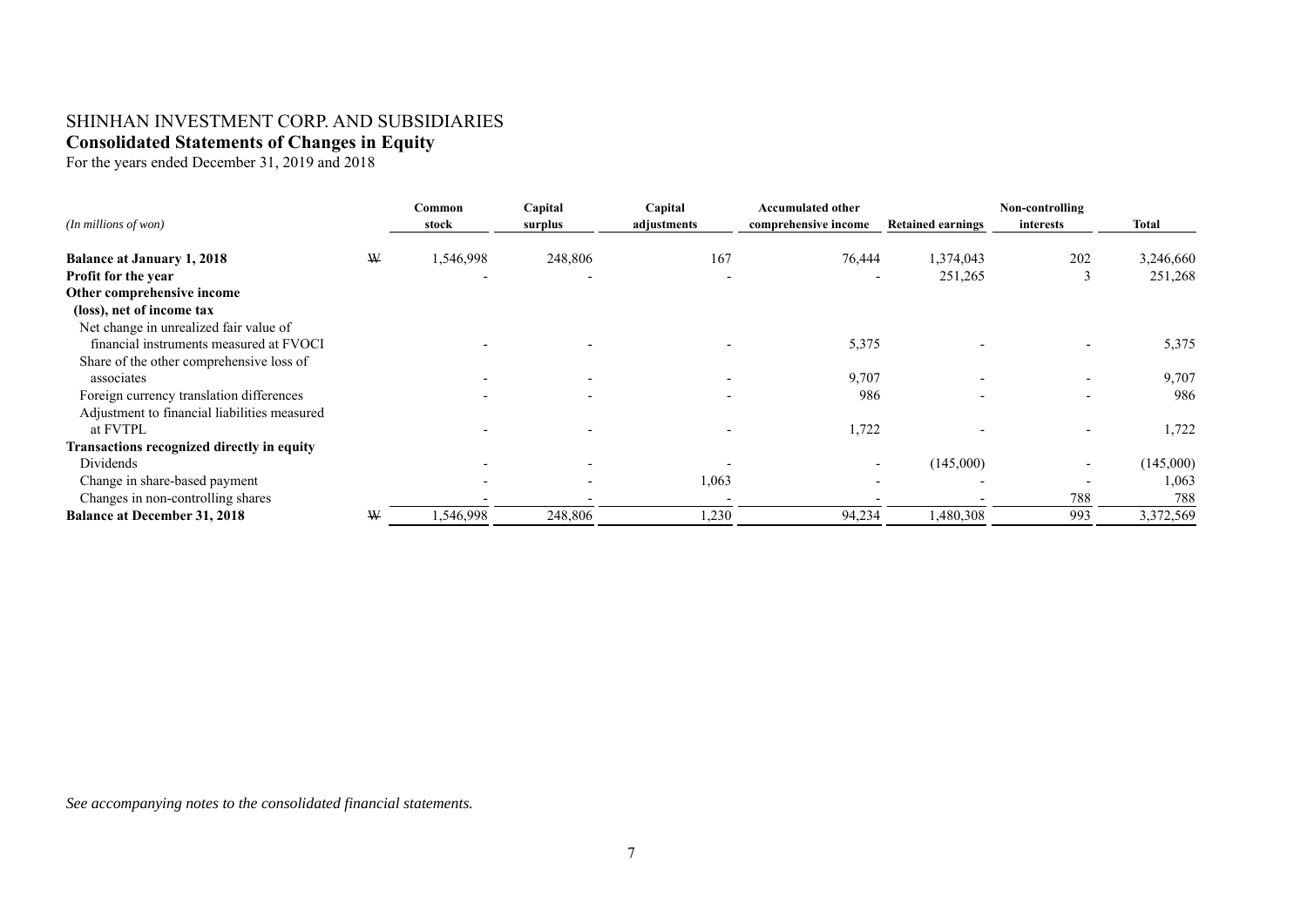# SHINHAN INVESTMENT CORP. AND SUBSIDIARIES **Consolidated Statements of Changes in Equity (Continued)**

For the year ended December 31, 2019 and 2018

| $(In$ millions of won $)$                                |   | Common<br>stock | Capital<br>surplus | Capital<br>adjustments | <b>Accumulated other</b><br>comprehensive income | <b>Retained</b><br>earnings | Non-controlling<br>interests | Total     |
|----------------------------------------------------------|---|-----------------|--------------------|------------------------|--------------------------------------------------|-----------------------------|------------------------------|-----------|
| <b>Balance at January 1, 2019</b>                        | W | .546,998        | 248,806            | 1,230                  | 94,234                                           | 1,480,308                   | 993                          | 3,372,569 |
| <b>Profit for the year</b><br>Other comprehensive income |   |                 |                    |                        |                                                  | 220,850                     | (86)                         | 220,764   |
| (loss), net of income tax                                |   |                 |                    |                        |                                                  |                             |                              |           |
| Net change in unrealized fair value of                   |   |                 |                    |                        |                                                  |                             |                              |           |
| financial instruments measured at FVOCI                  |   |                 |                    |                        | 9,747                                            |                             | $\overline{\phantom{0}}$     | 9,747     |
| Foreign currency translation differences                 |   |                 |                    |                        | 3,877                                            |                             | $\overline{\phantom{0}}$     | 3,877     |
| Adjustment to financial liabilities measured at          |   |                 |                    |                        |                                                  |                             |                              |           |
| <b>FVTPL</b>                                             |   |                 |                    |                        | (8, 425)                                         |                             | $\overline{\phantom{a}}$     | (8, 425)  |
| Transactions recognized directly in equity               |   |                 |                    |                        |                                                  |                             |                              |           |
| Dividends                                                |   |                 |                    |                        |                                                  | (20,000)                    | $\overline{\phantom{0}}$     | (20,000)  |
| Change in share-based payment                            |   |                 |                    | (805)                  |                                                  |                             | $\overline{\phantom{0}}$     | (805)     |
| Capital increase with issuance of preferred              |   |                 |                    |                        |                                                  |                             |                              |           |
| stock                                                    |   | 240,000         | 418,829            |                        |                                                  |                             |                              | 658,829   |
| <b>Balance at December 31, 2019</b>                      | W | .786,998        | 667,635            | 425                    | 99,433                                           | 1,681,158                   | 907                          | 4,236,556 |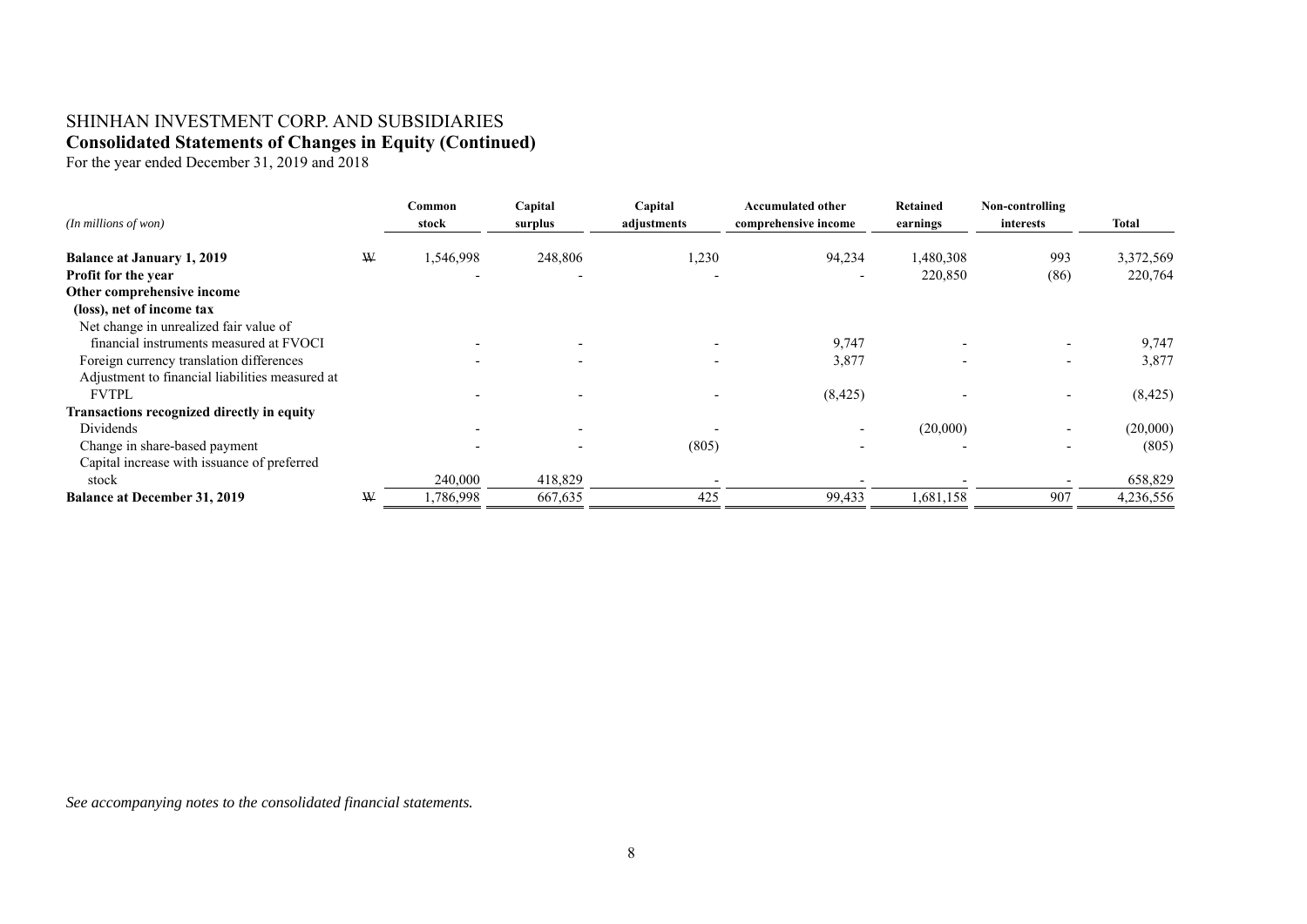# SHINHAN INVESTMENT CORP. AND SUBSIDIARIES

**Consolidated Statements of Cash Flows** 

For the year ended December 31, 2019 and 2018

| (In millions of won)                                            | <b>December</b><br>31, 2019 | <b>December</b><br>31, 2018 |
|-----------------------------------------------------------------|-----------------------------|-----------------------------|
| Cash flows from operating activities                            |                             |                             |
| Profit before income taxes<br>₩                                 | 289,075                     | 346,706                     |
| Adjustment for:                                                 |                             |                             |
| Interest income                                                 | (658,160)                   | (554, 236)                  |
| Interest expense                                                | 250,908                     | 166,508                     |
| Dividend income                                                 | (29, 771)                   | (47, 047)                   |
| Net gain on valuation of financial instruments                  |                             |                             |
| measured at FVTPL                                               | (80, 624)                   | (145, 620)                  |
| Net gain on disposal of financial instruments measured at       |                             |                             |
| <b>FVTPL</b>                                                    | (57,243)                    | (22, 375)                   |
| Net gain on disposal of financial instruments measured at FVOCI | (6,715)                     | (55)                        |
| Impairment loss on financial instruments measured at FVOCI      | 272                         | 615                         |
| Provisions for loan loss                                        | (1, 597)                    | 8,611                       |
| Net gain(loss) on foreign exchanges                             | 2,763                       | 10,563                      |
| Depreciation                                                    | 21,993                      | 11,225                      |
| Amortization of intangible assets                               | 7,564                       | 7,159                       |
| Employee related expenses                                       | 2,998                       | 2,880                       |
| Non-cash other operating expenses, net                          | (1,710)                     | (25)                        |
| Non-cash non-operating expenses, net                            | (27, 636)                   | 3,775                       |
|                                                                 | (576, 958)                  | (558, 022)                  |
| Changes in assets and liabilities:                              |                             |                             |
| Deposits measured at amortized cost                             | 401,724                     | (331,291)                   |
| Financial instruments measured at FVTPL                         | (2,988,725)                 | 106,420                     |
| Loan measured at amortized cost                                 | (373, 259)                  | (487, 458)                  |
| Collective fund for default loss                                |                             | 680                         |
| Other assets                                                    | (665, 229)                  | 350,906                     |
| Deposits liabilities                                            | 46,917                      | (25, 284)                   |
| Other liabilities                                               | 1,186,883                   | (343, 296)                  |
|                                                                 | (2,391,689)                 | (729, 323)                  |
| Income taxes paid                                               | (69, 929)                   | (76, 789)                   |
| Interests received                                              | 603,500                     | 543,224                     |
| Interests paid                                                  | (244, 377)                  | (131, 166)                  |
| Dividends received                                              | 26,948                      | 21,851                      |
| W<br>Net cash used in operating activities                      | (2,363,430)                 | (583, 519)                  |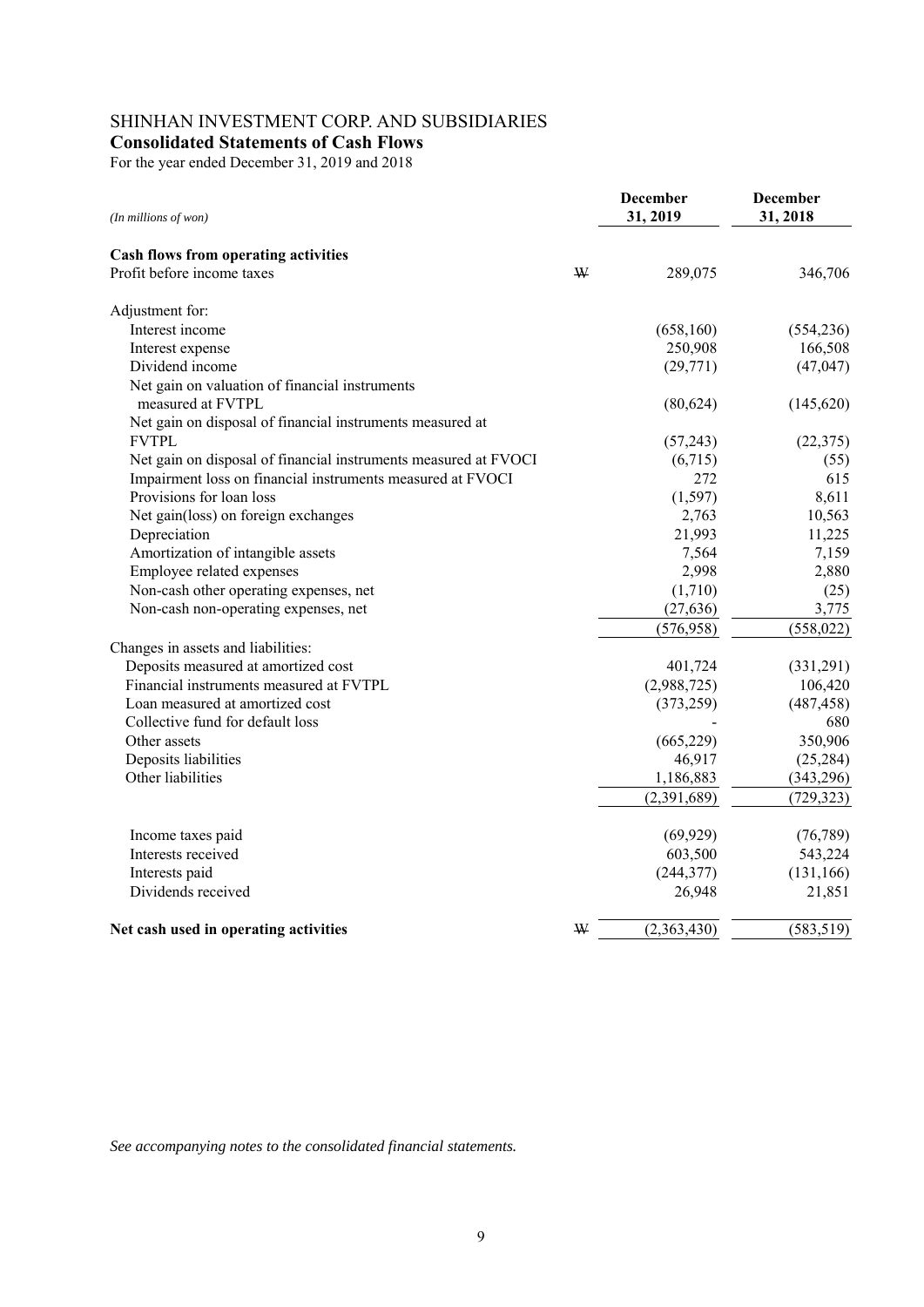# SHINHAN INVESTMENT CORP. AND SUBSIDIARIES  **Consolidated Statements of Cash Flows (Continued) For the years ended December 31, 2019 and 2018**

| (In millions of won)                                             |   | <b>December</b><br>31, 2019 | <b>December</b><br>31, 2018 |
|------------------------------------------------------------------|---|-----------------------------|-----------------------------|
| Cash flows from investing activities                             |   |                             |                             |
| Disposal of financial instruments measured at FVTPL              | ₩ | 1,600,093                   | 881,374                     |
| Acquisition of financial instruments measured at<br><b>FVTPL</b> |   | (3,157,576)                 | (1,197,015)                 |
| Disposal of financial instruments measured at FVOCI              |   | 3,338,130                   | 2,707,764                   |
| Acquisition of financial instruments measured at<br><b>FVOCI</b> |   | (4,784,413)                 | (2,519,899)                 |
| Proceeds from disposal of investments in associates              |   | 79,403                      | 149,440                     |
| Acquisition of investments in associates                         |   | (255,789)                   | (49,611)                    |
| Proceeds from disposal of property and equipment                 |   | 35                          | 973                         |
| Acquisition of property and equipment                            |   | (12, 488)                   | (7,235)                     |
| Proceeds from disposal of intangible assets                      |   | 3,304                       |                             |
| Acquisition of intangible assets                                 |   | (9,682)                     | (4,779)                     |
| Proceeds from disposal of investment property                    |   | 86,118                      | 159                         |
| Acquisition of investment property                               |   | (2)                         | (114,201)                   |
| Acquisition of business, net of cash acquired                    |   |                             | (4, 498)                    |
| Net cash used in investing activities                            |   | (3, 112, 867)               | (157, 528)                  |
| <b>Cash flows from financing activities</b>                      |   |                             |                             |
| Proceeds from borrowings                                         |   | 6,735,053                   | 2,866,333                   |
| Repayment of borrowings                                          |   | (1,450,898)                 | (2,051,255)                 |
| Rental payment                                                   |   | (6,895)                     |                             |
| Dividends paid                                                   |   | (20,000)                    | (145,000)                   |
| Issuance of preference stocks                                    |   | 658,829                     |                             |
| Net cash provided by financing activities                        |   | 5,916,089                   | 670,078                     |
| <b>Effect of exchange rate fluctuations on</b>                   |   |                             |                             |
| cash and cash equivalents held                                   |   | 9,400                       | (4,024)                     |
| Increase(decrease) in cash and cash equivalents                  |   | 449,192                     | (74, 993)                   |
| Cash and cash equivalents at the beginning of year               |   | 259,818                     | 334,811                     |
| Cash and cash equivalents at the end of year                     | W | 709,010                     | 259,818                     |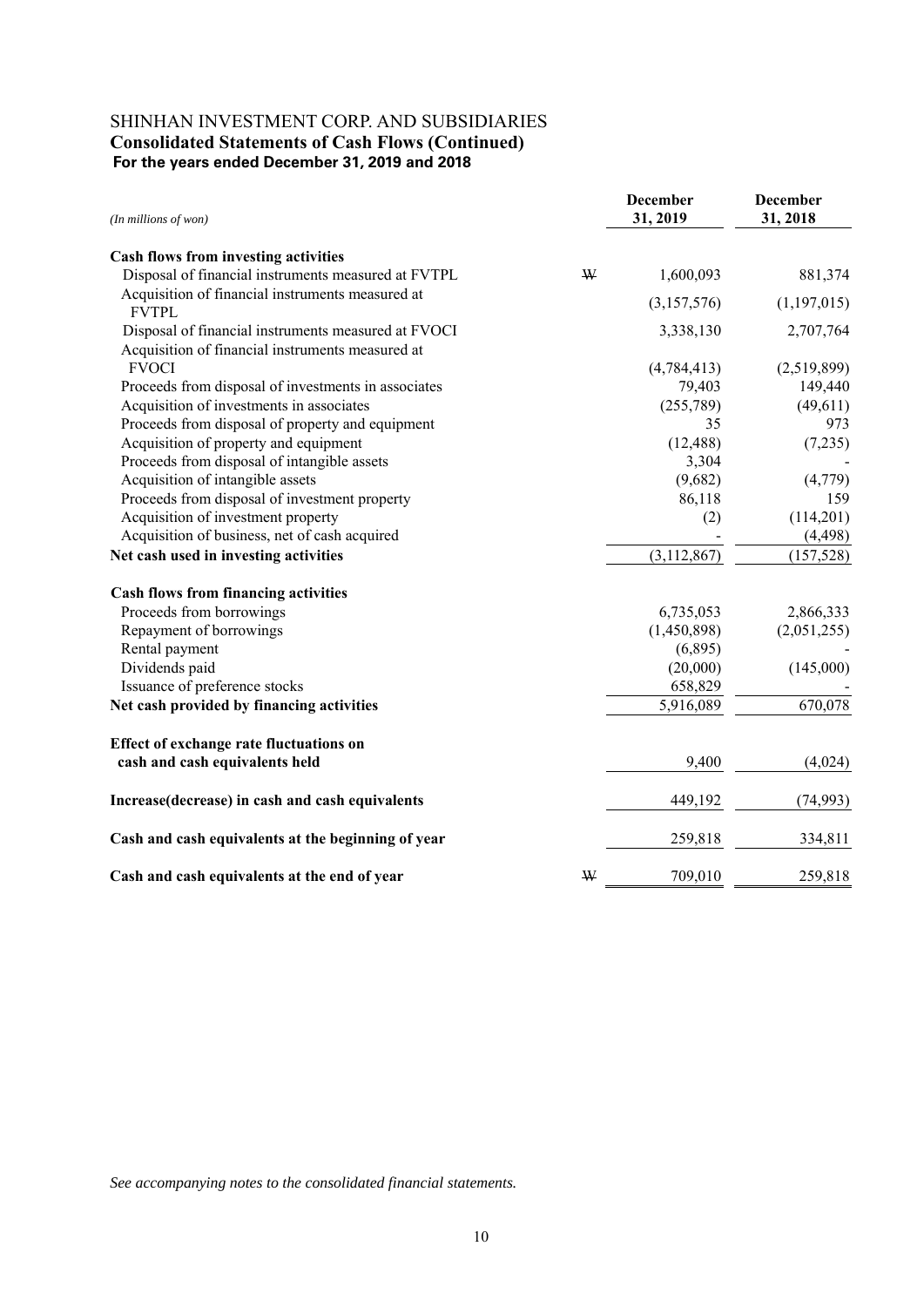#### **1. Reporting entity**

General information of Shinhan Investment Corp. (the "Company") and its subsidiaries included in consolidation (collectively the "Group") are summarized as follows:

#### **(a) Controlling company**

The Company was established on April 2, 1973 under the name of HyoSeong Securities Co., Ltd. to engage in proprietary trading, underwriting and brokerage services. The Company changed its name from Good Morning Shinhan Securities Co., Ltd. to Shinhan Investment Corp. on August 24, 2009. The Company is wholly owned by Shinhan Financial Group Co., Ltd. and operates through 94 branches, 31 sales offices, and 2 overseas offices as of December 31, 2019.

Since December 28, 2005, the Company has been in the trust business pursuant to the Korea Trust Business Law. Assets under trust management amounted to W36,214,245 million as of December 31, 2019 and the related fee income amounted to W31,121 million for the year ended December 31, 2019.

#### **(b) Scope of consolidation**

#### *(i) Subsidiaries*

Ownership of the Company's major consolidated subsidiaries except special purpose entities as of December 31, 2019 are as follows:

| Investor                           | Investee                                 | Country    | <b>Closing date</b> | Ownership $(\% )$ |
|------------------------------------|------------------------------------------|------------|---------------------|-------------------|
| Shinhan Investment Corp.           | Shinhan Investment America Inc.          | <b>USA</b> | December 31         | 100.0             |
| $^{\prime\prime}$                  | Shinhan Investment Asia Ltd.             | Hong Kong  | December 31         | 100.0             |
| $^{\prime\prime}$                  | Shinhan Securities Vietnam Co., LTD      | Vietnam    | December 31         | 100.0             |
| $^{\prime\prime}$                  | PT. Shinhan Sekuritas Indonesia          | Indonesia  | December 31         | 99.0              |
| PT. Shinhan Sekuritas<br>Indonesia | PT Shinhan Asset Management<br>Indonesia | Indonesia  | December 31         | 75.0              |

#### *(ii) Consolidated structured entities*

Consolidated structured entities are as follows:

| Category                       | <b>Consolidated structured</b><br>entities                                            | <b>Description</b>                                                                                                                                                                                                                                                                                                  |
|--------------------------------|---------------------------------------------------------------------------------------|---------------------------------------------------------------------------------------------------------------------------------------------------------------------------------------------------------------------------------------------------------------------------------------------------------------------|
| Asset-Backed<br>Securitization | VALUE PLUS the 35th<br>L.L.C and 112 others                                           | An entity for asset backed securitization is consolidated when the Group<br>has the ability to dispose assets or change the conditions of the assets, is<br>exposed to variable returns and has the ability to affect the variable returns<br>providing credit enhancement and purchases of subordinated securities |
| <b>Investment Fund</b>         | <b>JB</b> Sangam Private Real<br><b>Estate Investment Trust</b><br>No.1 and 48 others | An investment fund is consolidated, when the Group manages or invests<br>assets of the investment funds on behalf of other investors, or has the<br>ability to dismiss the manager of the investment funds, and is exposed to,<br>or has rights to, the variable returns.                                           |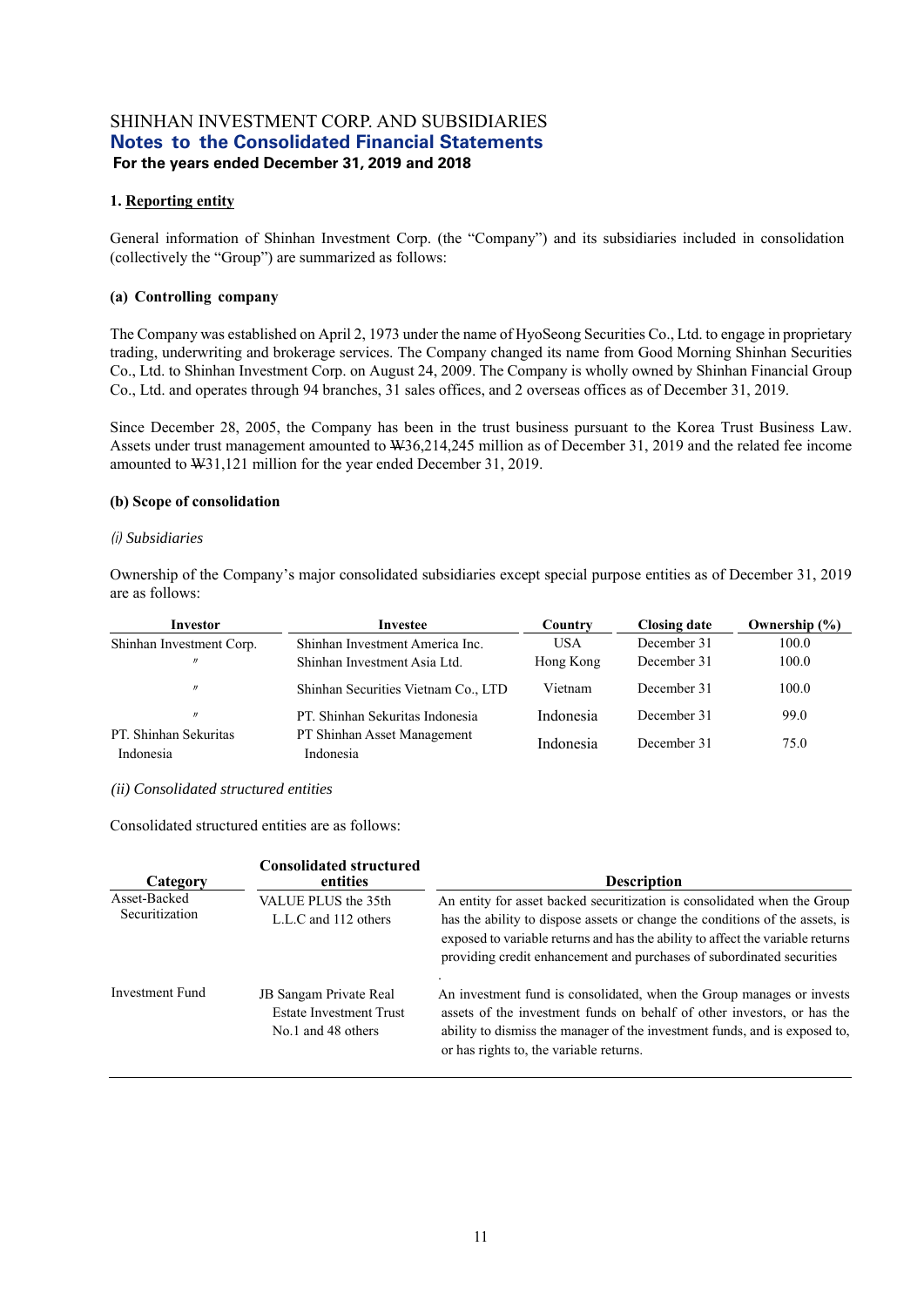#### **1. Reporting entity (continued)**

#### **(b) Scope of consolidation (continued)**

#### *(iii) Changes in consolidated subsidiaries*

① Consolidated subsidiaries included in the consolidated financial statements as of December 31, 2019 are as follows:

| Category                           | <b>Subsidiaries</b>                             | <b>Reason for conclusion</b>                                             |
|------------------------------------|-------------------------------------------------|--------------------------------------------------------------------------|
| <b>Asset-Backed Securitization</b> | Global Edition 1st L.L.C and 74 others          |                                                                          |
| Investment Fund                    | Shinhan Digital Healthcare Fund 1 and 34 others | Exposure to power and variable returns<br>$(K-IFRS$ No.1110 Paragraph 7) |

② Subsidiaries excluded from the consolidated financial statements for the year ended December 31, 2019.

| Category                    | <b>Subsidiaries</b>                     | <b>Reason for exclusion</b>                 |
|-----------------------------|-----------------------------------------|---------------------------------------------|
| Asset-Backed Securitization | VALUE PLUS the 35th L.L.C and 13 others | Transaction ended during the current period |
| Investment Fund             | Shinhan Consumer Fund 1 and 13 others   | Disposed during the current period          |

#### *(iv) Summary of financial statements*

① As of December 31, 2019 and 2018, the summary of the statements of financial position of the Company and its consolidated subsidiaries is as follows:

| $(In$ millions of won $)$ |   | 2019       |            |               | 2018 (Restated) |            |               |
|---------------------------|---|------------|------------|---------------|-----------------|------------|---------------|
|                           |   | Asset      | Liability  | <b>Equity</b> | Asset           | Liability  | <b>Equity</b> |
| Shinhan Investment        |   |            |            |               |                 |            |               |
| Corp. (separate)          | W | 33,820,626 | 29,608,513 | 4,212,113     | 27,098,428      | 23,734,330 | 3,364,098     |
| Shinhan Investment        |   |            |            |               |                 |            |               |
| America Inc.              |   | 4,579      | 161        | 4.418         | 3,872           | 135        | 3,737         |
| Shinhan Investment        |   |            |            |               |                 |            |               |
| Asia Ltd.                 |   | 43,252     | 658        | 42,594        | 41,106          | 3,252      | 37,854        |
| <b>SHINHAN</b>            |   |            |            |               |                 |            |               |
| <b>SECURITIES</b>         |   |            |            |               |                 |            |               |
| VIETNAM CO.,              |   |            |            |               |                 |            |               |
| <b>LTD</b>                |   | 44,552     | 353        | 44.199        | 45.919          | 5,982      | 39,937        |
| PT Shinhan Sekuritas      |   |            |            |               |                 |            |               |
| Indonesia $(*1)$          |   | 32,306     | 6,470      | 25,836        | 27,663          | 5,041      | 22,622        |
|                           | W | 33,945,315 | 29.616.155 | 4,329,160     | 27,216,988      | 23,748,740 | 3.468.248     |

(\*1) PT Shinhan Asset Management Indonesia is a consolidated financial information of an intermediate controlling company.

(\*2) Exceptions include subsidiaries that do not carry out substantial business activities such as beneficiary certificates, SPC, partnerships and private equity investment.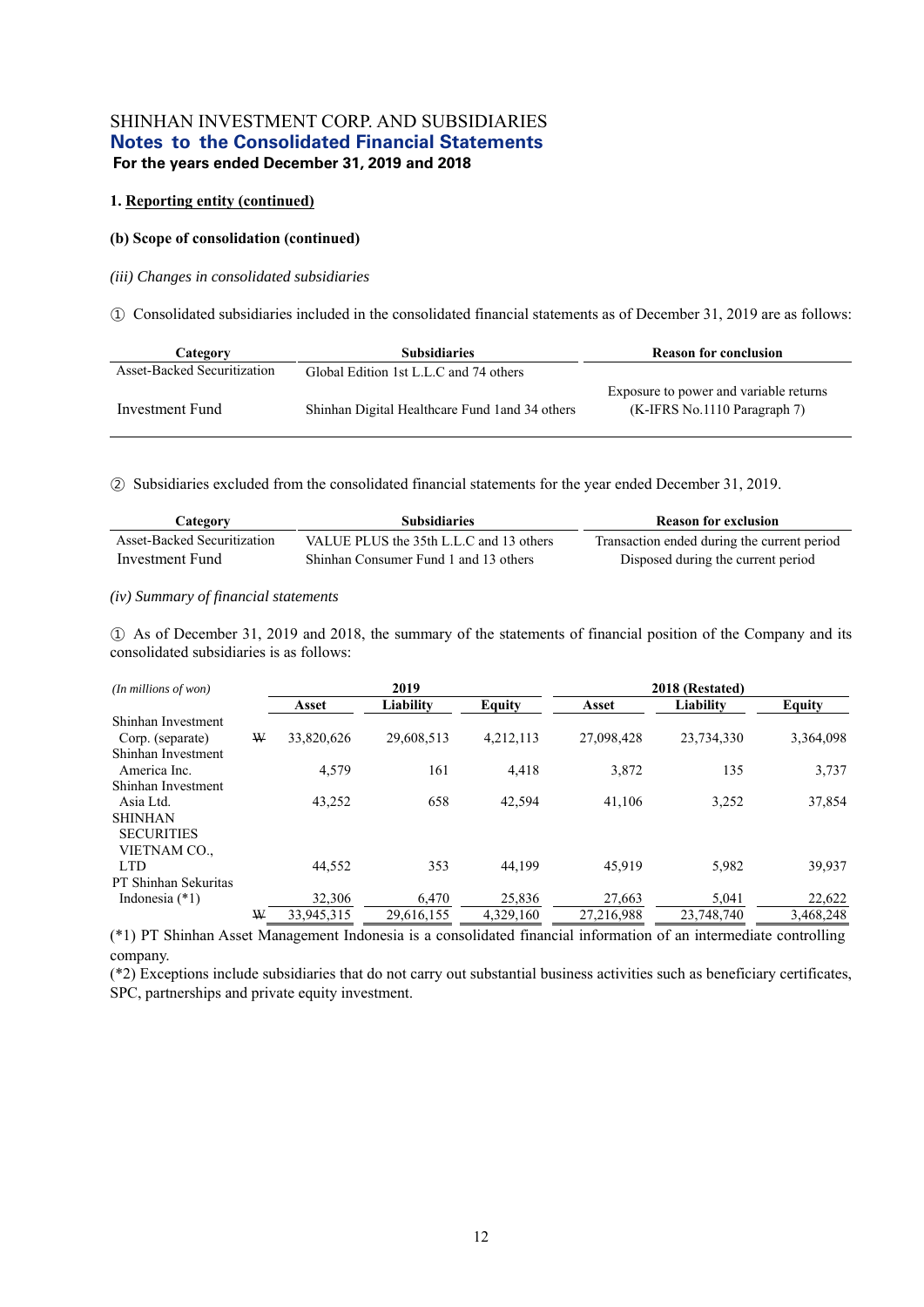#### **1. Reporting entity (continued)**

#### **(b) Scope of consolidation (continued)**

#### (iv) Summary of financial statements (continued)

② Summarized statement of comprehensive income for the Company and its consolidated subsidiaries for the years ended December 31, 2019 and 2018 is as follows:

| (In millions of won)                   |   |                     | 2019       |                                           | 2018 (Restated)     |            |                                           |
|----------------------------------------|---|---------------------|------------|-------------------------------------------|---------------------|------------|-------------------------------------------|
|                                        |   | Operating<br>income | Net income | <b>Total</b><br>comprehens-<br>ive income | Operating<br>income | Net income | <b>Total</b><br>comprehens-<br>ive income |
| Shinhan Investment<br>Corp. (separate) | W | 6,008,637           | 208,727    | 209,991                                   | 5,193,492           | 245,703    | 252,800                                   |
| Shinhan Investment                     |   |                     |            |                                           |                     |            |                                           |
| America Inc.                           |   | 2,091               | 552        | 681                                       | 746                 | (619)      | (446)                                     |
| Shinhan Investment                     |   |                     |            |                                           |                     |            |                                           |
| Asia Ltd.                              |   | 7,170               | 3,123      | 4,740                                     | 6,530               | 3,346      | 4,778                                     |
| <b>SHINHAN</b><br><b>SECURITIES</b>    |   |                     |            |                                           |                     |            |                                           |
| VIETNAM CO.,                           |   |                     |            |                                           |                     |            |                                           |
| <b>LTD</b>                             |   | 6,169               | 2,781      | 4,262                                     | 4,253               | 2,313      | 3,113                                     |
| PT Shinhan Sekuritas                   |   |                     |            |                                           |                     |            |                                           |
| Indonesia $(*1)$                       |   | 6,025               | 982        | 3,310                                     | 3,331               | 825        | (568)                                     |
|                                        | W | 6.030.092           | 216,165    | 222,984                                   | 5,208,352           | 251,568    | 259,677                                   |

(\*1) PT Shinhan Asset Management Indonesia is a consolidated financial information of an intermediate controlling company.

(\*2) Exceptions include subsidiaries that do not carry out substantial business activities such as beneficiary certificates, SPC, partnerships and private equity investment.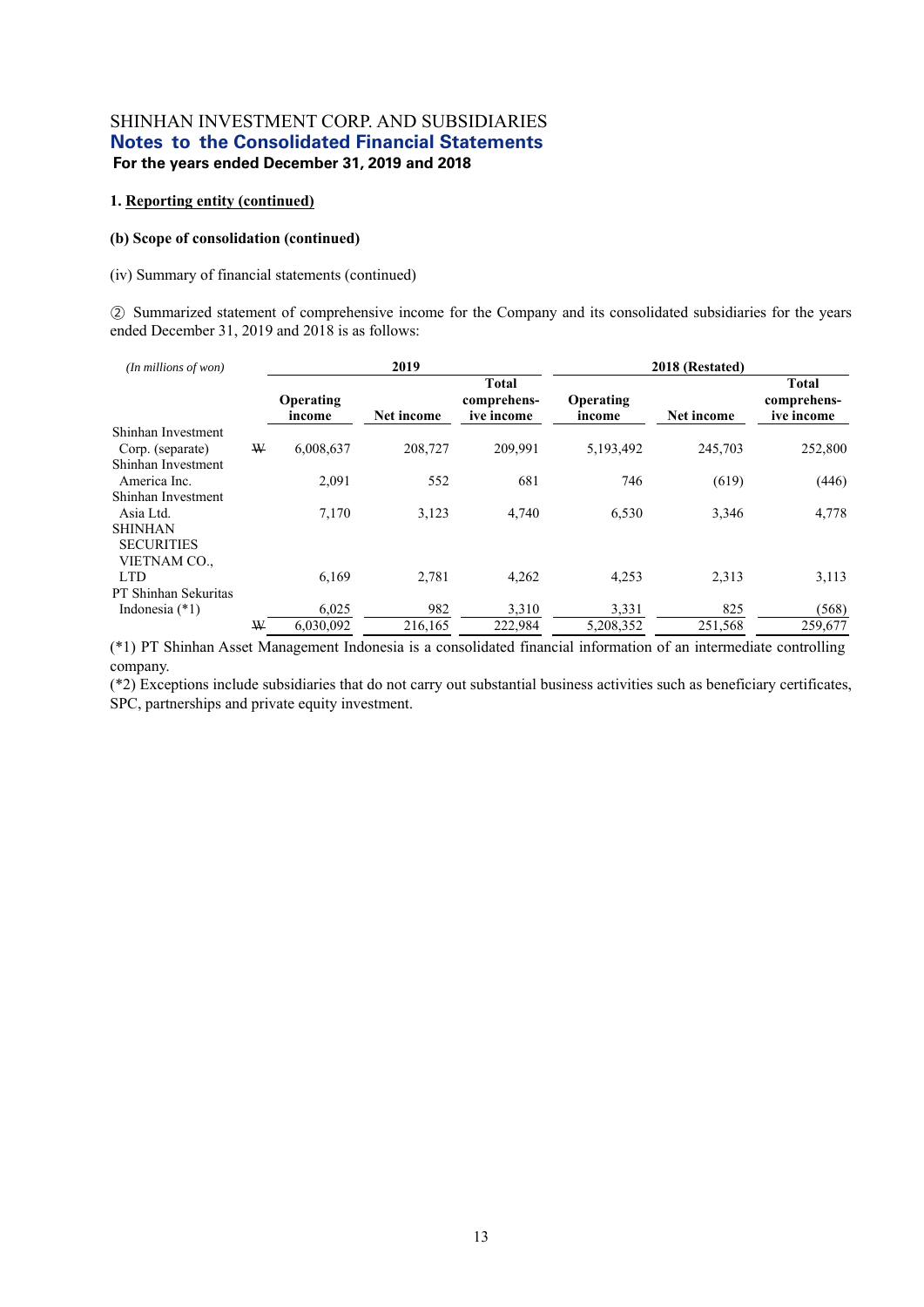#### **2. Basis of preparation**

#### **(a) Statement of compliance**

The consolidated financial statements have been prepared in accordance with Korean International Financial Reporting Standards ("K-IFRS"), as prescribed in the Act on External Audit of Stock Companies.

This is the first set of the Group's consolidated financial statements where K-IFRS No.1109 and K-IFRS No.1115 have been applied. The following amendments are described on Note 3.

#### **(b) Basis of measurement**

The consolidated financial statements have been prepared on the historical cost basis except for the following material items in the statement of financial position:

- financial instruments at fair value through profit or loss are measured at fair value
- other comprehensive income at fair values are measured at fair value
- liabilities for cash-settled share-based payment arrangements are measured at fair value

#### **(c) Functional and presentation currency**

These consolidated financial statements are presented in Korean won which is the Company's functional currency and the currency of the primary economic environment in which the Group operates. The subsidiaries whose functional currencies are different from the Company's are as follows:

| <b>Subsidiaries</b>                    | <b>Functional Currency</b> |
|----------------------------------------|----------------------------|
| Shinhan Investment America Inc.        | USD.                       |
| Shinhan Investment Asia Ltd.           | <b>HKD</b>                 |
| Shinhan Securities Vietnam Co., LTD    | <b>VND</b>                 |
| PT. Shinhan Sekuritas Indonesia        | <b>IDR</b>                 |
| PT. Shinhan Asset Management Indonesia | <b>IDR</b>                 |

#### **(d) Use of estimates and judgements**

The preparation of the consolidated financial statements in conformity with K-IFRS requires management to make judgments, estimates and assumptions that affect the application of accounting policies and the reported amounts of assets, liabilities, income and expenses. Actual results may differ from these estimates.

Estimates and underlying assumptions are reviewed on an ongoing basis. Revisions to accounting estimates are recognized in the period prospectively.

Information about critical judgments in applying accounting policies that have the most significant effect on the amounts recognized in the consolidated financial statements are as follows: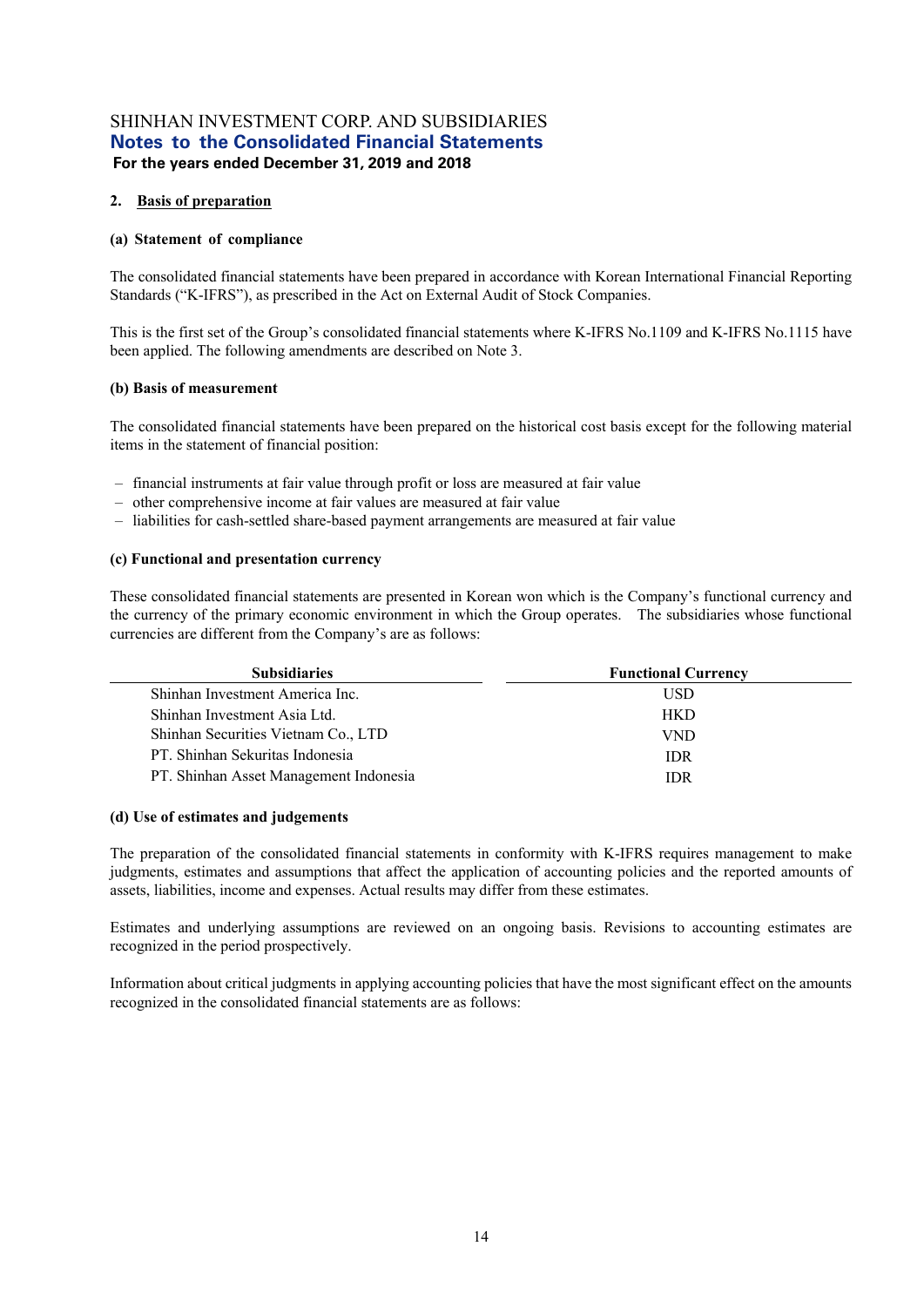#### **2. Basis of preparation (continued)**

#### **(d) Use of estimates and judgements (continued)**

#### *(i) Income taxes*

Within the normal business process, there are various types of transactions and different accounting methods that may add uncertainties to the determination of final income taxes. The Group has recognized current and deferred tax that reflect tax consequences that would follow from the manner in which the entity expects, at the end of the reporting period, to recover or settle the carrying amount of its assets and liabilities. However, actual income taxes in the future may not be identical to the recognized deferred tax assets and liabilities, and this difference can affect current and deferred tax at the period when the final tax effect is confirmed.

#### *(ii) Fair value of financial instruments*

The fair values of financial instruments which are not actively traded in the market are determined by using valuation techniques. The Group determines valuation methods and assumptions based on significant market conditions at the end of each reporting period. Diverse valuation techniques are used to determine the fair value of financial instruments, from general market accepted valuation models to internally developed valuation models that incorporate various types of assumptions and variables.

#### *(iii) Allowances for loan loss*

The Group determines and recognizes allowances for losses on loans through impairment testing. The accuracy of provisions for credit losses is determined by the methodology and assumptions used for estimating expected cash flows of the borrower for allowances on individual loans and collectively assessing allowances for groups of loans.

#### *(iv) Provisions*

The Group recognizes a provision considering risks and uncertainty under the given circumstance of the event. At the end of each reporting period, the remaining provision balance is reviewed and assessed to determine if the amount needs to be updated.

#### **(e) Approval of consolidated financial statements**

The consolidated financial statements were authorized for issue by the Board of Directors on March 9, 2020, which will be submitted for approval to the stockholder's meeting to be held on March 25, 2020.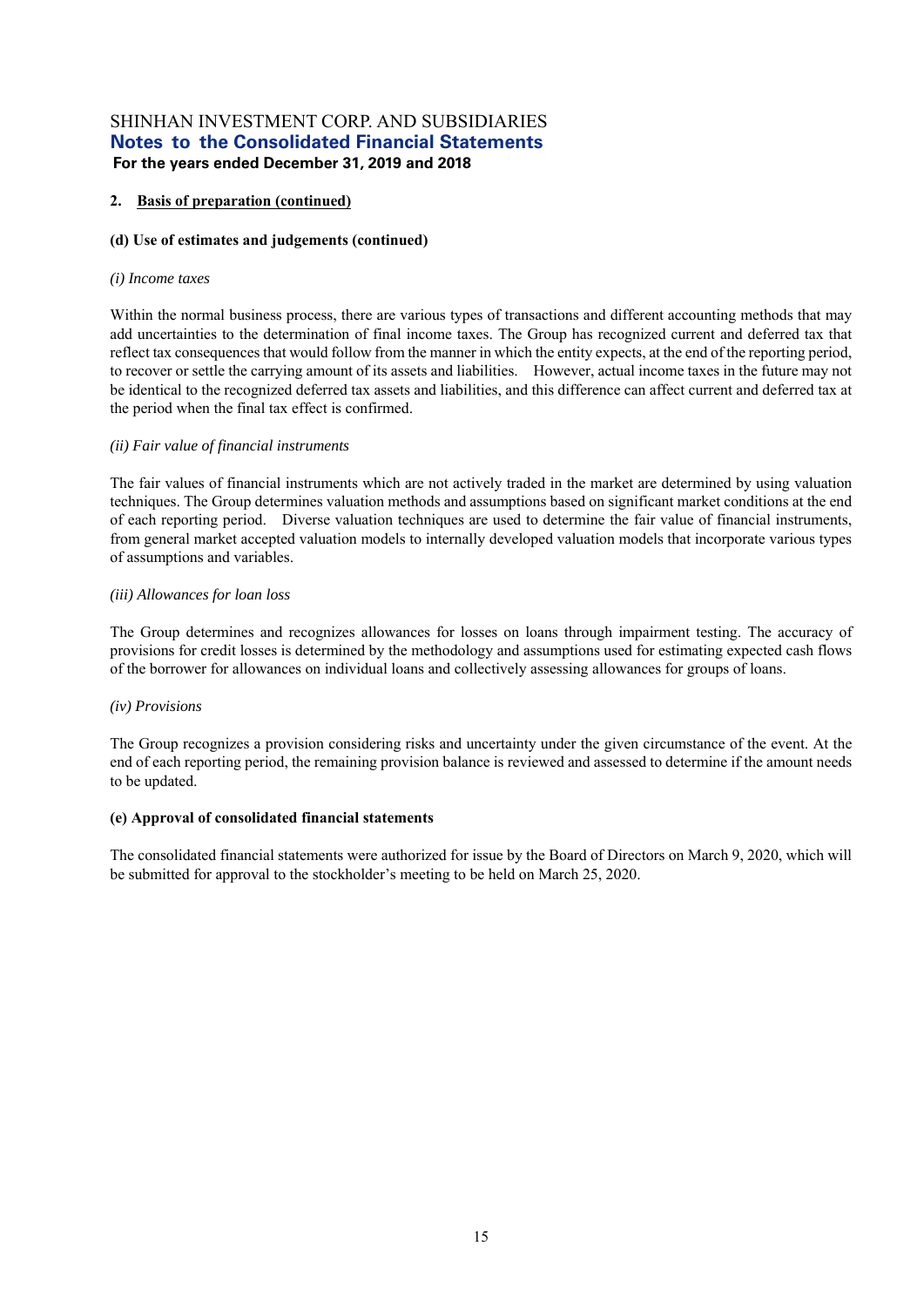#### **3. Significant accounting policies**

The significant accounting policies applied by the Group in preparation of its consolidated financial statements are included below. The accounting policies set out below have been applied consistently to all periods presented in these consolidated financial statements, except for the certain standards and amendments applied for the first time, which are effective for annual periods beginning on or after January 1, 2019.

#### **(a) Basis of consolidation**

#### *(i) Subsidiaries*

Subsidiaries are entities controlled by the Group. Control exists when the Group has the power to govern the financial and operating policies of the other entity so as to obtain benefits from its activities. The existence and effect of potential voting rights that are currently exercisable or convertible are considered when assessing whether the Group controls another entity. The financial statements of subsidiaries are included in the consolidated financial statements from the date that control commences until the date that control is lost.

If a member of the Group uses accounting policies other than those adopted in the consolidated financial statements for identical transactions and events in similar circumstances, appropriate adjustments are made to its financial statements in preparing the consolidated financial statements.

#### *(ii) Structured entity*

The Group establishes or invests in various structured entities. A structured entity is an entity designed so that its activities are not governed by way of voting rights. When assessing control of a structured entity, the Group considers factors such as the purpose and the design of the investee; its practical ability to direct the relevant activities of the investee; the nature of its relationship with the investee; and the size of its exposure to the variability of returns of the investee. The Group does not recognize any non-controlling interests in the consolidated statements of financial position since the Group's interests in these entities are recognized as liabilities of the Group.

#### *(iii) Transactions eliminated on consolidations*

Intra-group balances and transactions, and any unrealized income and expenses arising from intra-group transactions, are eliminated in preparing the consolidated financial statements. Intra-group losses are recognized as expense if intragroup losses indicate an impairment that requires recognition in the consolidated financial statements.

#### *(iv) Non-controlling interests*

Non-controlling interests in a subsidiary are accounted separately from the parent's ownership interests in a subsidiary. Each component of net profit or loss and other comprehensive income is attributed to the owners of the parent and noncontrolling interest holders, even when the allocation reduces the non-controlling interest balance below zero.

#### *(v) Changes in the parent company's ownership interest in a subsidiary*

Changes in the parent company's ownership interest in a subsidiary that do not result in a loss of control are accounted as equity transactions with owners in their capacity as owners. Adjustments to non-controlling interests are based on a proportionate amount of the net assets of the subsidiary. No adjustments are made to goodwill and no gain or loss is recognized in profit or loss. The difference between the consideration and the adjustments made to non-controlling interest is recognized directly in equity attributable to the owners of the parent company.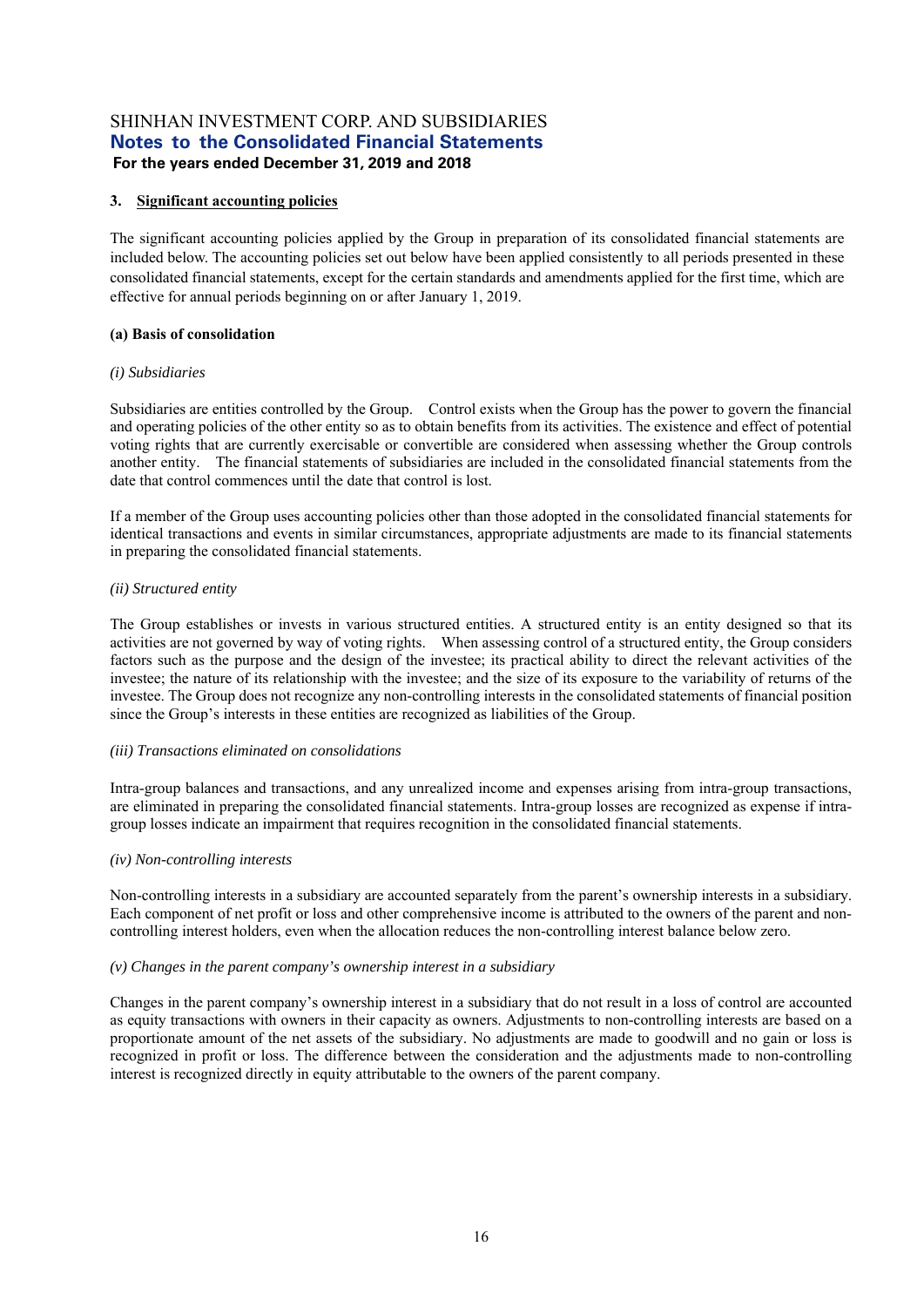#### **3. Significant accounting policies (continued)**

#### **(b) Associates and jointly controlled entities (collectively "associates")**

Associates are those entities in which the Group has significant influence, but not control, over the financial and operating policies. Significant influence is presumed to exist when the Group holds between 20 and 50 percent of the voting power of another entity.

Joint ventures are those entities over whose activities the Group has joint control, established by contractual agreement, and require unanimous consent for strategic financial and operating decisions.

The investment in associates and joint ventures is accounted using the equity method and is initially recognized at cost. The Group's investment includes goodwill identified on acquisition, net of any accumulated impairment losses. The consolidated financial statements include the Group's share of the income and expenses and equity movements of associates, after adjustments to align the accounting policies with those of the Group, from the date that significant influence or joint control commences until the date that significant influence or joint control is lost.

When the Group's share of losses exceeds its interest in an equity accounted investee, the carrying amount of that interest, including any long-term investments, is reduced to nil, and the recognition of further losses is discontinued except to the extent that the Group has an obligation or has to make payments on behalf of the investee.

#### **(c) Business combinations**

#### (i) Business combinations

A business combination is accounted for by applying the acquisition method, unless it is a combination involving entities or businesses under common control.

Each identifiable asset and liability is measured at its acquisition-date fair value except for below:

- Leases and insurance contracts are required to be classified on the basis of the contractual terms and other factors
- Only those contingent liabilities assumed in a business combination that are a present obligation and can be measured reliably are recognized
- Deferred tax assets or liabilities are recognized and measured in accordance with K-IFRS No.1012 income taxes
- Employee benefit arrangements are recognized and measured in accordance with K-IFRS No.1019 employee benefits
- Indemnification assets are recognized and measured on the same basis as the indemnified liability or asset
- Reacquired rights are measured on the basis of the remaining contractual terms of the related contract
- Liabilities or equity instruments related to share-based payment transactions are measured in accordance with the method in K-IFRS No.1102 share-based payment
- Assets held for sale are measured at fair value less costs to sell in accordance with K-IFRS No.1105 non-current assets held for sale

As of the acquisition date, non-controlling interests in the acquiree are measured as the non-controlling interests' proportionate share of the acquiree's identifiable net assets.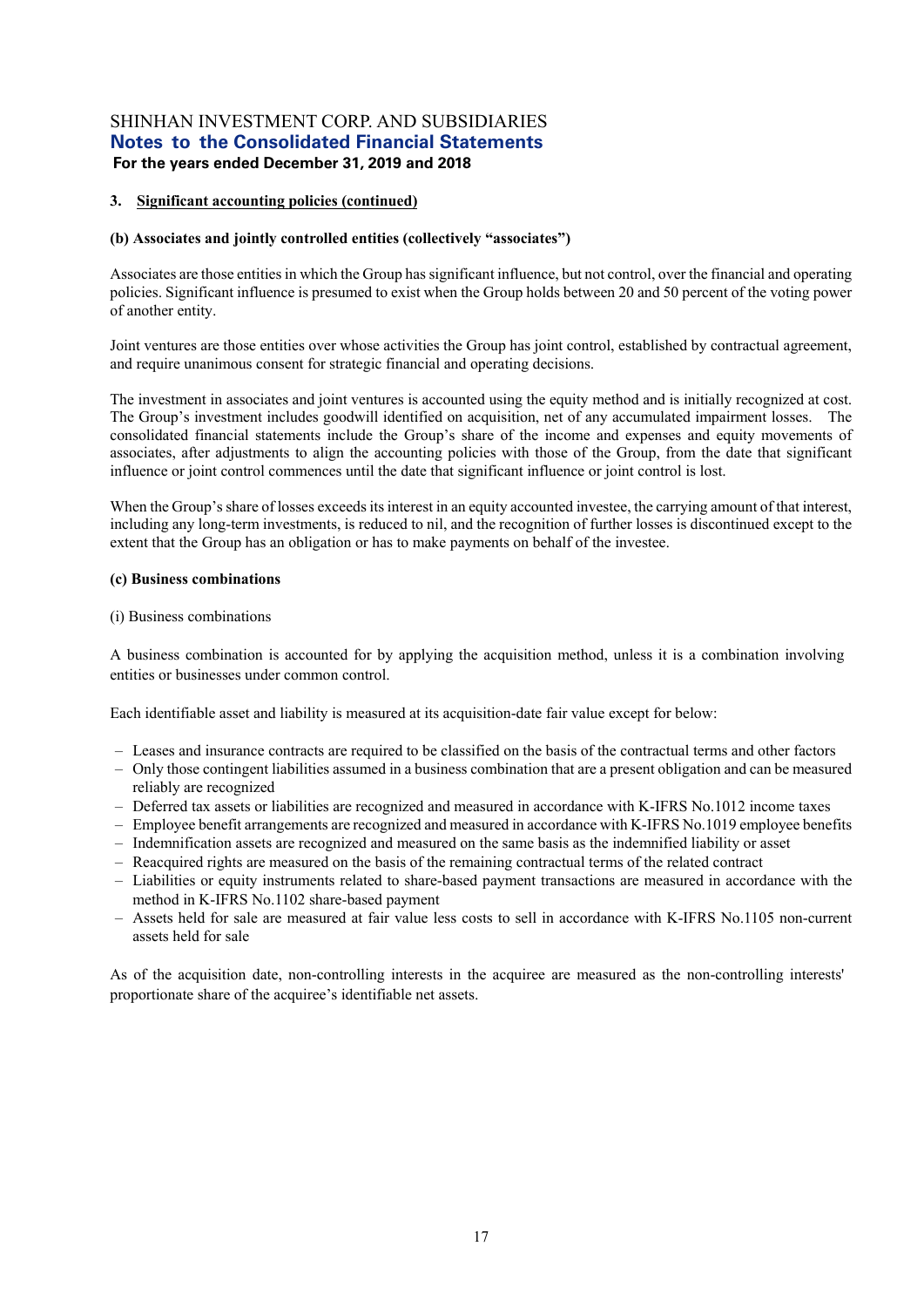#### **3. Significant accounting policies (continued)**

#### **(c) Business combinations (continued)**

#### *(i) Business combinations (continued)*

The consideration transferred in a business combination is measured at fair value, which is calculated as the sum of the acquisition-date fair values of the assets transferred by the acquirer, the liabilities incurred by the acquirer to former owners of the acquiree and the equity interests issued by the acquirer. However, any portion of the acquirer's sharebased payment awards exchanged for awards held by the acquiree's employees that are included in consideration transferred in the business combination shall be measured in accordance with the method described above rather than at fair value.

Acquisition-related costs are costs the acquirer incurs to effect a business combination. Those costs include finder's fees; advisory, legal, accounting, valuation and other professional or consulting fees; general administrative costs, including the costs of maintaining an internal acquisitions department; and costs of registering and issuing debt and equity securities. Acquisition-related costs, other than those associated with the issue of debt or equity securities, are expensed in the periods in which the costs are incurred and the services are received. The costs to issue debt or equity securities are recognized in accordance with K-IFRS No.1032 Financial Instruments: Presentation and K-IFRS No.1039 Financial Instruments: Recognition and Measurement

#### *(ii) Goodwill*

The Group measures goodwill at the acquisition date as:

- the fair value of the consideration transferred; plus
- the recognized amount of any non-controlling interests in the acquiree; plus
- if the business combination is achieved in stages, the fair value of the pre-existing equity interest in the acquiree; less
- the net recognized amount (generally fair value) of the identifiable assets acquired and liabilities assumed

When the excess is negative, bargain purchase gain is recognized immediately in profit or loss.

When the Group additionally acquires non-controlling interest, the Group does not recognize goodwill since the transaction is regarded as equity transaction.

#### **(d) Foreign currency**

#### *(i) Foreign currency transactions*

Transactions in foreign currencies are translated to the functional currency of the Group at exchange rates at the dates of the transactions. Monetary assets and liabilities denominated in foreign currencies are retranslated to the functional currency using the reporting date's exchange rate. Non-monetary assets and liabilities denominated in foreign currencies that are measured at fair value are retranslated to the functional currency at the exchange rate at the date that the fair value was determined, while those measured at historical cost are retranslated at the exchange rate at the date of transaction.

Foreign currency differences arising on retranslation of monetary items are recognized in profit or loss. On the other hand, foreign currency difference arising on retranslation of non-monetary items is recognized in other comprehensive profit or loss / profit and loss, if profit and loss arising on the asset is recognized in other comprehensive profit or loss / profit and loss.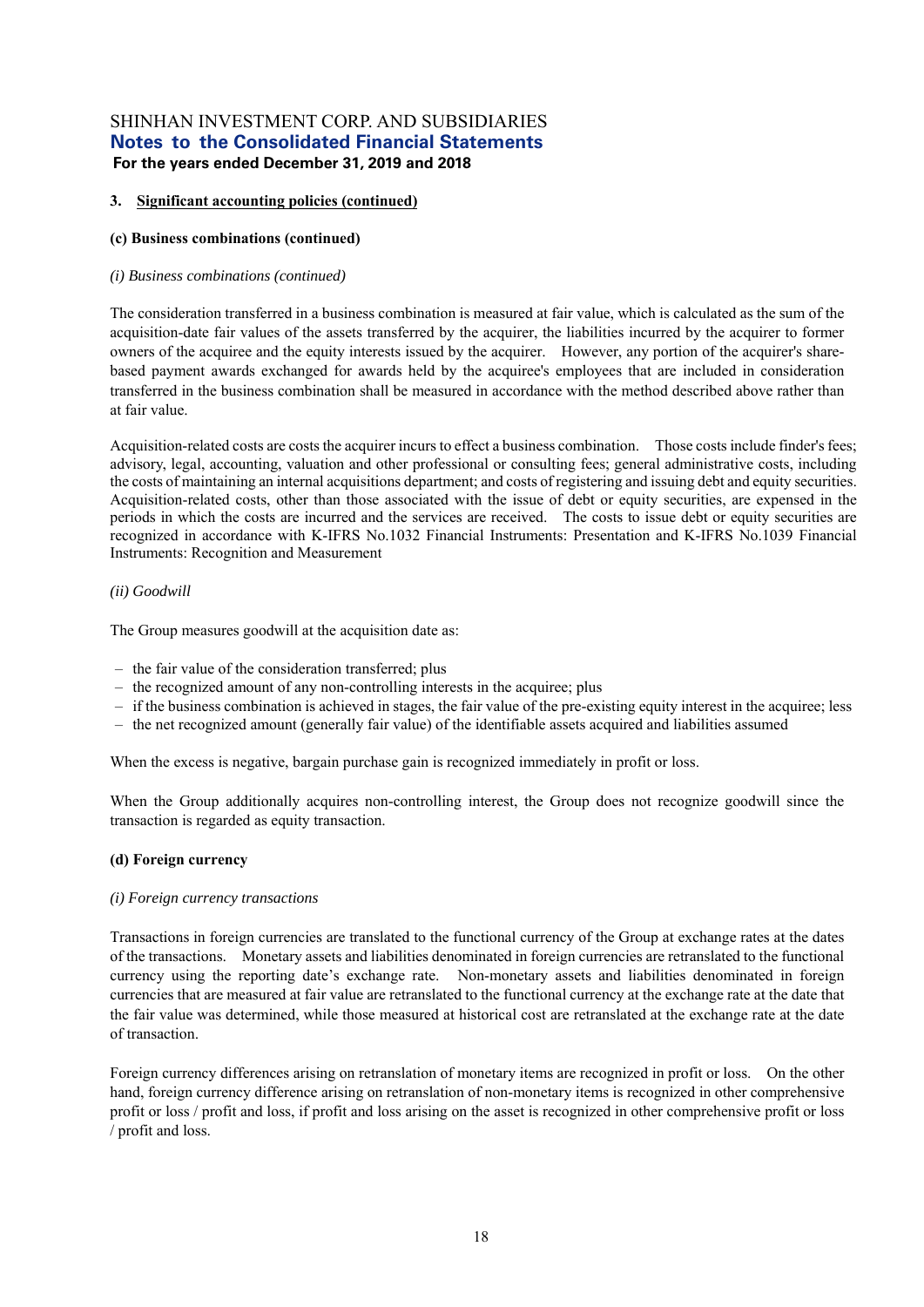#### **3. Significant accounting policies (continued)**

#### **(d) Foreign currency (continued)**

#### *(ii)* Foreign operations

If the presentation currency of the Group is different from a foreign operation's functional currency, the financial statements of the foreign operation are translated into the presentation currency using the following methods:

The assets and liabilities of foreign operations, including goodwill and fair value adjustments arising on acquisition, are translated to won at exchange rates at the reporting date. The income and expenses of foreign operations, excluding foreign operations in hyperinflationary economies, are translated to won at exchange rates at the dates of the transactions. Foreign currency differences are recognized in other comprehensive income.

When a foreign operation is disposed of, the relevant amount in the translation is transferred to profit or loss as part of the profit or loss on disposal. On the partial disposal of a subsidiary that includes a foreign operation, the relevant proportion of such cumulative amount is reattributed to non-controlling interest. In any other partial disposal of a foreign operation, the relevant proportion is reclassified to profit or loss.

Foreign exchange gains or losses arising from a monetary item receivable from or payable to a foreign operation, the settlement of which is neither planned nor likely to occur in the foreseeable future and which in substance is considered to form part of the net investment in the foreign operation, are recognized in other comprehensive income in the translation reserve.

#### *(iii) Net investment in a foreign operation*

If the settlement of a monetary item receivable from or payable to a foreign operation is neither planned nor likely in the foreseeable future, then foreign currency differences arising on the item form part of the net investment in the foreign operation and are recognized in other comprehensive income and reclassified from equity to profit or loss on disposal of the net investment.

#### **(e) Cash and cash equivalents**

Cash and cash equivalents comprise balances with cash in hand, deposits held at call with banks and other short-term highly liquid investments with insignificant risk of changes in their fair value. Equity investments are excluded from cash equivalents unless they are, in substance, cash equivalents, for example in the case of preferred shares acquired within a short period of their maturity and with a specified redemption date.

#### **(f) Non-derivative financial assets**

#### *(i) Recognition and initial measurement*

Financial assets are measured at fair value at the time of initial recognition, and in the case of non-current financial assets at fair value through profit or loss, the transaction cost directly related to the acquisition of the financial asset is added or decreased to the fair value.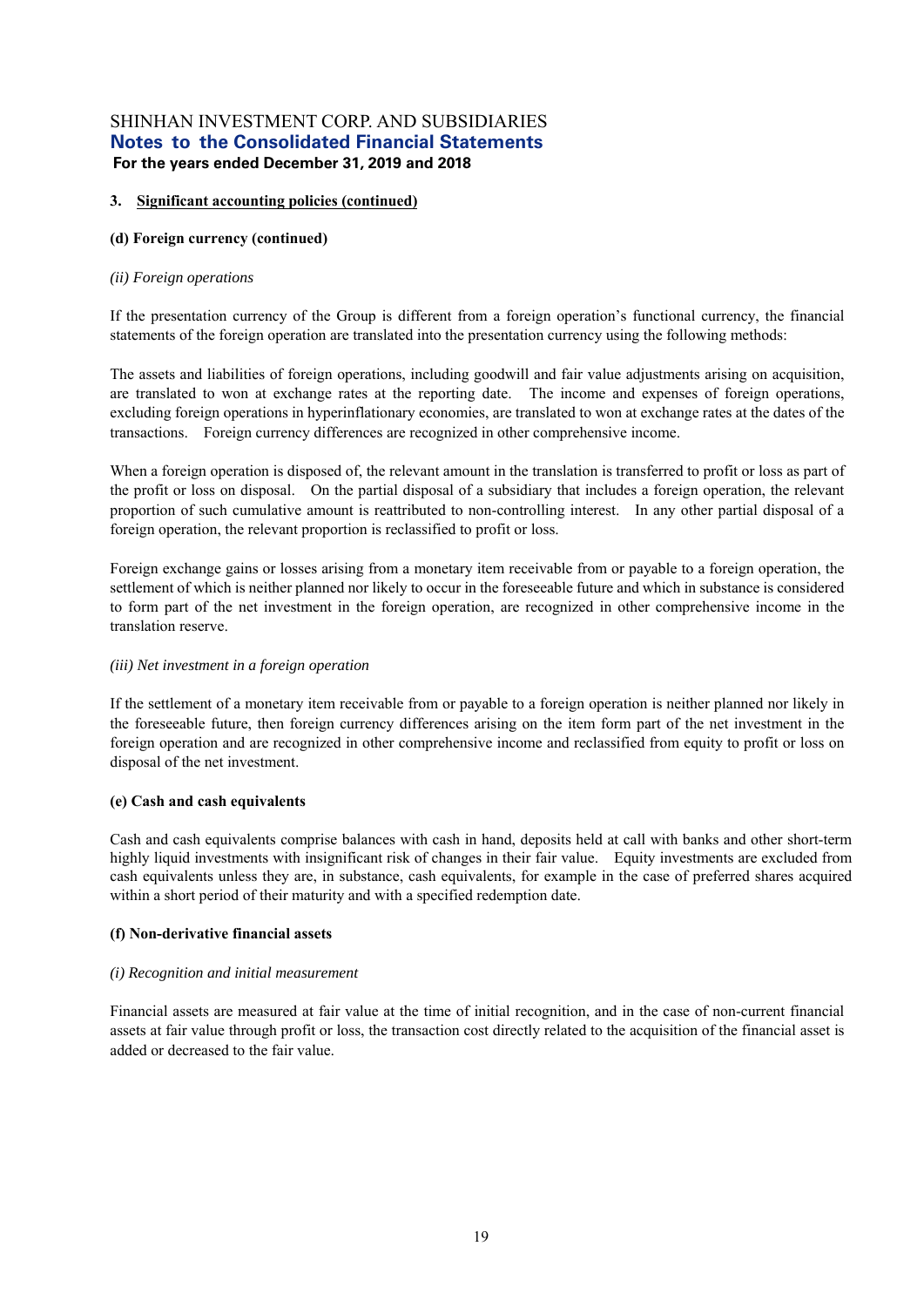#### **3. Significant accounting policies (continued)**

#### **(f) Non-derivative financial assets (continued)**

#### *(ii) Classification and subsequent measurement*

At the time of initial recognition, financial assets are classified to be measured at amortized cost, FVTPL and FVTOCI. Financial assets are not reclassified after initial recognition unless the Group changes the business model that manages the financial assets, in which case all affected financial assets are reclassified on the first day of the first reporting period after the business model is changed.

Financial assets are measured at amortized cost when both of the following conditions are met and they are not designated as fair value through profit or loss:

- It is held under the business model whose purpose is to hold cash flows under contract
- Depending on the terms and conditions of the financial assets, cash flows consisting only of interest payments on principal and principal balances occur on certain days

If a debt instrument satisfies two conditions and is not designated as a fair value through profit or loss, it is measured in other comprehensive income and fair value.

- Retains financial assets under a business model that achieves its purpose through both contractual cash flow receipts and financial asset sales
- Depending on the terms and conditions of the financial assets, cash flows consisting only of principal and interest payments occur on certain days

Any financial assets that are not measured at amortized cost or FVTOCI are measured at fair value through profit or loss. These financial assets include all derivative financial assets. At the time of initial recognition, if the Group designates financial assets measured at amortized cost or FVTOCI as FVTPL, the financial asset can be designated as a FVTPL when accounting mismatches are eliminated or significantly reduced. However, once specified, it cannot be cancelled.

#### *(iii) De-recognition of financial assets*

The Group derecognizes a financial asset when the contractual rights to the cash flows from the asset expire, or it transfers the rights to receive the contractual cash flows of the financial asset in a transaction in which substantially all the risks and rewards of ownership of the financial asset are transferred. Any interest in transferred financial assets that is created or retained by the Group is recognized as a consolidated asset or liability.

If the Group retains substantially all the risks and rewards of ownership of the transferred financial assets, the Group continues to recognize the transferred financial assets and recognizes financial liabilities for the consideration received.

#### *(iv) Offsetting between financial assets and financial liabilities*

Financial assets and financial liabilities are offset and the net amount presented in the consolidated statements of financial position when, and only when, the Group currently has a legal enforceable right to offset the recognized amounts, and there is an intention to settle on a net basis or to realize the asset and settle the liability simultaneously.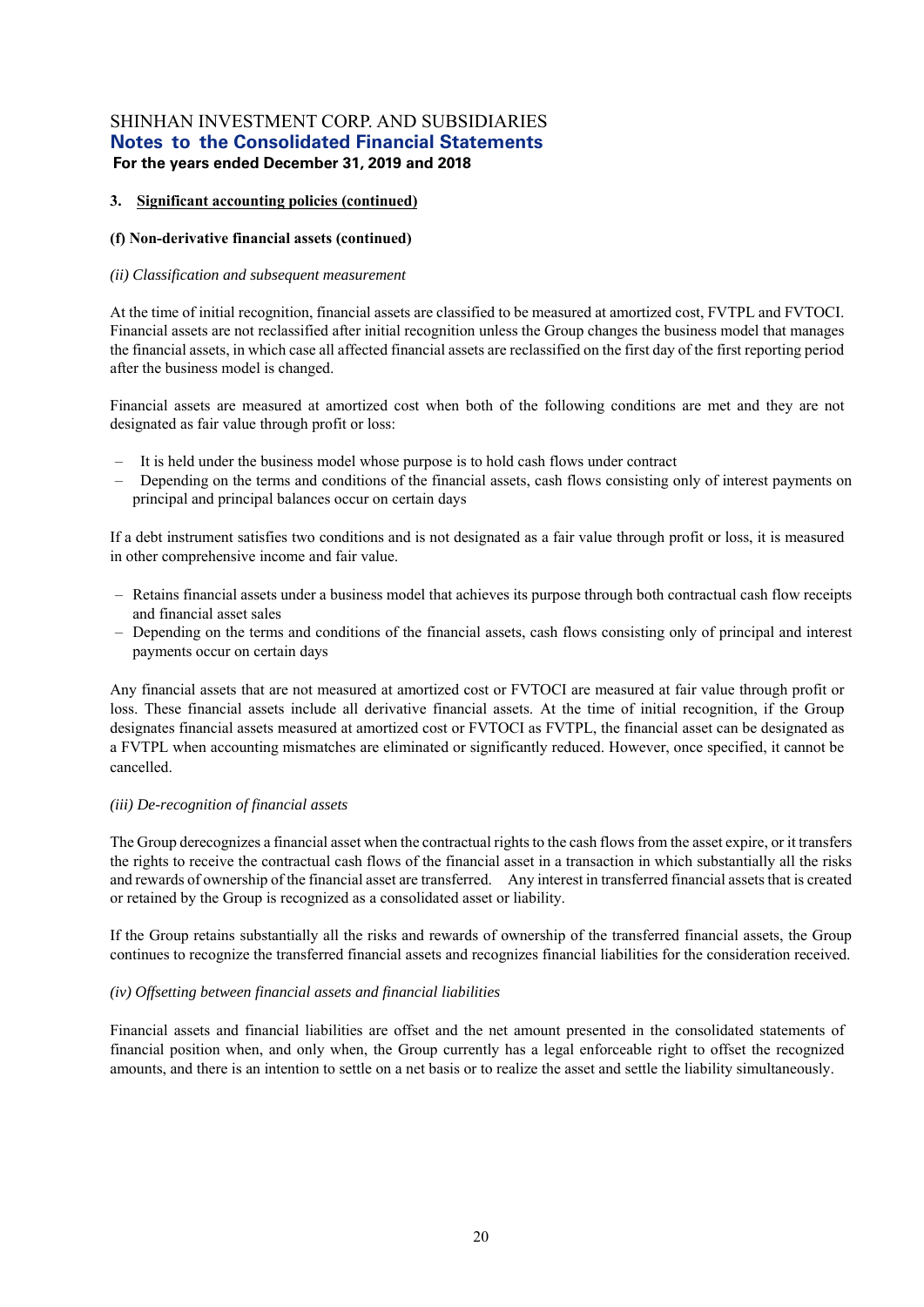#### **3. Significant accounting policies (continued)**

#### **(g) Impairment of financial assets**

The Group evaluates expected credit loss on financial assets measured at amortized cost and debt instruments measured at FVOCI.

The Group measures the provision at an amount equal to lifetime expected credit losses, except for the following financial assets measured at 12-month expected credit losses:

- Debt securities determined at the end of the reporting period that the credit risk is low
- Other debt securities of which credit risks have not increased significantly since initial recognition (the risk of default occurring over the expected life of the financial asset)

When determining whether the credit risk of a financial asset has increased significantly since initial recognition and when estimating expected credit losses, the Group considers reasonable and supportable information that is available without undue cost or effort. This includes qualitative, quantitative information and analysis based on our experience and known credit evaluation, including future oriented information.

Expected credit losses are a probability-weighted estimate of credit losses. Credit losses are measured at the present value of all cash shortfalls (i.e. the difference between all contractual cash flows payable under the contract and all contractual cash flows expected to be received). Expected credit losses are discounted at the effective interest rate of the relevant financial asset.

At the end of each reporting period, the Group assesses whether the credit on financial assets measured at amortized cost and on debt securities measured at fair value through other comprehensive income are impaired. If one or more events occur that adversely affect the estimated future cash flows of the financial asset, the financial asset is considered as credit-impaired.

Evidence that financial asset is credit-impaired includes observable information as follow:

- Significant financial difficulties of the issuer or borrower
- Breach of contract, such as default in debt or past due of 90 days or more
- Inevitable mitigation of the original loan terms for economic or contractual reasons related to the financial difficulties of the borrower;
- Borrowers are more likely than not to bankrupt or possibility of other financial restructuring is high
- Active markets for financial assets become inactive due to financial difficulties

The loss allowance for financial assets measured at amortized cost is deducted from the carrying amount of those assets. For debt instruments measured at fair value through other comprehensive income, the loss allowance is included in profit or loss and recognized in other comprehensive income.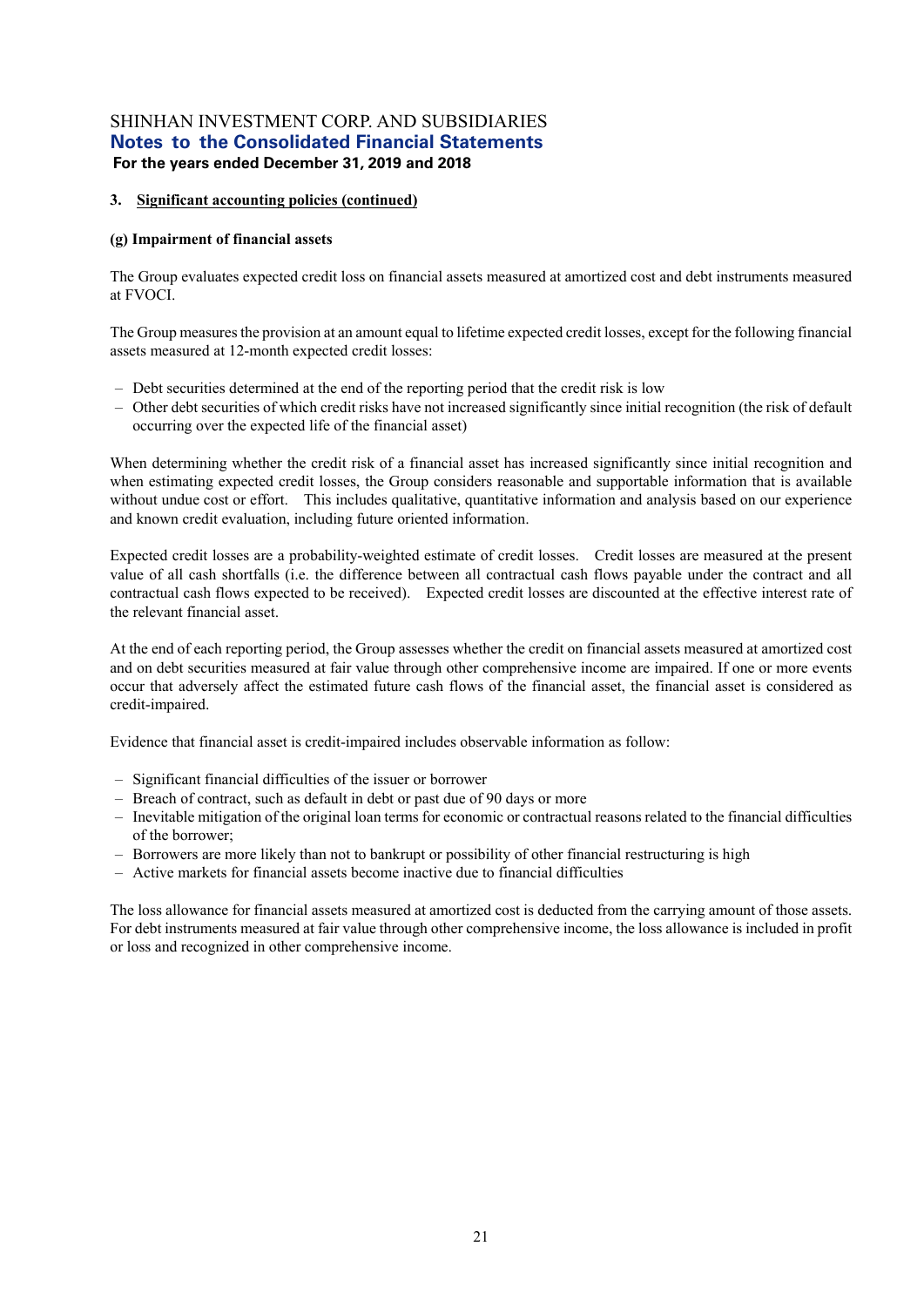#### **3. Significant accounting policies (continued)**

#### **(h) Property and equipment**

Property and equipment initially are measured at cost and after initial recognition, are carried at cost less accumulated depreciation and accumulated impairment losses. The cost of property and equipment includes expenditures arising directly from the construction or acquisition of the asset, any costs directly attributable to bringing the asset to the location and condition necessary for it to be capable of operating in the manner intended by management and the initial estimate of the costs of dismantling and removing the item and restoring the site on which it is located.

Subsequent to initial recognition, an item of property and equipment shall be carried at its cost less any accumulated depreciation and any accumulated impairment losses.

Property and equipment, except for land, are depreciated on a straight-line basis over estimated useful lives that appropriately reflect the pattern in which the asset's future economic benefits are expected to be consumed. A component that is significant compared to the total cost of property and equipment is depreciated over its separate useful life.

The estimated useful lives of the Group's assets are as follows:

| <b>Descriptions</b>          | <b>Useful lives</b>  |
|------------------------------|----------------------|
| <b>Buildings</b>             | $40\text{-}60$ years |
| <b>Vehicles</b>              | 5 years              |
| Furniture and fixtures       | 4 years              |
| Other property and equipment | 15 years             |

Depreciation methods, useful lives and residual values are reviewed at each financial year-end and adjusted if appropriate. The change is accounted for as a change in an accounting estimate.

#### **(i) Intangible assets**

Intangible assets are measured initially at cost and after initial recognition are carried at cost less accumulated amortization and accumulated impairment losses.

Amortization of intangible assets is calculated on a straight-line basis over the estimated useful lives of intangible assets from the date that they are available for use. The residual value of intangible assets is zero. However, as there are no foreseeable limits to the periods over which memberships and Settlement system right of use are expected to be available for use, these intangible assets are determined as having indefinite useful lives and not amortized.

| <b>Descriptions</b>            | <b>Useful lives</b>     |
|--------------------------------|-------------------------|
| Computer software              | 4 years                 |
| Others                         | 5 years                 |
| Memberships                    | Indefinite useful lives |
| Settlement system right of use | Indefinite useful lives |

Amortization periods and the amortization methods for intangible assets with finite useful lives are reviewed at the end of each reporting period. The useful lives of intangible assets that are not being amortized are reviewed at the end of each reporting period to determine whether events and circumstances continue to support indefinite useful life assessments for those assets. Changes are accounted for as changes in accounting estimates.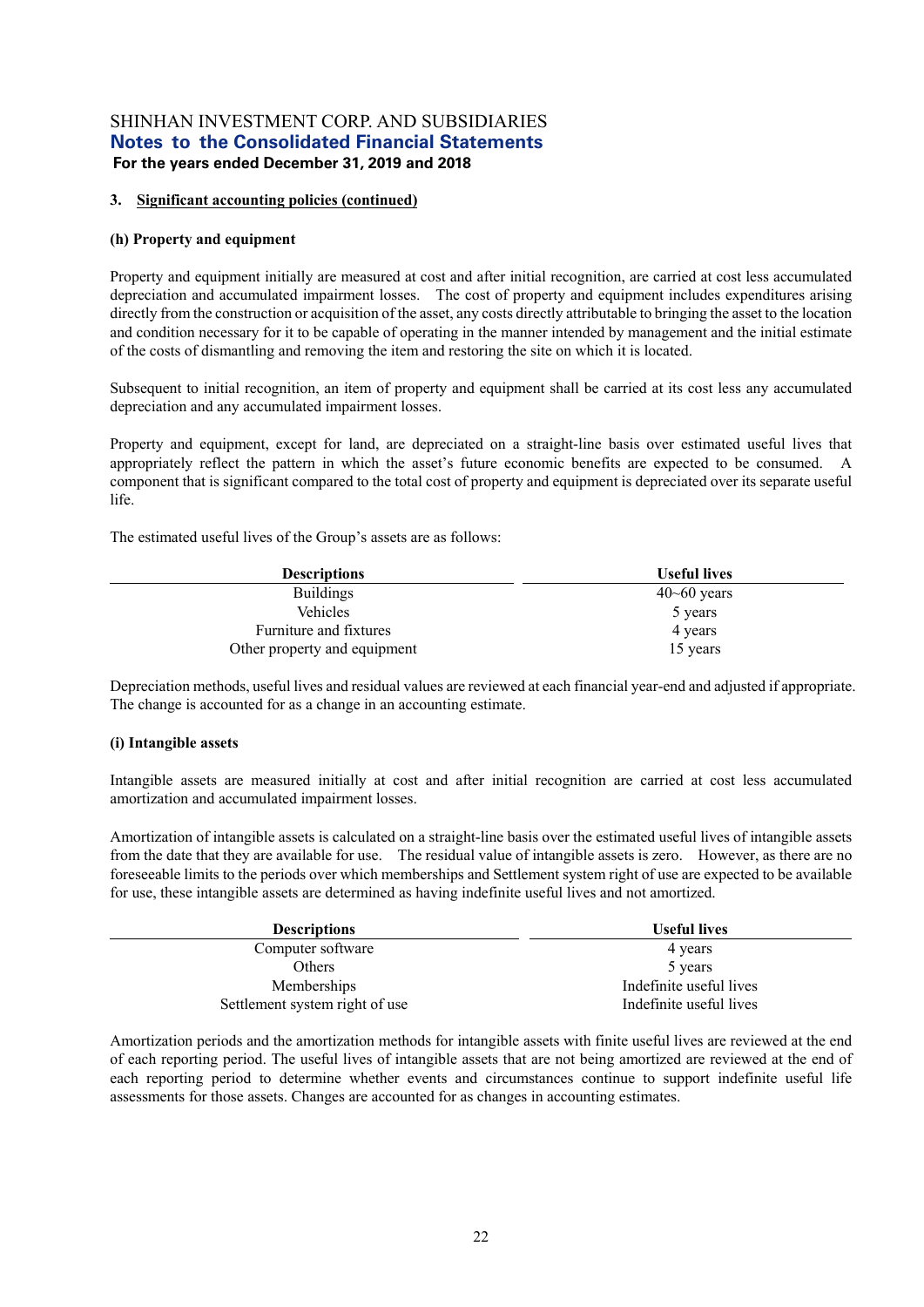#### **3. Significant accounting policies (continued)**

#### **(i) Intangible assets (continued)**

Expenditures on research activities, undertaken with the prospect of gaining new scientific or technical knowledge and understanding, are recognized in profit or loss as incurred. Development expenditures are capitalized only if development costs can be measured reliably, the product or process is technically and commercially feasible, future economic benefits are probable, and the Group intends to and has sufficient resources to complete development and to use or sell the asset. Other development expenditures are recognized in profit or loss as incurred.

#### **(j) Investment property**

Property held for the purpose of earning rentals or benefiting from capital appreciation is classified as investment property. Investment property is measured initially at its cost. Transaction costs are included in the initial measurement. Subsequently, investment property is carried at depreciated cost less any accumulated impairment losses.

The estimated useful lives and depreciation methods of the Group's assets in the current period and prior period are as follows:

| <b>Description</b> | Useful life     | Depreciation method  |
|--------------------|-----------------|----------------------|
| <b>Buildings</b>   | $40 - 60$ years | Straight-line method |

#### **(k) Impairment of non-financial assets**

The carrying amounts of the Group's non-financial assets, other than arising from employee benefits, deferred tax assets are reviewed at each reporting date to determine whether there is any indication of impairment. If any such indication exists, then the asset's recoverable amount is estimated. Goodwill and intangible assets that have indefinite useful lives or that are not yet available for use, irrespective of whether there is any indication of impairment, are tested for impairment annually by comparing their recoverable amount to their carrying amount.

The Group estimates the recoverable amount of an individual asset. If it is impossible to measure the individual recoverable amount of an asset, then the Group estimates the recoverable amount of each cash-generating unit ("CGU"). A CGU is the smallest identifiable group of assets that generates cash inflows that are largely independent of the cash inflows from other assets or groups of assets. The recoverable amount of an asset or CGU is the greater of its value in use and its fair value less costs to sell. The value in use is estimated by applying a pre-tax discount rate that reflects current market assessments of the time value of money and the risks specific to the asset or CGU for which estimated future cash flows have not been adjusted, to the estimated future cash flows expected to be generated by the asset or CGU.

An impairment loss is recognized if the carrying amount of an asset or its CGU exceeds its estimated recoverable amount. Impairment losses are recognized in profit or loss.

#### **(l) Non-derivative financial liabilities**

The Group classifies non-derivative financial liabilities into financial liabilities at fair value through profit or loss or other financial liabilities in accordance with the substance of the contractual arrangement and the definitions of financial liabilities. The Group recognizes financial liabilities in the consolidated statement of financial position when the Group becomes a party to the contractual provisions of the financial liability.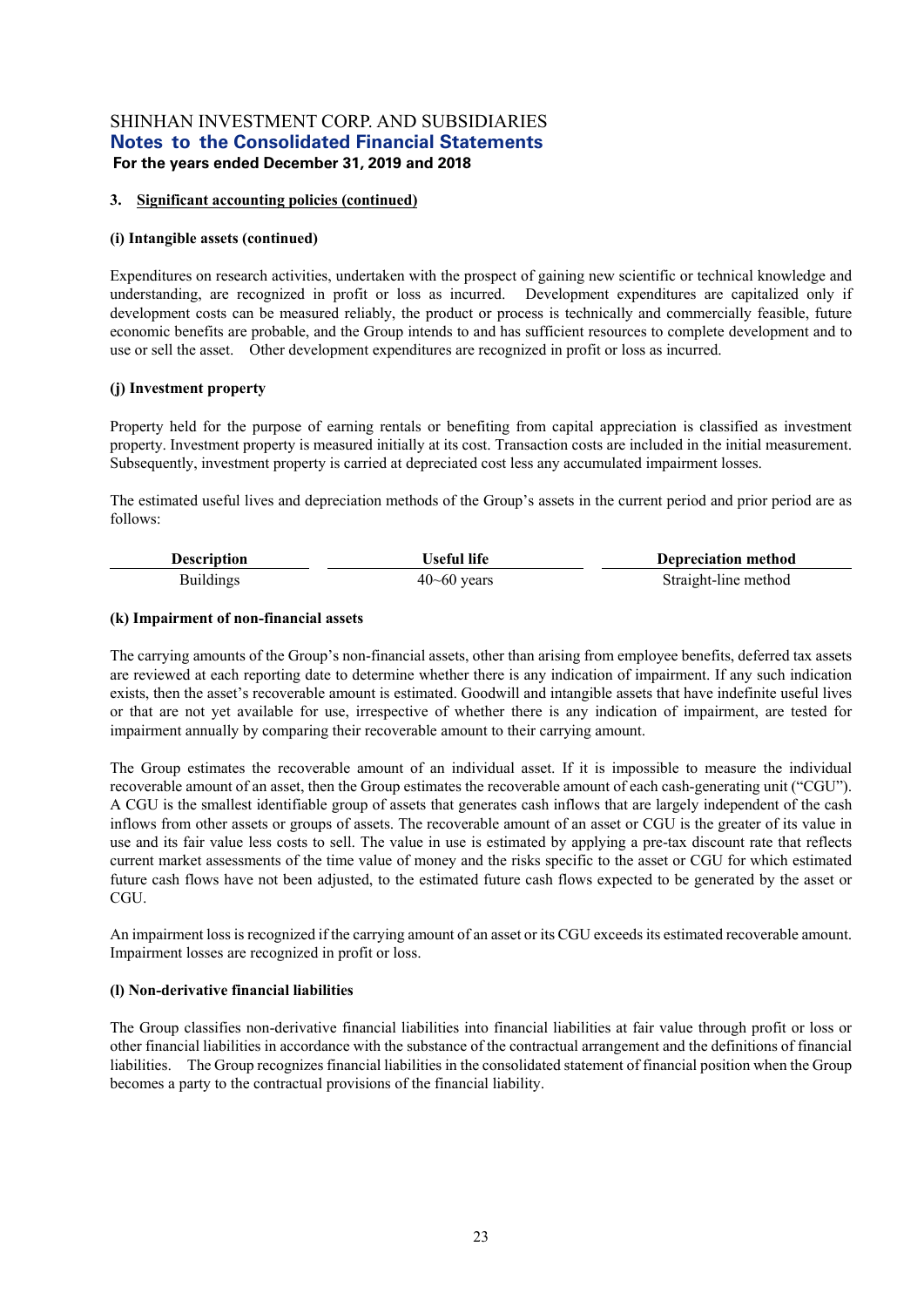#### **3. Significant accounting policies (continued)**

#### **(l) Non-derivative financial liabilities (continued)**

#### *(i) Financial liabilities at fair value through profit or loss (the "Financial liabilities at FVTPL")*

Financial liabilities at fair value through profit or loss include financial liabilities held for trading or designated as such upon initial recognition. Subsequent to initial recognition, financial liabilities at fair value through profit or loss are measured at fair value, and changes therein are recognized in profit or loss. Upon initial recognition, transaction costs that are directly attributable to the acquisition are recognized in profit or loss as incurred.

#### *(ii) Financial liabilities measured at amortized cost*

Non-derivative financial liabilities other than financial liabilities at fair value through profit of loss are classified as financial liabilities measured at amortized cost. At the date of initial recognition, financial liabilities measured at amortized cost are measured at fair value minus transaction costs that are directly attributable to the acquisition. Subsequent to initial recognition, financial liabilities measured at amortized cost are measured at amortized cost using the effective interest method.

The Group derecognizes a financial liability from the consolidated statement of financial position when it is extinguished (i.e. when the obligation specified in the contract is discharged, cancelled or expires).

#### **(m) Equity capital**

Ordinary shares are classified as equity. Incremental costs directly attributable to the issuance of ordinary shares and share options are recognized as a deduction from equity, net of any tax effects.

Preference shares that do not provide for redemption or at the option of the issuer and when distributions to holders of a preference shares are at the discretion of the issuer, is classified as equity. Dividends are recognized when approved by a general meeting of shareholders. Preference share capital is classified as a liability if it is redeemable on a specific date or at the option of the shareholders, or if dividend payments are not discretionary. Dividends thereon are recognized as interest expense in profit or loss as accrued.

#### **(n) Employee benefits**

#### *(i) Short-term employee benefits*

Short-term employee benefits are employee benefits that are due to be settled within 12 months after the end of the period in which the employees render the related service. When an employee has rendered service to the Group during an accounting period, the Group recognizes the undiscounted amount of short-term employee benefits expected to be paid in exchange for that service.

#### *(ii) Other long-term employee benefits*

Other long-term employee benefits include employee benefits that are settled beyond 12 months after the end of the period in which the employees render the related service, and are calculated at the present value of the amount of future benefit that employees have earned in return for their service in the current and prior periods, less the fair value of any related assets. The present value is determined by discounting the expected future cash flows using the interest rate of corporate bonds that have maturity dates approximating the terms of the Group's obligations and that are denominated in the same currency in which the benefits are expected to be paid. Any actuarial gains and losses are recognized in profit or loss in the period in which they arise.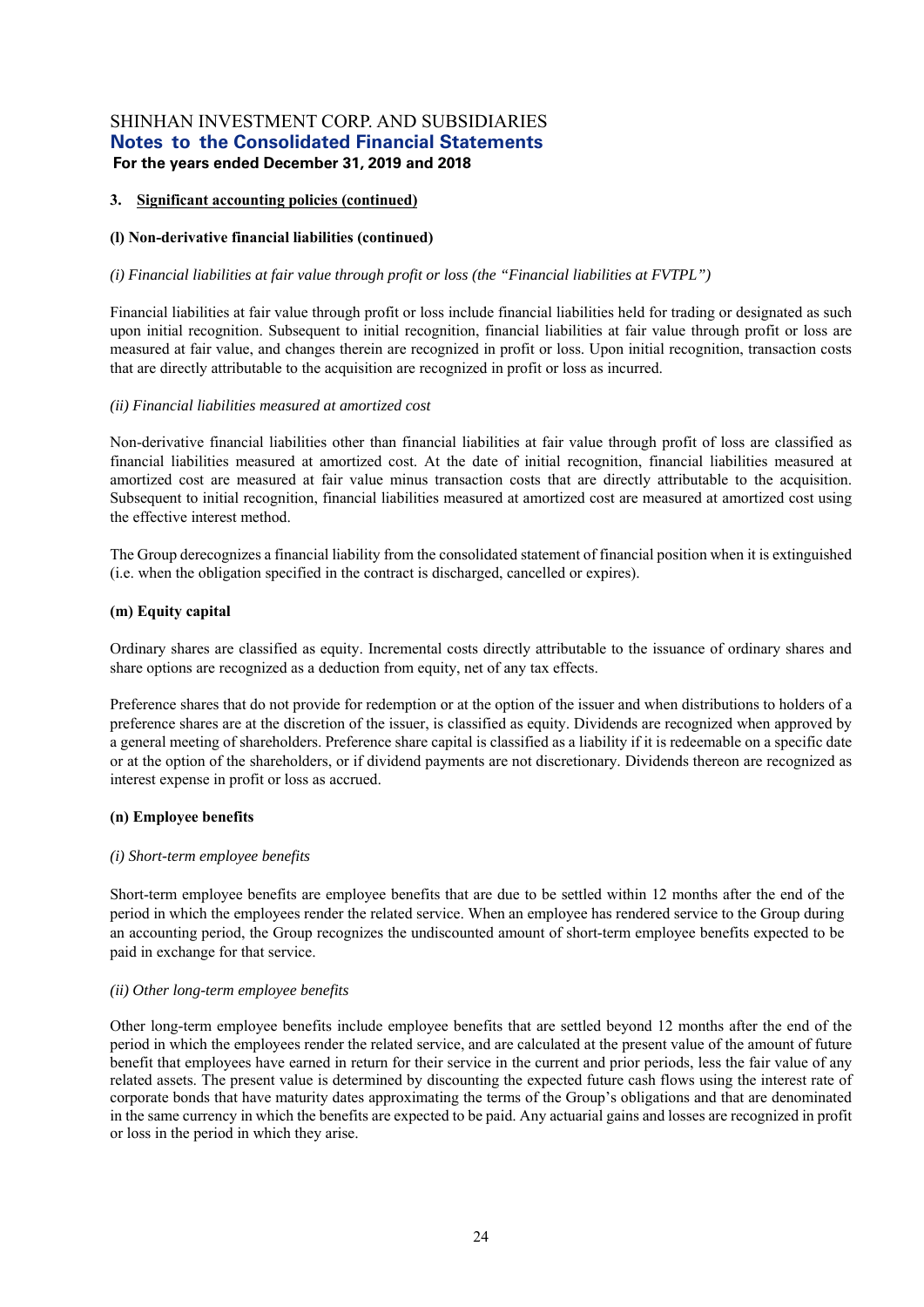#### **3. Significant accounting policies (continued)**

#### **(n) Employee benefits (continued)**

#### *(iii) Retirement benefits: defined contribution plans*

A defined contribution plan is a post-employment benefit plan under which an entity pays fixed contributions into a separate entity and will have no legal or constructive obligation to pay further amounts. Obligations for contributions to defined contribution pension plans are recognized as an employee benefit expense in profit or loss in the periods during which services are rendered by employees. Prepaid contributions are recognized as an asset to the extent that a cash refund or a reduction in future payments is available. Contributions to a defined contribution plan that is due more than 12 months after the end of the period in which the employees render the service are discounted to their present value.

#### *(iv) Termination benefits*

Termination benefits are recognized as an expense when the Group is committed demonstrably, without realistic possibility of withdrawal, to a formal detailed plan to either terminate employment before the normal retirement date, or to provide termination benefits as a result of an offer made to encourage voluntary redundancy. Termination benefits for voluntary redundancies are recognized as an expense if the Group has made an offer of voluntary redundancy, it is probable that the offer will be accepted, and the number of acceptances can be estimated reliably. If benefits are payable more than 12 months after the reporting period, then they are discounted to their present value.

#### **(o) Share-based payment transactions**

The Group has granted shares or share options to its employees and other parties. For equity-settled share-based payment transactions, the Group measures the goods or services received, and the corresponding increase in equity as a capital adjustment at the fair value of the goods or services received, unless that fair value cannot be estimated reliably. If the Group cannot reliably estimate the fair value of the goods or services received, the Group measures their value, and the corresponding increase in equity, indirectly, by reference to the fair value of the equity instruments granted. If the fair value of the equity instruments cannot be estimated reliably at the measurement date, the Group measures them at their intrinsic value and recognizes the goods or services received based on the number of equity instruments that ultimately vest.

For cash-settled share-based payment transactions, the Group measures the goods or services acquired and the liability incurred at the fair value of the liability. Until the liability is settled, the Group remeasures the fair value of the liability at each reporting date and at the date of settlement, with changes in fair value recognized in profit or loss for the period.

#### **(p) Provisions**

Provisions are recognized when the Group has a present legal or constructive obligation as a result of a past event, it is probable that an outflow of resources embodying economic benefits will be required to settle the obligation and a reliable estimate can be made of the amount of the obligation.

The risks and uncertainties that inevitably surround many events and circumstances are taken into account in reaching the best estimate of a provision. Where the effect of the time value of money is material, provisions are determined at the present value of the expected future cash flows.

Where some or all of the expenditures required to settle a provision are expected to be reimbursed by another party, the reimbursement shall be recognized when, and only when, it is virtually certain that reimbursement will be received if the entity settles the obligation. The reimbursement shall be treated as a separate asset.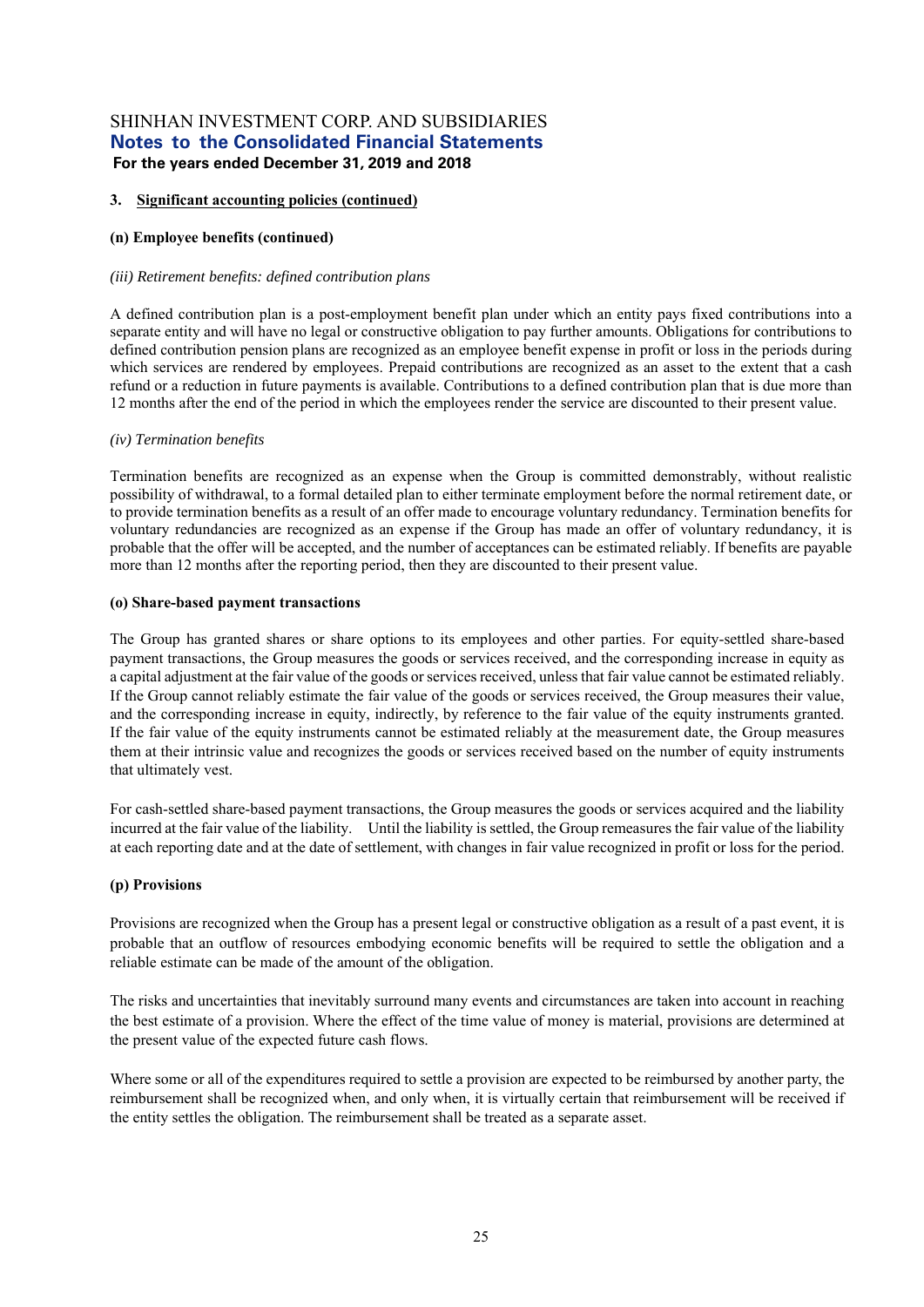#### **3. Significant accounting policies (continued)**

#### **(p) Provisions (continued)**

Provisions are reviewed at the end of each reporting period and adjusted to reflect the current best estimate. If it is no longer probable that an outflow of resources embodying economic benefits will be required to settle the obligation, the provision is reversed.

#### **(q) Financial income and financial expense**

#### *(i) Interest income and expense*

Interest income and expense are recognized in profit or loss using the effective interest method. The effective interest rate is the rate that exactly discounts the estimated future cash payments and receipts through the expected life of the financial asset or liability (or, where appropriate, a shorter period) to the carrying amount of the financial asset or liability. When calculating the effective interest rate, the Group estimates future cash flows considering all contractual terms of the financial instrument, but not future credit losses.

The calculation of the effective interest rate includes all fees and points paid or received that are an integral part of the effective interest rate. Transaction costs include incremental costs that are directly attributable to the acquisition or issue of a financial asset or liability.

#### *(ii) Fees and commission*

The recognition of revenue for financial service fees depends on the purposes for which the fees are assessed and the basis of accounting for any associated financial instrument.

① Fees that are an integral part of the effective interest rate of a financial instrument

Such fees are generally treated as an adjustment to the effective interest rate. Such fees may include compensation for activities such as evaluating the borrower's financial condition, evaluating and recording guarantees, collateral and other security arrangements, preparing and processing documents, closing the transaction and the origination fees received on issuing financial liabilities. However, when the financial instrument is measured at fair value with the change in fair value recognized in profit or loss, the fees are recognized as revenue when the instrument is initially recognized.

② Fees earned as services are provided

Fees and commission income, including investment management fees, sales commission, and account servicing fees, are recognized as the related services are provided.

③ Fees that are earned on the execution of a significant act

The fees that are earned on the execution of a significant act including commission on the allotment of shares or other securities to a client, placement fee for arranging a loan between a borrower and an investor and sales commission, are recognized as revenue when the significant act has been completed.

(iii) Dividends

Dividend income is recognized when the right to receive income is established.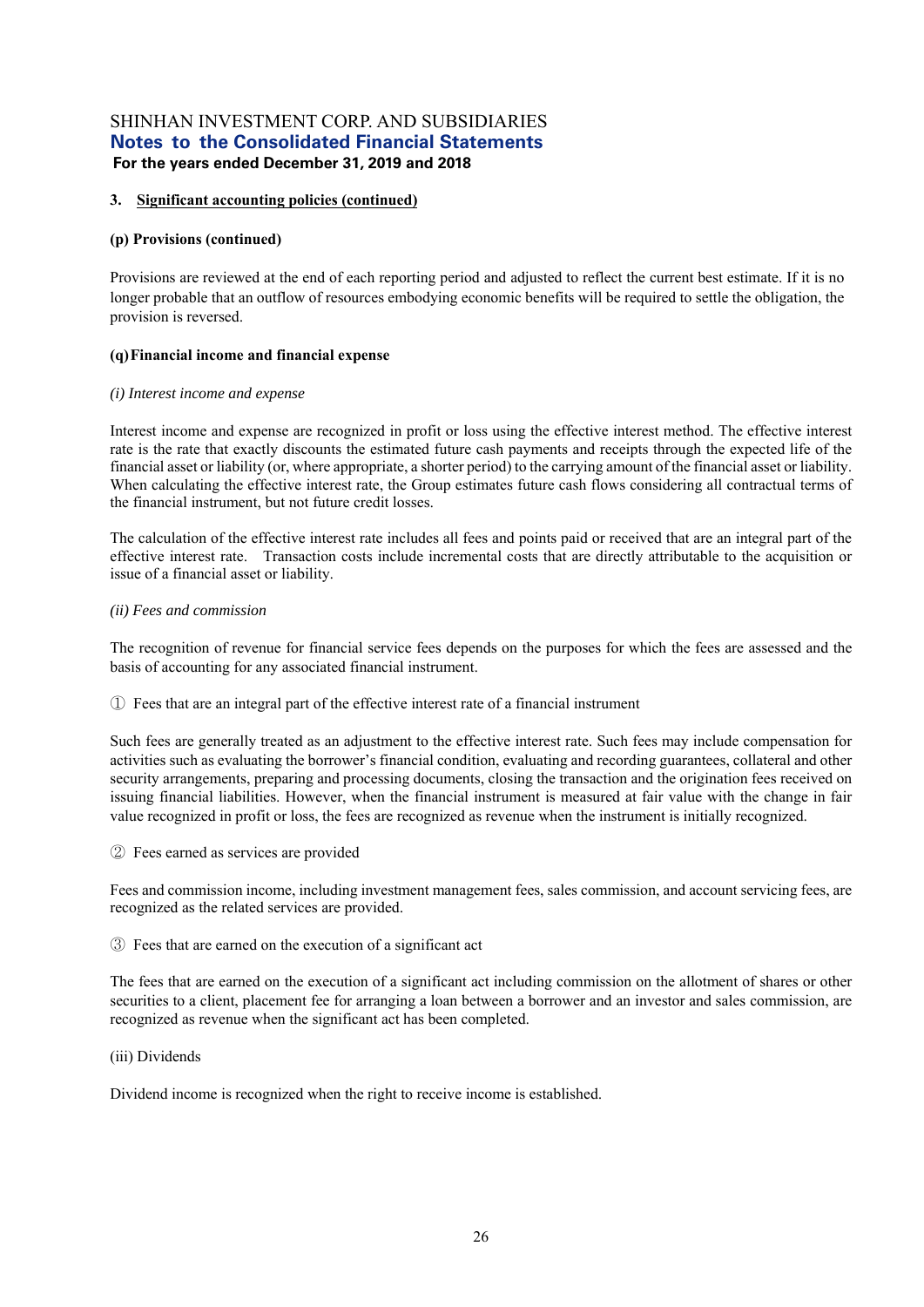#### **3. Significant accounting policies (continued)**

#### **(r) Income taxes**

Income tax expense comprises current and deferred tax. Current and deferred tax is recognized in profit or loss, except to the extent that it relates to a business combination, or items recognized directly in equity or in other comprehensive income.

Current tax is the expected tax payable or receivable on the taxable income or loss for the period, using tax rates enacted or substantively enacted at the reporting date, and any adjustment to tax payable in respect of previous periods.

Shinhan Financial Group Co., Ltd., the parent company, files its national income tax return with the Korean tax authorities under the consolidated corporate tax system, which allows it to make national income tax payments based on the consolidated profits or losses of the Shinhan Financial Group Co., Ltd. and its wholly owned domestic subsidiaries including the Company. Deferred taxes are measured based on the future tax benefits expected to be realized in consideration of the expected profits or losses of eligible companies in accordance with the consolidated corporate tax system. Consolidated corporate tax amounts, once determined, are allocated to each of the subsidiaries and are used as a basis for the income taxes to be recorded in their separate financial statements.

Deferred tax is recognized in respect of temporary differences between the carrying amounts of assets and liabilities for financial reporting purposes and the amounts used for taxation purposes.

The Group recognizes a deferred tax liability for all taxable temporary differences associated with investments in subsidiaries, associates, and interests in joint ventures, except to the extent that the Group is able to control the timing of the reversal of the temporary difference and it is probable that the temporary difference will not reverse in the foreseeable future. The Group recognizes a deferred tax asset for all deductible temporary differences arising from investments in subsidiaries and associates, to the extent that it is probable that the temporary difference will reverse in the foreseeable future and taxable profit will be available against which the temporary difference can be utilized.

A deferred tax asset is recognized for unused tax losses, tax credits and deductible temporary differences, to the extent that it is probable that future taxable profits will be available against which they can be utilized. Deferred tax assets are reviewed at each reporting date and are reduced to the extent that it is no longer probable that the related tax benefit will be realized.

The carrying amount of a deferred tax asset is reviewed at the end of each reporting period and reduces the carrying amount to the extent that it is no longer probable that sufficient taxable profit will be available to allow the benefit of part or all of that deferred tax asset to be utilized.

Deferred tax assets and liabilities are measured at the tax rates that are expected to apply to the period when the asset is realized or the liability is settled, based on tax rates (and tax laws) that have been enacted or substantively enacted by the end of the reporting period. The measurement of deferred tax liabilities and deferred tax assets reflects the tax consequences that would follow from the manner in which the Group expects, at the end of the reporting period to recover or settle the carrying amount of its assets and liabilities.

Deferred tax assets and liabilities are offset only if there is a legally enforceable right to offset the related current tax liabilities and assets, and they relate to income taxes levied by the same tax authority and they intend to settle current tax liabilities and assets on a net basis.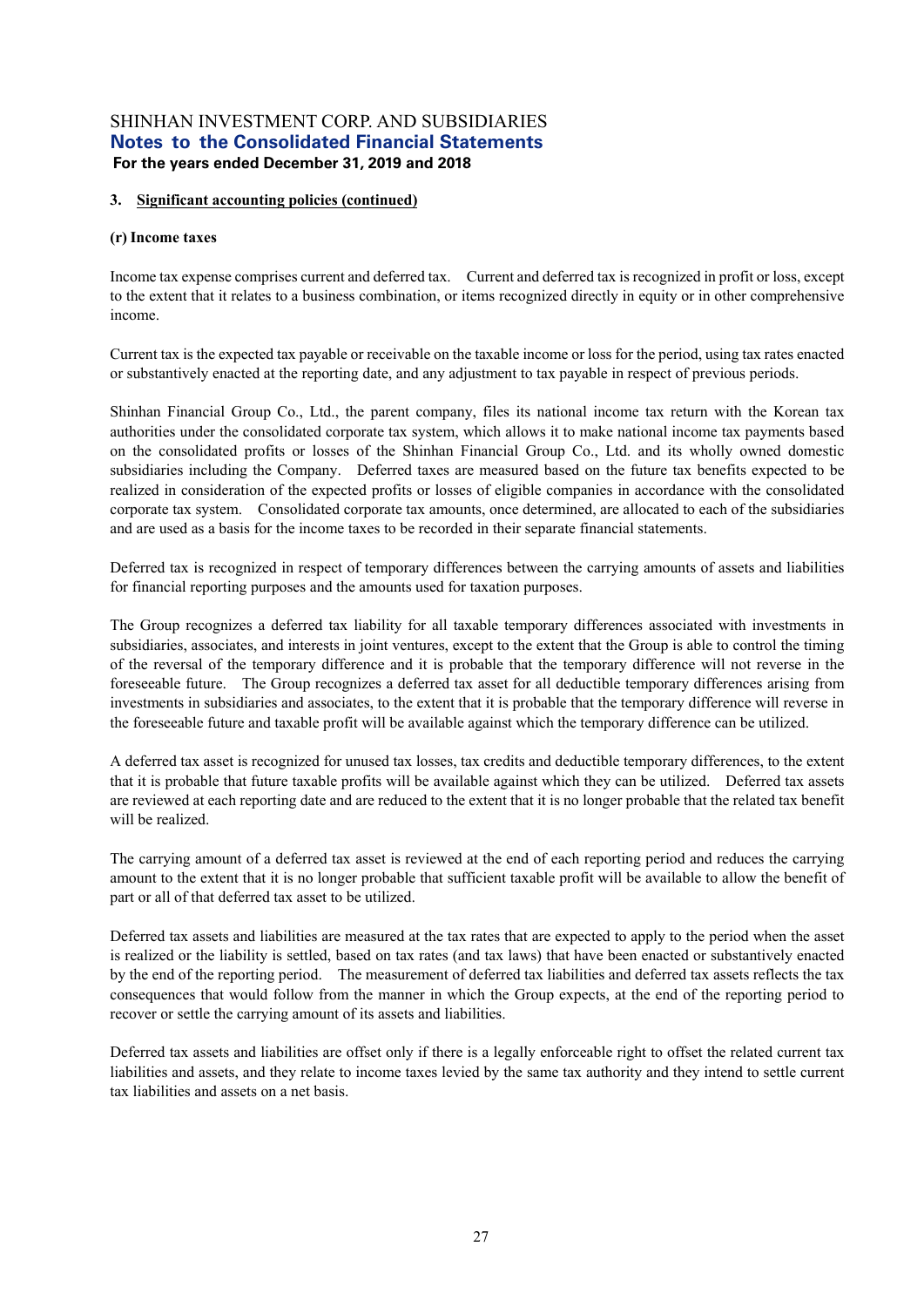#### **3. Significant accounting policies (continued)**

#### **(s) Leases - policy applicable from January 1, 2019**

The Group recognized accumulated effect from initial application of K-IFRS No.1116 in retained earnings on January 1, 2019 (initial application date). Accordingly, comparative financial information presented has been applied K-IFRS No.1017 and the related Interpretation as previously reported and has not been restated and the Group assessed the application does not have effect on the retained earnings at January 1, 2019.

#### *i) Accounting treatment as the lessee*

The Group leases various tangible assets, such as real estate and vehicles and the terms of the lease are negotiated individually and include a variety of terms and conditions. There are no other restrictions imposed by the lease contracts, but the lease assets cannot be provided as collaterals for the borrowings.

At the commencement of the lease, the Group recognizes the right-of-use assets and the lease liabilities. The payment of each lease is allocated to the repayment of the liability and financial cost. The Group recognizes in profit or loss the amount calculated to produce a constant periodic rate of interest on the lease liability balance for each period as financial cost. Right-of-use assets are depreciated using a straight-line method from the inception of the lease over the lease term of the right-of-use assets.

Lease liabilities are measured at present value of the lease payments not paid as of the beginning of the lease, and the lease payments included in the measurement of the lease liabilities consist of as following payments:

- Fixed payments (including in-substance fixed payments, less any lease incentives receivable)
- Variable lease payments depending on the index or rate
- Amount expected to be paid by the lessee under the residual value guarantee
- Exercise price of a purchase option if it is reasonably certain that the lessee will exercise the option
- Amount to be paid to terminate a lease if the lease term reflects the lessee's exercising an option to terminate the lease

If the intrinsic interest rate is easily determined, the lease payments be discounted by the rate, and if the rate is not readily determined, the lessee's incremental borrowing rate is used.

The cost of right-of use assets comprise:

- Amount of the initial measurement or the lease liability
- Lease payments made at or before the commencement date (lease incentives received are deducted)
- Lease initial direct costs incurred by the lessee
- Estimates of the costs incurred by the lessee in dismantling and removing the underlying asset, restoring site on which is located or restoring the underlying asset to the condition required by the terms and conditions of the lease

Lease payments related to short-term leases or low-value leases are recognized as current expenses over the lease term using the straight-line method. A short-term lease is a lease has a lease term of 12 months or less and the low-value lease is a lease of which the underlying asset value is not more than W6 million.

Extension and termination options are included in a number of real estate lease contracts of the Group. In determining the lease term, management considers all relevant facts and circumstances that give rise to an economic incentive not to exercise the extension option or the termination option. The period over which the extension option is eligible (or the period over which it could be terminated) is included in the lease term only if it is reasonably certain that the lessee exercises the extension option (or not exercised). The Group reassesses whether the Group is reasonably certain to exercise (or not exercise) the extension option when a significant event occurs or changes in circumstances that have affected the lessee's ability to determine the lease term before.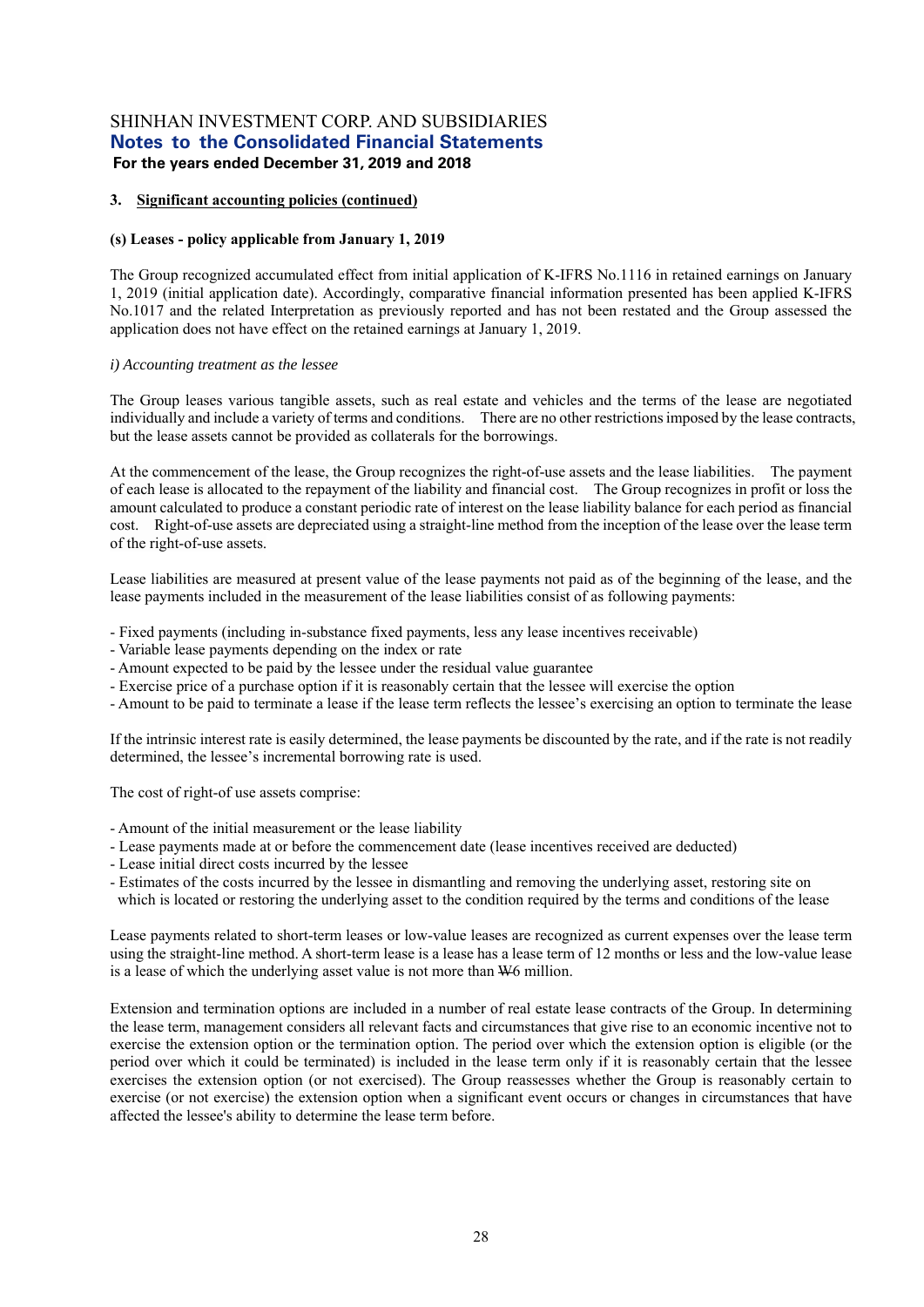#### **3. Significant accounting policies (continued)**

#### **(s) Leases - policy applicable from January 1, 2019 (continued)**

#### *ii) Accounting treatment as the lessor*

The Group leases out various tangible assets, including vehicles under operating and finance lease contracts, and the terms of the lease are negotiated individually and include a variety of terms and conditions. The risk management method for all rights held by the Group in the underlying assets includes repurchase agreements, residual value guarantees, etc.

#### ① Finance lease

In the case of assets held under a finance lease, the Group records it as a receivable at an amount equal to the net investment in the lease, and the difference from the carrying amount of the leasing asset as of the lease execution date is recognized as profit or loss from disposal of the lease asset. In addition, interest income is recognized by applying the effective interest method for the amount of the Group's net investment in finance leases. Lease-related direct costs are included in the initial recognition of financial lease receivables and are accounted for in a way that reduces the revenue for the lease term.

#### ② Operating lease

In the case of assets held under an operating lease, the lease payments are recognized as income on straight-line basis, and the lease initial direct costs incurred during negotiation and contract phase of the operating lease are recognized as separate assets, initial direct cost. In addition, depreciation of operating lease assets is treated the same as depreciation of other similar assets owned by the Group.

#### **(t) Leased assets - policy applicable before January 1, 2019**

The Group classifies and accounts for leases as either a finance or operating lease, depending on the terms. Leases where the Group assumes substantially all of the risks and rewards of ownership are classified as finance leases. All other leases are classified as operating leases.

#### *i) Finance leases*

At the commencement of the lease term, the Group recognizes as finance assets and finance liabilities in its consolidated statements of financial position, the lower amount of the fair value of the leased property and the present value of the minimum lease payments, each determined at the inception of the lease. Any initial direct costs are added to the amount recognized as an asset.

Minimum lease payments are apportioned between the finance charge and the reduction of the outstanding liability. The finance charge is allocated to each period during the lease term so as to produce a constant periodic rate of interest on the remaining balance of the liability. Contingent rents are charged as expenses in the periods in which they are incurred.

The depreciable amount of a leased asset is allocated to each accounting period during the period of expected use on a systematic basis consistent with the depreciation policy the lessee adopts for depreciable assets that are owned. If there is no reasonable certainty that the lessee will obtain ownership by the end of the lease term, the asset is fully depreciated over the shorter of the lease term and its useful life. The Group reviews to determine whether the leased asset may be impaired.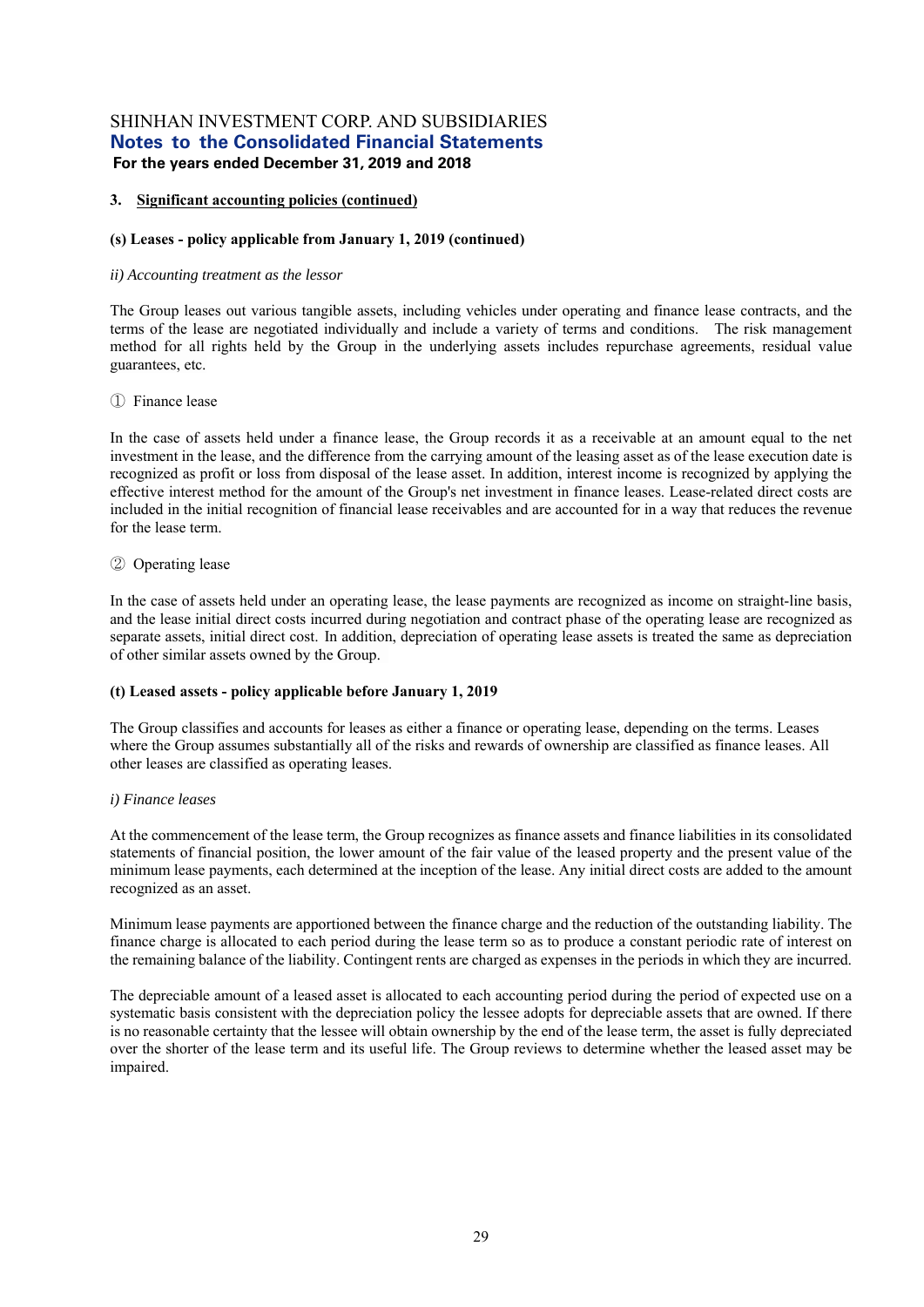#### **3. Significant accounting policies (continued)**

#### **(t) Leased assets - policy applicable before January 1, 2019 (continued)**

#### *ii) Operating leases*

Payments made under operating leases are recognized in profit or loss on a straight-line basis over the period of the lease.

#### *iii) Lessor*

Under a finance lease, the lessor recognizes a finance lease receivable. Over the lease term the lessor accrues interest income on the net investment. The receipts under the lease are allocated between reducing the net investment and recognizing finance income, so as to produce a constant rate of return on the net investment.

Under an operating lease, the lessor recognizes the lease payments as income over the lease term and the leased asset in its statement of financial position.

#### **(u) Operating segments**

An operating segment is a component of the Group that engages in business activities from which it may earn revenues and incur expenses, including revenues and expenses that relate to transactions with any of the Group's other components. All operating segments' operating results are reviewed regularly by the Group's CEO to make decisions about resources to be allocated to the segment and assess its performance, and for which discrete financial information is available.

Segment results that are reported to the CEO include items directly attributable to a segment as well as those that can be allocated on a reasonable basis. The Group has five reportable segments which consist of retail, wholesale, investment bank (IB), trading, and others, as described in note 26.

#### **(v) Financial guarantee contract**

A financial guarantee contract is a contract that the issuer must pay compensate for losses incurred by the holder due to the failure of a specific creditor to pay the due date on the original contract or modified terms of the debt instrument. Financial guarantee contracts are measured at fair value at initial recognition and are included in the provision for payment guarantees. Fair value is amortized over the period.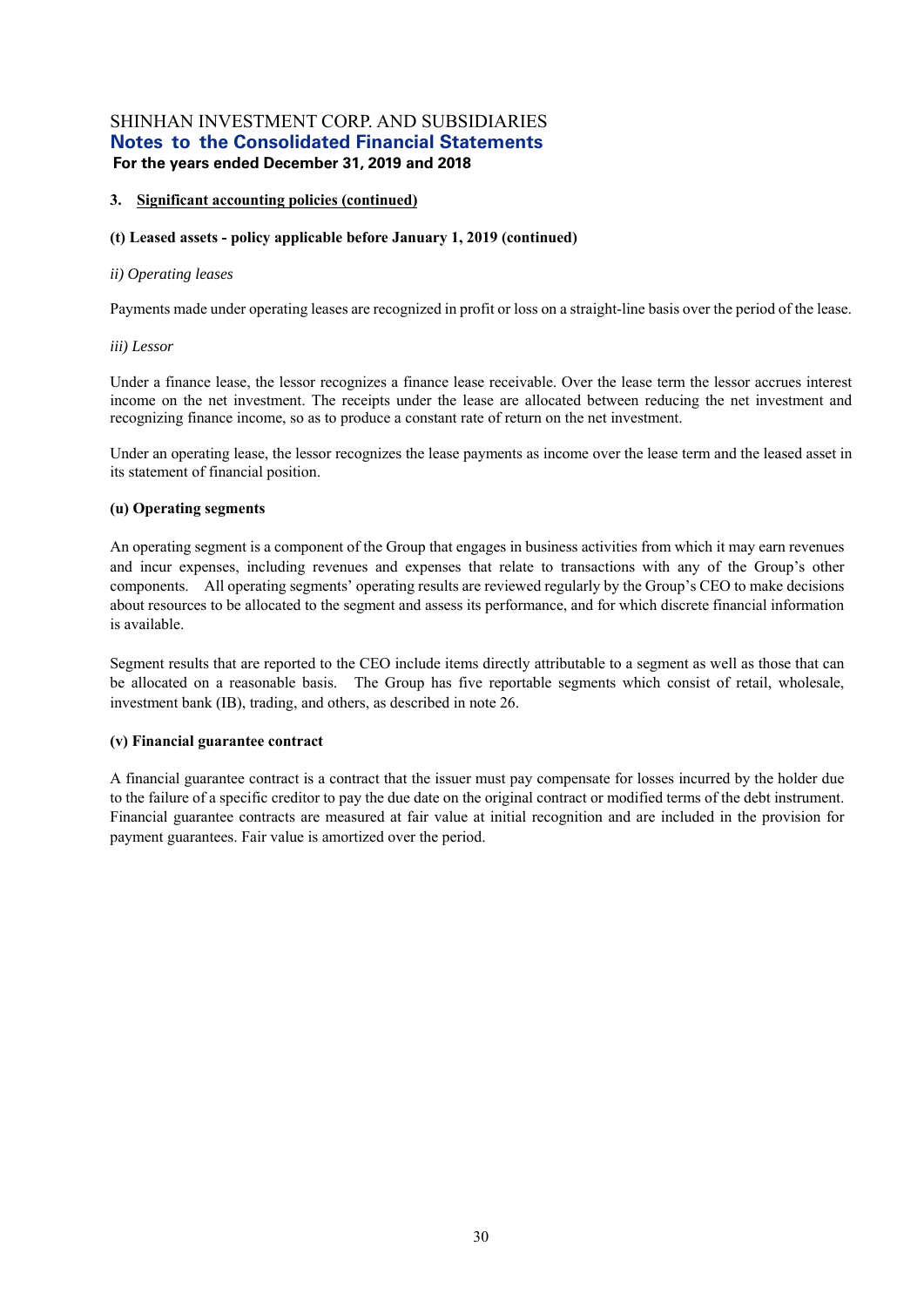#### **3. Significant accounting policies (continued)**

#### **(v) Financial guarantee contract (continued)**

After initial recognition, it is measured as the greater of:

- Loss provision calculated in accordance with K-IFRS No. 1109, 'Financial Instruments'

- The amount initially recognized, net of accumulated profits recognized in accordance with K-IFRS 1115, 'Revenue from contracts with customers'

#### **(w) Changes in accounting policies**

K-IFRS No.1116 *'Lease*' endorsed on May 22, 2017, supersedes the current version of K-IFRS No.1017 *'Lease'*, K-IFRS No. 2104 *'Determining whether an Arrangement contains a Lease'*, K-IFRS No. 2015 '*Operating Leases—Incentives'*, and K-IFRS No. 2027 '*Evaluating the Substance of Transactions Involving the Legal Form of a Lease'*.

In accordance with K-IFRS No. 1116, the Group determines whether the contract itself is a lease or whether the contract includes a lease at the time of the contract's agreement, and whether the contract includes a lease or a lease according to this standard even on the first application date. The lessee and the lesssor must account for each lease in the lease or in a contract including the lease separately from non-lease elements (hereinafter referred to as 'non-lease elements').

The lessee recognizes the right-of-use assets, the lessee's assets, and the lease liabilities, which indicate the obligation to pay the lease payments. However, in the case of short-term leases and small-scaled leases, the exceptions to this standard may be selected. In addition, the Group applied the following practical convenience method when applying K-IFRS No.1116 to leases previously classified as operating leases in accordance with K-IFRS No.1017.

- For leases with a lease term of less than 12 months, the exemption provisions that do not recognize the assets and lease liabilities are applied

- Direct costs of lease establishment are excluded from the measurement of licensed assets at the initial application date

- If the contract includes the option to extend or terminate the lease, a post-judgment is used to determine the lease term

In addition, the lessee does not separate the non-lease element from the lease element in a practical convenience method, and selects and applies the method of accounting for each lease element and related non-lease elements as one lease element by type of underlying asset.

On the other hand, the leassor accounting has not changed significantly from K-IFRS No. 1017.

The Group did not have a cumulative effect due to the initial application of K-IFRS No.1116, and the previous year financial information presented in comparative information was applied to IFRS 1017 are not restated.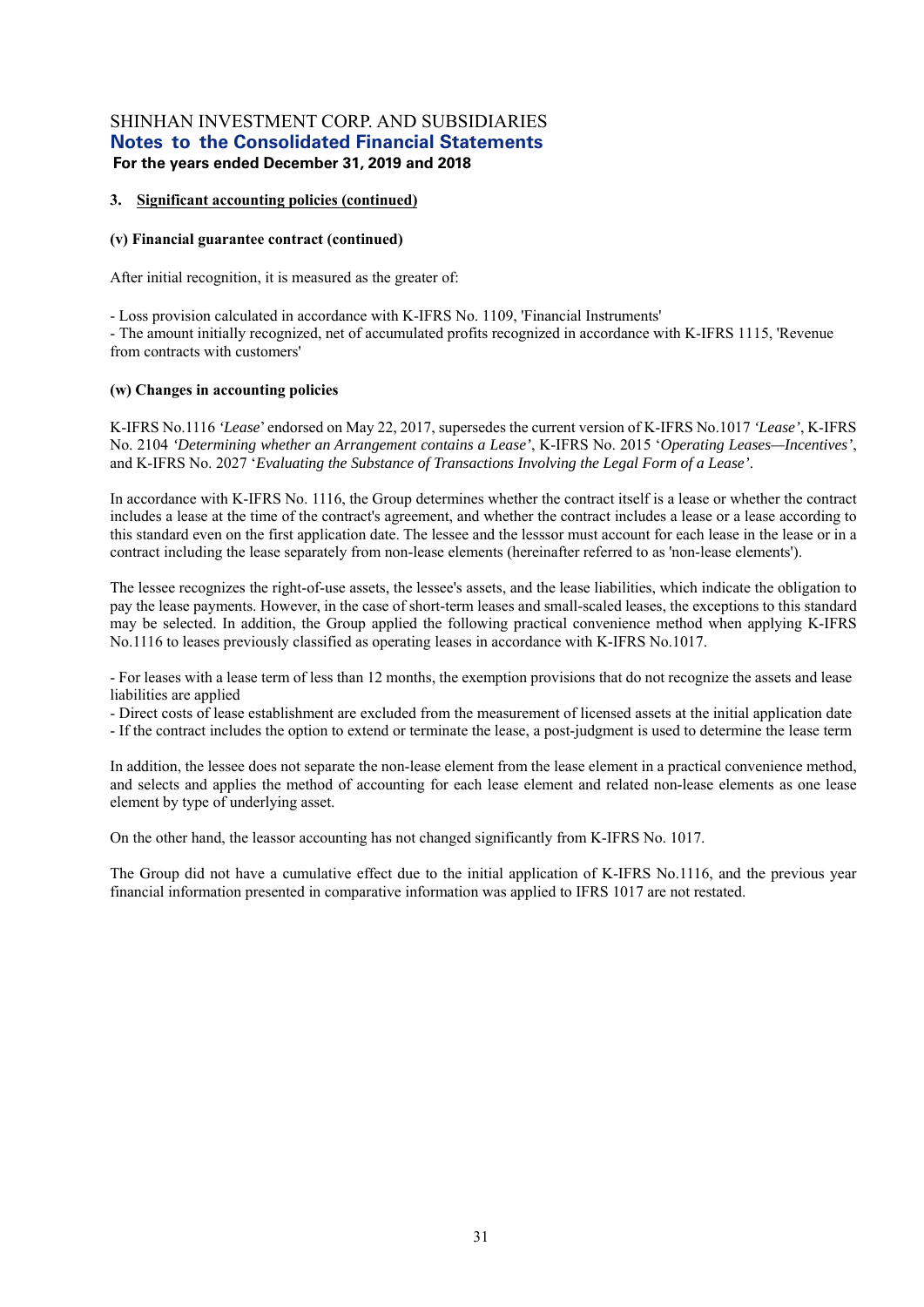#### **3. Significant accounting policies (continued)**

#### **(w) Changes in accounting policies (continued)**

Under the application of K-IFRS No. 1116, the Group recognized lease liabilities in relation to leases that were previously classified as 'operating leases' in accordance with the principles of K-IFRS No.1017. These liabilities were measured at the present value of the remaining lease payments discounted at the incremental borrowing rate of the lessee's January 1, 2019. The incremental borrowing rate of the lessee applied to the lease liabilities on January 1, 2019 is 2.17%. The difference between the lease liabilities recognized on the first application date and the discounted operating lease agreement at the end of the year at the Group's incremental borrowing interest rate is as follows:

*(In millions of won)*

| <b>Classification</b>                                                                   |   | <b>Amounts</b> |
|-----------------------------------------------------------------------------------------|---|----------------|
| Operating lease agreements disclosed at December 31, 2018                               | W | 12,388         |
| Amount discounted using the Group's incremental borrowing rate                          |   | 11,862         |
| Less: (Value Added Tax)                                                                 |   | 1.126          |
| Lease liabilities recognized at January 1, 2019                                         | ₩ | 10,736         |
| (*1) The effects of K-IFRS No. 1116 on profit or loss are described in notes 17 and 36. |   |                |

Right-of-use assets are measured at the same amount as the lease liabilities and by adjusting the amount of advance or unpaid lease payments in relation to the lease recognized in the statement of financial position as of December 31, 2018. As a result, property and equipment increased by W16,580 million at the beginning of the current year, and prepaid expenses decreased by W4,946 million.

#### **(x) New standards and interpretations not yet adopted**

The following issued/amended standards have been published but have not yet been effective during the fiscal year beginning January 1, 2019. Hence, the Group did not apply the following issued/amended standards in preparing financial statements:

#### *i) K-IFRS No. 1001 'Presentation of Financial Statements' and K-IFRS No. 1008 'Accounting Policies, Changes in Accounting Estimates and Errors' amended*

The definition of materiality has been clarified, and the feature of information users is taken into account when determining the information to be disclosed and the effects of immaterial information as well as omission or misstatement of material information when determining materiality. This amendment is effective for annual periods beginning on or after January 1, 2020. The Group expects that the amendment will not have a material impact on its financial statements.

#### *ii) K-IFRS No. 1103 'Business Combination'*

The amended definition of business requires that the inputs that have the ability to create outputs and substantial process to be included in the assessment of acquired businesses and the collection of assembled assets, excluding economic benefits from cost reduction. In addition, if the fair value of most of the total assets acquired is concentrated in a single identifiable asset or a set of assets, an optional concentration test has been added that determines that the acquired activities and sets of assets are not a business but assets or a set of assets. This amendment is effective for annual periods beginning on or after January 1, 2020. The Group expects that the amendment will not have a material impact on its financial statements.

#### *iii) Interpretation not applied by the Group*

The IFRS Interpretations Committee announced on December 16, 2019 that all economic disadvantages associated with the end of the lease are taken into account when determining the enforceable period for the term 'lease term and useful life of the lease improvement term'. The Group is analysing the effect of changes in accounting policies on the enforceable period of the decision on the financial statements and will reflect the effects on the financial statements after the analysis is completed.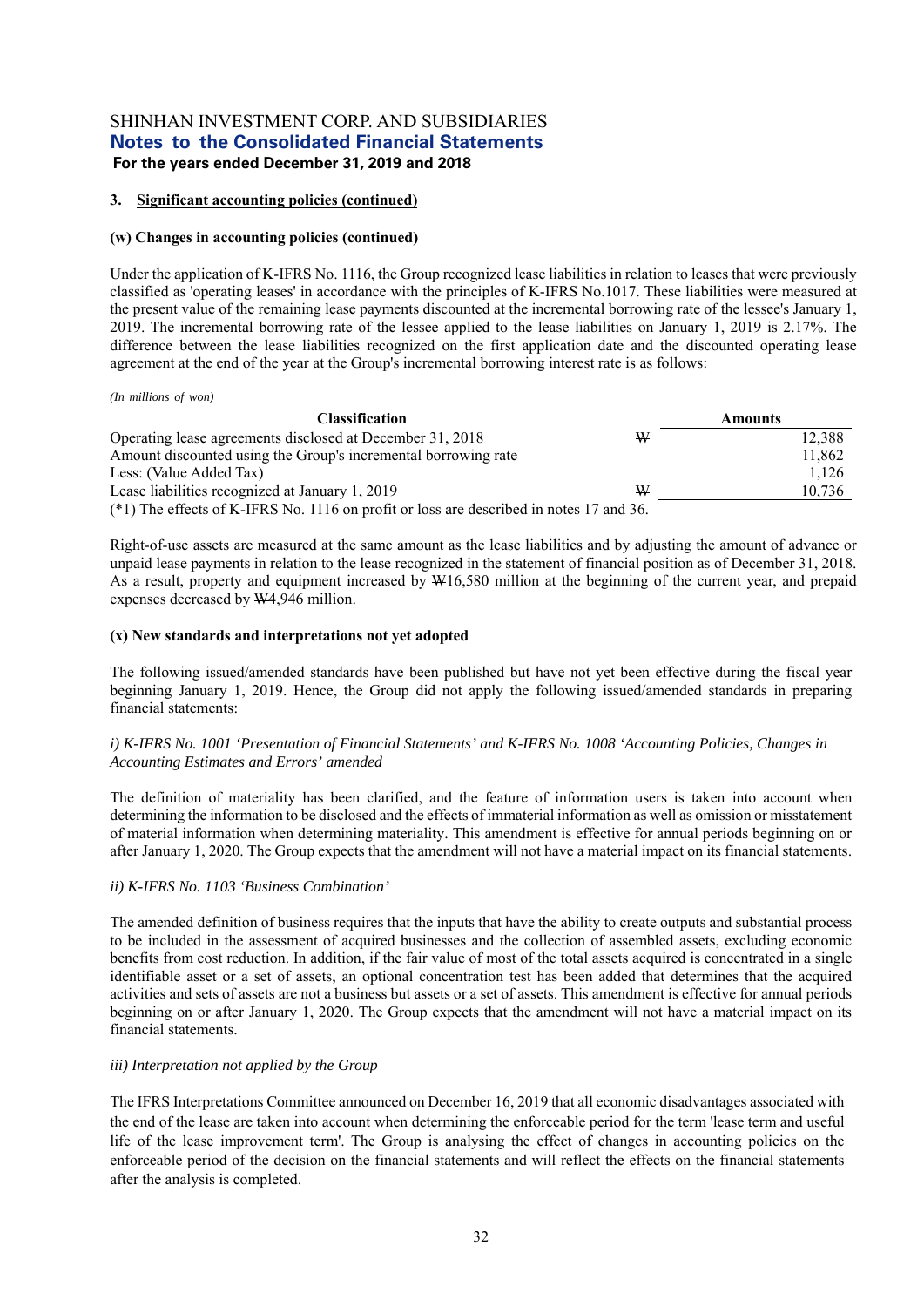# SHINHAN INVESTMENT CORP. AND SUBSIDIARIES **Notes to the Consolidated Financial Statements**

 **For the years ended December 31, 2019 and 2018**  (In millions of won)

### **4. Cash and due from banks**

(a) Details of cash and due from banks measured at amortized cost as of December 31, 2019 and 2018 are summarized as follows:

|                                         |                                     |   | December 31, 2019 | <b>December 31, 2018</b> |
|-----------------------------------------|-------------------------------------|---|-------------------|--------------------------|
| Cash and cash                           |                                     |   |                   |                          |
| equivalents                             | Cash on hand                        | ₩ | 1,566             | 410                      |
|                                         | Current deposits                    |   | 8,497             | 8,677                    |
|                                         | Demand deposits                     |   | 101,736           | 77,153                   |
|                                         | Foreign currency deposits           |   | 429,179           | 173,127                  |
|                                         | Others                              |   | 168,032           | 451                      |
|                                         |                                     |   | 709,010           | 259,818                  |
| Due from banks<br>measured at amortized |                                     |   |                   |                          |
| cost in won                             | Time deposits                       |   | 425,100           | 233,000                  |
|                                         | Limited time deposits               |   | 959,000           | 1,370,000                |
|                                         | Subscription deposits               |   | 1,025             |                          |
|                                         | Reserve for claims of customers'    |   |                   |                          |
|                                         | deposits                            |   | 78,500            | 129,800                  |
|                                         | Guarantee deposits for stock        |   |                   |                          |
|                                         | borrowing for KSFC                  |   | 4,161             | 1,757                    |
|                                         | Guarantee deposits for KSFC trading |   | 16,000            | 60,000                   |
|                                         | Gold deposits                       |   | 6,700             | 4,900                    |
|                                         | Payment deposits                    |   | 1,000             |                          |
|                                         | Deposits for checking accounts      |   | 66                | 66                       |
|                                         | Others                              |   | 5,158             | 19,935                   |
|                                         |                                     |   | 1,496,710         | 1,819,458                |
| Due from banks<br>measured at amortized | Reserve for claims of customers'    |   |                   |                          |
| cost in foreign currency                | deposits                            |   | 108,961           | 93,878                   |
|                                         | Others                              |   | 305,981           | 387,875                  |
|                                         |                                     |   | 414,942           | 481,753                  |
|                                         |                                     | W | 2,620,662         | 2,561,029                |
|                                         |                                     |   |                   |                          |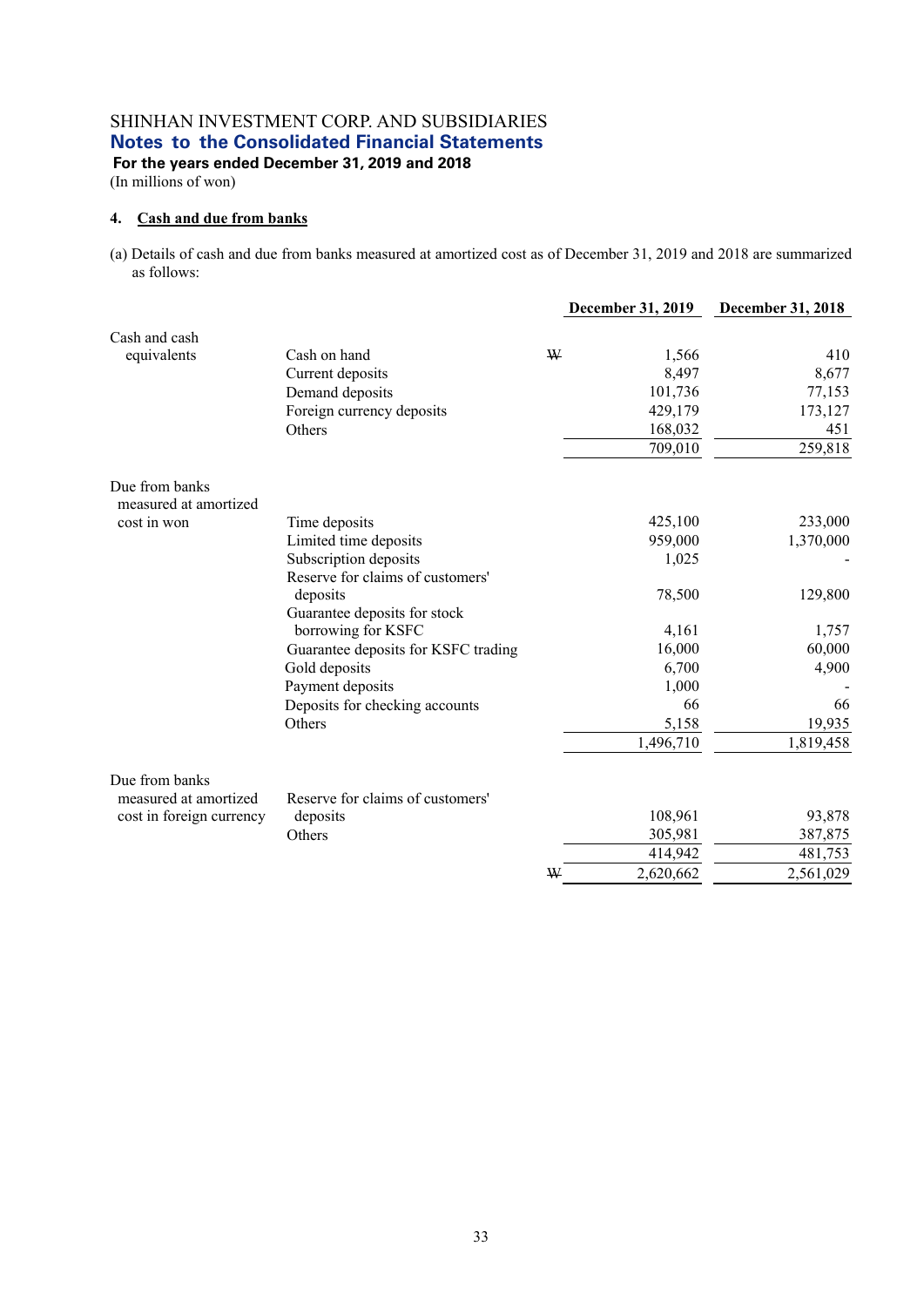(In millions of won)

# **4. Cash and due from banks (continued)**

(b) Restricted due from banks as of December 31, 2019 and 2018 are as follows:

|                                                              | Placed at                                  | December 31,<br>2019 | December 31,<br>2018 | <b>Restriction</b>                                            |
|--------------------------------------------------------------|--------------------------------------------|----------------------|----------------------|---------------------------------------------------------------|
| Time deposits                                                | Shinhan Bank, etc.                         | W<br>107,000         |                      | Collateral for a bank overdraft<br>57,000 facility            |
|                                                              | Busan Bank, etc.                           | 812,000              |                      | Collateral for lending/borrowing<br>$1,220,000$ securities    |
|                                                              | Shinhan Bank                               | 5,000                | 5,000                | Collateral for the small amount of<br>payment                 |
|                                                              | Woori Bank, etc.                           |                      | 28,000               | Collateral for the issue of ELS<br>(Equity Linked Securities) |
|                                                              | Kookmin Bank                               | 35,000               | 60,000               | Collateral for derivatives-<br>combined bonds                 |
| Reserve for claims on<br>customers' deposits                 | Korean Securities<br>Finance Corporation   | 187,461              | 223,678              | $(*1)$                                                        |
| Reserve for claims on<br>customers' deposits<br>(trust)      | Korean Securities<br>Finance Corporation   | 1,103,050            | 1,040,180            | $(*1)$                                                        |
| Gold deposits                                                | Korean Securities<br>Finance Corporation   | 6,700                | 4,900                | Deposits for gold transactions                                |
| Guarantee deposits for<br>stock borrowing for<br><b>KSFC</b> | Korean Securities<br>Finance Corporation   | 4,161                | 1,757                | Guarantee deposits<br>for stock borrowing for KSFC            |
| Guarantee deposits for<br>stock KSFC trading                 | Korean Securities<br>Finance Corporation   | 16,000               | 60,000               | Guarantee deposits<br>for stock KSFC trading                  |
| Subscription deposits                                        | MiCo Bio, etc.                             | 1,025                |                      | Subscription deposits                                         |
| Other deposits in won                                        | Shinhan Bank, etc.                         | 66                   |                      | 66 Deposit for checking accounts                              |
|                                                              | KEB Hana Bank,<br>etc.                     | 2,504                | 18,936               | Deposit for trading derivatives                               |
| Other deposits in foreign<br>currency                        | <b>MAREX</b> Financial<br>Limited, etc.    | 140,810              | 226,058              | Collateral for trading<br>foreign futures                     |
|                                                              | Korea Exchange                             | 6,904                | 34,680               | Collateral for trading<br>foreign futures                     |
|                                                              | Hong Kong Exchange<br>and Clearing Limited | 158,267              | 127,128              | Collateral for trading securities                             |
|                                                              | Others                                     |                      | 9                    | Collateral for FX                                             |
|                                                              |                                            | W<br>2,585,948       | 3,107,392            |                                                               |

(\*1) Pursuant to the Article 74 of the Act on Capital Markets and Financial Investment Business and Article 4-39 of the Regulations for Financial Investment Business, the Group is required to deposit certain portions of customers' deposits with the Korean Securities Finance Corporation ("KSFC") or banks to ensure repayment of customer deposits.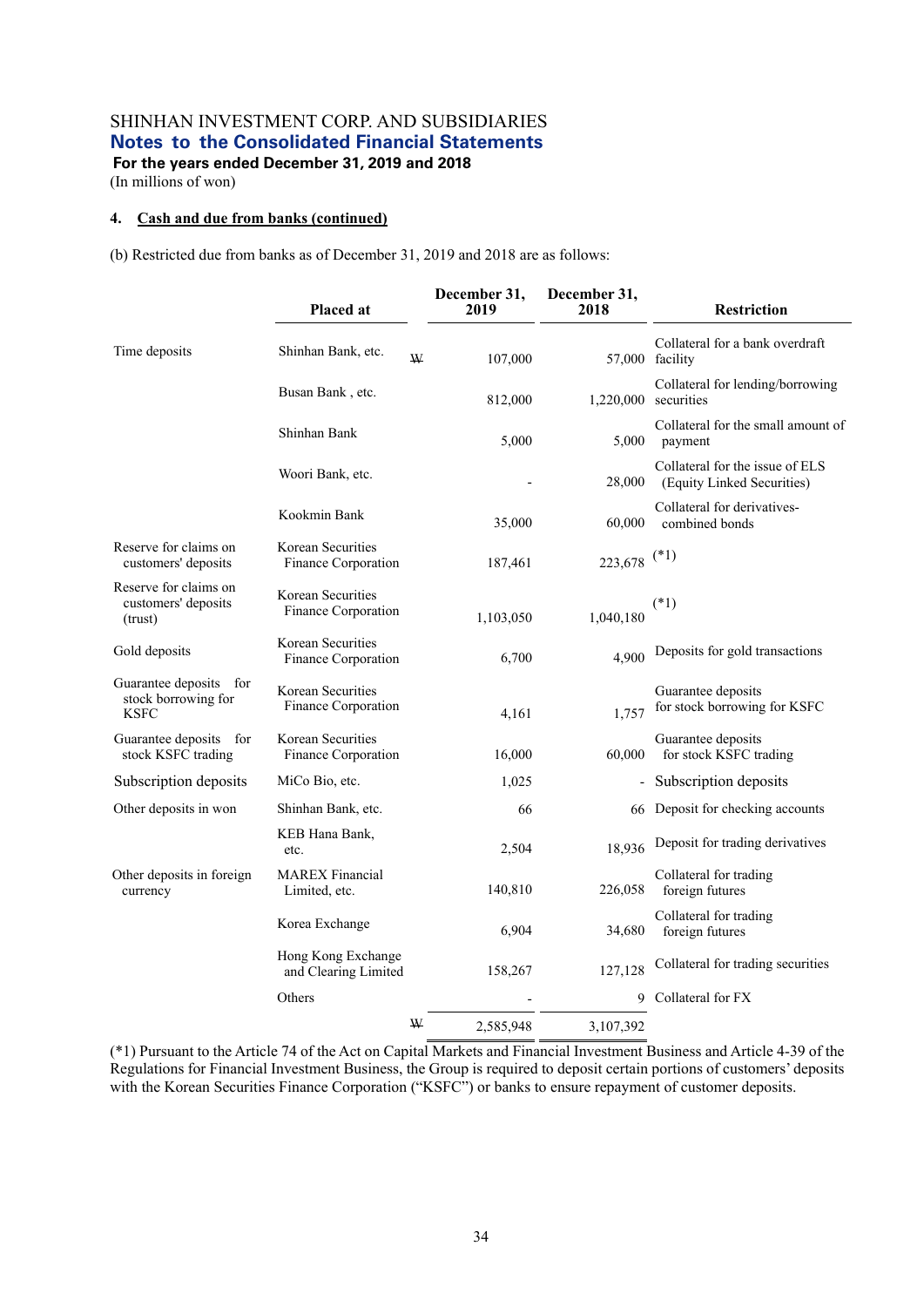(In millions of won)

#### **5. Financial assets at fair value through profit or loss and financial assets measured at FVTPL**

(a) Details of financial assets measured at FVTL as of December 31, 2019 and 2018 are summarized as follows:

|                                                 |   | <b>December 31, 2019</b> | December 31, 2018<br>(Restated) |
|-------------------------------------------------|---|--------------------------|---------------------------------|
| Securities measured at FVTPL                    | W | 21, 227, 156             | 16,742,047                      |
| Deposits and loan receivables measured at FVTPL |   | 2,320,353                | 1,523,820                       |
| Derivative assets                               |   | 677.653                  | 316,246                         |
|                                                 | W | 24, 225, 162             | 18,582,113                      |

(b) Details of securities measured at FVTPL as of December 31, 2019 and 2018 are summarized as follows:

|                                                  |   | December 31, 2019 | <b>December 31, 2018</b><br>(Restated) |
|--------------------------------------------------|---|-------------------|----------------------------------------|
| Securities measured at FVTPL in won              |   |                   |                                        |
| Government bonds                                 | W | 1,048,657         | 1,320,448                              |
| Local bonds                                      |   | 68,875            | 67,258                                 |
| Financial bonds                                  |   | 7,146,660         | 5,097,423                              |
| Corporate bonds                                  |   | 4,416,166         | 4,227,783                              |
| Corporate commercial papers                      |   | 1,622,638         | 1,160,947                              |
| <b>Stocks</b>                                    |   | 708,646           | 358,694                                |
| Collective investment securities                 |   | 3,552,180         | 2,563,953                              |
| Financial instruments with put option            |   | 559,029           | 338,560                                |
| Derivatives-linked securities                    |   | 129,819           | 169,884                                |
| Hybrid bonds                                     |   | 392,351           | 245,933                                |
| Others                                           |   | 41,047            | 31,425                                 |
|                                                  |   | 19,686,068        | 15,582,308                             |
| Securities measured at FVTPL in foreign currency |   |                   |                                        |
| <b>Bonds</b>                                     |   | 1,368,079         | 1,113,979                              |
| <b>Stocks</b>                                    |   | 85,724            | 3,899                                  |
| Financial instruments with put option            |   | 87,285            | 41,861                                 |
|                                                  |   | 1,541,088         | 1,159,739                              |
|                                                  | ₩ | 21,227,156        | 16,742,047                             |

(c) Details of Loans and receivables measured at FVTPL as of December 31, 2019 and 2018 are summarized as follows:

|                                     |   | <b>December 31, 2019</b> | December 31, 2018 |
|-------------------------------------|---|--------------------------|-------------------|
| Korean Won                          |   |                          |                   |
| Loan receivables                    | W | 251,662                  | 156,992           |
| Individual investor deposit (trust) |   | 1,103,050                | 1,040,180         |
|                                     |   | 1,354,712                | 1,197,172         |
| Foreign Currency                    |   |                          |                   |
| Loan receivables                    |   | 965,641                  | 326,648           |
|                                     | W | 2,320,353                | 1,523,820         |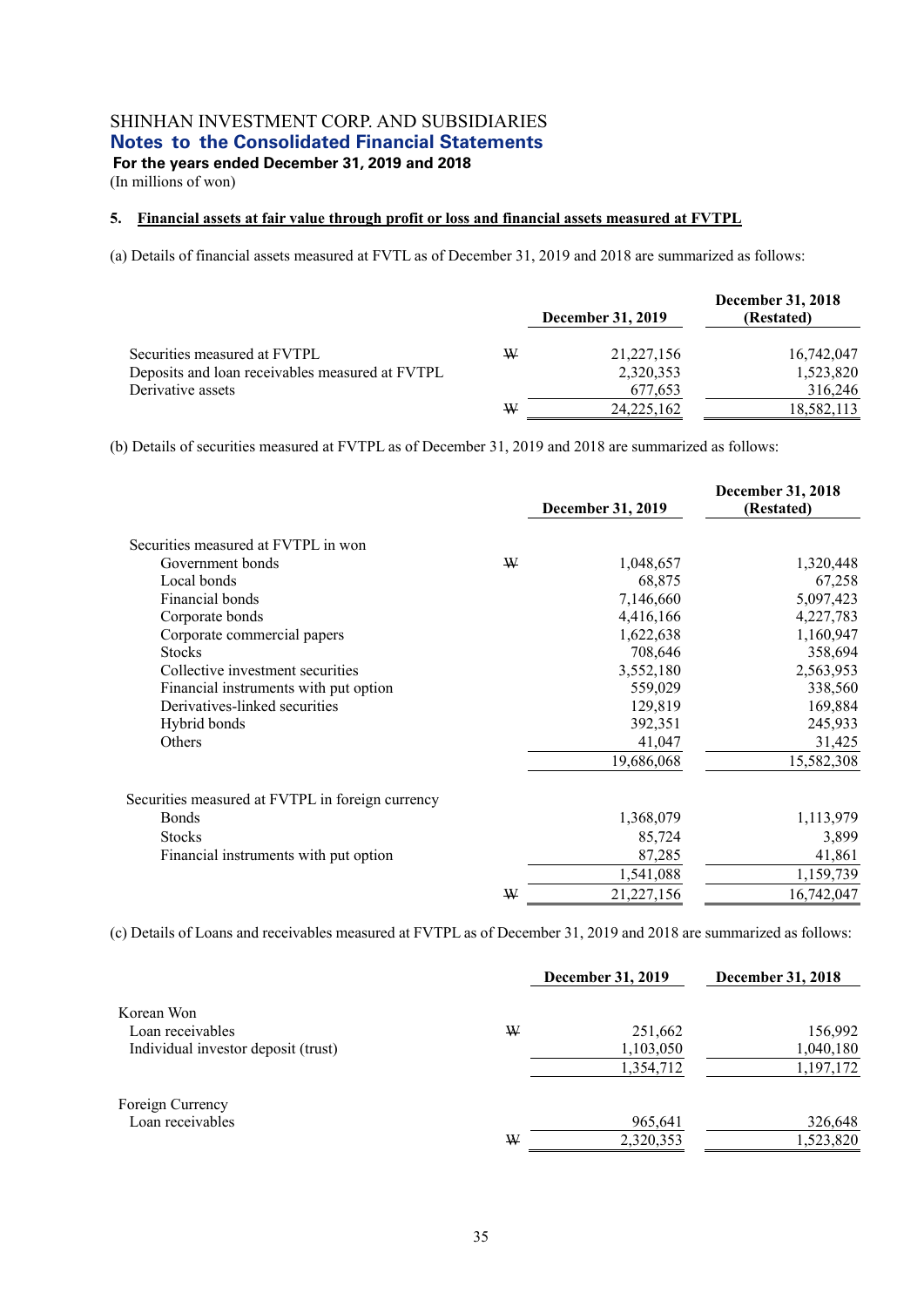(In millions of won)

#### **5. Financial assets at fair value through profit or loss and financial assets measured at FVTPL (continued)**

(d) Details of derivative assets as of December 31, 2019 and 2018 are summarized as follows:

|                                 |   | December 31, 2019 | December 31, 2018 |
|---------------------------------|---|-------------------|-------------------|
| Derivatives in won              |   |                   |                   |
| Over the counter:               |   |                   |                   |
| Interest rate                   | W | 38,178            | 49,581            |
| Equity                          |   | 143,967           | 47,943            |
| Credit                          |   | 282,993           | 43,257            |
| Commodity                       |   | 9,407             | 687               |
|                                 |   | 474,545           | 141,468           |
| Exchange traded:                |   |                   |                   |
| Equity                          |   | 2,696             | 11,844            |
|                                 |   | 477,241           | 153,312           |
| Derivatives in foreign currency |   |                   |                   |
| Over the counter:               |   |                   |                   |
| Interest rate                   |   | 11,056            | 22,161            |
| Currency                        |   | 155,554           | 85,871            |
| Equity                          |   | 765               | 4,289             |
| Commodity                       |   |                   | 57                |
| Credit                          |   | 22                | 125               |
|                                 |   | 167,397           | 112,503           |
| Exchange traded:                |   |                   |                   |
| Interest rate                   |   | 697               | 412               |
| Currency                        |   |                   | 11                |
| Equity                          |   | 29,977            | 41,782            |
| Commodity                       |   | 2,341             | 8,226             |
|                                 |   | 33,015            | 50,431            |
|                                 |   | 200,412           | 162,934           |
|                                 | W | 677,653           | 316,246           |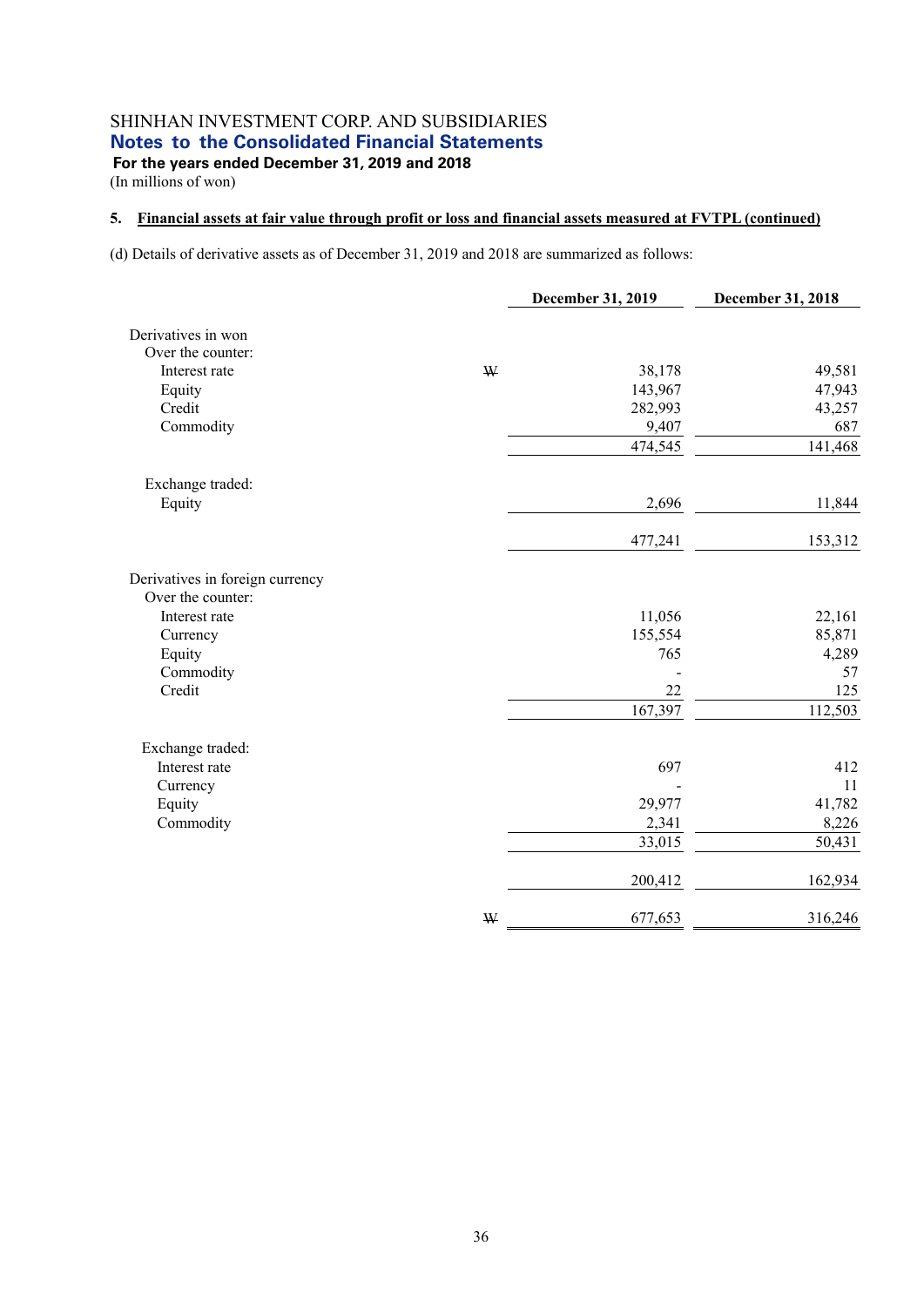(In millions of won)

#### **6. Financial assets measured at FVOCI**

(a) Details of financial assets measured at FVOCI as of December 31, 2019 and 2018 are summarized as follows:

|                   |   | <b>December 31, 2019</b> | December 31, 2018 |
|-------------------|---|--------------------------|-------------------|
| Debt securities   |   |                          |                   |
| Government bonds  | W | 248,259                  | 30,099            |
| Financial bonds   |   | 1,451,310                | 691,126           |
| Corporate bonds   |   | 827,102                  | 345,423           |
|                   |   | 2,526,671                | 1,066,648         |
| Equity securities |   |                          |                   |
| $Stocks(*1)$      |   | 163,661                  | 149,106           |
|                   | W | 2,690,332                | 1,215,754         |

(\*1) There is no disposition of equity securities designated as OCI-fair value items during the period. At disposal, the related G / L on disposal of accumulated OCI is reclassified to retained earnings and not reclassified to profit or loss. Dividend income from equity securities designated as Accumulated OCI-fair value items during the year amounted to  $\text{W }$  3,610 million and W 2,954 million as of December 31, 2019 and 2018, respectively.

(b) Changes in carrying amount of financial liabilities measured at FVOCI as of December 31, 2019 and 2018 are as follows:

|                                               |   | <b>December 31, 2019</b>             | December 31, 2018 |  |  |  |
|-----------------------------------------------|---|--------------------------------------|-------------------|--|--|--|
|                                               |   | Debt securities                      |                   |  |  |  |
|                                               |   | (expected credit loss for 12 months) |                   |  |  |  |
|                                               | W | 1,066,648                            | 1,249,731         |  |  |  |
| Beginning<br>Acquisition                      |   | 4,784,413                            | 2,519,899         |  |  |  |
| Valuation and effective interest amortization |   | 7.024                                | 5,354             |  |  |  |
| Disposal                                      |   | (3,331,414)                          | (2,708,336)       |  |  |  |
| Ending                                        | W | 2,526,671                            | 1,066,648         |  |  |  |

(c) Changes in loss provision of financial liabilities measured at FVOCI are as follows:

|                          |                 | <b>December 31, 2019</b> | <b>December 31, 2018</b>             |  |  |
|--------------------------|-----------------|--------------------------|--------------------------------------|--|--|
|                          | Debt securities |                          |                                      |  |  |
|                          |                 |                          | (expected credit loss for 12 months) |  |  |
| Beginning loss provision | ₩               | 822                      | 207                                  |  |  |
| Transfer loss provision  |                 | 272                      | 615                                  |  |  |
| Ending loss provision    | ₩               | .094                     | 822                                  |  |  |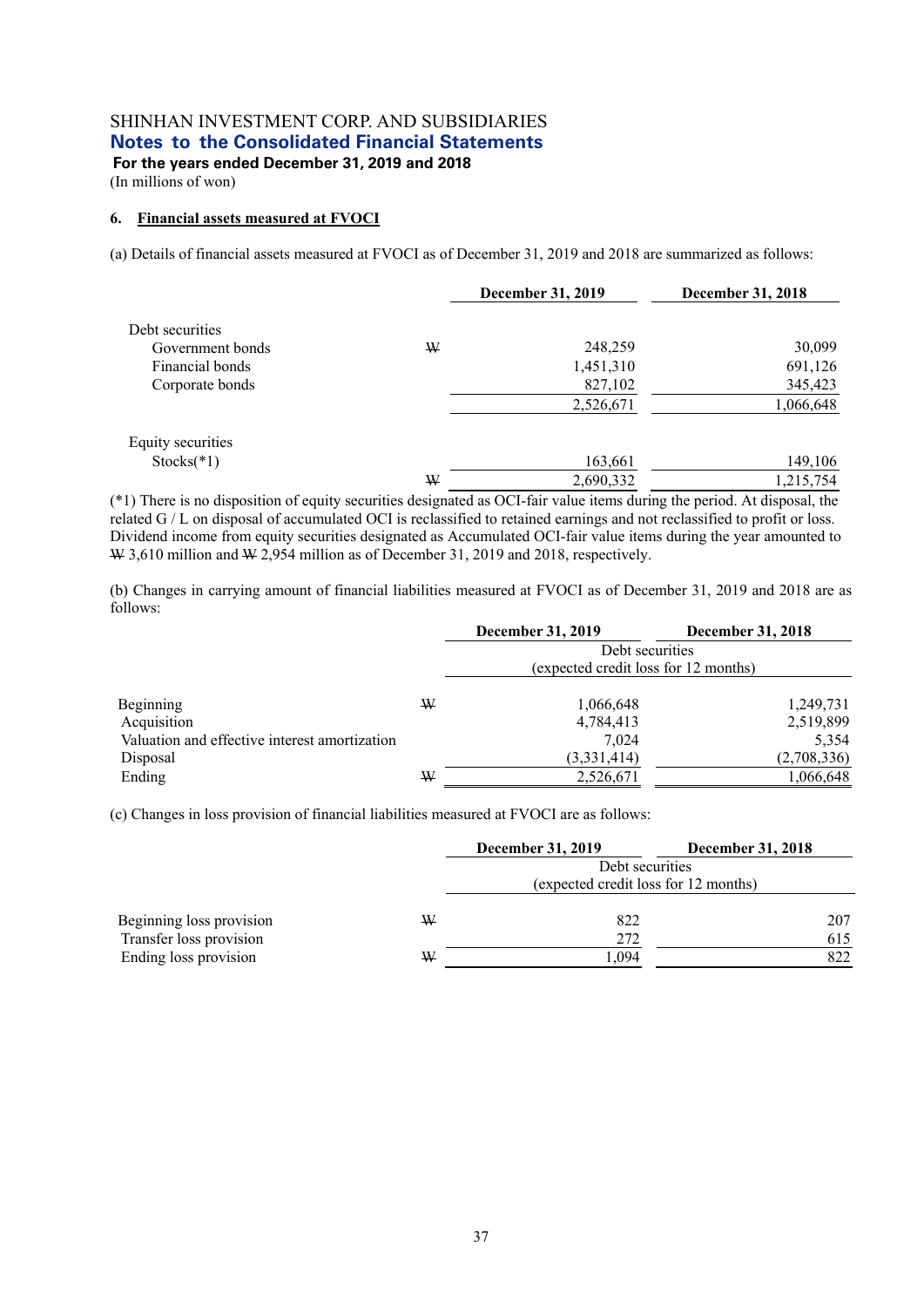**For the years ended December 31, 2019 and 2018**  (In millions of won)

# **7. Investments in associates**

(a) Details of investments in associates as of December 31, 2019 and 2018 are as follows:

|                                                                            |                | December 31, 2019 |             |                            |        | December 31,<br>2018 |  |
|----------------------------------------------------------------------------|----------------|-------------------|-------------|----------------------------|--------|----------------------|--|
|                                                                            |                |                   | <b>Book</b> | <b>Book</b>                |        |                      |  |
|                                                                            | Location       | Ownership         |             | <b>Acquisition</b><br>cost | value  | value                |  |
| The Asia Pacific<br>Capital Fund II L.P                                    | Cayman islands | 21.85%            | W           |                            |        | 347                  |  |
| KoFC Shinhan<br>Frontier Champ 2010-4<br>$PEF(*1)$                         | Rep. of Korea  | 8.50%             |             | 3,301                      | 518    | 512                  |  |
| Korea investment gong-pyeong<br>office real estate investment<br>trust 2nd | Rep. of Korea  | 35.71%            |             | 233                        | 954    | 331                  |  |
| Shinhan Praxis K-Growth                                                    |                |                   |             |                            |        |                      |  |
| Global Private Equity Fund<br>$(*1)$                                       | Rep. of Korea  | 14.15%            |             | 7,404                      | 7,727  | 12,395               |  |
| Credian Healthcare Private<br><b>Equity Fund II</b>                        | Rep. of Korea  | 20.74%            |             | 1,161                      | 1,447  | 2,771                |  |
| Kiwoom Milestone Professional<br>Private Real Estate Trust 19              | Rep. of Korea  | 50.00%            |             | 10,814                     | 10,408 | 10,419               |  |
| FG EURO GREEN PRIVATE<br>REAL ESTATE TRUST No.3                            | Rep. of Korea  | 21.28%            |             | 20,000                     | 20,884 | 20,544               |  |
| Brain Professional Private Trust<br>No.4                                   | Rep. of Korea  |                   |             |                            |        | 5,244                |  |
| Brain KS Qualified Privately<br>Placed Fund No.6                           | Rep. of Korea  |                   |             |                            |        | 3,026                |  |
| Hanhwa US Equity Strategy<br>Private Real Estate Fund No.1                 | Rep. of Korea  | 44.84%            |             | 24,616                     | 25,965 | 26,232               |  |
| GB Private Fund for<br>Professional Investor #3                            | Rep. of Korea  |                   |             |                            |        | 20,078               |  |
| Shinhan Display New<br>Technology Fund No.1 (*1)                           | <b>USA</b>     | 9.62%             |             | 1,000                      | 6      | 811                  |  |
| Shinhan Global Healthcare Fund<br>$1$ (*1)                                 | Rep. of Korea  | 3.13%             |             | 2,440                      | 2,276  | 2,330                |  |
| Brain Asset Management PN<br>Private Investment Trust Fund<br>13           | Rep. of Korea  | 41.10%            |             | 211                        | 490    | 1,674                |  |
| Orion Mezzanine Private<br><b>Investment Trust 4</b>                       | Rep. of Korea  |                   |             |                            |        | 658                  |  |
| JB Power TL Investment Type<br>Private Placement Special<br>Asset Fund 7   | Rep. of Korea  | 33.33%            |             | 16,543                     | 16,800 | 17,484               |  |
| IBK AONE convertible 1                                                     | Rep. of Korea  | 47.25%            |             | 5,001                      | 6,077  | 5,906                |  |
| Rico synergy collabo Multi-<br>Mezzanine 3 (*2)                            | Rep. of Korea  | 50.03%            |             | 2,505                      | 3,217  | 5,290                |  |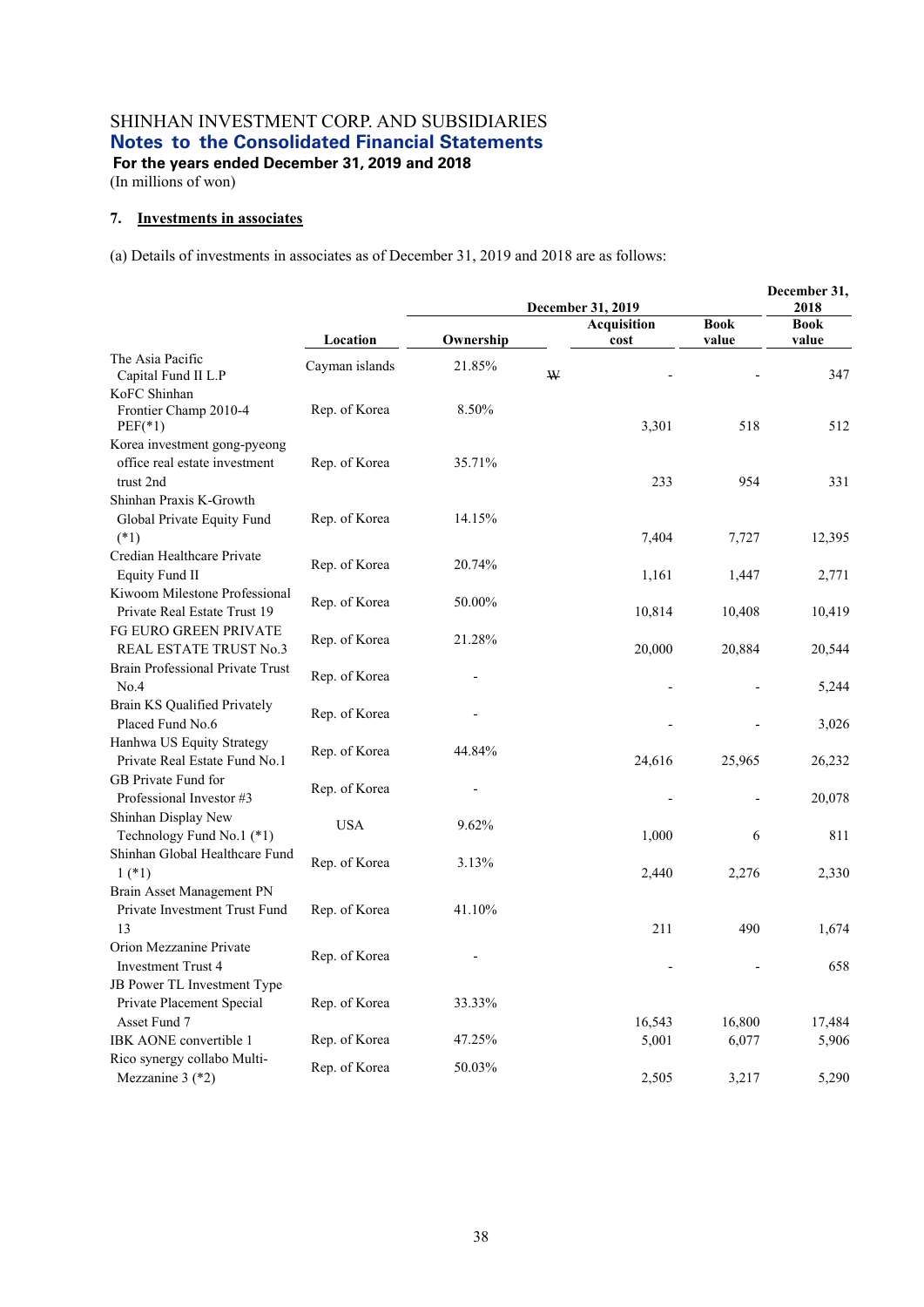**For the years ended December 31, 2019 and 2018** 

(In millions of won)

#### **7. Investments in associates (continued)**

(a) Details of investments in associates as of December 31, 2019 and 2018 are as follows (continued):

|                                                                   |               |           |   | December 31,<br>2018 |             |                              |
|-------------------------------------------------------------------|---------------|-----------|---|----------------------|-------------|------------------------------|
|                                                                   |               |           |   | <b>Acquisition</b>   | <b>Book</b> | <b>Book</b>                  |
|                                                                   | Location      | Ownership |   | cost                 | value       | value                        |
| KB NA Hickory Private Special<br>Asset Fund                       | Rep. of Korea | 37.50%    | W | 36,461               | 35,930      | 34,360                       |
| Shinhan Fintech New<br>Technology Fund No.1                       | Rep. of Korea |           |   |                      |             | 1,164                        |
| GB Private Fund for Professional<br>Investor #6                   | Rep. of Korea |           |   |                      |             | 8,588                        |
| Koramco Europe Core Private                                       |               |           |   |                      |             |                              |
| Placement Real Estate Fund                                        | Rep. of Korea | 25.84%    |   |                      |             |                              |
| $No.2-2$                                                          |               |           |   | 11,408               | 11,483      | 10,928                       |
| GX SHINHAN INTERVEST 1st                                          |               |           |   |                      |             |                              |
| Private Equity Fund (*1)                                          | Rep. of Korea | 14.48%    |   | 20,000               | 19,006      | 18,241                       |
| <b>BRAIN SK Privately Placed</b>                                  | Rep. of Korea | 25.00%    |   |                      |             |                              |
| Fund 21                                                           |               |           |   | 1,000                | 890         | 917                          |
| Nomura-Rifa Private Real<br>Estate Investment Trust 19            | Rep. of Korea | 31.20%    |   | 2,402                | 2,218       | 2,337                        |
| Shinhan-Cognitive Contents<br>Fund I L.P.                         | Rep. of Korea |           |   |                      |             | 496                          |
| Genesis North America Power<br>Company No.1 PEF                   | Rep. of Korea | 39.94%    |   | 18,604               | 18,275      | 20,825                       |
| SHBNPP Venture Professional                                       |               |           |   |                      |             |                              |
| Investment Type Private                                           | Rep. of Korea | 30.00%    |   |                      |             |                              |
| Investment Trust No.1                                             |               |           |   | 17,648               | 17,327      | 2,950                        |
| <b>HANA Alternative Eastate</b><br>Professional Private 122 (*2)  | Rep. of Korea | 75.19%    |   | 28,487               | 26,204      | $\qquad \qquad \blacksquare$ |
| NH-amundi global infra private<br>fund 16                         | Rep. of Korea | 50.00%    |   | 49,530               | 48,158      | $\overline{\phantom{m}}$     |
| Tiger Alternative Real Estate<br>Professional Private5            | Rep. of Korea | 48.71%    |   | 20,077               | 19,820      |                              |
| <b>IGIS Private Real Estate</b><br>Investment Trust 286 (2 class) | Rep. of Korea | 41.56%    |   | 10,100               | 9,768       |                              |
| Friend 23 New Technology                                          |               |           |   |                      |             |                              |
| <b>Business Investment Fund</b>                                   | Rep. of Korea | 33.33%    |   | 700                  | 714         |                              |
| Milestone Private Real Estate                                     |               |           |   |                      |             |                              |
| Fund 3                                                            | Rep. of Korea | 32.06%    |   | 17,458               | 17,187      |                              |
| IMM Global Private Equity Fund                                    | Rep. of Korea | 31.85%    |   | 28,945               | 28,925      |                              |
| 2019 PCC New Technology Fund                                      | Rep. of Korea | 31.75%    |   | 1,000                | 909         |                              |
| Rifa Professional Private Real<br>Estate $31(2)$                  | Rep. of Korea | 31.31%    |   | 9,018                | 8,914       |                              |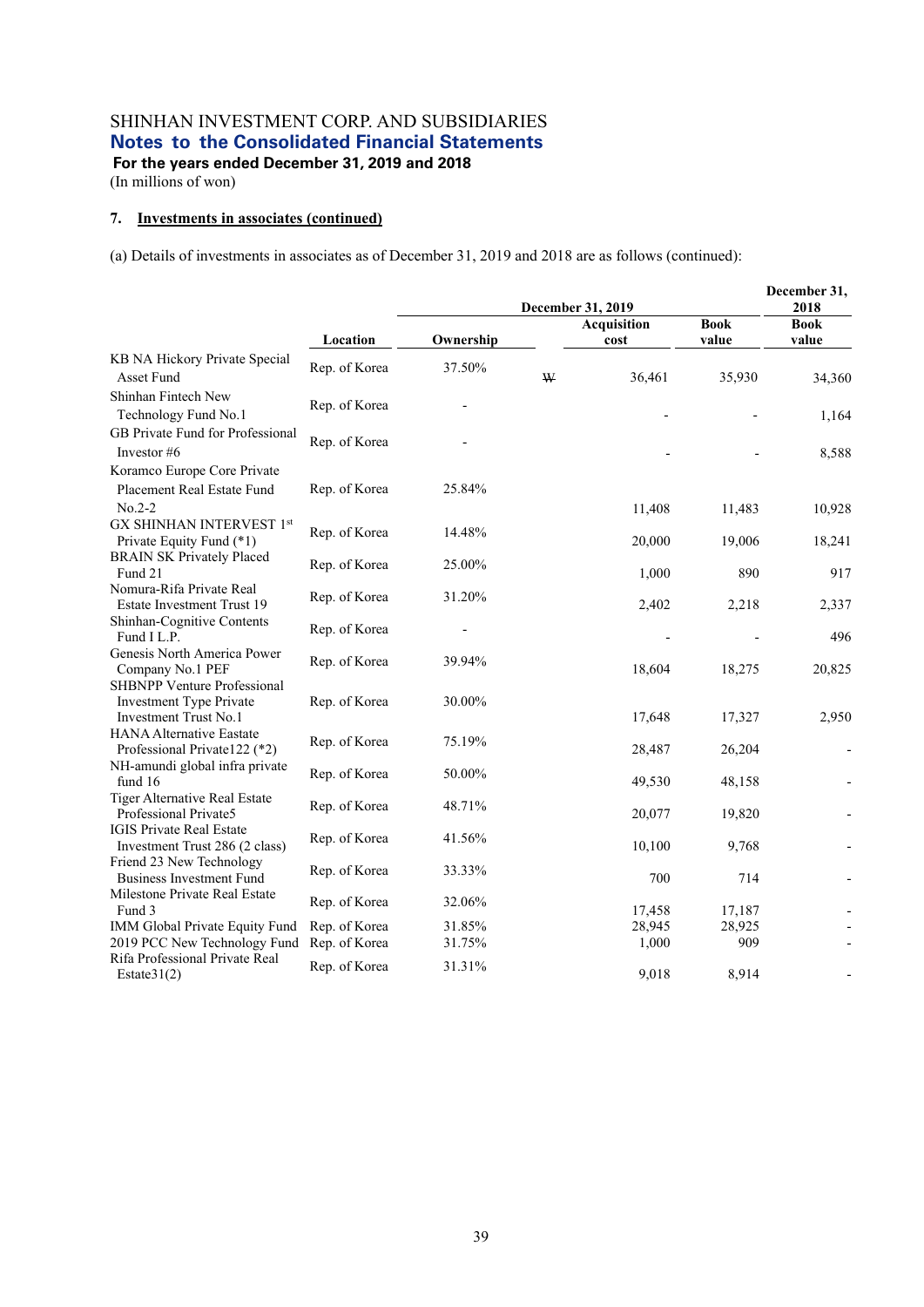**For the years ended December 31, 2019 and 2018** 

(In millions of won)

#### **7. Investments in associates (continued)**

(a) Details of investments in associates as of December 31, 2019 and 2018 are as follows (continued):

|                                                                      |               |           | December 31, 2019 |                     |                      |                              |  |
|----------------------------------------------------------------------|---------------|-----------|-------------------|---------------------|----------------------|------------------------------|--|
|                                                                      | Location      | Ownership |                   | Acquisition<br>cost | <b>Book</b><br>value | 2018<br><b>Book</b><br>value |  |
| DAVALUE-GILTEDGE<br><b>GLOBAL BIO FUND NO.1</b>                      | Rep. of Korea | 29.41%    | W                 | 1,000               | 994                  |                              |  |
| Sprott Global Renewable Private<br>Equity Fund I                     | Rep. of Korea | 26.65%    |                   | 2,000               | 1,948                |                              |  |
| AIP Transportation Specialized<br>Privately Placed Fund Trust #1     | Rep. of Korea | 25.99%    |                   | 24,152              | 22,973               |                              |  |
| Lime Neptune Professional<br>Private 6                               | Rep. of Korea | 25.00%    |                   | 2,500               | 2,531                |                              |  |
| Sprott Global Renewable Private<br>Equity Fund II                    | Rep. of Korea | 23.07%    |                   | 20,384              | 19,015               |                              |  |
| One Shinhan Future's Fund 1(*1)                                      | Rep. of Korea | 13.89%    |                   | 1,000               | 983                  |                              |  |
| One Shinhan Global Fund 1(*1)                                        | Rep. of Korea | 9.98%     |                   | 2,260               | 2,219                |                              |  |
| Shinhan Healthcare Fund $3(*)$                                       | Rep. of Korea | 9.62%     |                   | 1,000               | 899                  |                              |  |
| Shinhan Global Healthcare Fund<br>$2(*)$                             | Rep. of Korea | 9.42%     |                   | 980                 | 1,395                |                              |  |
| <b>SHINHAN-CORE TREND</b><br>GLOBAL FUND 1(*1)                       | Rep. of Korea | 6.96%     |                   | 990                 | 1,042                |                              |  |
| VISION US Muni US Local<br>Debt Opportunist Professional<br>Private1 | Rep. of Korea | 25.24%    |                   |                     |                      |                              |  |
| Susung Mezzanine project P1<br>Private Investment Trust              | Rep. of Korea | 20.48%    |                   | 9,500<br>2,000      | 9,869<br>2,561       |                              |  |
| <b>BRAIN DO PROFESSIONALE</b><br>PRIVATE No. 27                      | Rep. of Korea | 29.13%    |                   | 3,000               | 3,065                |                              |  |
|                                                                      |               |           | W                 | 438,833             | 431,991              | 236,858                      |  |

(\*1) Although the equity stake is less than 20%, we have entered into significant investment decisions as an executive officer.

(\*2) Although the Company has significant influence over the ownership of 50%, it has no ability to determine the financial and operating policies according to its controlling power.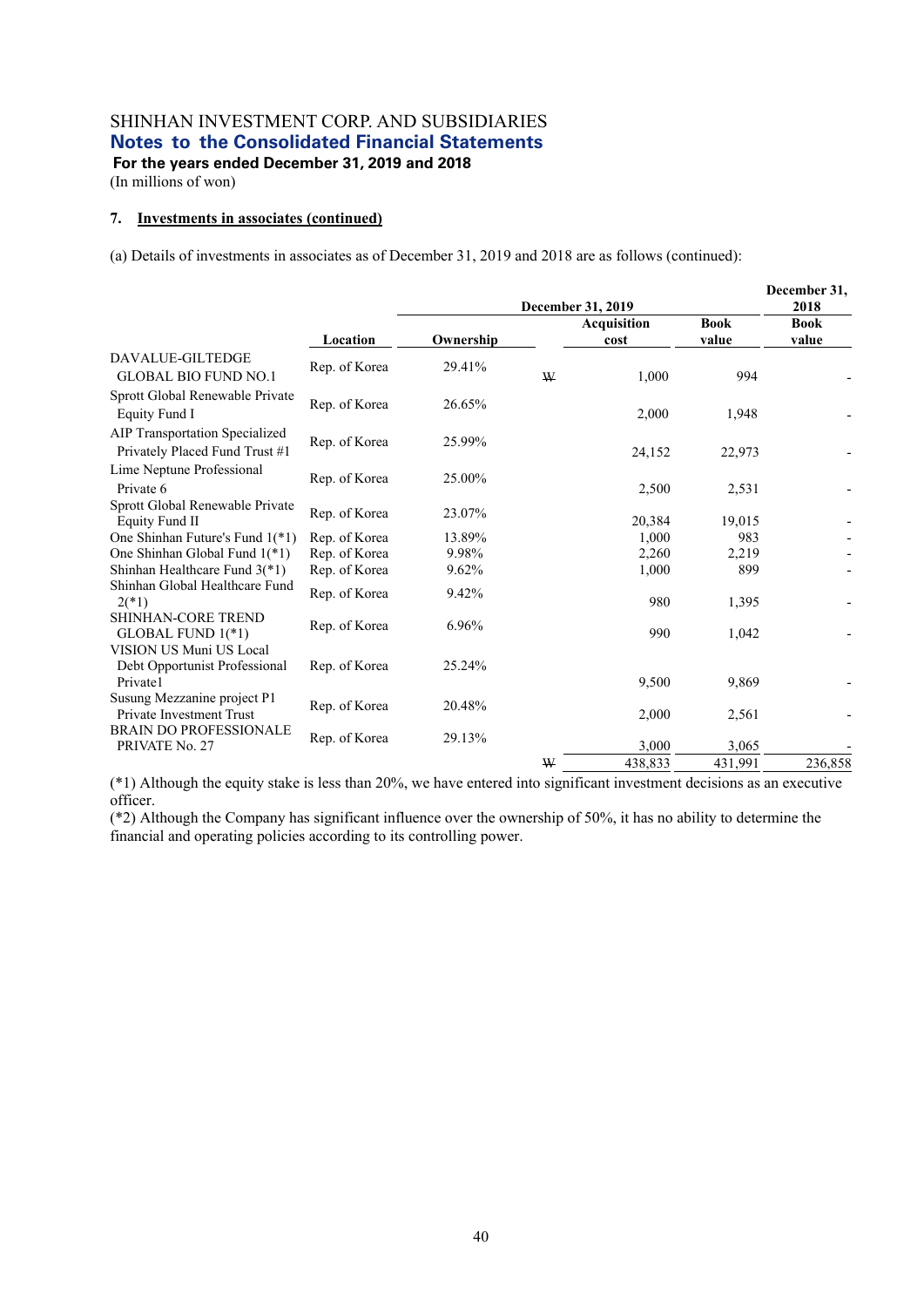(In millions of won)

#### **7. Investments in associates (continued)**

|                                                                                                |                      |                           | December 31, 2019                |                                         |                   |
|------------------------------------------------------------------------------------------------|----------------------|---------------------------|----------------------------------|-----------------------------------------|-------------------|
|                                                                                                | Beginning<br>balance | Acquisition<br>(Disposal) | Equity<br>method<br>income(loss) | Other<br>comprehensive<br>income (loss) | Ending<br>balance |
| The Asia Pacific Capital Fund II L.P<br>W                                                      | 347                  | (236)                     | (111)                            |                                         |                   |
| KoFC Shinhan<br>Frontier Champ 2010-4 PEF                                                      | 512                  |                           | 6                                |                                         | 518               |
| Korea investment gong-pyeong office<br>real estate investment trust 2nd                        | 331                  | (9, 593)                  | 10,216                           |                                         | 954               |
| Shinhan Praxis K-Growth Global<br>Private Equity Fund<br>Credian Healthcare Private Equity     | 12,395               | (6, 559)                  | 1,891                            |                                         | 7,727             |
| Fund II                                                                                        | 2,771                | (1, 538)                  | 214                              |                                         | 1,447             |
| Kiwoom Milestone Professional<br>Private Real Estate Trust 19<br>FG EURO GREEN PRIVATE REAL    | 10,419               | (241)                     | 230                              |                                         | 10,408            |
| <b>ESTATE TRUST No.3</b>                                                                       | 20,544               | (1,248)                   | 1,588                            |                                         | 20,884            |
| Brain Professional Private Trust No.4                                                          | 5,244                | (5,175)                   | (69)                             |                                         |                   |
| Brain KS Qualified Privately Placed<br>Fund No.6                                               | 3,026                | (3,026)                   |                                  |                                         |                   |
| Hanhwa US Equity Strategy Private<br>Real Estate Fund No.1<br>GB Private Fund for Professional | 26,232               | (1,866)                   | 1,599                            |                                         | 25,965            |
| Investor #3<br>Shinhan Display New Technology                                                  | 20,078               | (20, 733)                 | 655                              |                                         |                   |
| Fund No.1                                                                                      | 811                  |                           | (805)                            |                                         | 6                 |
| Shinhan Global Healthcare Fund 1                                                               | 2,330                |                           | (54)                             |                                         | 2,276             |
| Brain Asset Management PN Private<br>Investment Trust Fund 13                                  | 1,674                | (1, 454)                  | 270                              |                                         | 490               |
| Orion Mezzanine Private Investment<br>Trust 4<br>JB Power TL Investment Type Private           | 658                  | (675)                     | 17                               |                                         |                   |
| Placement Special Asset Fund 7                                                                 | 17,484               | (1,513)                   | 829                              |                                         | 16,800            |
| IBK AONE convertible 1                                                                         | 5,906                |                           | 171                              |                                         | 6,077             |
| Rico synergy collabo Multi-<br>Mezzanine 3                                                     | 5,290                | (2,501)                   | 428                              |                                         | 3,217             |
| KB NA Hickory Private Special Asset<br>Fund<br>Shinhan Fintech New Technology                  | 34,360               | 445                       | 1,125                            |                                         | 35,930            |
| Fund No.1                                                                                      | 1,164                | (1,299)                   | 135                              |                                         |                   |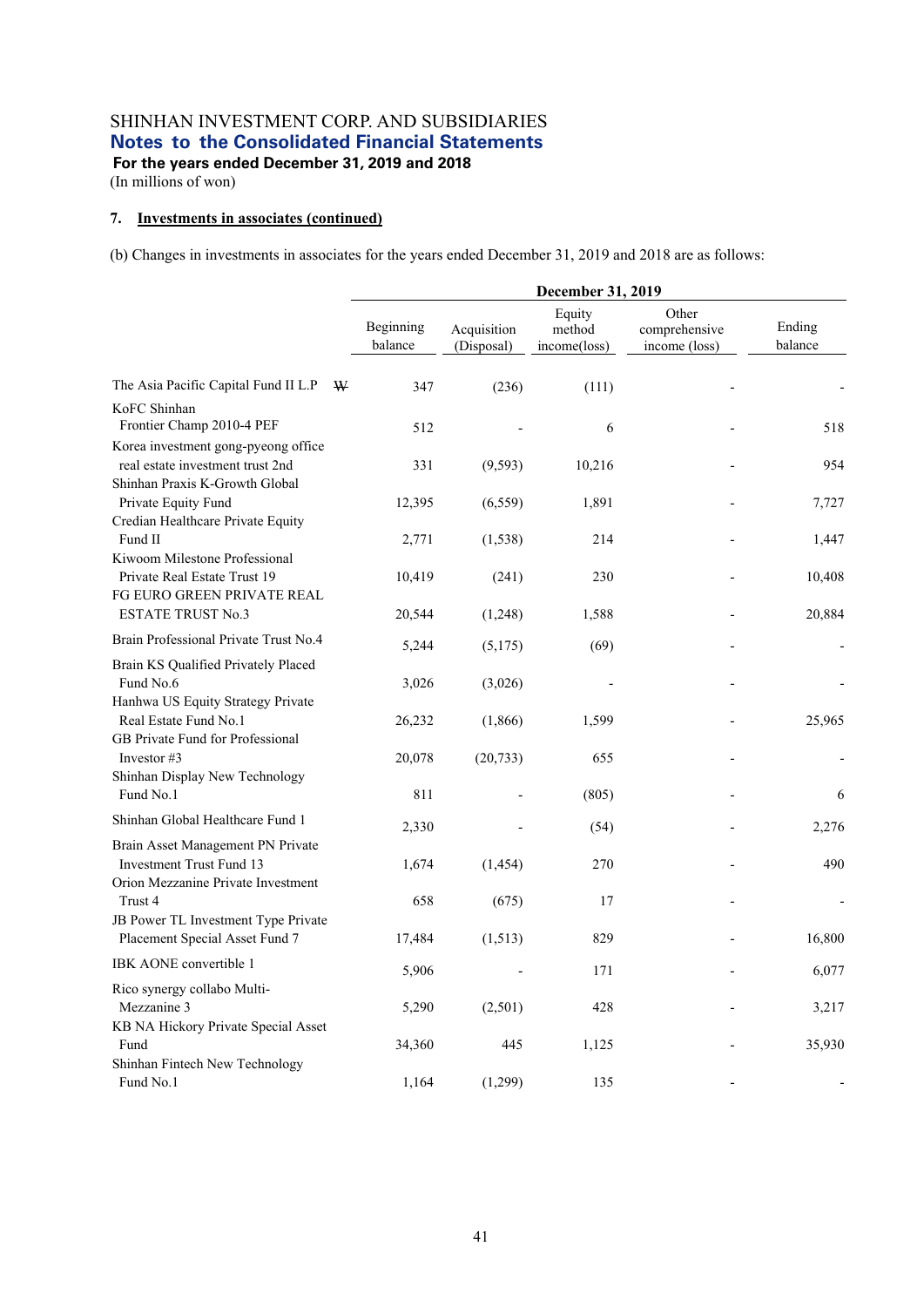(In millions of won)

#### **7. Investments in associates (continued)**

|                                                                      |             | December 31, 2019        |                           |                                  |                                         |                   |  |  |
|----------------------------------------------------------------------|-------------|--------------------------|---------------------------|----------------------------------|-----------------------------------------|-------------------|--|--|
|                                                                      |             | Beginning<br>balance     | Acquisition<br>(Disposal) | Equity<br>method<br>income(loss) | Other<br>comprehensive<br>income (loss) | Ending<br>balance |  |  |
| GB Private Fund for Professional                                     |             |                          |                           |                                  |                                         |                   |  |  |
| Investor #6                                                          | $\mathbf W$ | 8,588                    | (8,588)                   |                                  |                                         |                   |  |  |
| Koramco Europe Core Private                                          |             |                          |                           |                                  |                                         |                   |  |  |
| Placement Real Estate Fund No.2-2<br><b>GX SHINHAN INTERVEST 1st</b> |             | 10,928                   | (856)                     | 1,411                            |                                         | 11,483            |  |  |
|                                                                      |             | 18,241                   |                           | 765                              |                                         | 19,006            |  |  |
| Private Equity Fund<br><b>BRAIN SK Privately Placed</b>              |             |                          |                           |                                  |                                         |                   |  |  |
| Fund 21                                                              |             | 917                      |                           | (27)                             |                                         | 890               |  |  |
| Nomura-Rifa Private Real                                             |             |                          |                           |                                  |                                         |                   |  |  |
| Estate Investment Trust 19                                           |             | 2,337                    | (177)                     | 58                               |                                         | 2,218             |  |  |
| Shinhan-Cognitive Contents                                           |             |                          |                           |                                  |                                         |                   |  |  |
| Fund I L.P.                                                          |             | 496                      | (496)                     |                                  |                                         |                   |  |  |
| Genesis North America Power                                          |             |                          |                           |                                  |                                         |                   |  |  |
| Company No.1 PEF                                                     |             | 20,825                   | (4,035)                   | 1,485                            |                                         | 18,275            |  |  |
| <b>SHBNPP Venture Professional</b><br><b>Investment Type Private</b> |             |                          |                           |                                  |                                         |                   |  |  |
| <b>Investment Trust No.1</b>                                         |             | 2,950                    | 14,651                    | (274)                            |                                         | 17,327            |  |  |
| <b>HANA Alternative Eastate</b>                                      |             |                          |                           |                                  |                                         |                   |  |  |
| Professional Private122                                              |             | $\overline{a}$           | 28,487                    | (2, 283)                         |                                         | 26,204            |  |  |
| NH-amundi global infra private                                       |             |                          |                           |                                  |                                         |                   |  |  |
| fund 16                                                              |             |                          | 49,530                    | (1,372)                          |                                         | 48,158            |  |  |
| Tiger Alternative Real Estate                                        |             |                          |                           |                                  |                                         |                   |  |  |
| Professional Private5                                                |             |                          | 19,876                    | (56)                             |                                         | 19,820            |  |  |
| <b>IGIS Private Real Estate Investment</b>                           |             |                          |                           |                                  |                                         |                   |  |  |
| Trust 286 (2 class)                                                  |             |                          | 10,100                    | (332)                            |                                         | 9,768             |  |  |
| Friend 23 New Technology Business                                    |             |                          |                           |                                  |                                         |                   |  |  |
| <b>Investment Fund</b>                                               |             |                          | 700                       | 14                               |                                         | 714               |  |  |
| Milestone Private Real Estate Fund 3                                 |             |                          | 17,017                    | 170                              |                                         | 17,187            |  |  |
| IMM Global Private Equity Fund                                       |             |                          | 28,945                    | (20)                             |                                         | 28,925            |  |  |
| 2019 PCC New Technology Fund                                         |             |                          | 1,000                     | (91)                             |                                         | 909               |  |  |
| Rifa Professional Private Real<br>Estate31                           |             | $\overline{\phantom{0}}$ | 9,018                     | (104)                            |                                         | 8,914             |  |  |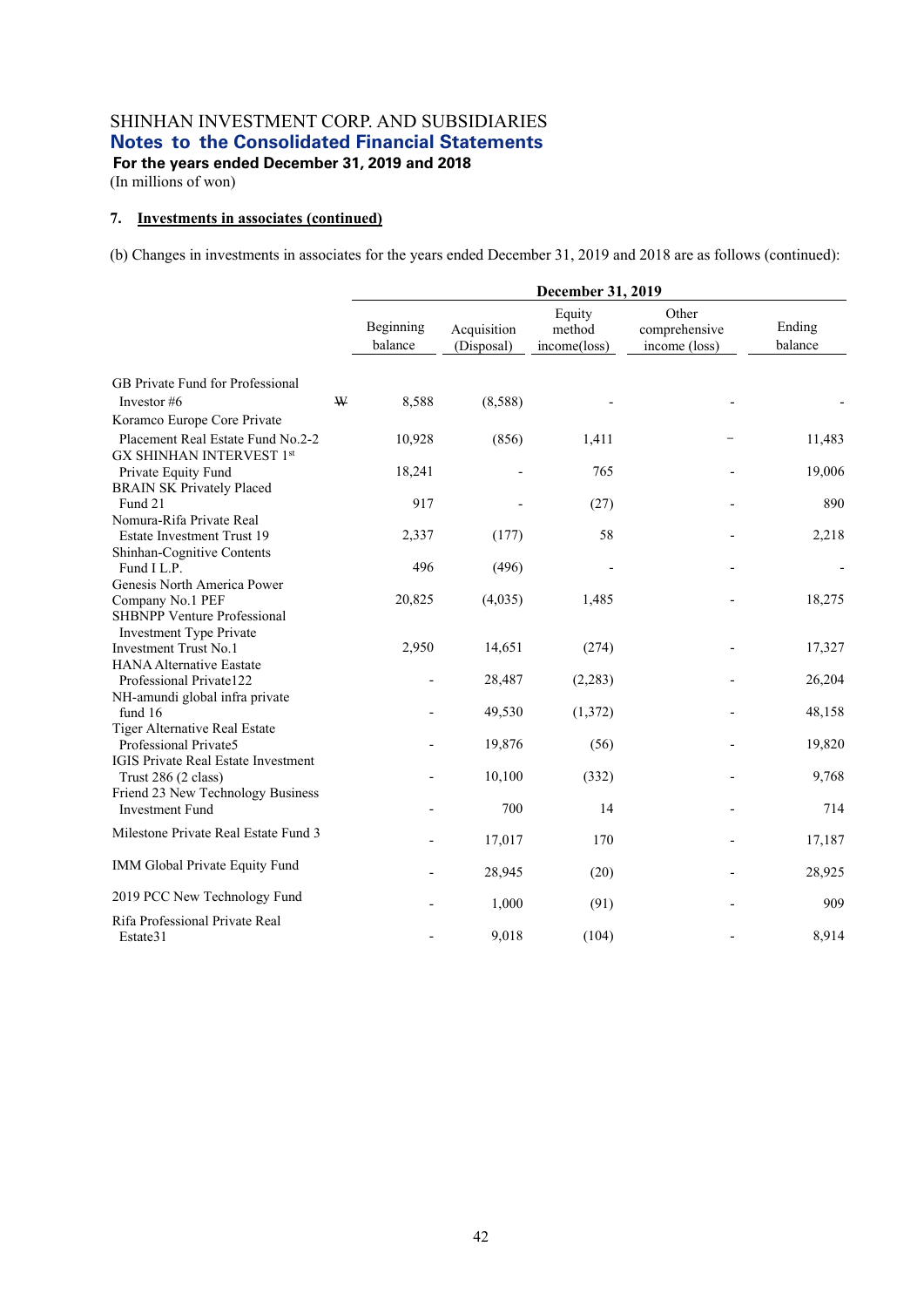(In millions of won)

#### **7. Investments in associates (continued)**

|                                                                                                 |   |                      |                           | December 31, 2019                |                                         |                   |
|-------------------------------------------------------------------------------------------------|---|----------------------|---------------------------|----------------------------------|-----------------------------------------|-------------------|
|                                                                                                 |   | Beginning<br>balance | Acquisition<br>(Disposal) | Equity<br>method<br>income(loss) | Other<br>comprehensive<br>income (loss) | Ending<br>balance |
| DAVALUE-GILTEDGE GLOBAL<br><b>BIO FUND NO.1</b>                                                 | W |                      | 1,000                     | (6)                              |                                         | 994               |
| Sprott Global Renewable Private<br>Equity Fund I<br>AIP Transportation Specialized              |   |                      | 2,000                     | (52)                             |                                         | 1,948             |
| Privately Placed Fund Trust #1<br>Lime Neptune Professional Private 6                           |   |                      | 22,650                    | 323                              |                                         | 22,973            |
| Sprott Global Renewable Private<br>Equity Fund II                                               |   |                      | 2,500<br>20,130           | 31<br>(1,115)                    |                                         | 2,531<br>19,015   |
| One Shinhan Future's Fund 1                                                                     |   |                      | 1,000                     | (17)                             |                                         | 983               |
| One Shinhan Global Fund 1                                                                       |   |                      | 2,260                     | (41)                             |                                         | 2,219             |
| Shinhan Healthcare Fund 3                                                                       |   |                      | 1,000                     | (101)                            |                                         | 899               |
| Shinhan Global Healthcare Fund 2                                                                |   |                      | 980                       | 415                              |                                         | 1,395             |
| SHINHAN-CORE TREND GLOBAL<br><b>FUND 1</b>                                                      |   |                      | 990                       | 52                               |                                         | 1,042             |
| VISION US Muni US Local Debt<br>Opportunist Professional Private1                               |   |                      | 9,500                     | 369                              |                                         | 9,869             |
| Susung Mezzanine project P1 Private<br><b>Investment Trust</b><br><b>BRAIN DO PROFESSIONALE</b> |   |                      | 2,000                     | 561                              |                                         | 2,561             |
| PRIVATE No. 27                                                                                  |   |                      | 3,000                     | 65                               |                                         | 3,065             |
|                                                                                                 | W | 236,858              | 176,970                   | 18,163                           |                                         | 431,991           |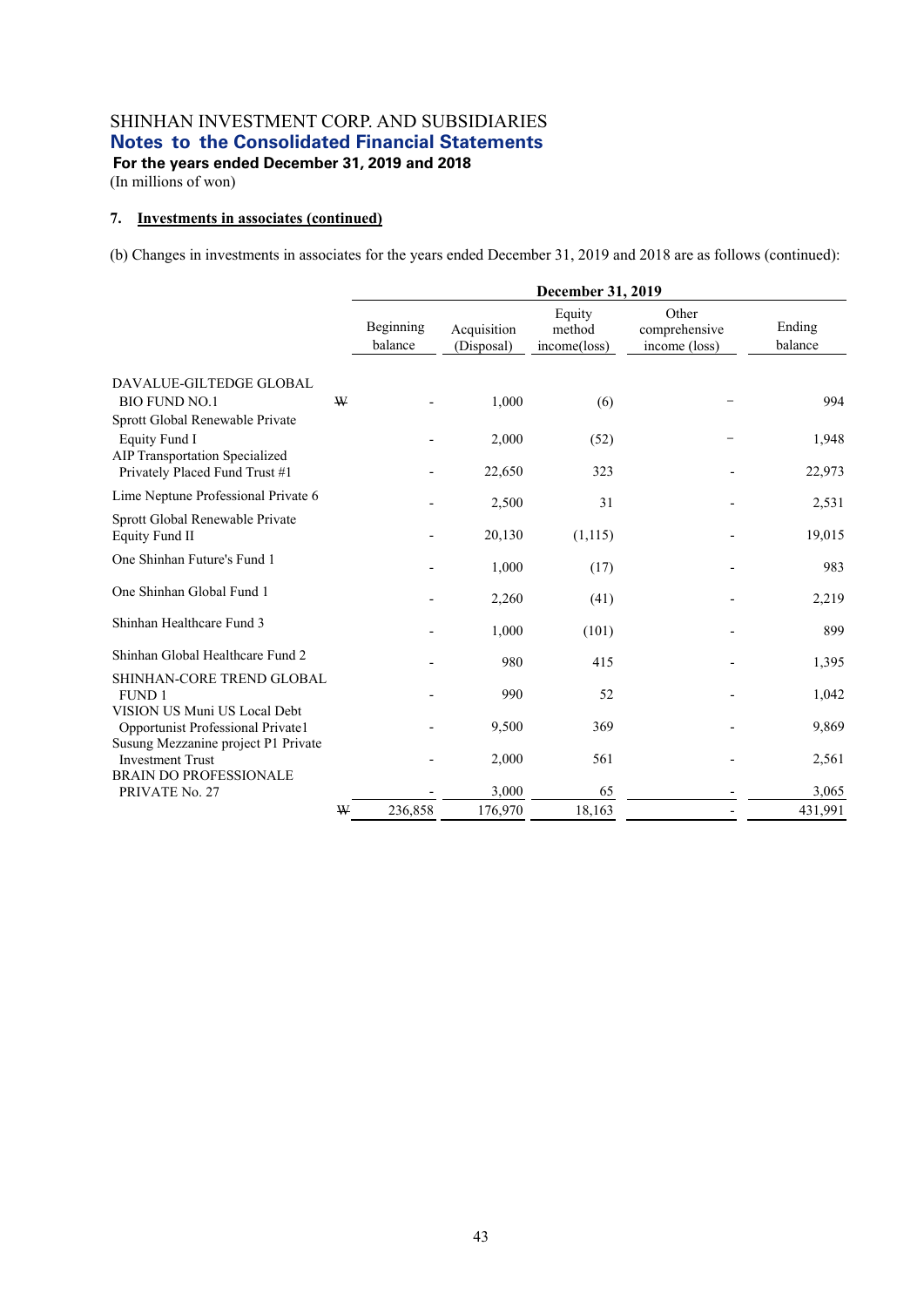(In millions of won)

#### **7. Investments in associates (continued)**

|                                                                                                           |                      |                           | December 31, 2018                |                                         |                   |
|-----------------------------------------------------------------------------------------------------------|----------------------|---------------------------|----------------------------------|-----------------------------------------|-------------------|
|                                                                                                           | Beginning<br>balance | Acquisition<br>(Disposal) | Equity<br>method<br>income(loss) | Other<br>comprehensive<br>income (loss) | Ending<br>balance |
| The Asia Pacific Capital Fund II L.P<br>W                                                                 | 6,340                | (2,612)                   | (5,643)                          | 2,262                                   | 347               |
| KoFC Shinhan<br>Frontier Champ 2010-4 PEF                                                                 | 4,248                | (1,827)                   | (1,909)                          |                                         | 512               |
| Korea investment gong-pyeong office<br>real estate investment trust 2nd<br>Shinhan Praxis K-Growth Global | 331                  | (1)                       | $\mathbf{1}$                     |                                         | 331               |
| Private Equity Fund<br>Credian Healthcare Private                                                         | 14,214               | (5, 553)                  | 3,734                            |                                         | 12,395            |
| <b>Equity Fund II</b><br>Kiwoom Milestone Professional                                                    | 2,321                |                           | 450                              |                                         | 2,771             |
| Private Real Estate Trust 19<br>FG EURO GREEN PRIVATE REAL                                                | 10,408               | (199)                     | 210                              |                                         | 10,419            |
| <b>ESTATE TRUST No.3</b>                                                                                  | 20,459               | (1,253)                   | 1,338                            |                                         | 20,544            |
| Brain Professional Private Trust No.4                                                                     | 5,848                | (1,274)                   | 670                              |                                         | 5,244             |
| Brain KS Qualified Privately Placed<br>Fund No.6<br>Hanhwa US Equity Strategy Private                     | 2,883                |                           | 143                              |                                         | 3,026             |
| Real Estate Fund No.1                                                                                     | 25,480               | (2,000)                   | 2,752                            |                                         | 26,232            |
| Brain Asset Management PN Private<br><b>Investment Trust Fund 13</b>                                      | 1,550                |                           | 124                              |                                         | 1,674             |
| Orion Mezzanine Private Investment<br>Trust 4                                                             | 1,443                | (959)                     | 174                              |                                         | 658               |
| JB Power TL Investment Type Private<br>Placement Special Asset Fund 7                                     | 18,691               | (2,076)                   | 869                              |                                         | 17,484            |
| IBK AONE convertable 1                                                                                    | 5,122                |                           | 784                              |                                         | 5,906             |
| Rico synergy collabo Multi-<br>Mezzanine 3<br>KB NA Hickory Private Speical Asset                         | 5,026                |                           | 264                              |                                         | 5,290             |
| Fund                                                                                                      | 34,092               | (1, 561)                  | 1,829                            |                                         | 34,360            |
| Shinhan Fintech New Technology<br>Fund No.1<br>GB Private Fund for Professional                           | 1,005                |                           | 159                              |                                         | 1,164             |
| Investor #6                                                                                               | 8,600                |                           | (12)                             |                                         | 8,588             |
| Koramco Europe Core Private<br>Placement Real Estate Fund No.2-2<br><b>GX SHINHAN INTERVEST 1st</b>       | 20,760               | (9,955)                   | 123                              |                                         | 10,928            |
| Private Equity Fund (*1)<br>Shinhan Display New Technology                                                |                      | 20,000                    | (1,759)                          |                                         | 18,241            |
| Fund No.1                                                                                                 | 942                  |                           | (131)                            |                                         | 811               |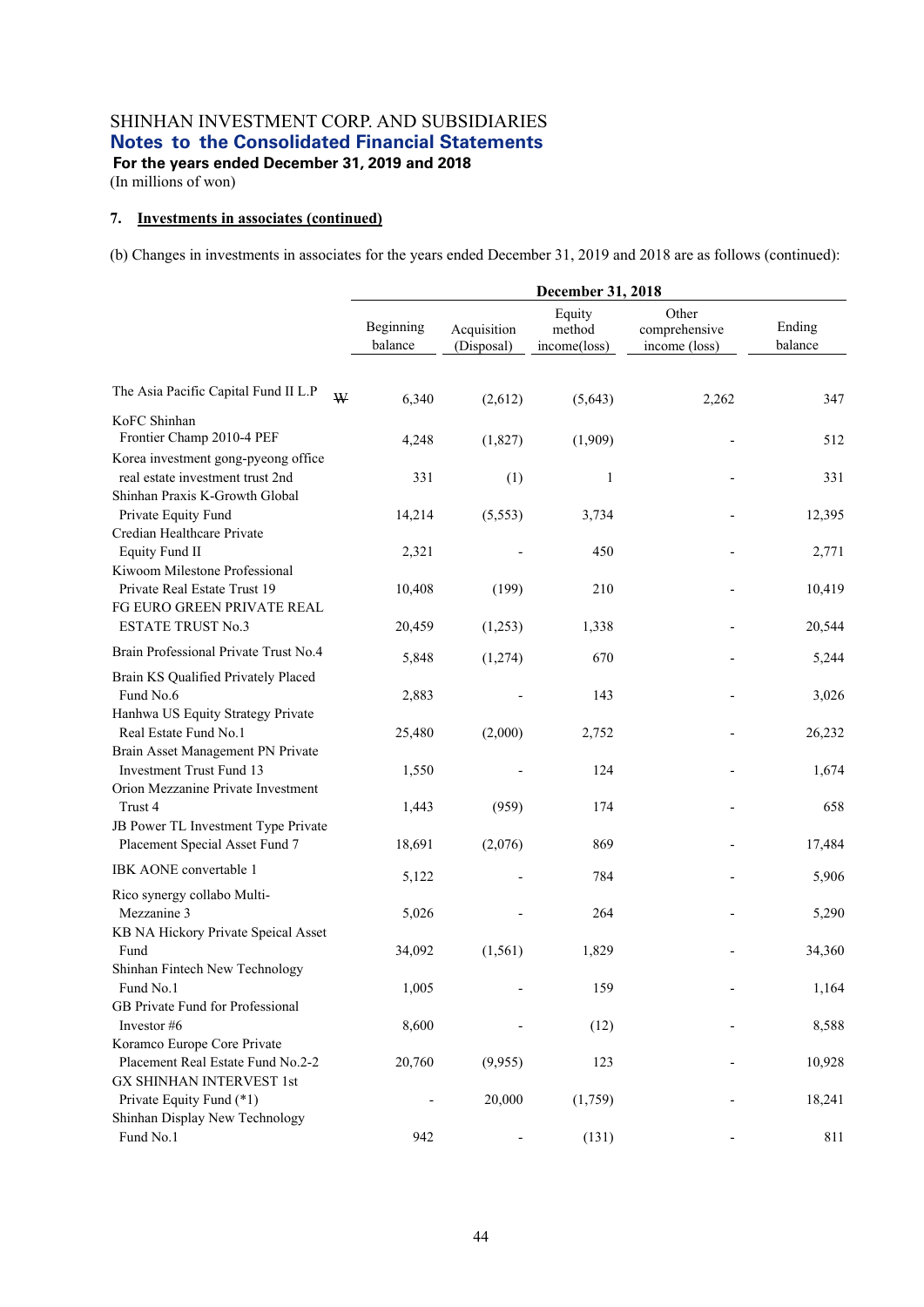(In millions of won)

#### **7. Investments in associates (continued)**

|                                                                      |   |                      |                           | <b>December 31, 2018</b>         |                                         |                   |
|----------------------------------------------------------------------|---|----------------------|---------------------------|----------------------------------|-----------------------------------------|-------------------|
|                                                                      |   | Beginning<br>balance | Acquisition<br>(Disposal) | Equity<br>method<br>income(loss) | Other<br>comprehensive<br>income (loss) | Ending<br>balance |
| Private Fund for Professional<br>GB.                                 |   |                      |                           |                                  |                                         |                   |
| Investor $#3$                                                        | W | 20,131               | (819)                     | 766                              |                                         | 20,078            |
| M360 CRE Income Fund                                                 |   | 153,904              | (171,215)                 | 6,184                            | 11,127                                  |                   |
| <b>BRAIN SK Privately Placed Fund 21</b>                             |   |                      | 1,000                     | (83)                             |                                         | 917               |
| Nomura-Rifa Private<br>Real Estate Investment Trust                  |   |                      |                           |                                  |                                         |                   |
| No.19                                                                |   |                      | 2,317                     | 20                               |                                         | 2,337             |
| Shinhan-Cognitive Start-up Fund<br>L.P.                              |   |                      | 500                       | (4)                              |                                         | 496               |
| Genesis North America Power<br>Company No.1 PEF                      |   |                      | 21,593                    | (768)                            |                                         | 20,825            |
| Shinhan Global Healthcare Fund 1                                     |   | 2,416                |                           | (86)                             |                                         | 2,330             |
| <b>SHBNPP Venture Professional</b><br><b>Investment Type Private</b> |   |                      |                           |                                  |                                         |                   |
| Investment Trust No.1                                                |   |                      | 2,997                     | (47)                             |                                         | 2,950             |
|                                                                      | W | 366,214              | (152, 897)                | 10,152                           | 13,389                                  | 236,858           |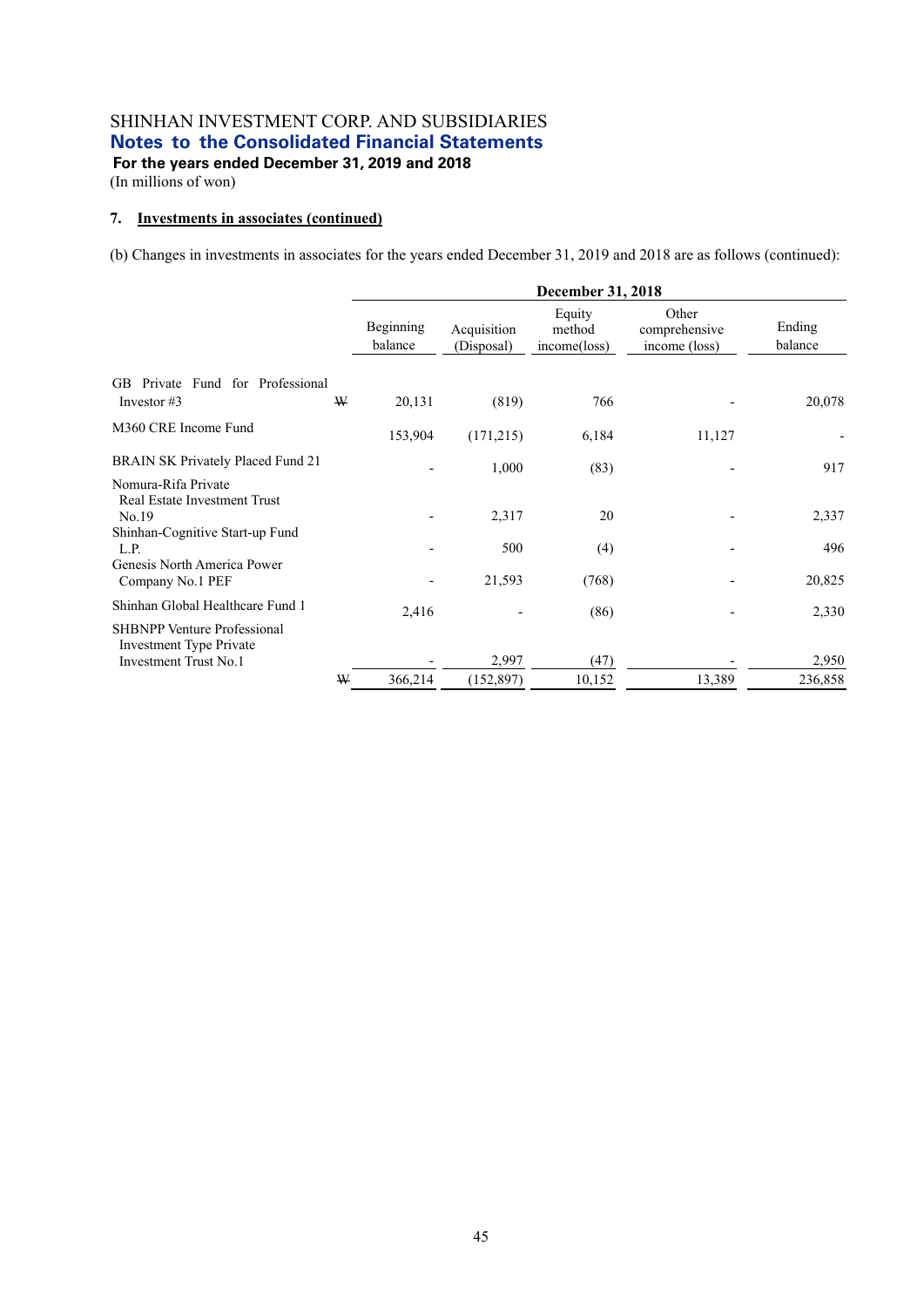(In millions of won)

#### **7. Investments in associates (continued)**

(c) Condensed financial information of major associate as of and for the years ended December 31, 209 and 2018 are as follows:

|                                                                                                  |        | December 31, 2019 |                      |                               | December 31, 2018 |             |                      |                                  |
|--------------------------------------------------------------------------------------------------|--------|-------------------|----------------------|-------------------------------|-------------------|-------------|----------------------|----------------------------------|
|                                                                                                  | Assets | Liabilities       | Operating<br>revenue | Net income<br>$(\text{loss})$ | Assets            | Liabilities | Operating<br>revenue | Net<br>income<br>$(\text{loss})$ |
| The Asia Pacific<br>Capital Fund II L.P<br>W<br>KoFC Shinhan                                     |        |                   |                      |                               | 1,674             | 86          |                      | 1(25,828)                        |
| Frontier Champ<br>2010-4 PEF<br>Korea investment<br>gong-pyeong office                           | 8,630  | 2,537             | 115                  | 70                            | 8,714             | 2,692       | 317                  | (5,746)                          |
| real estate<br>investment trust 2nd<br>Shinhan Praxis K-<br>Growth Global                        | 2,671  |                   | 28,604               | 28,603                        | 927               |             | $\overline{4}$       | 3                                |
| Private Equity Fund<br>Credian Healthcare<br>Private Equity Fund                                 | 54,786 | 185               | 27,588               | 13,361                        | 87,897            | 307         | 31,059               | 26,381                           |
| П<br>Kiwoom Milestone<br>Professional Private                                                    | 7,001  | 24                | 1,542                | 1,031                         | 13,408            | 47          | 2,364                | 2,171                            |
| Real Estate Trust 19<br>FG EURO GREEN<br>PRIVATE REAL<br><b>ESTATE TRUST</b>                     | 59,559 | 38,744            | 3,100                | 470                           | 57,678            | 36,839      | 3,383                | 422                              |
| No.3                                                                                             | 98,221 | 86                | 18,362               | 7,462                         | 96,624            | 86          | 18,700               | 6,287                            |
| <b>Brain Professional</b><br>Private Trust No.4<br>Brain KS Qualified<br>Privately Placed        |        |                   |                      |                               | 19,113            | 46          | 4,306                | 2,435                            |
| Fund No.6<br>Hanhwa US Equity<br><b>Strategy Private</b><br>Real Estate Fund                     |        |                   |                      |                               | 10,089            |             | 812                  | 477                              |
| No.1<br>GB Private Fund for<br>Professional                                                      | 59,652 | 1,750             | 14,838               | 3,742                         | 58,575            | $77 \,$     | 10,098               | 6,139                            |
| Investor #3<br>Shinhan Display New<br>Technology Fund                                            |        |                   |                      |                               | 30,117            |             | 1,260                | 1,149                            |
| No.1                                                                                             | 217    | 156               | 3                    | (8,370)                       | 8,588             | 156         | 3                    | (1,368)                          |
| Shinhan Global<br>Healthcare Fund 1<br><b>Brain Asset</b><br>Management PN<br>Private Investment | 73,388 | 701               | 2,931                | (1, 722)                      | 74,409            |             | 4                    | (2,757)                          |
| Trust Fund 13                                                                                    | 1,193  | $\mathbf{1}$      | 471                  |                               | 4,078             | 5           | 459                  | 303                              |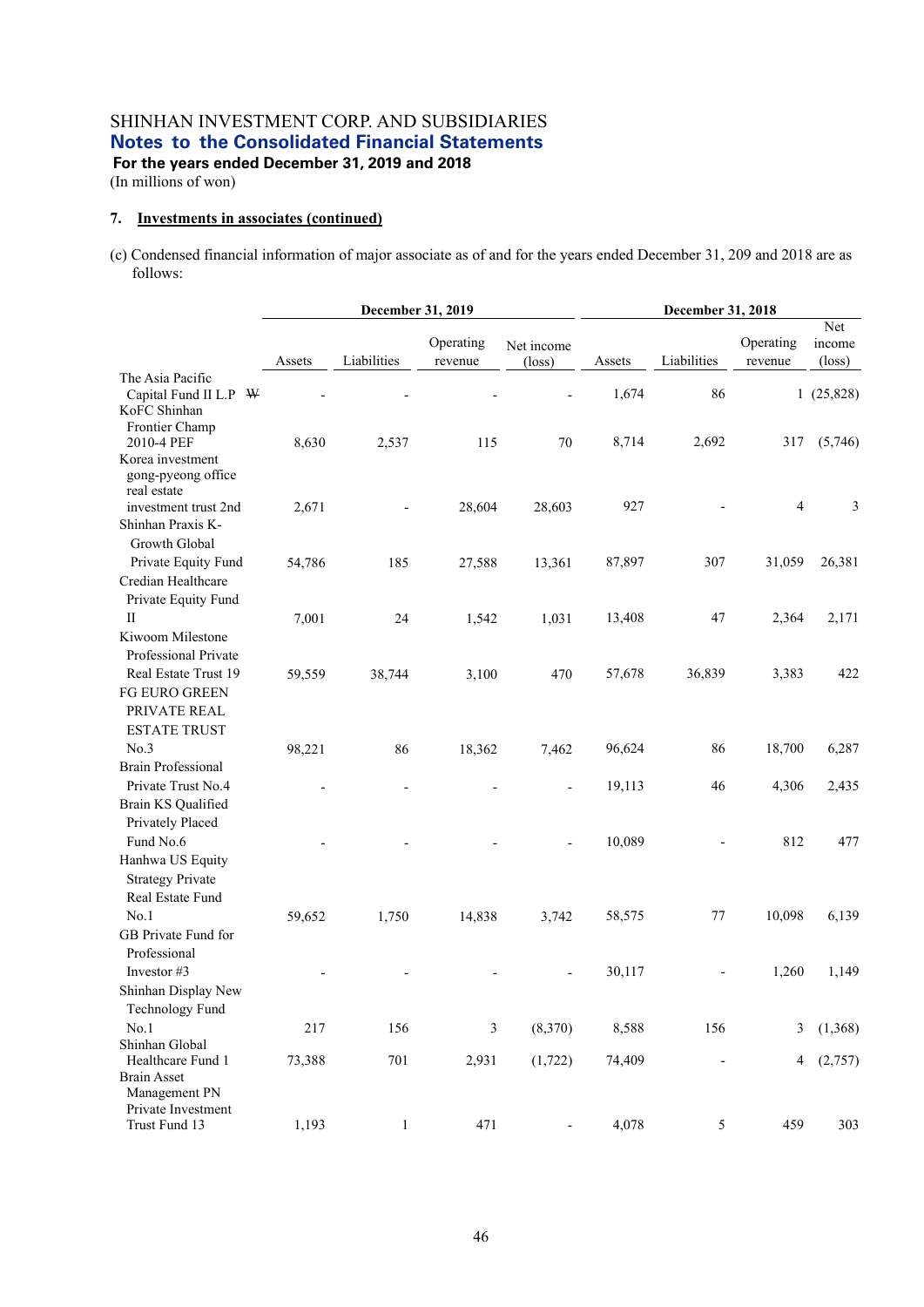(In millions of won)

#### **7. Investments in associates (continued)**

(c) Condensed financial information of major associate as of and for the years ended December 31, 2019 and 2018 are as follows (continued):

|                                                                                                                     |   | December 31, 2019 |                          |                      |                               | December 31, 2018 |              |                      |                                  |  |
|---------------------------------------------------------------------------------------------------------------------|---|-------------------|--------------------------|----------------------|-------------------------------|-------------------|--------------|----------------------|----------------------------------|--|
|                                                                                                                     |   | Assets            | Liabilities              | Operating<br>revenue | Net income<br>$(\text{loss})$ | Assets            | Liabilities  | Operating<br>revenue | Net<br>income<br>$(\text{loss})$ |  |
| Orion Mezzanine<br>Private Investment<br>Trust 4<br>JB Power TL                                                     | W |                   |                          |                      |                               | 1,580             | $\mathbf{1}$ | 1,008                | 417                              |  |
| Investment Type<br>Private Placement<br>Special Asset Fund 7<br><b>IBK AONE</b>                                     |   | 50,468            | 66                       | 15,476               | 2,487                         | 52,627            | 174          | 9,878                | 2,607                            |  |
| convertible 1                                                                                                       |   | 12,861            | $\overline{\phantom{0}}$ | 1,515                | 410                           | 12,807            | 307          | 2,042                | 1,660                            |  |
| Rico synergy collabo<br>Multi-Mezzanine 3<br><b>KB NA Hickory</b><br>Private Special Asset                          |   | 6,433             | $\overline{c}$           | 1,296                | 856                           | 10,736            | 161          | 686                  | 529                              |  |
| Fund<br>Shinhan Fintech New<br>Technology Fund                                                                      |   | 96,289            | 476                      | 16,132               | 2,489                         | 91,694            | 67           | 9,601                | 4,877                            |  |
| No.1<br>GB Private Fund for<br>Professional Investor                                                                |   |                   |                          |                      | $\overline{a}$                | 11,872            |              | 1,784                | 1,622                            |  |
| #6<br>Koramco Europe Core<br>Private Placement<br>Real Estate Fund                                                  |   |                   |                          |                      |                               | 9,088             | $\mathbf{1}$ | $\mathbf{1}$         | (13)                             |  |
| $No.2-2$<br><b>GX SHINHAN</b><br><b>INTERVEST 1st</b>                                                               |   | 46,742            | 2,304                    | 9,328                | 5,462                         | 44,491            | 2,202        | 6,470                | 878                              |  |
| Private Equity Fund<br><b>BRAIN SK Privately</b>                                                                    |   | 131,237           |                          | 1,955                | 5,283                         | 125,954           |              | 6                    | (12, 146)                        |  |
| Placed Fund 21<br>Nomura-Rifa Private<br>Real Estate<br><b>Investment Trust</b>                                     |   | 3,572             | 10                       | 103                  | (106)                         | 3,676             | 8            | $\overline{4}$       | (332)                            |  |
| No.19                                                                                                               |   | 20,211            | 13,103                   | 820                  | (14)                          | 20,581            | 13,090       | 711                  | 63                               |  |
| Shinhan-Cognitive<br>Start-up Fund L.P.<br>Genesis North                                                            |   |                   |                          |                      | L,                            | 3,107             |              | $\mathbf{1}$         | (25)                             |  |
| America Power<br>Company No.1 PEF<br><b>SHBNPP Venture</b><br>Professional<br>Investment Type<br>Private Investment |   | 46,041            | 281                      | 4,323                | 3,756                         | 52,393            | 223          | $\,1$                | (1,922)                          |  |
| Trust No.1<br><b>HANA</b><br>Alternative<br>Eastate Professional                                                    |   | 57,849            | 93                       | 534                  | (915)                         | 9,988             | 83           | 14                   | (159)                            |  |
| Private122                                                                                                          |   | 34,897            | 45                       | 1,561                | (3,035)                       |                   |              |                      |                                  |  |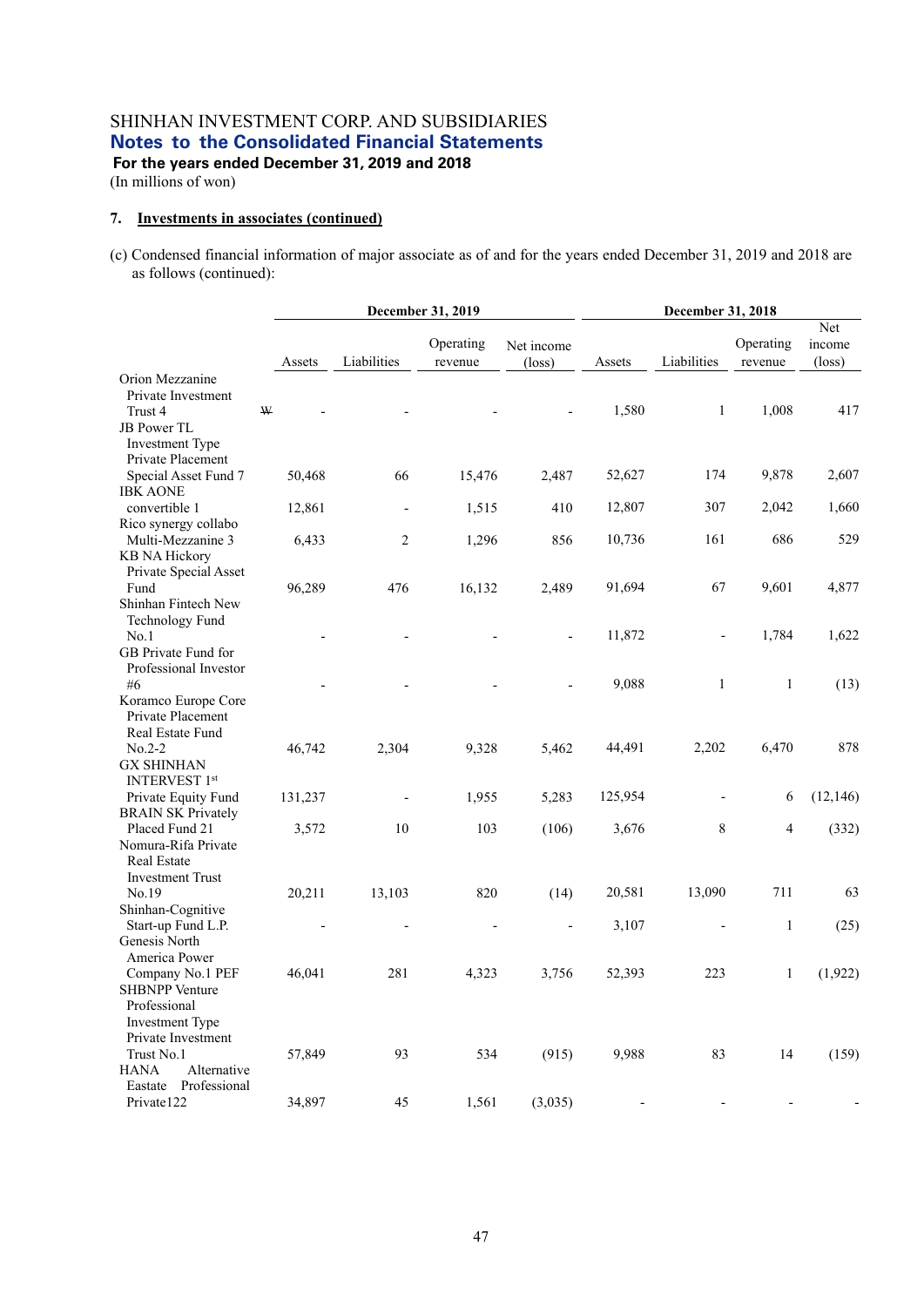(In millions of won)

#### **7. Investments in associates (continued)**

(c) Condensed financial information of major associate as of and for the years ended December 31, 2019 and 2018 are as follows (continued):

|                                         | December 31, 2019 |             |                      |                               | December 31, 2018 |             |                      |                                  |  |
|-----------------------------------------|-------------------|-------------|----------------------|-------------------------------|-------------------|-------------|----------------------|----------------------------------|--|
|                                         | Assets            | Liabilities | Operating<br>revenue | Net income<br>$(\text{loss})$ | Assets            | Liabilities | Operating<br>revenue | Net<br>income<br>$(\text{loss})$ |  |
| NH-amundi global                        |                   |             |                      |                               |                   |             |                      |                                  |  |
| infra private                           |                   |             |                      |                               |                   |             |                      |                                  |  |
| fund 16                                 | W 100,513         | 4,197       | 4,128                | (2,744)                       |                   |             |                      |                                  |  |
| Tiger Alternative Real                  |                   |             |                      |                               |                   |             |                      |                                  |  |
| <b>Estate Professional</b>              |                   |             |                      |                               |                   |             |                      |                                  |  |
| Private5                                | 40,792            | 103         | 1,628                | (116)                         |                   |             |                      |                                  |  |
| <b>IGIS Private Real</b>                |                   |             |                      |                               |                   |             |                      |                                  |  |
| <b>Estate Investment</b>                |                   |             |                      |                               |                   |             |                      |                                  |  |
| Trust 286 (2 class)                     | 75,372            | 51,870      | 2,838                | (798)                         |                   |             |                      |                                  |  |
| Friend 23 New                           |                   |             |                      |                               |                   |             |                      |                                  |  |
| <b>Technology Business</b>              |                   |             |                      |                               |                   |             |                      |                                  |  |
| <b>Investment Fund</b>                  | 2,142             |             | 48                   | 42                            |                   |             |                      |                                  |  |
| Milestone Private Real<br>Estate Fund 3 | 53,610            | 3           | 904                  | 532                           |                   |             |                      |                                  |  |
| <b>IMM Global Private</b>               |                   |             |                      |                               |                   |             |                      |                                  |  |
| <b>Equity Fund</b>                      | 90,870            | 63          |                      | (63)                          |                   |             |                      |                                  |  |
| 2019 PCC New                            |                   |             |                      |                               |                   |             |                      |                                  |  |
| Technology Fund                         | 2,864             |             |                      | (286)                         |                   |             |                      |                                  |  |
| Rifa Professional                       |                   |             |                      |                               |                   |             |                      |                                  |  |
| Private Real                            |                   |             |                      |                               |                   |             |                      |                                  |  |
| Estate $31(2)$                          | 99,976            | 71,507      | 2,383                | (331)                         |                   |             |                      |                                  |  |
| DAVALUE-                                |                   |             |                      |                               |                   |             |                      |                                  |  |
| <b>GILTEDGE</b>                         |                   |             |                      |                               |                   |             |                      |                                  |  |
| <b>GLOBAL BIO</b>                       |                   |             |                      |                               |                   |             |                      |                                  |  |
| <b>FUND NO.1</b>                        | 3,379             | 1           | 2                    | (22)                          |                   |             |                      |                                  |  |
| Sprott Global                           |                   |             |                      |                               |                   |             |                      |                                  |  |
| Renewable Private                       |                   |             |                      |                               |                   |             |                      |                                  |  |
| <b>Equity Fund I</b>                    | 7,314             | 3           |                      | (194)                         |                   |             |                      |                                  |  |
| <b>AIP</b> Transportation               |                   |             |                      |                               |                   |             |                      |                                  |  |
| Specialized Privately                   |                   |             |                      |                               |                   |             |                      |                                  |  |
| Placed Fund Trust #1                    | 94,437            | 6,042       | 12,473               | 1,242                         |                   |             |                      |                                  |  |
| Lime Neptune                            |                   |             |                      |                               |                   |             |                      |                                  |  |
| Professional Private 6                  | 10,166            | 41          | 460                  | 125                           |                   |             |                      |                                  |  |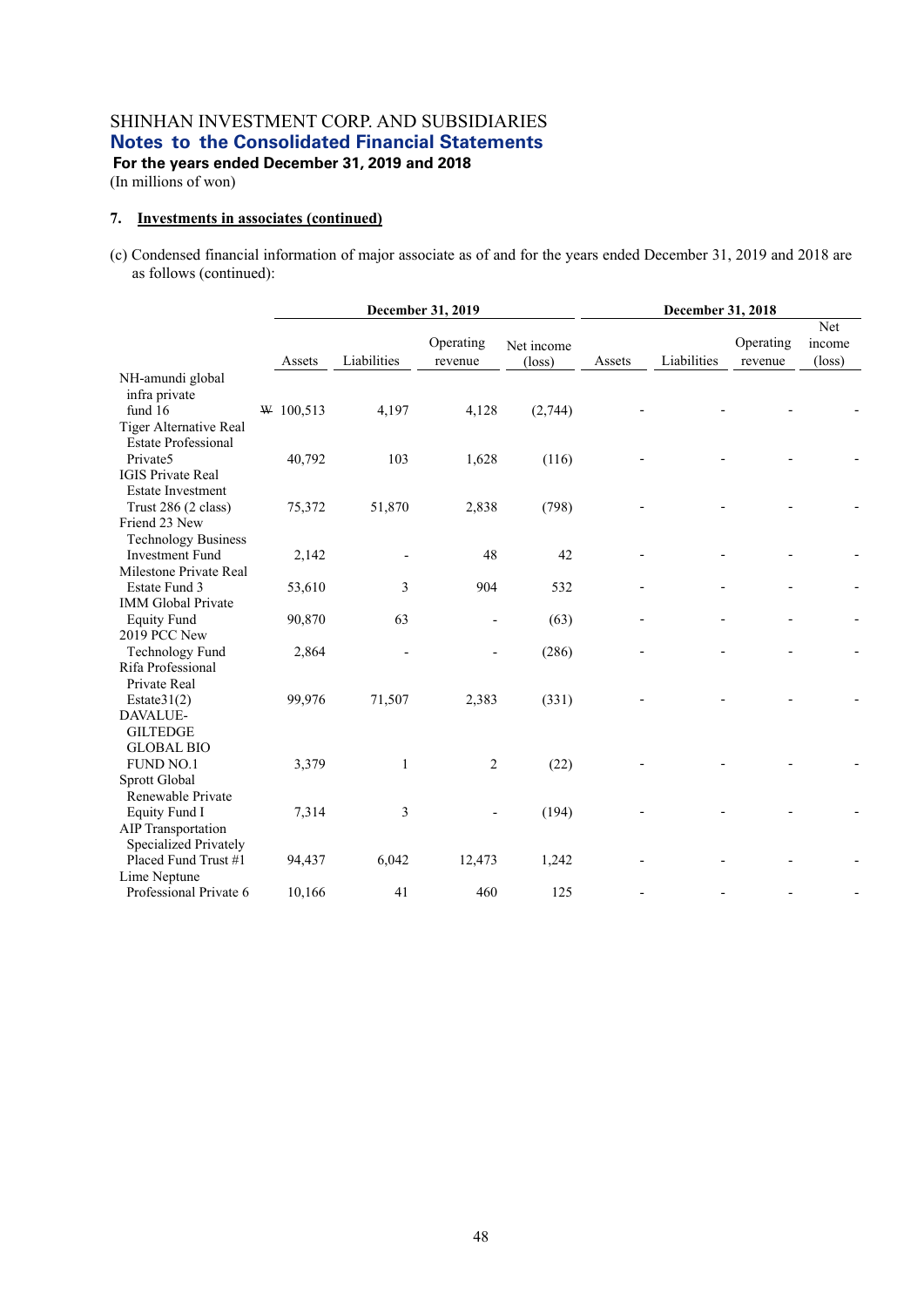(In millions of won)

#### **7. Investments in associates (continued)**

(c) Condensed financial information of major associate as of and for the years ended December 31, 2019 and 2018 are as follows (continued):

|                         |   | December 31, 2019 |             |                      |                               | December 31, 2018 |             |                      |                                  |
|-------------------------|---|-------------------|-------------|----------------------|-------------------------------|-------------------|-------------|----------------------|----------------------------------|
|                         |   | Assets            | Liabilities | Operating<br>revenue | Net income<br>$(\text{loss})$ | Assets            | Liabilities | Operating<br>revenue | Net<br>income<br>$(\text{loss})$ |
| Sprott Global           |   |                   |             |                      |                               |                   |             |                      |                                  |
| Renewable Private       |   |                   |             |                      |                               |                   |             |                      |                                  |
| <b>Equity Fund II</b>   | W | 82,721            | 3           | 1,416                | (4, 833)                      |                   |             |                      |                                  |
| One Shinhan Future's    |   |                   |             |                      |                               |                   |             |                      |                                  |
| Fund 1                  |   | 7,082             |             | 8                    | (119)                         |                   |             |                      |                                  |
| One Shinhan Global      |   |                   |             |                      |                               |                   |             |                      |                                  |
| Fund 1                  |   | 22,244            |             | 92                   | (406)                         |                   |             |                      |                                  |
| Shinhan Healthcare      |   |                   |             |                      |                               |                   |             |                      |                                  |
| Fund 3                  |   | 9,345             |             | 1                    | (1,055)                       |                   |             |                      |                                  |
| Shinhan Global          |   |                   |             |                      |                               |                   |             |                      |                                  |
| Healthcare Fund 2       |   | 14,801            |             | 4,571                | 4,401                         |                   |             |                      |                                  |
| SHINHAN-CORE            |   |                   |             |                      |                               |                   |             |                      |                                  |
| <b>TREND GLOBAL</b>     |   |                   |             |                      |                               |                   |             |                      |                                  |
| <b>FUND1</b>            |   | 14,971            |             | 1,002                | 746                           |                   |             |                      |                                  |
| VISION US Muni US       |   |                   |             |                      |                               |                   |             |                      |                                  |
| Local Debt              |   |                   |             |                      |                               |                   |             |                      |                                  |
| Opportunist             |   |                   |             |                      |                               |                   |             |                      |                                  |
| Professional Private1   |   | 39,175            | 80          | 1,308                | 1,088                         |                   |             |                      |                                  |
| Susung Mezzanine        |   |                   |             |                      |                               |                   |             |                      |                                  |
| project P1 Private      |   |                   |             |                      |                               |                   |             |                      |                                  |
| <b>Investment Trust</b> |   | 10,023            | 351         | 2,850                | (91)                          |                   |             |                      |                                  |
| <b>BRAIN DO</b>         |   |                   |             |                      |                               |                   |             |                      |                                  |
| <b>PROFESSIONALE</b>    |   |                   |             |                      |                               |                   |             |                      |                                  |
| PRIVATE No. 27          |   | 10,305            | 10          | 287                  | (5)                           |                   |             |                      |                                  |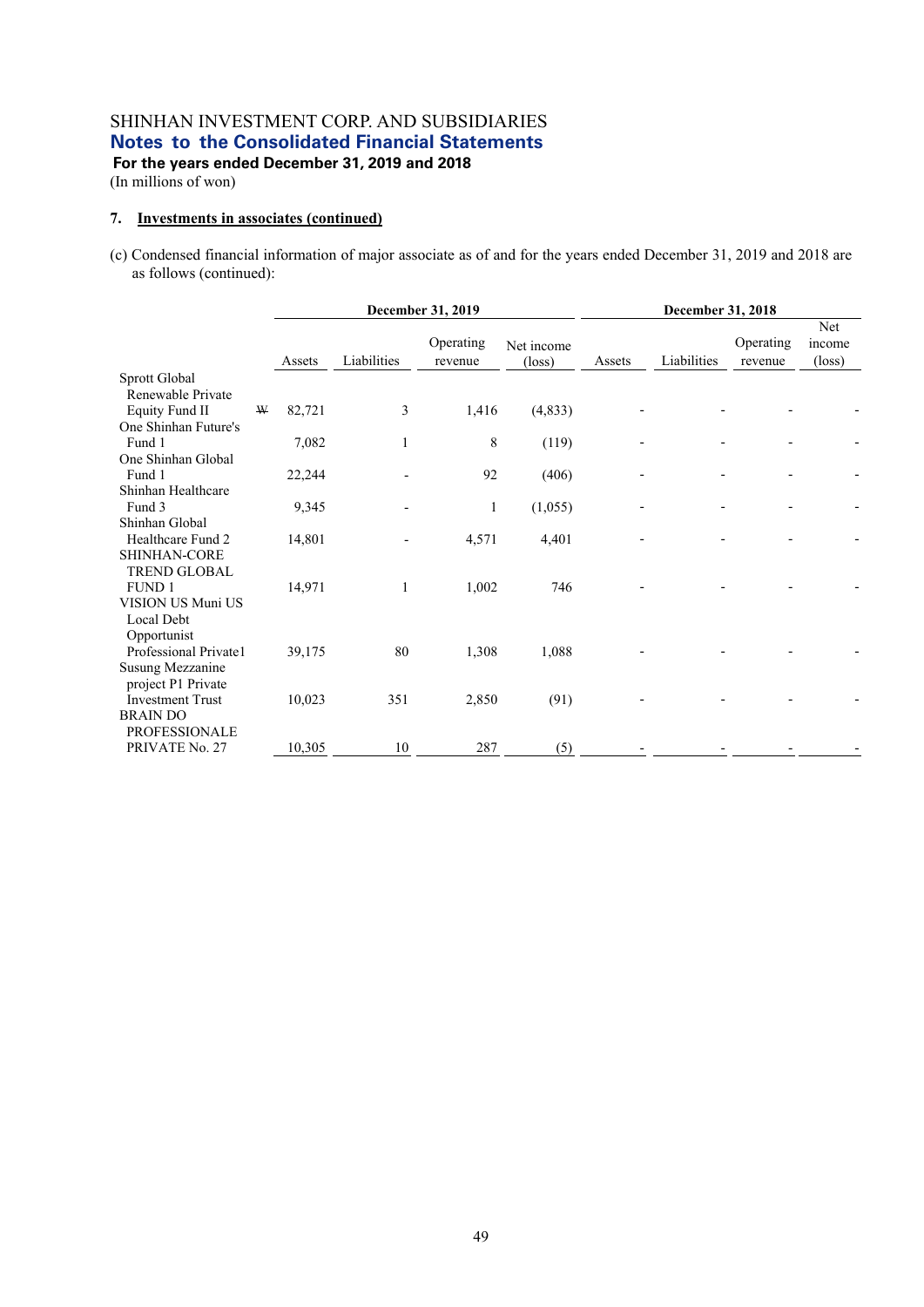(In millions of won)

#### **8. Loans and loans measured at amortized cost**

(a) Details of loans measured at amortized cost as of December 31, 2019 and 2018 are as follows:

|                                                   |   | <b>December 31, 2019</b> | December 31, 2018 |
|---------------------------------------------------|---|--------------------------|-------------------|
|                                                   |   |                          |                   |
| Broker's loans                                    | W | 1,729,065                | 1,776,674         |
| Loans for company facilities                      |   | 2,648,956                | 2,233,339         |
| Loans for housing                                 |   | 10,885                   | 11,390            |
| Call loans                                        |   | 108                      |                   |
| Advances for customers                            |   | 1,952                    | 1,971             |
| Bonds purchased under repurchase agreements       |   | 225,584                  | 206,000           |
| Other loans                                       |   | 577                      | 1,058             |
|                                                   |   | 4,617,127                | 4,230,432         |
| Present value discount                            |   | (1,165)                  | (1,222)           |
| Deferred loan origination costs                   |   | (9,052)                  | (13, 132)         |
| Balance before deducting provision on credit loss |   | 4,606,910                | 4,216,078         |
| Allowance for credit loss                         |   | (23, 821)                | (29, 506)         |
| Balance after deducting provision on credit loss  | W | 4,583,089                | 4,186,572         |

(b) Changes in provision credit loss for loans measured at amortized cost for the year ended December 31, 2019 and 2018 are as follows:

|                                                      |   |                                             | <b>December 31, 2019</b>       |                                                                |         |
|------------------------------------------------------|---|---------------------------------------------|--------------------------------|----------------------------------------------------------------|---------|
|                                                      |   | 12 months<br><b>Expected</b><br>credit loss | <b>Expected</b><br>credit loss | <b>Total period Financial asset</b><br>with impaired<br>credit | Total   |
| Beginning balance                                    | W | 18,918                                      | 8,125                          | 2,463                                                          | 29,506  |
| Substitution of 12 months of expected credit loss    |   | (736)                                       | 736                            |                                                                |         |
| Substitution of total period of expected credit loss |   |                                             | (50)                           | 50                                                             |         |
| Reversal                                             |   | (4,104)                                     | (1, 568)                       | (16)                                                           | (5,688) |
| Disposal                                             |   | (6)                                         |                                |                                                                | (6)     |
| Others                                               |   | 9                                           |                                |                                                                | 9       |
| Ending balance                                       | W | 14,081                                      | 7,243                          | 2,497                                                          | 23,821  |
|                                                      |   |                                             | <b>December 31, 2018</b>       |                                                                |         |

| 12 months<br><b>Expected</b><br>credit loss | <b>Expected</b><br>credit loss | with impaired<br>credit              | Total                                                          |
|---------------------------------------------|--------------------------------|--------------------------------------|----------------------------------------------------------------|
|                                             |                                | 2.480                                | 21,682                                                         |
|                                             |                                |                                      |                                                                |
|                                             | 2,357                          |                                      |                                                                |
|                                             |                                | (17)                                 | 8,158                                                          |
| (334)                                       |                                | $\overline{\phantom{a}}$             | (334)                                                          |
|                                             |                                | 2,463                                | 29,506                                                         |
| ₩                                           | W                              | 13.114<br>(2,357)<br>8,495<br>18.918 | <b>Total period Financial asset</b><br>6.088<br>(320)<br>8.125 |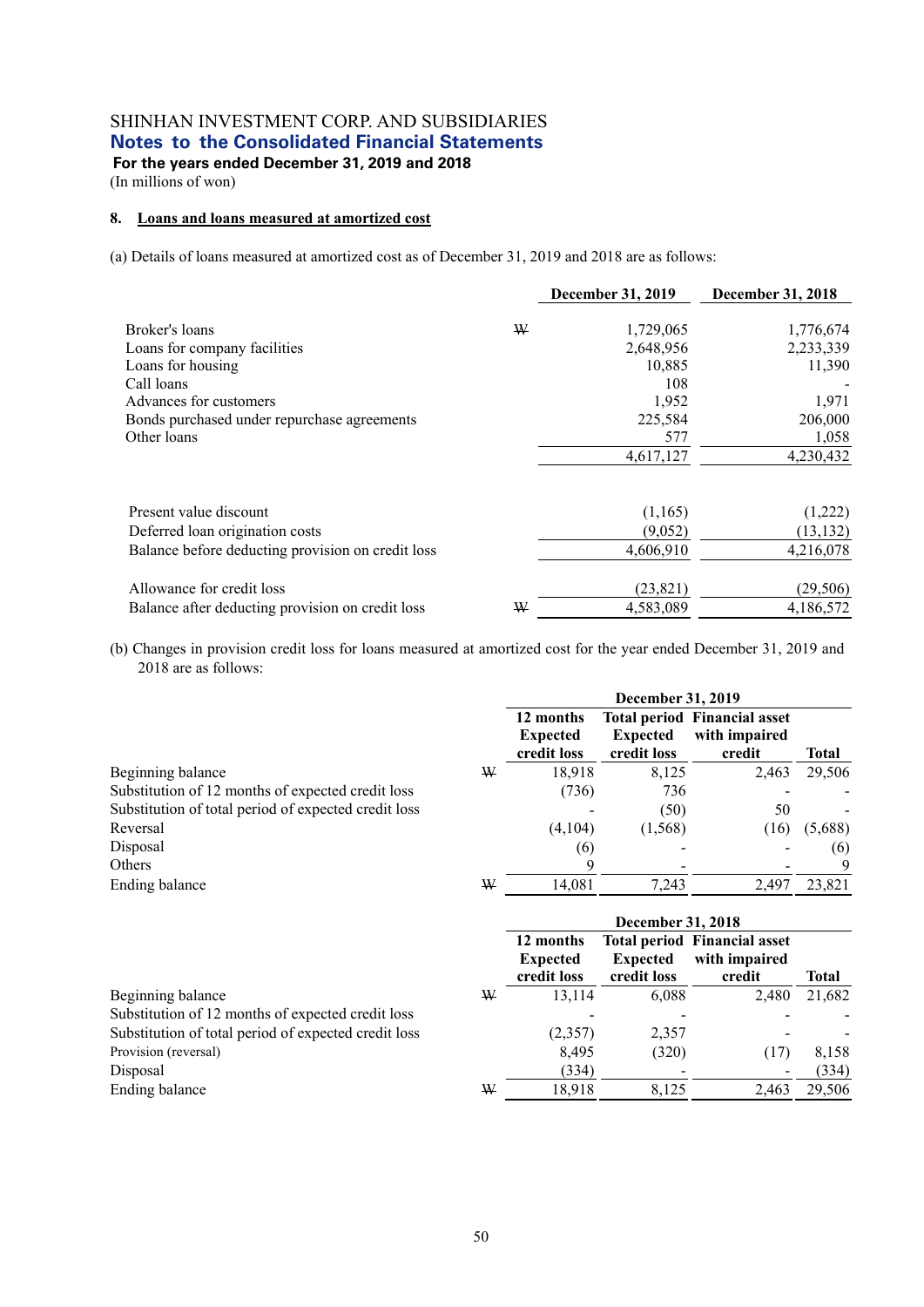(In millions of won)

#### **8. Loans and loans measured at amortized cost (continued)**

(c) Changes in carrying amount of loan receivables measured at amortized cost for the year ended December 31, 2019 and 2018 are as follows:

|                                                      | December 31, 2019                           |                                                       |                                               |                 |  |  |
|------------------------------------------------------|---------------------------------------------|-------------------------------------------------------|-----------------------------------------------|-----------------|--|--|
|                                                      | 12 months<br><b>Expected</b><br>credit loss | <b>Total period</b><br><b>Expected</b><br>credit loss | Financial<br>asset with<br>impaired<br>credit | <b>Total</b>    |  |  |
| Beginning balance<br>₩                               | 4,157,001                                   | 56,613                                                |                                               | 2,464 4,216,078 |  |  |
| Substitution of 12 months of expected credit loss    | (89, 527)                                   | 89,527                                                |                                               |                 |  |  |
| Substitution of total period of expected credit loss |                                             | (50)                                                  | 50                                            |                 |  |  |
| Execution and recovery                               | 424,023                                     | (30, 175)                                             | (16)                                          | 393,832         |  |  |
| Disposal                                             | (3,000)                                     |                                                       |                                               | (3,000)         |  |  |
| Ending balance<br>₩                                  | 4,488,497                                   | 115,915                                               | 2.498                                         | 4,606,910       |  |  |

|                                                      |   | December 31, 2018                           |                                                       |                                               |                 |  |  |
|------------------------------------------------------|---|---------------------------------------------|-------------------------------------------------------|-----------------------------------------------|-----------------|--|--|
|                                                      |   | 12 months<br><b>Expected</b><br>credit loss | <b>Total period</b><br><b>Expected</b><br>credit loss | Financial<br>asset with<br>impaired<br>credit | <b>Total</b>    |  |  |
| Beginning balance                                    | ₩ | 3,608,112                                   | 38,484                                                |                                               | 2,481 3,649,077 |  |  |
| Substitution of 12 months of expected credit loss    |   | 69,030                                      | (69,030)                                              |                                               |                 |  |  |
| Substitution of total period of expected credit loss |   | (27, 337)                                   | 27,337                                                |                                               |                 |  |  |
| Execution and recovery                               |   | 586,446                                     | 59,822                                                | (17)                                          | 646,251         |  |  |
| Disposal                                             |   | (79,250)                                    |                                                       |                                               | (79,250)        |  |  |
| Ending balance                                       | ₩ | 4,157,001                                   | 56,613                                                |                                               | 2,464 4,216,078 |  |  |

(d) Changes in deferred loan-originating fees for the years ended December 31, 2019 and 2018 are as follows:

|                                |   | <b>December 31, 2019</b> | <b>December 31, 2018</b> |
|--------------------------------|---|--------------------------|--------------------------|
| Beginning balance              | ₩ | 13.132                   | 9.189                    |
| Loan-originating fees incurred |   | 12.479                   | 16,744                   |
| Amortization                   |   | (16.559)                 | (12, 801)                |
| Ending balance                 | ₩ | 9.052                    | 3.132                    |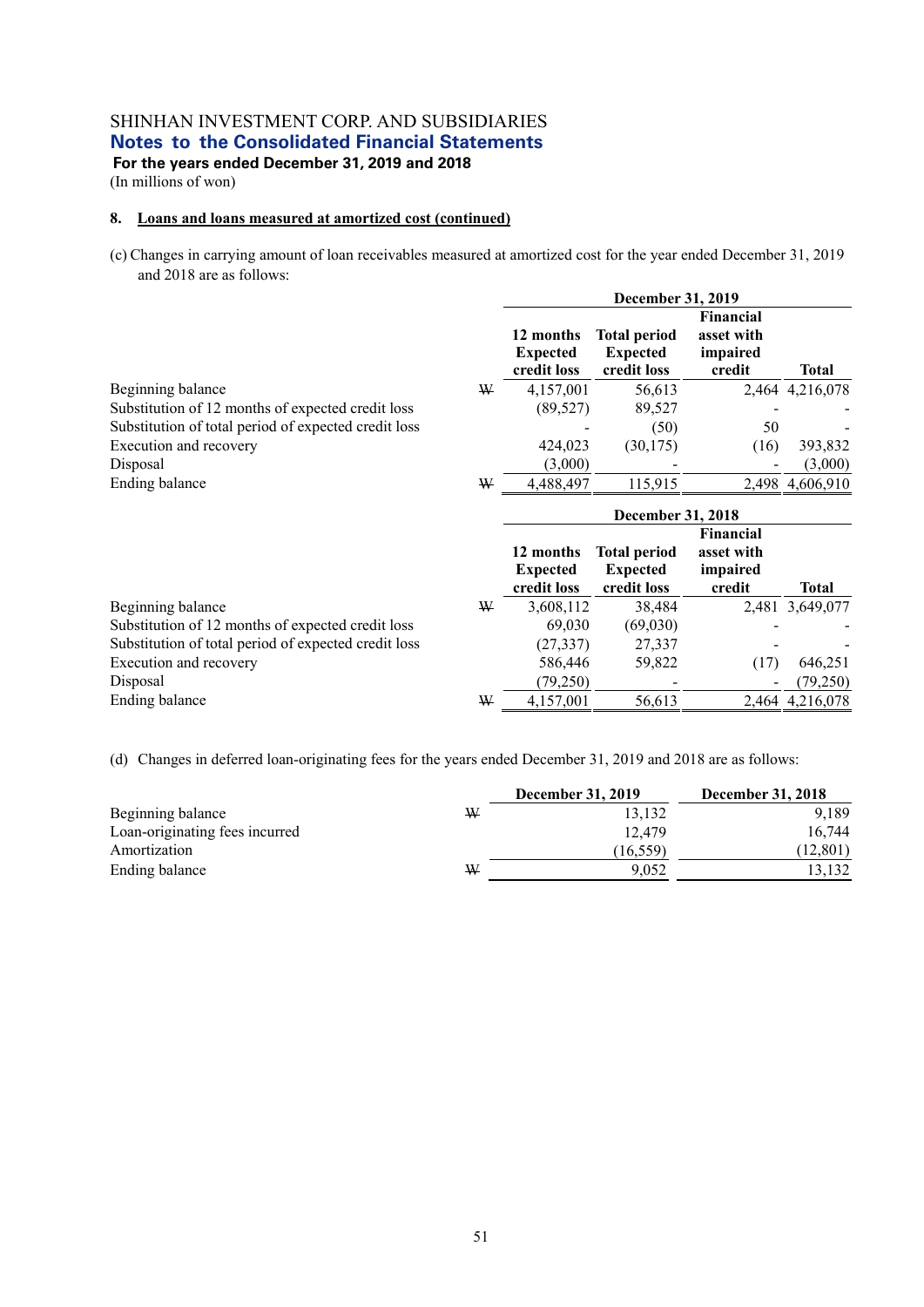**For the years ended December 31, 2019 and 2018**  (In millions of won)

#### **9. Property and equipment**

(a) Details of property and equipment as of December 31, 2019 and 2018 are as follows:

|                     |   |                         | <b>December 31, 2019</b>    |                   |
|---------------------|---|-------------------------|-----------------------------|-------------------|
|                     |   | <b>Acquisition cost</b> | Accumulated<br>depreciation | <b>Book value</b> |
| Land                | ₩ | 63,877                  |                             | 63,877            |
| <b>Buildings</b>    |   | 65,256                  | (24,982)                    | 40,274            |
| Right-of-use assets |   | 21,358                  | (6,667)                     | 14,691            |
| Others              |   | 118,061                 | (97, 604)                   | 20,457            |
|                     | ₩ | 268,552                 | (129, 253)                  | 139,299           |
|                     |   |                         | December 31, 2018           |                   |
|                     |   | <b>Acquisition cost</b> | Accumulated<br>depreciation | <b>Book value</b> |
| Land                | W | 62,764                  |                             | 62,764            |
| <b>Buildings</b>    |   | 63,160                  | (22,061)                    | 41,099            |
| Others              |   | 115,705                 | (96,708)                    | 18,997            |
|                     | ₩ | 241,629                 | (118, 769)                  | 122,860           |

(b) Changes in property and equipment for the years ended December 31, 2019 and 2018 are as follows:

|                                  |   | December 31, 2019        |                  |              |               |              |  |
|----------------------------------|---|--------------------------|------------------|--------------|---------------|--------------|--|
|                                  |   |                          |                  | Right-of-use |               |              |  |
|                                  |   | Land                     | <b>Buildings</b> | assets       | <b>Others</b> | <b>Total</b> |  |
| Beginning balance $(*1)$         | ₩ | 62,764                   | 41,099           | 16,580       | 18,099        | 138,542      |  |
| Acquisition( $*2$ )              |   | $\overline{a}$           | 1,727            | 10,958       | 10,760        | 23,445       |  |
| Disposal                         |   | $\overline{\phantom{0}}$ |                  | (1,705)      | (71)          | (1,776)      |  |
| Depreciation<br>Transferred from |   | $\overline{\phantom{0}}$ | (2,520)          | (11, 142)    | (8,331)       | (21,993)     |  |
| investment property              |   | 1,113                    | (32)             |              |               | 1,081        |  |
|                                  | ₩ | 63,877                   | 40,274           | 14,691       | 20,457        | 139,299      |  |

(\*1) The conversion effect from the application of K-IFRS No. 1116 is reflected.

 $(*2)$  Acquisition respectively includes  $\overline{w}$  123 million of provision for restoration liabilities about assets newly acquired for the years ended December 31, 2019.

|                      |   | December 31, 2018 |                  |               |              |  |
|----------------------|---|-------------------|------------------|---------------|--------------|--|
|                      |   | Land              | <b>Buildings</b> | <b>Others</b> | <b>Total</b> |  |
| Beginning balance    | W | 59,636            | 41,594           | 20,674        | 121,904      |  |
| Acquisition( $*1$ )  |   | 33                | 245              | 7,243         | 7,521        |  |
| Business combination |   | -                 |                  | 20            | 20           |  |
| Disposal             |   | (155)             | (462)            | (155)         | (772)        |  |
| Depreciation         |   |                   | (2,440)          | (8,785)       | (11,225)     |  |
| Transferred from     |   |                   |                  |               |              |  |
| investment property  |   | 3,250             | 2,162            |               | 5,412        |  |
|                      | W | 62,764            | 41,099           | 18,997        | 122,860      |  |

(\*1) Acquisition respectively includes W 286 million of provision for restoration liabilities about assets newly acquired for the years ended December 31, 2018.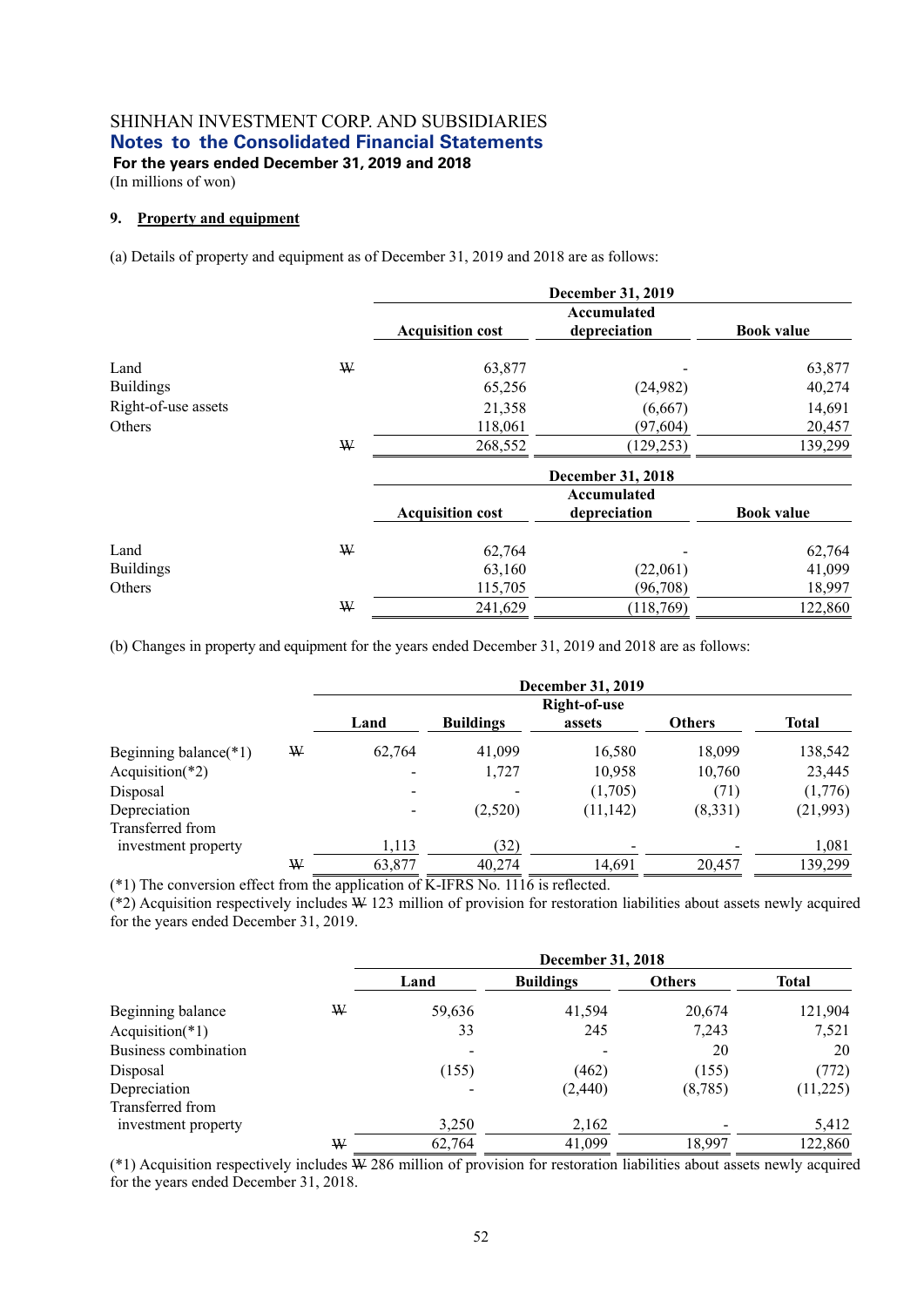(In millions of won)

#### **10. Intangible assets**

(a) Changes in intangible assets for the years ended December 31, 2019 and 2018 are as follows:

|                   |   | <b>December 31, 2019</b>   |               |            |                              |          |              |
|-------------------|---|----------------------------|---------------|------------|------------------------------|----------|--------------|
|                   |   | <b>Finite useful lives</b> |               |            | <b>Infinite useful lives</b> |          |              |
|                   |   |                            |               |            | <b>Settlement system</b>     |          |              |
|                   |   | <b>Software</b>            | <b>Others</b> | Membership | right of use                 | Goodwill | <b>Total</b> |
| Beginning balance | W | 14,819                     | 76            | 13,176     | 19,696                       | 7,904    | 55,671       |
| Acquisition       |   | 6,528                      |               | 3,153      |                              |          | 9,682        |
| <b>Business</b>   |   |                            |               |            |                              |          |              |
| combination       |   | (1, 447)                   |               | (22)       |                              |          | (1, 469)     |
| Amortization      |   | (7, 538)                   | (27)          |            |                              |          | (7, 565)     |
| Ending balance    | W | 12,362                     | 50            | 16,307     | 19,696                       | 7,904    | 56,319       |

|                                |   | <b>December 31, 2018</b>   |               |                          |                          |          |         |
|--------------------------------|---|----------------------------|---------------|--------------------------|--------------------------|----------|---------|
|                                |   | <b>Finite useful lives</b> |               |                          | Infinite useful lives    |          |         |
|                                |   |                            |               |                          | <b>Settlement system</b> |          |         |
|                                |   | <b>Software</b>            | <b>Others</b> | Membership               | right of use             | Goodwill | Total   |
| Beginning balance              | W | 17,242                     | 70            | 13,139                   | 19.696                   | 5,646    | 55,793  |
| Acquisition                    |   | 4,712                      | 30            | 37                       |                          |          | 4,779   |
| <b>Business</b><br>combination |   | $\overline{\phantom{a}}$   |               | $\overline{\phantom{a}}$ |                          | 2,258    | 2,258   |
| Amortization                   |   | (7, 135)                   | (24)          |                          |                          |          | (7,159) |
| Ending balance                 | W | 14,819                     | 76            | 13,176                   | 19,696                   | 7,904    | 55,671  |

(b) Changes in goodwill for the years ended December 31, 2019 and 2018 are as follows:

|                                       |   | December 31, 2019 | <b>December 31, 2018</b> |
|---------------------------------------|---|-------------------|--------------------------|
| Shinhan Securities Vietnam Co., LTD   | ₩ | 1.219             | 1.219                    |
| PT Shinhan Sekuritas Indonesia        |   | 4.427             | 4.427                    |
| PT Shinhan Asset Management Indonesia |   | 2.258             | 2.258                    |
| Total                                 | ₩ | 7.904             | 7.904                    |

(c) The aggregate amount of cash-generating unit group with goodwill for the years ended December 31, 2019 are as follows:

|                          |   | <b>December 31, 2019</b> |
|--------------------------|---|--------------------------|
| Total recoverable amount | W | 77,362                   |
| Total book value         |   | 73.111                   |
| Remaining balance        | ₩ |                          |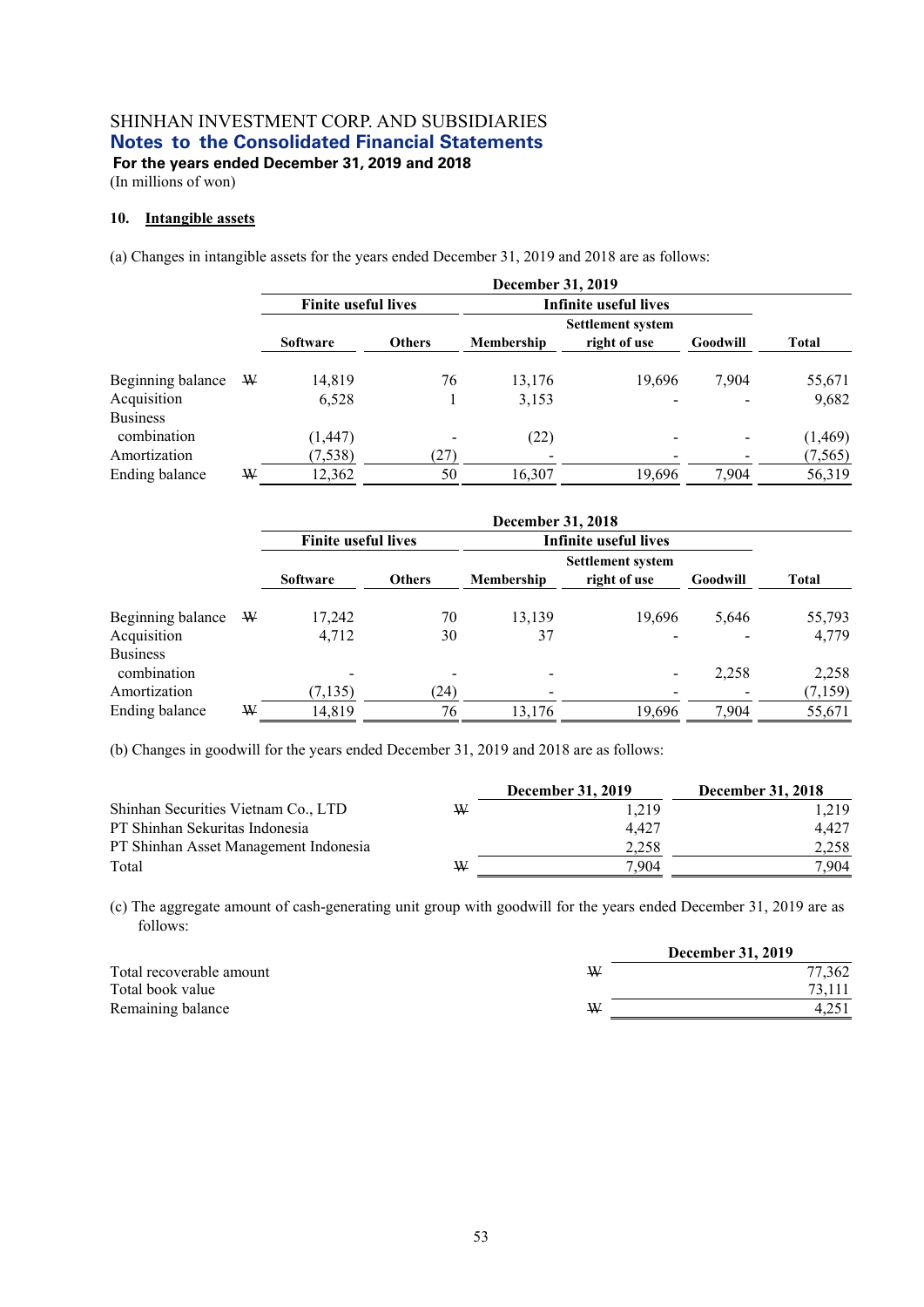(In millions of won)

#### **11. Investment property**

(a) Details of investment property as of December 31, 209 and 2018 are as follows:

|                  |   |                  | <b>December 31, 2019</b> |            |
|------------------|---|------------------|--------------------------|------------|
|                  |   |                  | Accumulated              |            |
|                  |   | Acquisition cost | depreciation             | Book value |
| Land             | W | 100,113          |                          | 100,113    |
| <b>Buildings</b> |   | 147,684          | (31,007)                 | 116,677    |
|                  | ₩ | 247,797          | (31,007)                 | 216,790    |
|                  |   |                  | <b>December 31, 2018</b> |            |
|                  |   |                  | Accumulated              |            |
|                  |   | Acquisition cost | depreciation             | Book value |
| Land             | ₩ | 114,367          |                          | 114,367    |
| <b>Buildings</b> |   | 212,490          | (29, 972)                | 182,518    |
|                  | W | 326,857          | (29, 972)                | 296,885    |

(b) Changes in investment property for the years ended December 31, 2019 and 2018 are as follows:

|                             |   | December 31, 2019 |                  |              |  |
|-----------------------------|---|-------------------|------------------|--------------|--|
|                             |   | Land              | <b>Buildings</b> | <b>Total</b> |  |
| Beginning balance           | W | 114,367           | 182,518          | 296,885      |  |
| Acquisition                 |   |                   |                  | 2            |  |
| Disposal                    |   | (13, 141)         | (60, 336)        | (73, 477)    |  |
| Depreciation                |   |                   | (5,539)          | (5, 539)     |  |
| Transferred to property and |   |                   |                  |              |  |
| equipment                   |   | (1,113)           | 32               | (1,081)      |  |
| Ending balance              | ₩ | 100,113           | 116,677          | 216,790      |  |
|                             |   |                   |                  |              |  |

|                             |   | <b>December 31, 2018</b> |                  |              |  |
|-----------------------------|---|--------------------------|------------------|--------------|--|
|                             |   | Land                     | <b>Buildings</b> | <b>Total</b> |  |
| Beginning balance           | W | 80,577                   | 113,179          | 193,756      |  |
| Acquisition                 |   | 37,040                   | 77,161           | 114,201      |  |
| Disposal                    |   |                          | (159)            | (159)        |  |
| Depreciation                |   |                          | (5,501)          | (5,501)      |  |
| Transferred to property and |   |                          |                  |              |  |
| equipment                   |   | (3,250)                  | (2,162)          | (5, 412)     |  |
| Ending balance              | ₩ | 114,367                  | 182,518          | 296,885      |  |

(c) Details of income and expense related to investment property for the years ended December 31, 2019 and 2018 are as follows:

|                                                        |   | <b>December 31, 2019</b> | <b>December 31, 2018</b> |
|--------------------------------------------------------|---|--------------------------|--------------------------|
| Rental income                                          | W | 21,250                   | 15.956                   |
| Direct operating expenses for investment property that |   |                          |                          |
| generated rental income                                |   | 5.539                    | 5.502                    |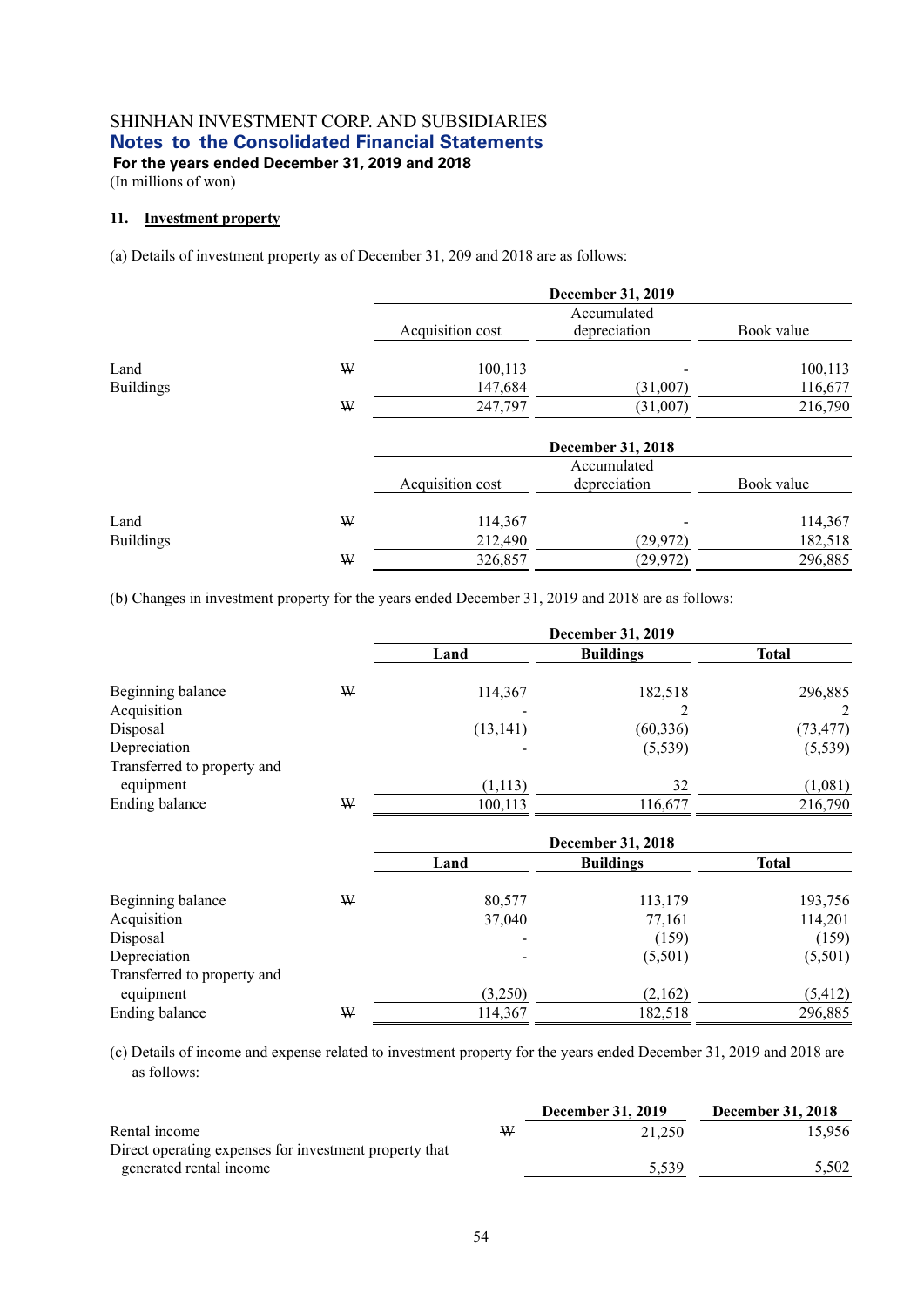(In millions of won)

#### **11. Investment property (continued)**

(d) The fair value of investment property as of December 31, 2019 and 2018 are as follows:

|            |   | <b>December 31, 2019</b> | <b>December 31, 2018</b> |
|------------|---|--------------------------|--------------------------|
| Fair value | W | 290,154                  | 380,954                  |

The transaction with an independent third party and unobservable significant variables within the market are considered in evaluating the fair value of investment property. Therefore, the fair value is classified as level 3.

#### **12. Other assets**

(a) Details of other assets as of December 31, 2019 and 2018 are as follows:

|                                           |   | <b>December 31, 2019</b> | December 31, 2018 |
|-------------------------------------------|---|--------------------------|-------------------|
| Leasehold rights                          | W | 19,302                   | 22,768            |
| Receivables                               |   | 2,080,541                | 1,462,209         |
| Accrued income                            |   | 131,650                  | 98,446            |
| Prepaid expenses                          |   | 22,463                   | 10,454            |
| Deposits for guarantees                   |   | 52,771                   | 45,520            |
| Advance payments                          |   | 29,139                   | 47,145            |
| Prepaid income tax                        |   | 5.115                    | 2,028             |
| Receivables from inter-bank fund transfer |   | 58,305                   | 51,202            |
| Others                                    |   | 33,244                   | 4,813             |
|                                           |   | 2,432,530                | 1,744,585         |
| Allowance for credit loss                 |   | (14, 326)                | (9, 977)          |
| Present value discount                    |   | (6,601)                  | (5,366)           |
|                                           | ₩ | 2,411,603                | 1,729,242         |

(b) Changes in allowance for credit loss for other assets for the years ended December 31, 2018 are as follows:

|                                                        |   | December 31, 2019                                  |                                |                                                                |        |  |  |
|--------------------------------------------------------|---|----------------------------------------------------|--------------------------------|----------------------------------------------------------------|--------|--|--|
|                                                        |   | 12 months<br><b>Expected credit</b><br><b>loss</b> | <b>Expected</b><br>credit loss | <b>Total period</b> Financial asset<br>with impaired<br>credit | Total  |  |  |
| Beginning                                              | W | 100                                                | 148                            | 9.729                                                          | 9,977  |  |  |
| Substitute to financial assets with<br>impaired credit |   |                                                    | (2,047)                        | 2,047                                                          |        |  |  |
| Reversal                                               |   | (95)                                               | 2,366                          | 2,073                                                          | 4,344  |  |  |
| Others                                                 |   |                                                    |                                |                                                                | 5      |  |  |
| Ending balance                                         | W |                                                    | 472                            | 13,849                                                         | 14,326 |  |  |

|                                                        |   | December 31, 2018                                  |                                |                                                                |              |  |  |
|--------------------------------------------------------|---|----------------------------------------------------|--------------------------------|----------------------------------------------------------------|--------------|--|--|
|                                                        |   | 12 months<br><b>Expected credit</b><br><b>loss</b> | <b>Expected</b><br>credit loss | <b>Total period</b> Financial asset<br>with impaired<br>credit | <b>Total</b> |  |  |
| Beginning                                              | W | 30                                                 | 242                            | 7,351                                                          | 7,623        |  |  |
| Substitute to financial assets with<br>impaired credit |   |                                                    | (2,104)                        | 2,104                                                          |              |  |  |
| Reversal                                               |   | 70                                                 | 2,010                          | 274                                                            | 2,354        |  |  |
| Ending balance                                         | ₩ | 100                                                | 148                            | 9.729                                                          | 9,977        |  |  |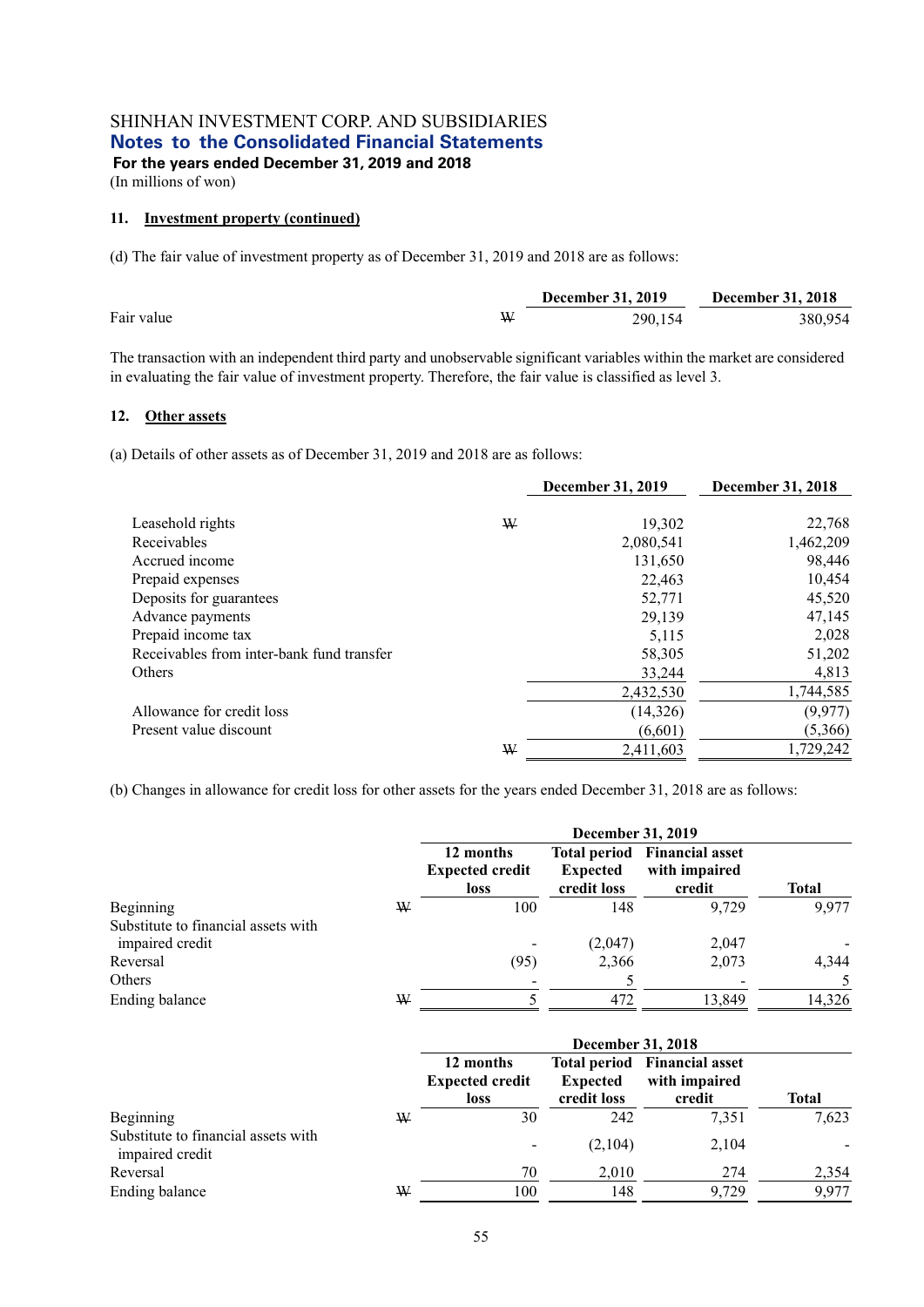(In millions of won)

#### **13. Deposits**

Details of deposits as of December 31, 2019 and 2018 are as follows:

|                                            |   | December 31, 2019 | December 31, 2018 |
|--------------------------------------------|---|-------------------|-------------------|
| Customers' deposits                        |   |                   |                   |
| Customers' deposits for brokerage          | ₩ | 961,416           | 966,142           |
| Customers' deposits for                    |   |                   |                   |
| exchange-traded derivatives trading        |   | 520,884           | 520,102           |
| Customers' deposit subscriptions           |   | 13                | 13                |
| Customers' deposits for savings            |   | 6,567             | 5,461             |
| Customers' deposits for other securities   |   | 76                | 76                |
| Customers' deposits for foreign securities |   | 267,823           | 192,853           |
|                                            |   | 1,756,779         | 1,684,647         |
| Guarantee deposits                         |   |                   |                   |
| Deposits for credit extension              |   | 27,686            | 28,845            |
| Deposits for margin loans                  |   | 5,511             | 9,403             |
|                                            |   | 33,197            | 38,248            |
|                                            | ₩ | 1,789,976         | 1,722,895         |

#### **14. Financial liabilities at fair value through profit or loss and financial liabilities measured at FVTPL**

(a) Details of financial liabilities measured at FVTPL as of December 31, 2019 and 2018 are as follows:

|                                                |   | <b>December 31, 2019</b> | <b>December 31, 2018</b><br>(Restated) |
|------------------------------------------------|---|--------------------------|----------------------------------------|
| Securities sold                                | W | 1,095,293                | 762,869                                |
| Financial liabilities designated at fair value |   |                          |                                        |
| through profit or loss                         |   | 9,409,456                | 8,535,800                              |
| Derivative liabilities                         |   | 344,604                  | 565,173                                |
|                                                | W | 10,849,353               | 9,863,842                              |

(b) Details of securities sold as of December 31, 2019 and 2018 are as follows:

|               |   |                          | <b>December 31, 2018</b> |
|---------------|---|--------------------------|--------------------------|
|               |   | <b>December 31, 2019</b> | (Restated)               |
| <b>Stocks</b> | W | 289,666                  | 335,260                  |
| <b>Bonds</b>  |   | 764,882                  | 395,492                  |
| Others        |   | 40,745                   | 32,117                   |
|               | W | 1,095,293                | 762,869                  |

(c) Details of financial liabilities designated at fair value through profit or loss as of December 31, 2019 and 2018 are as follows:

|                                          |   | <b>December 31, 2019</b> | <b>December 31, 2018</b> |
|------------------------------------------|---|--------------------------|--------------------------|
| Hybrid instruments                       |   |                          |                          |
| Equity linked securities sold            | ₩ | 6.880.811                | 6,439,292                |
| Other derivatives-linked securities sold |   | 2.528.645                | 2,096,508                |
|                                          | W | 9.409.456                | 8.535.800                |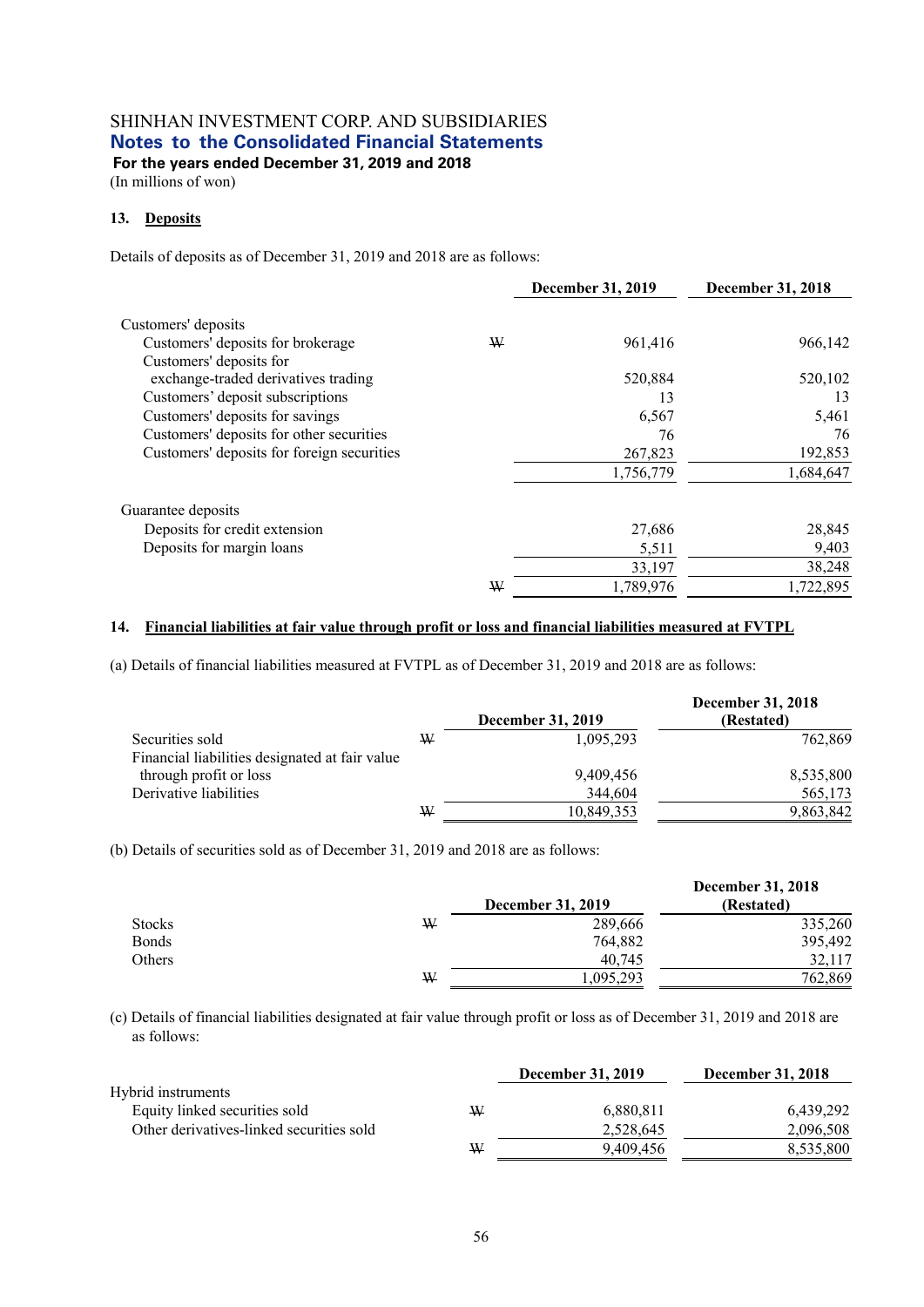(In millions of won)

### **14. Financial liabilities at fair value through profit or loss and financial liabilities measured at FVTPL (continued)**

(d) Details of derivative liabilities as of December 31, 2019 and 2018 are as follows:

|                                 |             | <b>December 31, 2019</b> | December 31, 2018 |
|---------------------------------|-------------|--------------------------|-------------------|
| Derivatives in won              |             |                          |                   |
| Over the counter:               |             |                          |                   |
| Interest rate                   | ₩           | 47,288                   | 44,427            |
| Equity                          |             | 38,590                   | 206,110           |
| Credit                          |             | 38,457                   | 30,290            |
| Commodity                       |             | 27,745                   | 58,746            |
|                                 |             | 152,080                  | 339,573           |
| Exchange traded:                |             |                          |                   |
| Equity                          |             | 3,633                    | 17,081            |
|                                 |             | 155,713                  | 356,654           |
| Derivatives in foreign currency |             |                          |                   |
| Over the counter:               |             |                          |                   |
| Interest rate                   |             | 12,881                   | 6,795             |
| Currency                        |             | 128,116                  | 102,203           |
| Equity                          |             | 4,729                    | 1,232             |
| Credit                          |             |                          | 82                |
| Commodity                       |             | 142                      | 82                |
|                                 |             | 145,868                  | 110,394           |
| Exchange traded:                |             |                          |                   |
| Interest rate                   |             | 595                      | 1,569             |
| Equity                          |             | 32,328                   | 92,540            |
| Commodity                       |             | 10,100                   | 4,016             |
|                                 |             | 43,023                   | 98,125            |
|                                 |             | 188,891                  | 208,519           |
|                                 | $\mathbf W$ | 344,604                  | 565,173           |

#### **15. Borrowings**

(a) Details of borrowings as of December 31, 2019 and 2018 are as follows:

|                        |   | <b>December 31, 2019</b> | <b>December 31, 2018</b> |
|------------------------|---|--------------------------|--------------------------|
| <b>Borrowings</b>      | W | 13,348,644               | 9,748,483                |
| Debt securities issued |   | 3,422,954                | 1,736,192                |
|                        | ₩ | 16,771,598               | 11,484,675               |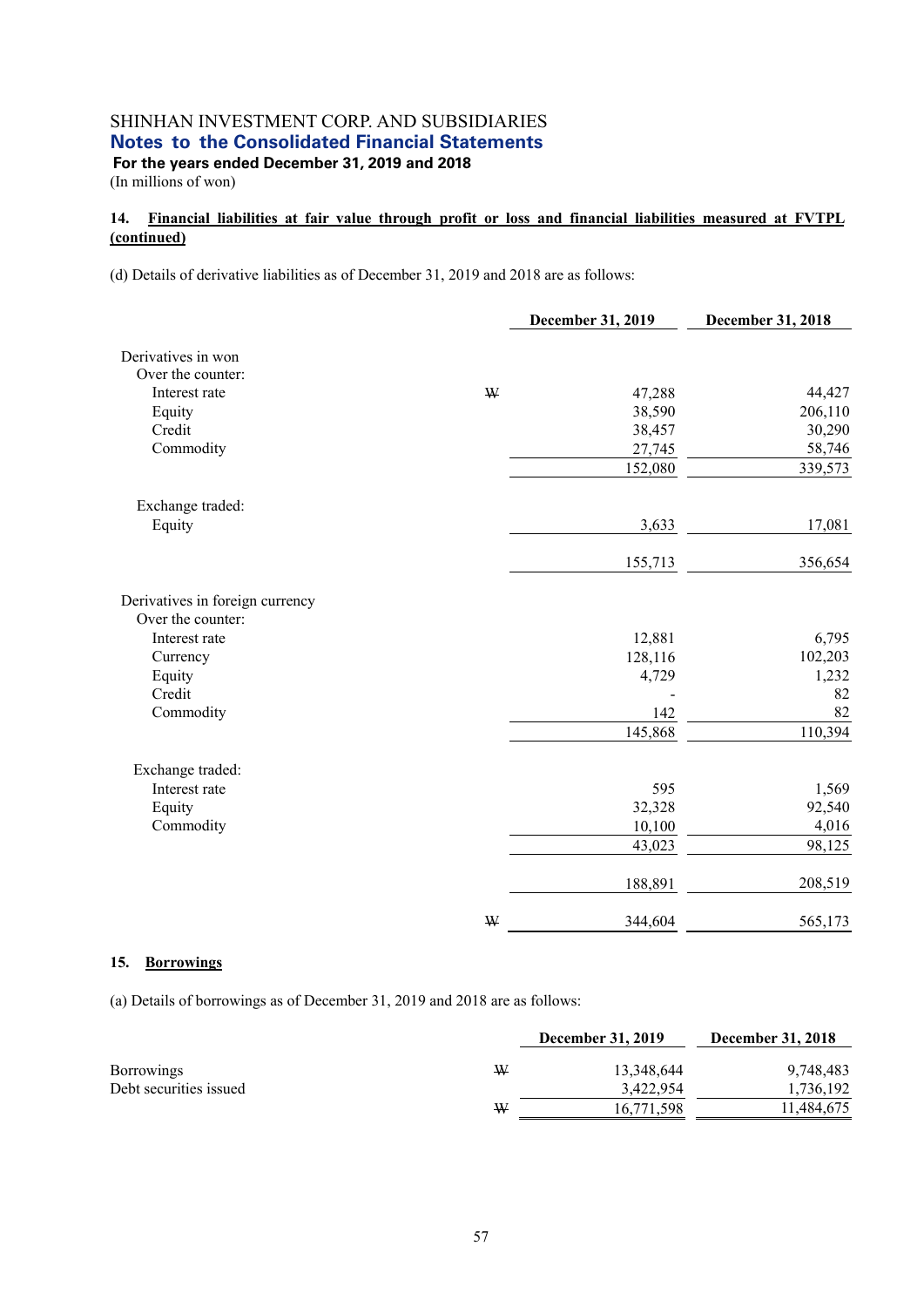(In millions of won)

#### **15. Borrowings (continued)**

(b) Details of borrowings as of December 31, 2019 and 2018 are as follows:

|                                                             | December 31, 2019       |   |            | December 31, 2018        |   |           |
|-------------------------------------------------------------|-------------------------|---|------------|--------------------------|---|-----------|
|                                                             | Interest<br>rate $(\%)$ |   | Amount     | Interest<br>rate $(\% )$ |   | Amount    |
| Call money (won)                                            | $1.28 - 1.42$           | ₩ | 174,000    | $1.78 - 2.21$            | ₩ | 465,000   |
| Bond sold under repurchase<br>agreements (won)              | $0.05 - 1.25$           |   | 8,077,381  | $0.50 - 2.05$            |   | 6,705,372 |
| Bond sold under repurchase<br>agreements (foreign currency) | $1.45 - 2.35$           |   | 533,766    | $1.50 - 2.30$            |   | 371,840   |
| Borrowing from bank                                         | 2.55                    |   | 50,000     |                          |   |           |
| Borrowings from KSFC<br>(Short term)                        | $1.45 \sim 1.72$        |   | 102,180    | $2.01 - 2.51$            |   | 346,446   |
| Borrowings from KSFC<br>(Long term)                         | 1.82                    |   | 170,000    | 2.27                     |   | 100,000   |
| Borrowings in foreign currency<br>(Credit limit)            |                         |   |            | 3.11                     |   | 19,588    |
| Borrowings in foreign currency                              | 3.04                    |   | 4,596      | 3.44                     |   | 4,439     |
| (Short term)                                                |                         |   |            | 6.70                     |   | 5,736     |
| Others (won)                                                | $1.65 - 2.07$           |   | 1,725,000  | 2.27                     |   | 300,000   |
|                                                             |                         |   | 2,264,662  |                          |   | 1,410,360 |
| Others (foreign currency)                                   | 2.79                    |   | 104,202    |                          |   |           |
|                                                             | $0.00 - 6.00$           |   | 142,857    |                          |   | 19,702    |
|                                                             |                         | ₩ | 13,348,644 |                          | ₩ | 9,748,483 |

(c) Details of debt securities issued as of December 31, 2019 and 2018 are as follows:

|                                    | Interest<br>rate $(\% )$ |   | <b>December 31, 2019</b> | <b>December 31, 2018</b> |
|------------------------------------|--------------------------|---|--------------------------|--------------------------|
|                                    |                          |   |                          |                          |
| Asset Backed Short-Term Bond       | $1.42 \sim 1.94$         | ₩ | 2,391,800                | 805,900                  |
| Corporate bond (Foreign)           | $2.68 - 3.83$            |   | 144,318                  | 42,263                   |
|                                    | 4.17                     |   | 250,000                  | 250,000                  |
|                                    | 3.89                     |   | 250,000                  | 250,000                  |
| Long-term subordinated bond        | 2.79                     |   | 190,000                  | 190,000                  |
|                                    | 2.77                     |   | 200,000                  | 200,000                  |
| Discount on corporate bond         |                          |   | (376)                    | (791)                    |
| Discount on foreign corporate bond |                          |   | (2, 479)                 | (749)                    |
| Discount on subordinated bond      | -                        |   | (309)                    | (431)                    |
|                                    |                          | W | 3,422,954                | 1,736,192                |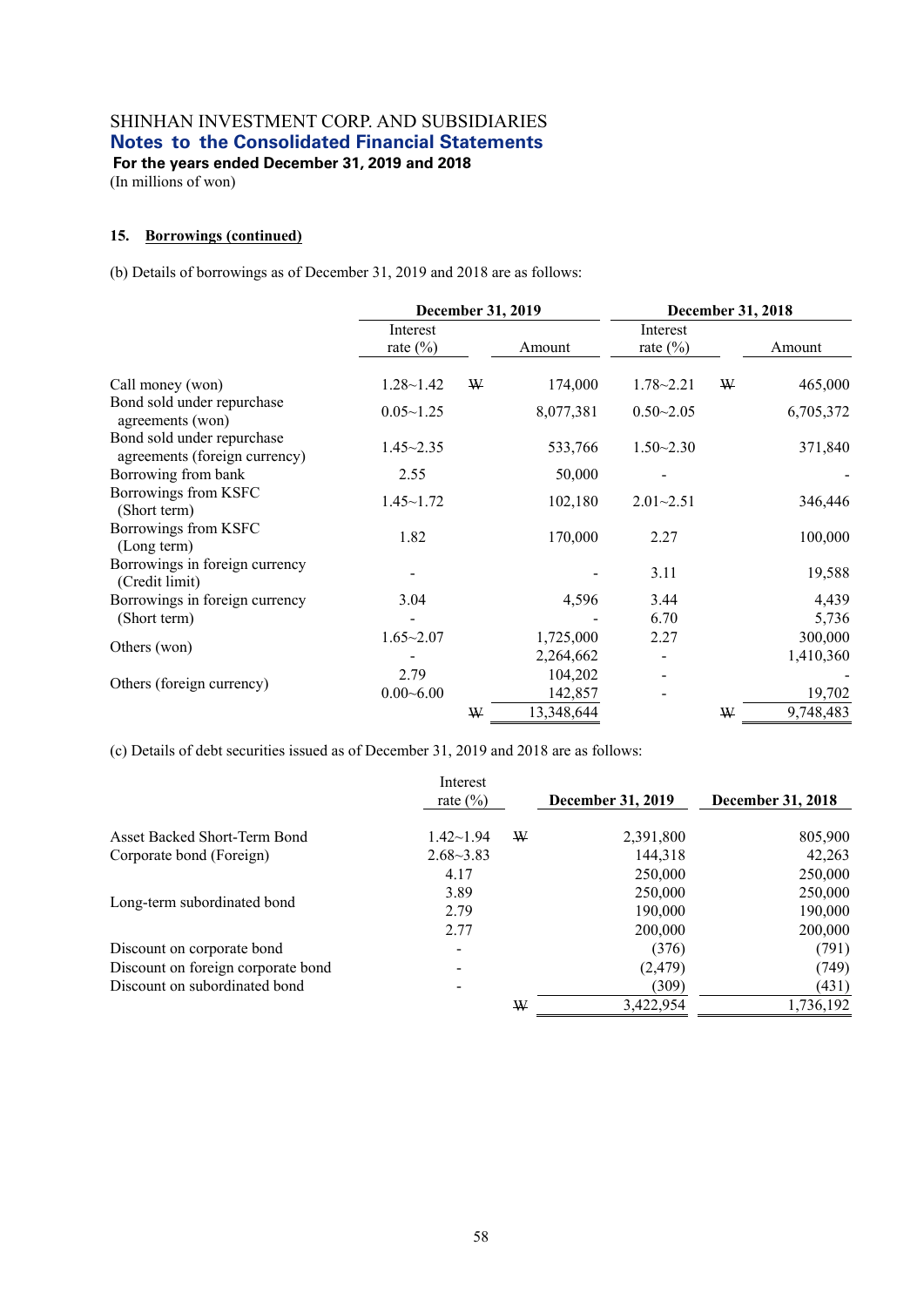(In millions of won)

## **16. Provisions**

(b) Changes in provisions for the years ended December 31, 2019 and 2018 are as follows:

|                   |   | December 31, 2019                                          |                                    |                                                          |                                       |              |  |  |  |
|-------------------|---|------------------------------------------------------------|------------------------------------|----------------------------------------------------------|---------------------------------------|--------------|--|--|--|
|                   |   | <b>Provisions for</b><br>restoration<br>liabilities $(*1)$ | <b>Allowance for</b><br>litigation | Financial<br>guarantee<br>contract<br><b>liabilities</b> | <b>Provision for</b><br>unused limits | <b>Total</b> |  |  |  |
| Beginning balance | W | 3,784                                                      | 17,004                             | 9,642                                                    | 347                                   | 30,777       |  |  |  |
| Increases         |   | 123                                                        |                                    | 413                                                      |                                       | 536          |  |  |  |
| Decreases         |   |                                                            | (16,798)                           |                                                          |                                       | (16,798)     |  |  |  |
| Provisions        |   |                                                            |                                    |                                                          | 574                                   | 574          |  |  |  |
| Reversal          |   | (3)                                                        |                                    | (826)                                                    |                                       | (829)        |  |  |  |
| Ending balance    | ₩ | 3,904                                                      | 206                                | 9,229                                                    | 921                                   | 14,260       |  |  |  |

|                   |    | <b>December 31, 2018</b>           |                                    |                         |                                       |              |  |  |  |  |  |
|-------------------|----|------------------------------------|------------------------------------|-------------------------|---------------------------------------|--------------|--|--|--|--|--|
|                   |    | <b>Financial</b>                   |                                    |                         |                                       |              |  |  |  |  |  |
|                   |    | <b>Provisions for</b><br>guarantee |                                    |                         |                                       |              |  |  |  |  |  |
|                   |    | restoration<br>liabilities(*1)     | <b>Allowance for</b><br>litigation | contract<br>liabilities | <b>Provision for</b><br>unused limits | <b>Total</b> |  |  |  |  |  |
| Beginning balance | W. | 3,816                              | 16,798                             | 1,012                   | 1,236                                 | 22,862       |  |  |  |  |  |
| Increases         |    | 286                                |                                    | 9,642                   |                                       | 9,928        |  |  |  |  |  |
| Provisions        |    |                                    | 206                                |                         |                                       | 206          |  |  |  |  |  |
| Reversal          |    | (318)                              |                                    | (1,012)                 | (889)                                 | (2,219)      |  |  |  |  |  |
| Ending balance    | W  | 3,784                              | 17.004                             | 9,642                   | 347                                   | 30,777       |  |  |  |  |  |

(\*1) Provisions for restoration liabilities represent the estimated costs to restore the existing leased properties which are discounted to the present value using the appropriate discount rate at the end of the reporting period. Disbursements of such costs are expected to incur at the end of the lease contract. Such costs are reasonably estimated using the average lease year and the average restoration expenses. The average lease year is calculated based on the past three-year historical data of the expired leases. The average restoration expense is calculated based on the actual costs incurred for the past three years using the three-year average inflation rate.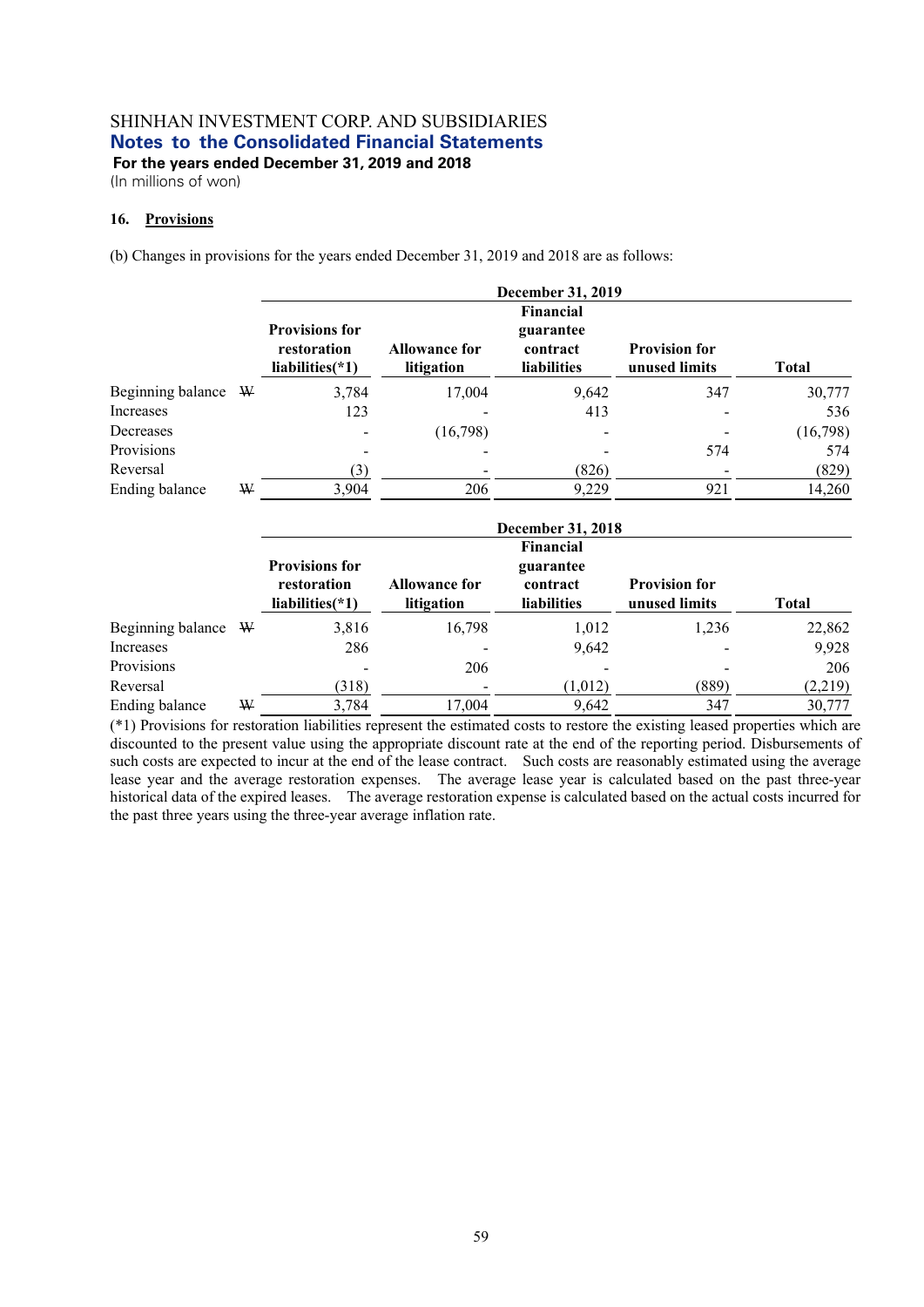**For the years ended December 31, 2019 and 2018**  (In millions of won)

#### **17. Other liabilities**

Details of other liabilities as of December 31, 2019 and 2018 are as follows:

|                             |   | <b>December 31, 2019</b> | December 31, 2018 |
|-----------------------------|---|--------------------------|-------------------|
| Lease liabilities $(*1)$    | ₩ | 8,099                    |                   |
| Accounts payable            |   | 2,115,348                | 1,359,127         |
| Accrued expenses            |   | 154,557                  | 138,389           |
| Unearned income             |   | 50,332                   | 23,965            |
| Deposits for rent           |   | 43,081                   | 44,067            |
| Domestic exchanges payable  |   | 51,169                   | 46,001            |
| Account for agency business |   | 127                      | 131               |
| Advances from customers     |   | 12,149                   | 1,137             |
| Withholding income taxes    |   | 29,012                   | 19,493            |
| Others                      |   | 1,216,966                | 845,517           |
|                             |   | 3,680,840                | 2,477,827         |
| Present value discount      |   | (1,460)                  | (1,784)           |
|                             | W | 3,679,380                | 2,476,043         |

(\*1) As of December 31, 2019, the Group treats lease liabilities as other liabilities, and there is no expense equivalent to variable lease payments not included in the measurement of lease liabilities during the current term, cash outflows from leases are  $W$  6,895 million, and interest expenses on lease liabilities are  $W$  307 million.

#### **18. Net commission income**

Net commission income for the years ended December 31, 2019 and 2018 are as follows:

|                                              |   | December 31, 2019 | December 31, 2018 |
|----------------------------------------------|---|-------------------|-------------------|
| Commission income                            |   |                   |                   |
|                                              | W |                   | 283,142           |
| Brokerage commissions                        |   | 213,149           |                   |
| Brokerage commissions on indirect investment |   |                   |                   |
| Securities collective investment securities  |   | 49,814            | 46,038            |
| Underwriting commissions                     |   | 48,121            | 48,959            |
| Consulting commissions                       |   | 37,284            | 17,620            |
| Commissions on entrusted investments         |   | 15,697            | 13,465            |
| Trust fees and commissions received          |   |                   |                   |
| from trust account                           |   | 31,121            | 35,371            |
| Others                                       |   | 89,446            | 64,236            |
|                                              |   | 484,632           | 508,831           |
| Commission expense                           |   |                   |                   |
| Trading commissions                          |   | 32,233            | 34,107            |
| Commission on securities borrowed            |   | 33,926            | 30,108            |
| Commission on Shinhan Group brand            |   | 5,071             | 5,108             |
| Partnership commission                       |   | 7,366             | 8,118             |
| Others                                       |   | 44,580            | 36,021            |
|                                              |   | 123,176           | 113,462           |
| Net commission income                        | ₩ | 361,456           | 395,369           |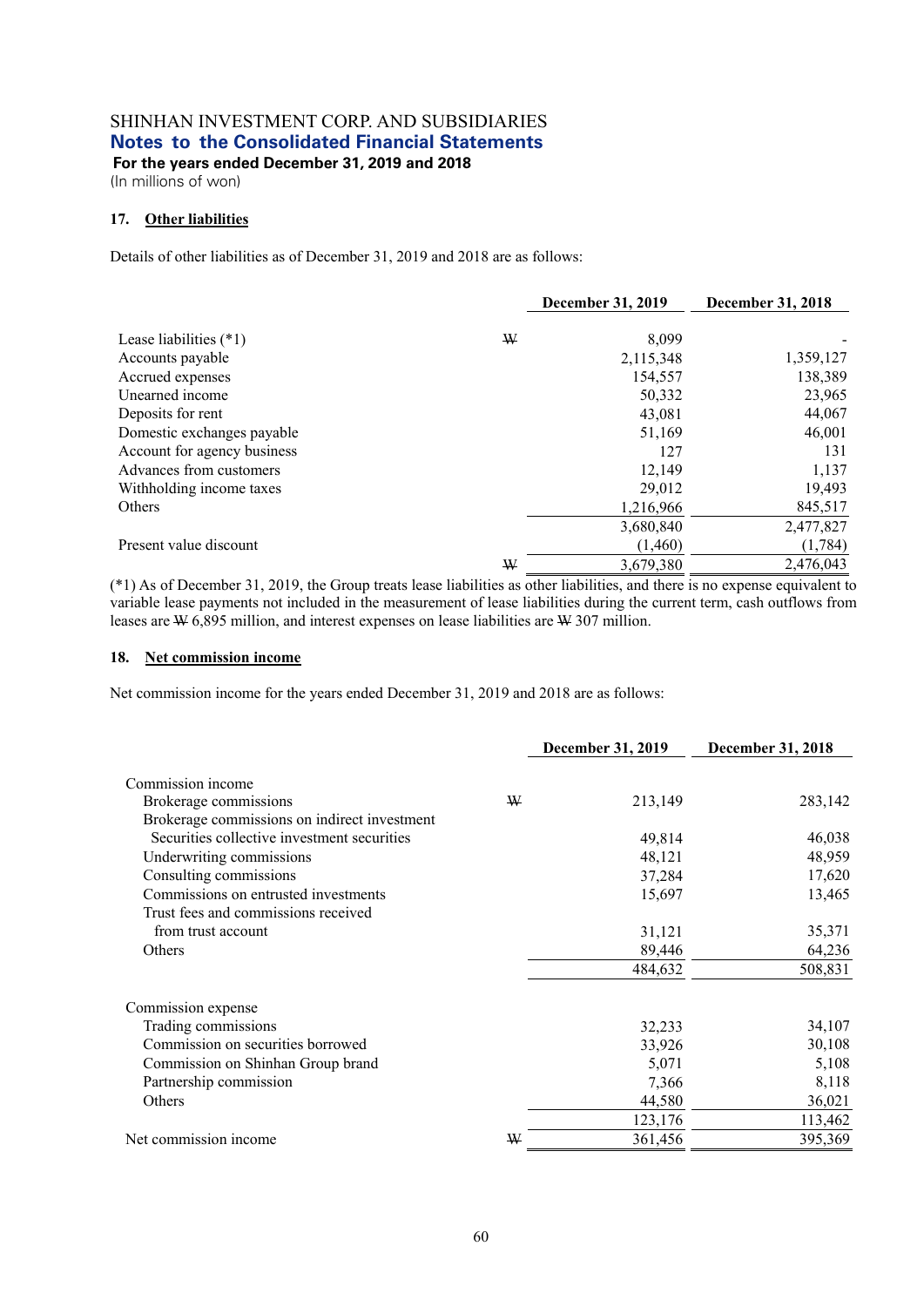**For the years ended December 31, 2019 and 2018**  (In millions of won)

### **19. Net interest income**

Net interest income for the years ended December 31, 2019 and 2018 are as follows:

|                                               |   | <b>December 31, 2019</b> | <b>December 31, 2018</b> |
|-----------------------------------------------|---|--------------------------|--------------------------|
| Interest income                               |   |                          |                          |
| Interest on deposits                          | ₩ | 44,207                   | 39,468                   |
| Interest on securities measured at FVTPL      |   | 316,713                  | 288,435                  |
| Interest on loans measured at FVTPL           |   | 37,287                   | 10,060                   |
| Interest on financial asset measured at FVOCI |   | 28,450                   | 24,767                   |
| Interest on loans measured at amortized cost  |   | 222,832                  | 184,704                  |
| Others                                        |   | 8,671                    | 6,802                    |
|                                               |   | 658,160                  | 554,236                  |
| Interest expense                              |   |                          |                          |
| Interest on customers' deposits               |   | 8,659                    | 8,575                    |
| Interest on borrowings                        |   | 57,181                   | 27,648                   |
| Interest on bonds sold under                  |   |                          |                          |
| repurchase agreements                         |   | 114,311                  | 88,933                   |
| Interest on call money                        |   | 4,654                    | 5,461                    |
| Interest on debentures                        |   | 59,790                   | 32,165                   |
| Others                                        |   | 6,313                    | 3,726                    |
|                                               |   | 250,908                  | 166,508                  |
| Net interest income                           | W | 407,252                  | 387,728                  |

#### **20. Net gain (loss) on foreign transactions**

Net gain (loss) on foreign transactions for the years ended December 31, 2019 and 2018 are as follows:

|                                         |   | December 31, 2019 | <b>December 31, 2018</b> |
|-----------------------------------------|---|-------------------|--------------------------|
| Gain on foreign transactions            |   |                   |                          |
| Gain on foreign currency transactions   | W | 430,862           | 311,168                  |
| Gain on foreign exchange                |   | 64,912            | 31,038                   |
|                                         |   | 495,774           | 342,206                  |
| Loss on foreign transactions            |   |                   |                          |
| Loss on foreign currency transactions   |   | 440,221           | 306,267                  |
| Loss on foreign exchange                |   | 67,675            | 41,602                   |
|                                         |   | 507,896           | 347,869                  |
| Net gain (loss) on foreign transactions | W | (12, 122)         | (5,663)                  |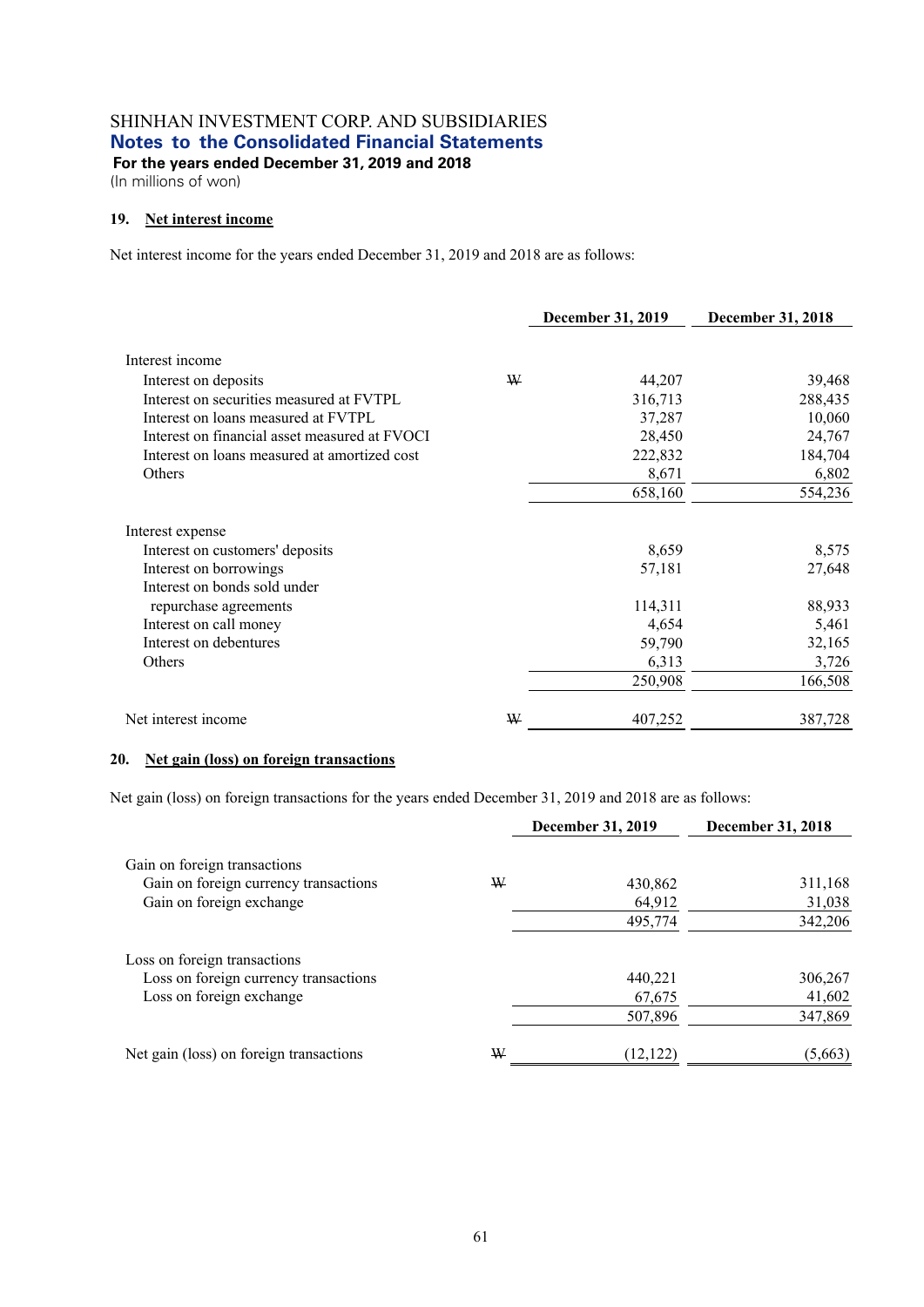**For the years ended December 31, 2019 and 2018**  (In millions of won)

#### **21. General and administrative expenses**

General and administrative expenses for the years ended December 31, 2019 and 2018 are as follows:

|                                         |   | December 31, 2019 | December 31, 2018 |
|-----------------------------------------|---|-------------------|-------------------|
| Personnel expenses                      |   |                   |                   |
| Salary and other benefits for employees | W | 345,631           | 326,729           |
| Early retirement                        |   | 6,328             | 8,350             |
| Severance pay                           |   | 19,801            | 18,959            |
|                                         |   | 371,760           | 354,038           |
| Depreciation                            |   | 21,993            | 11,225            |
| Amortization of intangible assets       |   | 7,564             | 7,159             |
| Others                                  |   |                   |                   |
| Entertainment expense                   |   | 6,028             | 5,618             |
| Advertising expense                     |   | 12,231            | 9,782             |
| Computer system operation expense       |   | 19,075            | 16,365            |
| Research and study expense              |   | 9,062             | 7,896             |
| Communication expense                   |   | 8,816             | 8,782             |
| Maintenance and repairs expense         |   | 5,737             | 4,605             |
| Tax and dues                            |   | 21,016            | 31,356            |
| Others                                  |   | 38,290            | 43,506            |
|                                         |   | 120,255           | 127,910           |
|                                         | ₩ | 521,572           | 500,332           |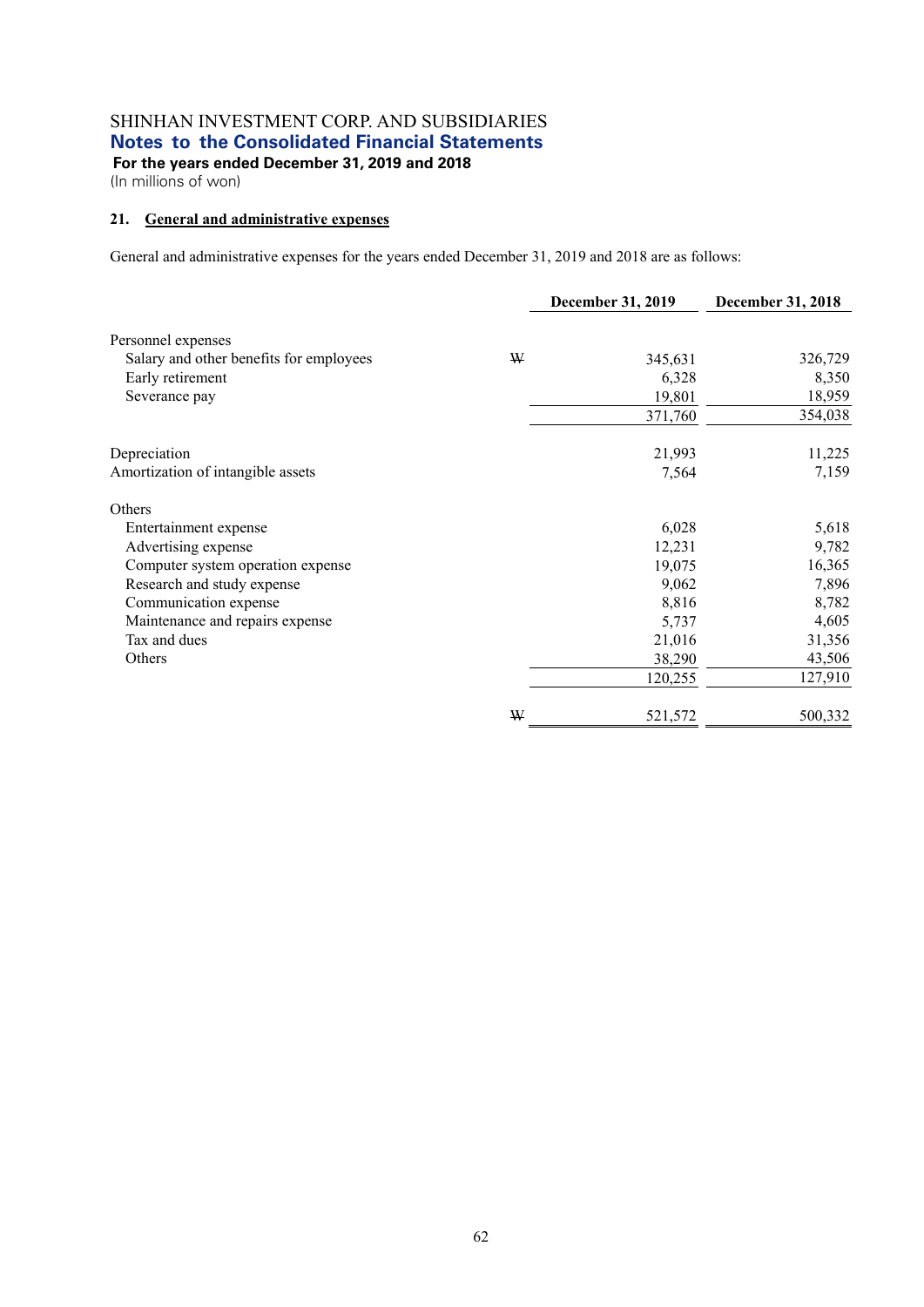**For the years ended December 31, 2019 and 2018**  (In millions of won)

#### **22. Other operating revenues and expenses**

Other operating revenues and expenses for the years ended December 31, 2019 and 2018 are as follows:

|                                                    |   | <b>December 31, 2019</b> | <b>December 31, 2018</b> |
|----------------------------------------------------|---|--------------------------|--------------------------|
| Other operating revenues                           |   |                          |                          |
| Dividends income                                   | W | 29,771                   | 47,048                   |
| Reversal of provisions for restoration liabilities |   |                          | 318                      |
| <b>Others</b>                                      |   | 14,463                   | 4,266                    |
|                                                    | ₩ | 44,237                   | 51,632                   |
| Other operating expenses                           |   |                          |                          |
| Deposit insurance premium                          | W | 2,192                    | 1,456                    |
| Provisions for other obligation                    |   |                          | 206                      |
| <b>Others</b>                                      |   | 4,311                    | 208                      |
|                                                    | ₩ | 6,503                    | 1,870                    |

#### **23. Non-operating incomes and expenses**

Non-operating incomes and expenses for the years ended December 31, 2019 and 2018 are as follows:

|                                                |   | <b>December 31, 2019</b> | <b>December 31, 2018</b> |
|------------------------------------------------|---|--------------------------|--------------------------|
| Non-operating incomes                          |   |                          |                          |
| Gain on equity method valuation                | W | 33,098                   | 20,596                   |
| Gain on disposals of investments in associates |   | 14,427                   | 4,064                    |
| Rental income                                  |   | 21,250                   | 15,956                   |
| Gain on disposals of property and equipment    |   | 5                        | 332                      |
| Gain on disposals of intangible assets         |   | 1,837                    |                          |
| Gain on disposals of investment property       |   | 12,640                   |                          |
| Others                                         |   | 6,477                    | 4,610                    |
|                                                | W | 89,734                   | 45,558                   |
| Non-operating expenses                         |   |                          |                          |
| Loss on equity method valuation                | ₩ | 14,935                   | 10,443                   |
| Loss on disposals of investments in associates |   | 13,844                   | 13,693                   |
| Depreciation of investment property            |   | 5,539                    | 5,502                    |
| Donations                                      |   | 4,217                    | 1,773                    |
| Loss on disposals of property and equipment    |   | 45                       | 132                      |
| Loss on disposals of intangible assets         |   | $\overline{2}$           |                          |
| Others                                         |   | 1,535                    | 2,152                    |
|                                                | ₩ | 40,117                   | 33,695                   |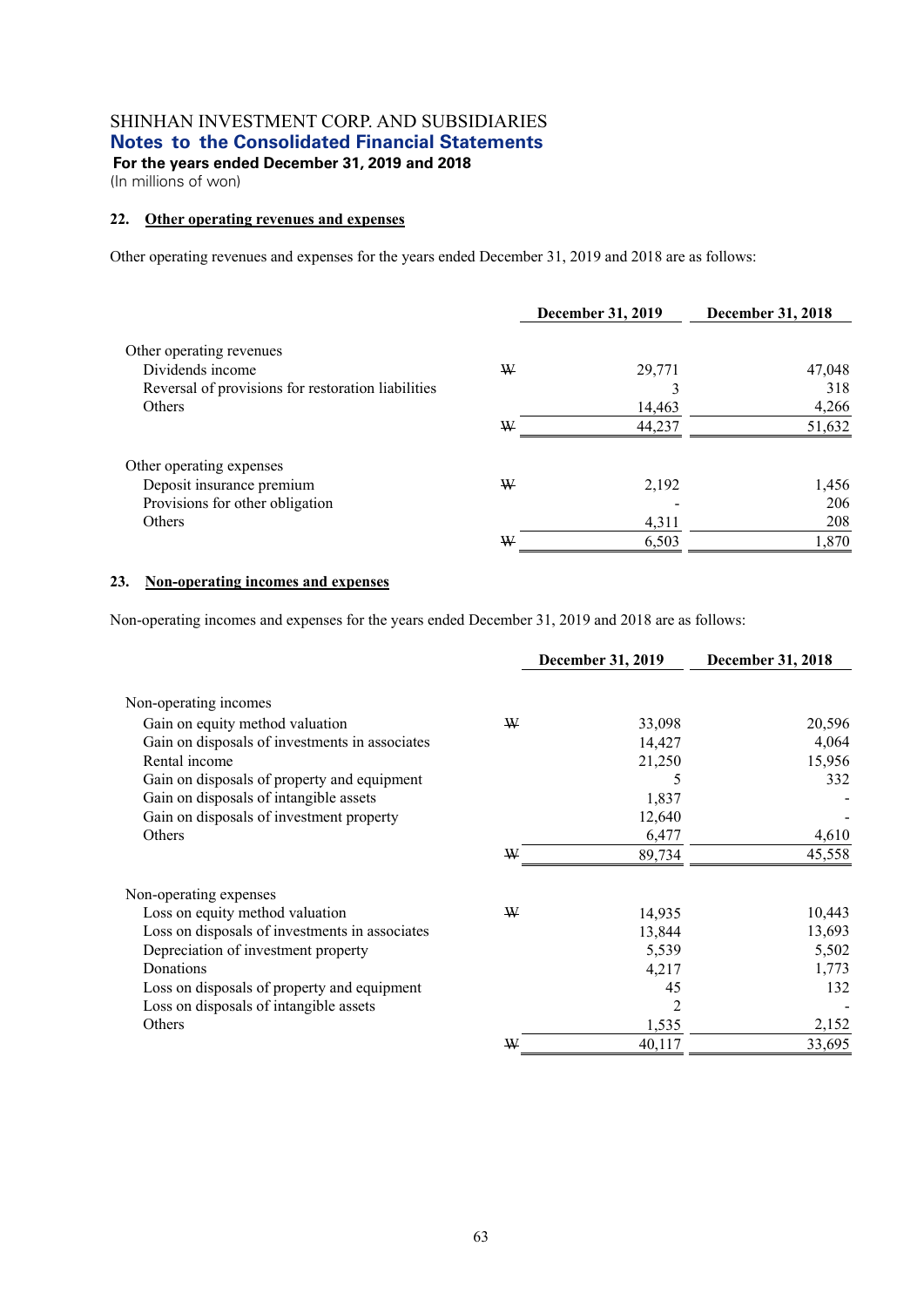(In millions of won)

### **24. Financial instrument classification by category**

(a) Detail of financial instruments' book value as of December 31, 2019 and 2018 are as follows:

|                                                  |              |                                                 |                                              | December 31, 2019                                       |                                                                |                                                                  |                                                               |              |
|--------------------------------------------------|--------------|-------------------------------------------------|----------------------------------------------|---------------------------------------------------------|----------------------------------------------------------------|------------------------------------------------------------------|---------------------------------------------------------------|--------------|
|                                                  |              | Financial<br>assets measured at<br><b>FVTPL</b> | <b>Financial assets</b><br>measured at FVOCI | <b>Financial asset</b><br>measured at amortized<br>cost | <b>Financial</b><br>liabilities<br>measured at<br><b>FVTPL</b> | <b>Financial</b><br>liabilities<br>designated at<br><b>FVTPL</b> | <b>Financial liabilities</b><br>measured at amortized<br>cost | <b>Total</b> |
| Assets:                                          |              |                                                 |                                              |                                                         |                                                                |                                                                  |                                                               |              |
| Cash and due from banks<br>measured at amortized |              |                                                 |                                              |                                                         |                                                                |                                                                  |                                                               |              |
| cost                                             | W            |                                                 |                                              | 2,620,662                                               |                                                                |                                                                  |                                                               | 2,620,662    |
| Financial assets measured at<br><b>FVTPL</b>     |              | 23,007,859                                      |                                              |                                                         |                                                                |                                                                  |                                                               | 23,007,859   |
| Financial assets measured at                     |              |                                                 |                                              |                                                         |                                                                |                                                                  |                                                               |              |
| <b>FVOCI</b>                                     |              |                                                 | 2,690,332                                    |                                                         |                                                                |                                                                  |                                                               | 2,690,332    |
| Loans measured at FVTPL                          |              | 1,217,303                                       |                                              |                                                         |                                                                |                                                                  |                                                               | 1,217,303    |
| Loans measured at amortized                      |              |                                                 |                                              |                                                         |                                                                |                                                                  |                                                               |              |
| cost                                             |              |                                                 |                                              | 4,583,089                                               |                                                                |                                                                  |                                                               | 4,583,089    |
| Other financial assets                           |              |                                                 |                                              | 2,353,607                                               | $\overline{\phantom{a}}$                                       |                                                                  |                                                               | 2,353,607    |
|                                                  | W            | 24,225,162                                      | 2,690,332                                    | 9,557,358                                               |                                                                |                                                                  |                                                               | 36,472,852   |
| Liabilities:                                     |              |                                                 |                                              |                                                         |                                                                |                                                                  |                                                               |              |
| Deposits                                         | $\mathbf{W}$ |                                                 |                                              |                                                         |                                                                |                                                                  | 1,789,976                                                     | 1,789,976    |
| Financial liabilities                            |              |                                                 |                                              |                                                         |                                                                |                                                                  |                                                               |              |
| measured at FVTPL                                |              |                                                 |                                              |                                                         | 1,439,897                                                      | 9,409,456                                                        |                                                               | 10,849,353   |
| Borrowings                                       |              |                                                 |                                              |                                                         |                                                                |                                                                  | 16,771,598                                                    | 16,771,598   |
| Other financial                                  |              |                                                 |                                              |                                                         |                                                                |                                                                  |                                                               |              |
| liabilities                                      |              |                                                 |                                              |                                                         |                                                                |                                                                  | 3,581,121                                                     | 3,581,121    |
|                                                  | W            |                                                 |                                              |                                                         | 1,439,897                                                      | 9,409,456                                                        | 22,142,695                                                    | 32,992,048   |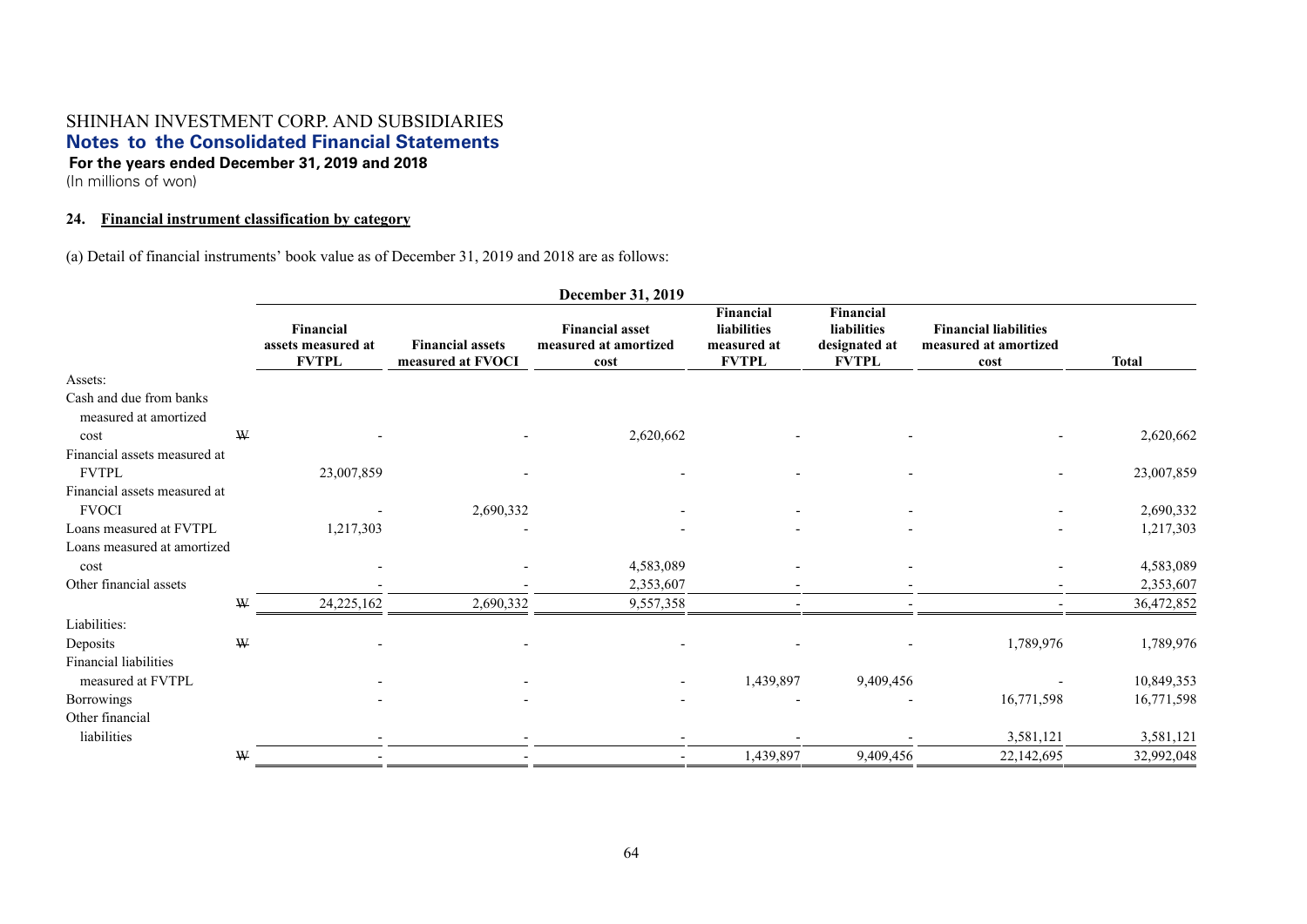(In millions of won)

#### **24. Financial instrument classification by category (continued)**

(a) Detail of financial instruments' book value as of December 31, 2019 and 2018 are as follows:

|                                                  | December 31, 2018 (Restated)                    |                                              |                                                         |                                                                |                                                           |                                                               |              |
|--------------------------------------------------|-------------------------------------------------|----------------------------------------------|---------------------------------------------------------|----------------------------------------------------------------|-----------------------------------------------------------|---------------------------------------------------------------|--------------|
|                                                  | Financial<br>assets measured at<br><b>FVTPL</b> | <b>Financial assets</b><br>measured at FVOCI | <b>Financial asset</b><br>measured at amortized<br>cost | <b>Financial</b><br>liabilities<br>measured at<br><b>FVTPL</b> | Financial<br>liabilities<br>designated at<br><b>FVTPL</b> | <b>Financial liabilities</b><br>measured at amortized<br>cost | <b>Total</b> |
| Assets:                                          |                                                 |                                              |                                                         |                                                                |                                                           |                                                               |              |
| Cash and due from banks<br>measured at amortized |                                                 |                                              |                                                         |                                                                |                                                           |                                                               |              |
| W<br>cost                                        |                                                 |                                              | 2,561,029                                               |                                                                |                                                           |                                                               | 2,561,029    |
| Financial assets measured at                     |                                                 |                                              |                                                         |                                                                |                                                           |                                                               |              |
| <b>FVTPL</b>                                     | 18,098,473                                      |                                              |                                                         |                                                                |                                                           |                                                               | 18,098,473   |
| Financial assets measured at                     |                                                 |                                              |                                                         |                                                                |                                                           |                                                               |              |
| <b>FVOCI</b>                                     |                                                 | 1,215,754                                    |                                                         | $\blacksquare$                                                 |                                                           |                                                               | 1,215,754    |
| Loans measured at FVTPL                          | 483,640                                         |                                              |                                                         |                                                                |                                                           |                                                               | 483,640      |
| Loans measured at amortized                      |                                                 |                                              |                                                         |                                                                |                                                           |                                                               |              |
| cost                                             |                                                 |                                              | 4,186,572                                               |                                                                |                                                           |                                                               | 4,186,572    |
| Other financial assets                           |                                                 |                                              | 1,668,192                                               |                                                                |                                                           |                                                               | 1,668,192    |
| W                                                | 18,582,113                                      | 1,215,754                                    | 8,415,793                                               |                                                                |                                                           |                                                               | 28,213,660   |
| Liabilities:                                     |                                                 |                                              |                                                         |                                                                |                                                           |                                                               |              |
| W<br>Deposits                                    |                                                 |                                              |                                                         |                                                                |                                                           | 1,722,895                                                     | 1,722,895    |
| Financial liabilities                            |                                                 |                                              |                                                         |                                                                |                                                           |                                                               |              |
| measured at FVTPL                                |                                                 |                                              |                                                         | 1,328,042                                                      | 8,535,800                                                 |                                                               | 9,863,842    |
| Borrowings                                       |                                                 |                                              |                                                         |                                                                |                                                           | 11,484,675                                                    | 11,484,675   |
| Other financial                                  |                                                 |                                              |                                                         |                                                                |                                                           |                                                               |              |
| Liabilities $(*1)$                               |                                                 |                                              |                                                         |                                                                |                                                           | 1,585,932                                                     | 1,585,932    |
| W                                                |                                                 |                                              |                                                         | 1,328,042                                                      | 8,535,800                                                 | 14,793,502                                                    | 24,657,344   |

(\*1) The previous year does not include cash guarantees of W 840,767 million received for derivative transactions.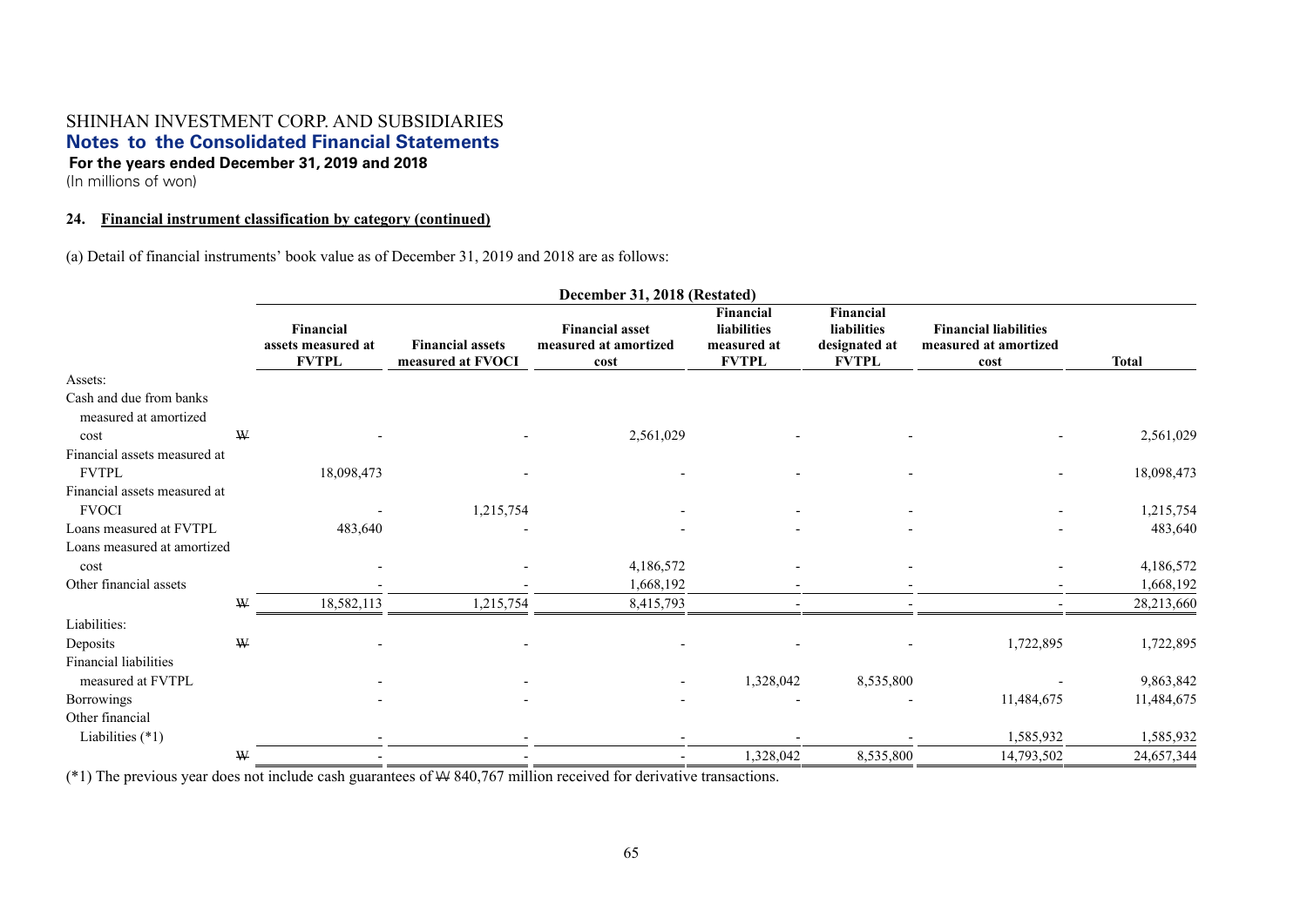(In millions of won)

#### **24. Financial instrument classification by category (continued)**

(b) Gains or losses of financial instruments for the years ended December 31, 2019 and 2018 are as follows:

|                                                           |             |                   | December 31, 2018 |
|-----------------------------------------------------------|-------------|-------------------|-------------------|
|                                                           |             | December 31, 2019 | (Restated)        |
| Financial assets measured at FVTPL                        |             |                   |                   |
| Gain on valuation                                         | W           | 255,628           | 253,579           |
| Gain on sale                                              |             | 515,151           | 410,538           |
| Other gains                                               |             | 80,624            | 57,513            |
| Loss on valuation                                         |             | (400, 216)        | (121,067)         |
| Loss on sale                                              |             | (328, 363)        | (536, 177)        |
|                                                           | W           | 122,824           | 64,386            |
| Derivatives                                               |             |                   |                   |
| Gain on valuation                                         | W           | 626,018           | 303,428           |
| Gain on sale                                              |             | 2,556,467         | 1,930,170         |
| Loss on valuation                                         |             | (350, 023)        | (698, 086)        |
| Loss on sale                                              |             | (2,097,865)       | (1,724,026)       |
|                                                           | $\mathbf W$ | 734,597           | (188, 514)        |
|                                                           |             |                   |                   |
| Financial assets measured at FVOCI                        |             |                   |                   |
| Gain on sale                                              | W           | 8,744             | 2,982             |
| Gain on reversal                                          |             | 244               |                   |
| Loss on sale                                              |             | (2,028)           | (2,928)           |
| Loss on reversal                                          |             | (516)             | (615)             |
| Gain on valuation                                         |             | 13,422            | 7,414             |
|                                                           | W           | 19,866            | 6,853             |
| Financial assets measured at amortized cost               |             |                   |                   |
| Credit loss reversal                                      | W           | 6,341             |                   |
| Gain on transfer of credit loss provision                 |             | (653)             | (8, 158)          |
| Gain on transfer of credit loss provision on other assets |             | (4, 344)          | (2, 354)          |
|                                                           | ₩           | 1,344             | (10, 512)         |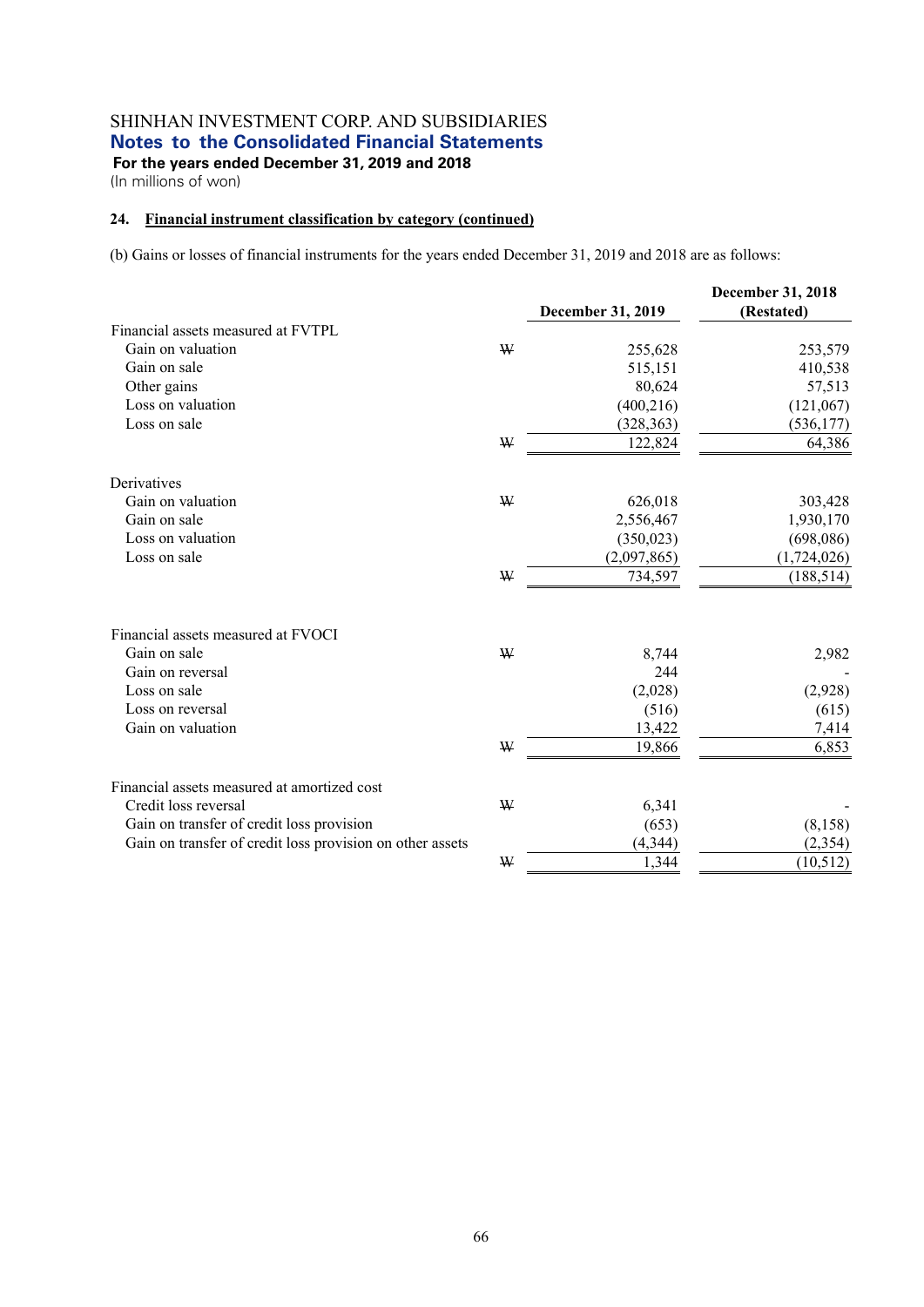(In millions of won)

#### **24. Financial instrument classification by category (continued)**

(b) Gains or losses of financial instruments for the years ended December 31, 2019 and 2018 are as follows (continued):

|                                           |   |                          | <b>December 31, 2018</b> |  |  |
|-------------------------------------------|---|--------------------------|--------------------------|--|--|
|                                           |   | <b>December 31, 2019</b> | (Restated)               |  |  |
| Financial liabilities measured at FVTPL   |   |                          |                          |  |  |
| Gain on valuation                         | ₩ | 17,494                   | 33,529                   |  |  |
| Gain on redemption                        |   | 146,757                  | 325,471                  |  |  |
| Loss on valuation                         |   | (34, 406)                | (8,390)                  |  |  |
| Loss on redemption                        |   | (182, 550)               | (187, 387)               |  |  |
|                                           | ₩ | (52,705)                 | 163,223                  |  |  |
| Financial liabilities designated at FVTPL |   |                          |                          |  |  |
| Gain on valuation                         | ₩ | 217,102                  | 478,594                  |  |  |
| Gain on redemption                        |   | 25,559                   | 24,956                   |  |  |
| Loss on valuation                         |   | (250, 974)               | (95, 968)                |  |  |
| Loss on redemption                        |   | (837, 734)               | (429, 529)               |  |  |
|                                           | ₩ | (846, 047)               | (21, 947)                |  |  |
| Financial liabilities measured at FVTOCI  |   |                          |                          |  |  |
| Gain on adjustment of credit risk         |   | (11,621)                 | 2,376                    |  |  |
|                                           | ₩ | (857, 668)               | (19, 571)                |  |  |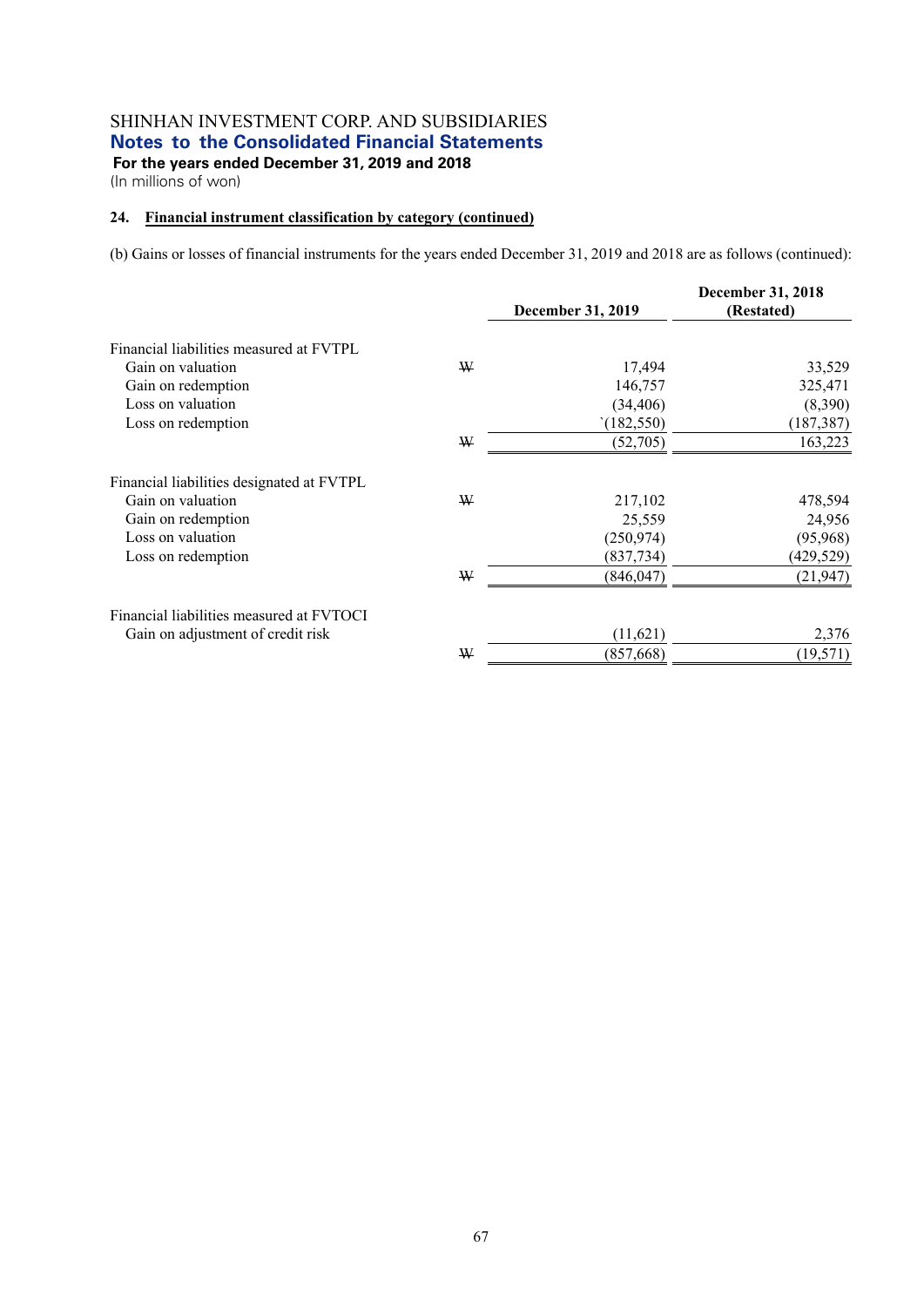**For the years ended December 31, 2019 and 2018** 

(In millions of won)

#### **25. Financial risk management**

#### (a) General information of risk management

The principal risks to which the Group is exposed are credit risk, market risk, interest risk, operational risk and liquidity risk. These risks are recognized, measured and reported in accordance with risk management guidelines established at the controlling company level and implemented at the subsidiary level through a carefully stratified checks-and-balances system.

#### *(i) Risk management principles*

The Group risk management is guided by the following core principles:

- identifying and managing all inherent risks;
- standardizing risk management process and methodology;
- ensuring supervision and control of risk management independent of business activities;
- continuously assessing risk preference;
- preventing risk concentration;
- operating a precise and comprehensive risk management system including statistical models; and
- balancing profitability and risk management through risk-adjusted profit management

#### *(ii) Risk management framework*

The Group has established the Group Risk Management Committee, the Group Risk Management Council and the Group Risk Management Team at the holding company level and the Risk Management Committees and the Risk Management Team of the relevant subsidiary at the subsidiary level.

The Group Risk Management Committee consists of directors of the controlling company. The Group Risk Management Committee convenes at least once every quarter and may also convene on an ad hoc basis as needed. Specifically, the Group Risk Management Committee does the following: (i) establish the overall risk management policies consistent with management strategies, (ii) set risk limits for the entire group and each of subsidiaries, (iii) approve appropriate investment limits or allowed loss limits, (iv) enact and amends risk management regulations, and (v) decide other risk management-related issues the Board of directors or the Group Risk Management Committee sees fit to discuss. The results of the Group Risk Management Committee meetings are reported to the Board of Directors of the controlling company. The Group Risk Management Committee makes decisions through affirmative votes by a majority of the committee members.

Group Risk Management Council consists of the Group's chief risk officer, head of risk management team, and risk officers from each subsidiary. The Group Risk Management Council holds meetings for risk management executives from each subsidiary to discuss the Group's groupwide risk management guidelines and strategy in order to maintain consistency in the groupwide risk policies and strategies. Specifically, the Group Risk Management Council deliberates on the following: (i) changes in risk management policies and strategies for each subsidiary, (ii) matters warranting discussion of risk management at the Group level and cooperation among the subsidiaries, (iii) the effect of external factors on the groupwide risk, (iv) determination of the risk appetite for the Group as a whole and for each of the subsidiaries, (v) risk limits of the Group as a whole and for each of the subsidiaries, (vi) operation of risk measuring systems for the Group as a whole and for each of the subsidiaries, (vii) matters requiring joint deliberation in relation to group-wide risk management and (viii) matters related to providing funds to the subsidiaries. The Group Risk Management Council has a sub-council consisting of working-level risk management officers to discuss the aboverelated matters in advance.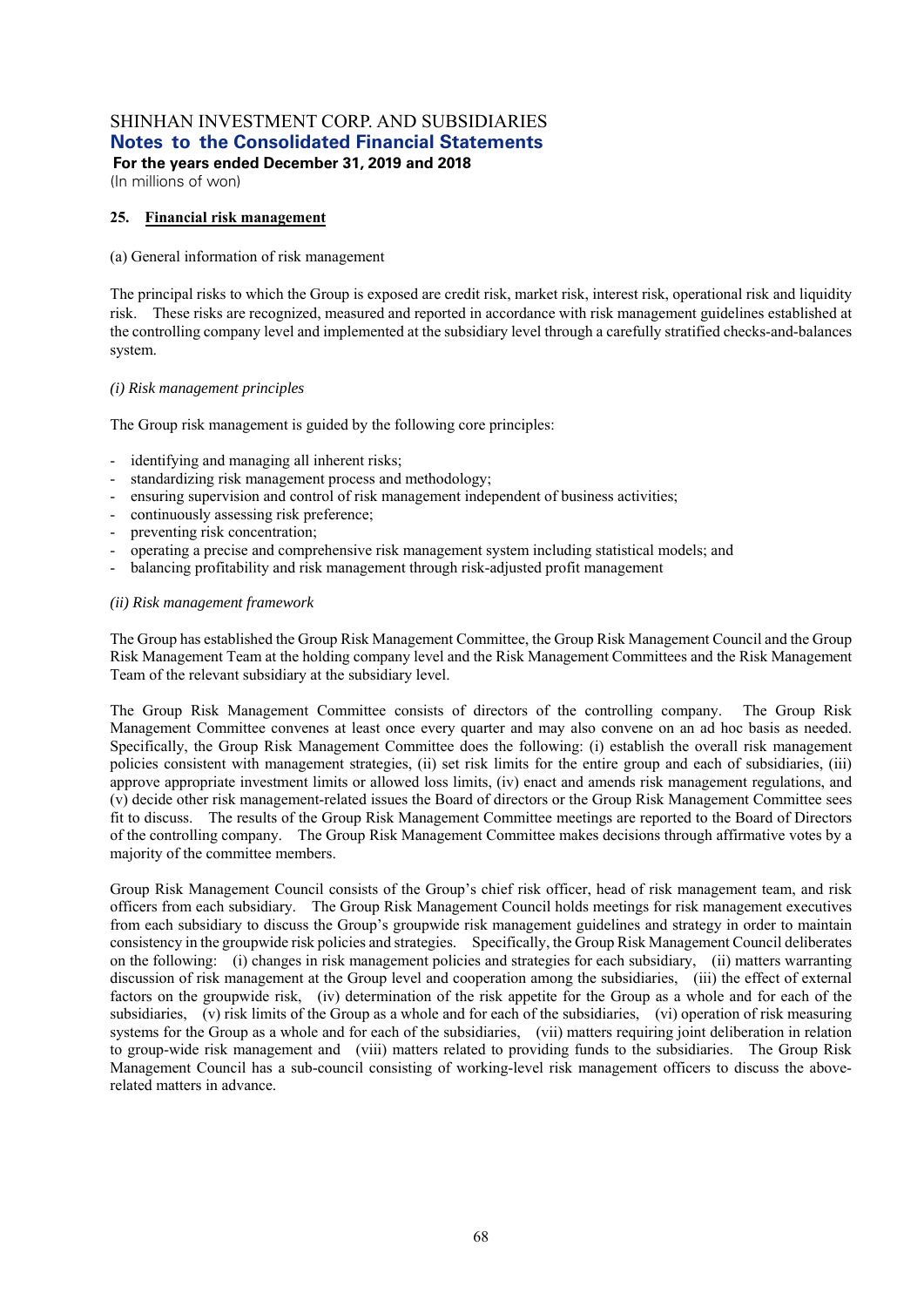# SHINHAN INVESTMENT CORP. AND SUBSIDIARIES

**Notes to the Consolidated Financial Statements** 

 **For the years ended December 31, 2019 and 2018**  (In millions of won)

#### **25. Financial risk management (continued)**

#### (b) Credit risk

#### *(i) Maximum exposure to credit risk*

Credit risk is the risk of financial loss of the Group if a customer or counterparty to a financial instrument fails to meet its contractual obligation, and arises principally from due from banks, the lending process related to loans, investment activities in debt securities and off balance sheet items including purchase agreements, etc. Credit risk management is critical to the Group's business activities; thus, the Group carefully manages the credit risk exposure.

Details of the Group's maximum exposure to credit risk without taking account of any collateral held or other credit enhancements as of December 31, 2019 and 2018 are as follows:

|                                                    |   | December 31, 2019 | <b>December 31, 2018</b> |
|----------------------------------------------------|---|-------------------|--------------------------|
| Deposits and loans measured at amortized cost (*1) |   |                   |                          |
| Bank                                               | ₩ | 2,115,063         | 2,238,919                |
| Retail                                             |   | 846,766           | 836,934                  |
| Government                                         |   | 584               | 1,254                    |
| Corporate                                          |   | 4,239,773         | 3,670,085                |
| Loans measured at FVTPL                            |   |                   |                          |
| Corporate                                          |   | 1,217,303         | 483,640                  |
| Securities measured at FVTPL                       |   |                   |                          |
| Debt securities                                    |   | 21,535,837        | 17,419,633               |
| Financial assets measured at FVOCI                 |   |                   |                          |
| Debt securities                                    |   | 2,526,670         | 1,066,648                |
| Derivative assets                                  |   | 677,653           | 316,246                  |
| Other financial assets                             |   | 2,353,607         | 1,668,192                |
|                                                    |   | 35,513,256        | 27,701,551               |
| ABCP purchase agreement                            |   | 361,227           | 324,776                  |
| Other acquisition agreement                        |   | 242,820           | 89,598                   |
|                                                    |   | 604,047           | 414,374                  |
|                                                    | ₩ | 36,117,303        | 28,115,925               |

(\*1) Cash on hand is excluded from due from banks.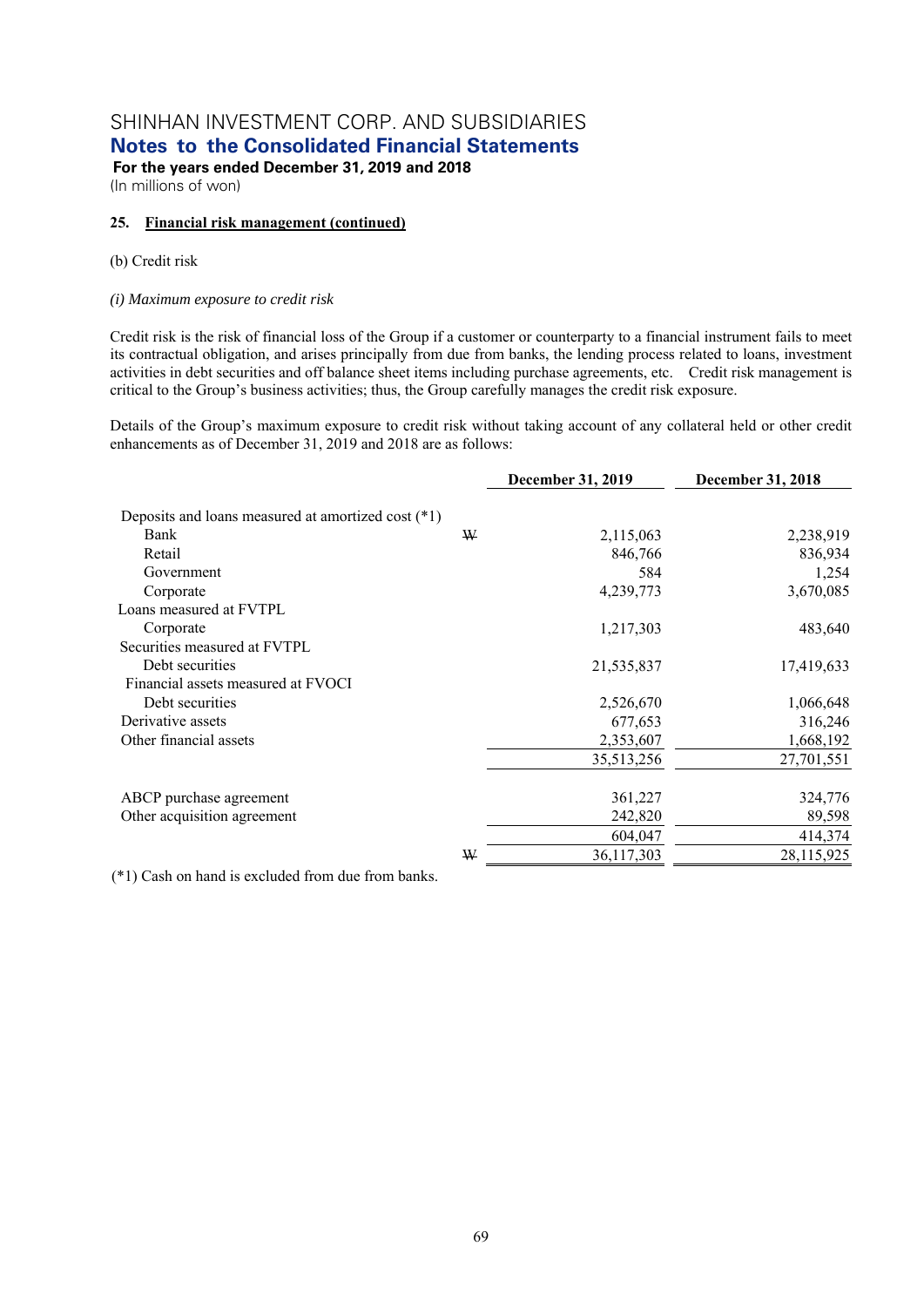(In millions of won)

## **25. Financial risk management (continued)**

### (b) Credit risk

*(ii) Details of financial assets at credit risk of impairment as of December 31, 2019 and 2018 are as follows:* 

|                                                |   | <b>December 31, 2019</b> |           |                         |                |                          |              |                          |                                     |                   |
|------------------------------------------------|---|--------------------------|-----------|-------------------------|----------------|--------------------------|--------------|--------------------------|-------------------------------------|-------------------|
|                                                |   | 12-month expected loss   |           | Life time expected loss |                |                          |              |                          | <b>Mitigation of credit</b><br>risk |                   |
|                                                |   | <b>Grade 1</b>           | Grade 2   | <b>Grade 1</b>          | <b>Grade 2</b> | Impaired                 | <b>Total</b> | <b>Allowances</b>        | Net                                 | due to collateral |
| Due from banks and loans at<br>amortized cost: |   |                          |           |                         |                |                          |              |                          |                                     |                   |
| <b>Banks</b>                                   | W | 2,115,063                |           |                         |                | $\sim$                   | 2,115,063    | $\overline{\phantom{a}}$ | 2,115,063                           |                   |
| Retail                                         |   | 846,756                  |           | $\sim$                  | 14             | 128                      | 846,898      | (132)                    | 846,766                             | 700,923           |
| Government                                     |   | 584                      |           |                         |                |                          | 584          |                          | 584                                 |                   |
| Corporations                                   |   | 2.660,499                | 484,692,ا | 69,608                  | 46,293         | 2,369                    | 4,263,462    | (23,689)                 | 4,239,773                           | 2,927,796         |
|                                                |   | 5,622,902                | .484.692  | 69,608                  | 46,307         | 2,497                    | 7,226,006    | (23, 821)                | 7,202,186                           | 3,628,719         |
| Securities at FVOCI                            |   |                          |           |                         |                |                          |              |                          |                                     |                   |
| Debt securities                                |   | 2.116.466                | 410,204   |                         |                | $\overline{\phantom{0}}$ | 2,526,670    | $\overline{\phantom{0}}$ | 2,526,670                           |                   |
| Other financial assets                         |   | 2,177,693                |           | 168,202                 | 8,189          | 13,849                   | 2,367,933    | (14,326)                 | 2,353,607                           |                   |
| Ending balance                                 | ₩ | 9,917,061                | ,894,896  | 237,810                 | 54,496         | 16,346                   | 12,120,610   | (38, 147)                | 12,082,463                          | 3,628,719         |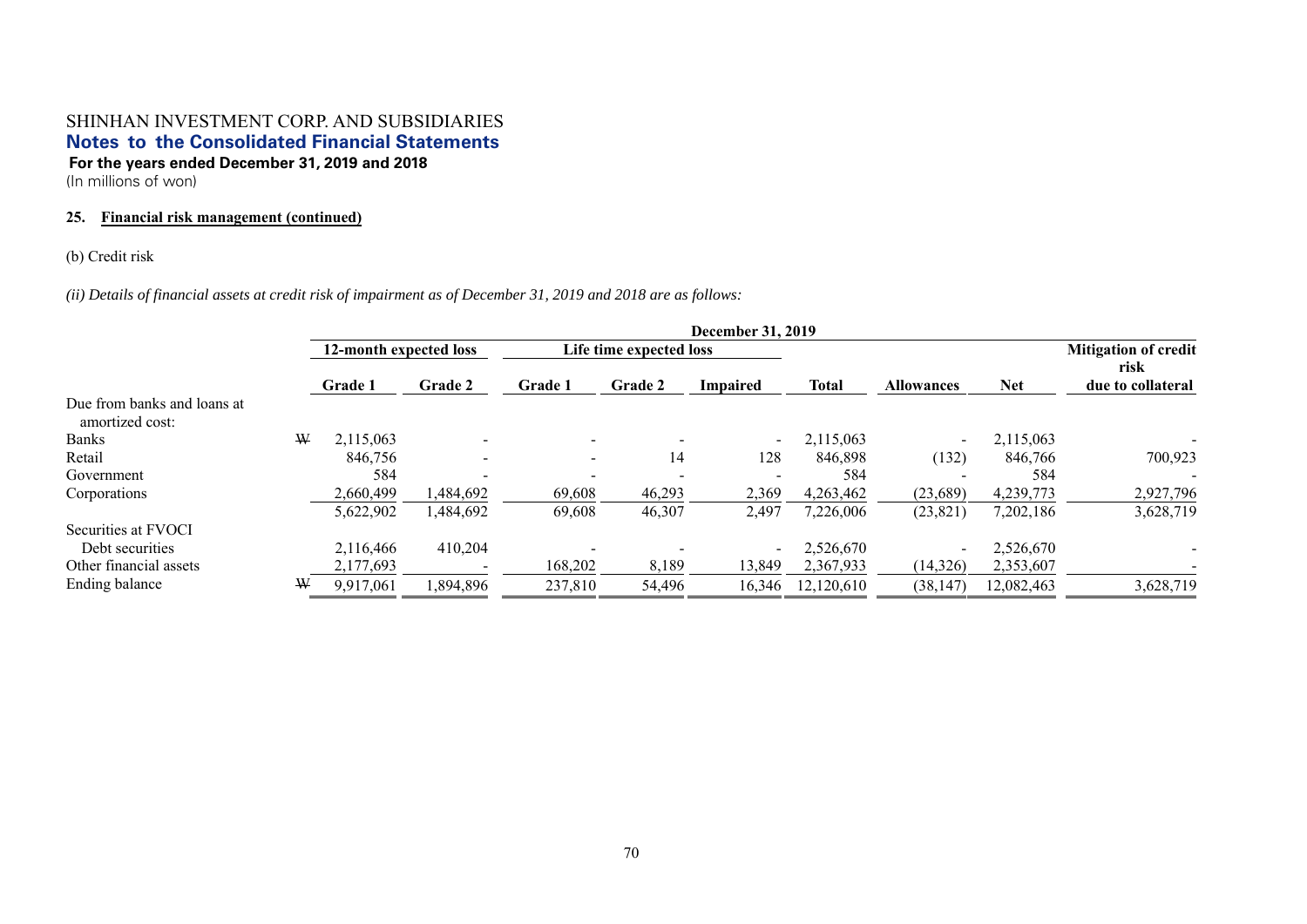(In millions of won)

### **25. Financial risk management (continued)**

### (b) Credit risk (continued)

*(ii) Details of financial assets at credit risk of impairment as of December 31, 2019 and 2018 are as follows:* 

|                                                |   | <b>December 31, 2018</b> |                |                |                          |                |              |                          |                           |                             |
|------------------------------------------------|---|--------------------------|----------------|----------------|--------------------------|----------------|--------------|--------------------------|---------------------------|-----------------------------|
|                                                |   | 12-month expected loss   |                |                | Life time expected loss  |                |              |                          |                           | <b>Mitigation of credit</b> |
|                                                |   | <b>Grade 1</b>           | <b>Grade 2</b> | <b>Grade 1</b> | <b>Grade 2</b>           | Impaired       | <b>Total</b> | Net<br><b>Allowances</b> | risk<br>due to collateral |                             |
| Due from banks and loans at<br>amortized cost: |   |                          |                |                |                          |                |              |                          |                           |                             |
| <b>Banks</b>                                   | W | 2,179,527                | 59,392         |                |                          |                | 2,238,919    | $\overline{\phantom{a}}$ | 2,238,919                 |                             |
| Retail                                         |   | 836,447                  |                | 540            | $\overline{\phantom{0}}$ | 95             | 837,082      | (148)                    | 836,934                   | 836,445                     |
| Government                                     |   | 1,254                    |                |                |                          |                | 1,254        |                          | 1,254                     |                             |
| Corporations                                   |   | 928,954                  | ,653,026       |                | 115,094                  | 2,369          | 3,699,443    | (29, 359)                | 3,670,084                 | 3,064,144                   |
|                                                |   | 4,946,182                | 1,712,418      | 540            | 115,094                  | 2,464          | 6,776,698    | (29, 507)                | 6,747,191                 | 3,900,589                   |
| Securities at FVOCI                            |   |                          |                |                |                          |                |              |                          |                           |                             |
| Debt securities                                |   | 1,066,648                |                |                |                          | $\blacksquare$ | 1,066,648    | $\overline{\phantom{a}}$ | 1,066,648                 |                             |
| Other financial assets                         |   | .678,168                 |                |                |                          | $\sim$         | 1,678,168    | (9,977)                  | 1,668,191                 |                             |
| Ending balance                                 | ₩ | 7,690,998                | 1,712,418      | 540            | 115,094                  | 2,464          | 9,521,514    | (39, 484)                | 9,482,030                 | 3,900,589                   |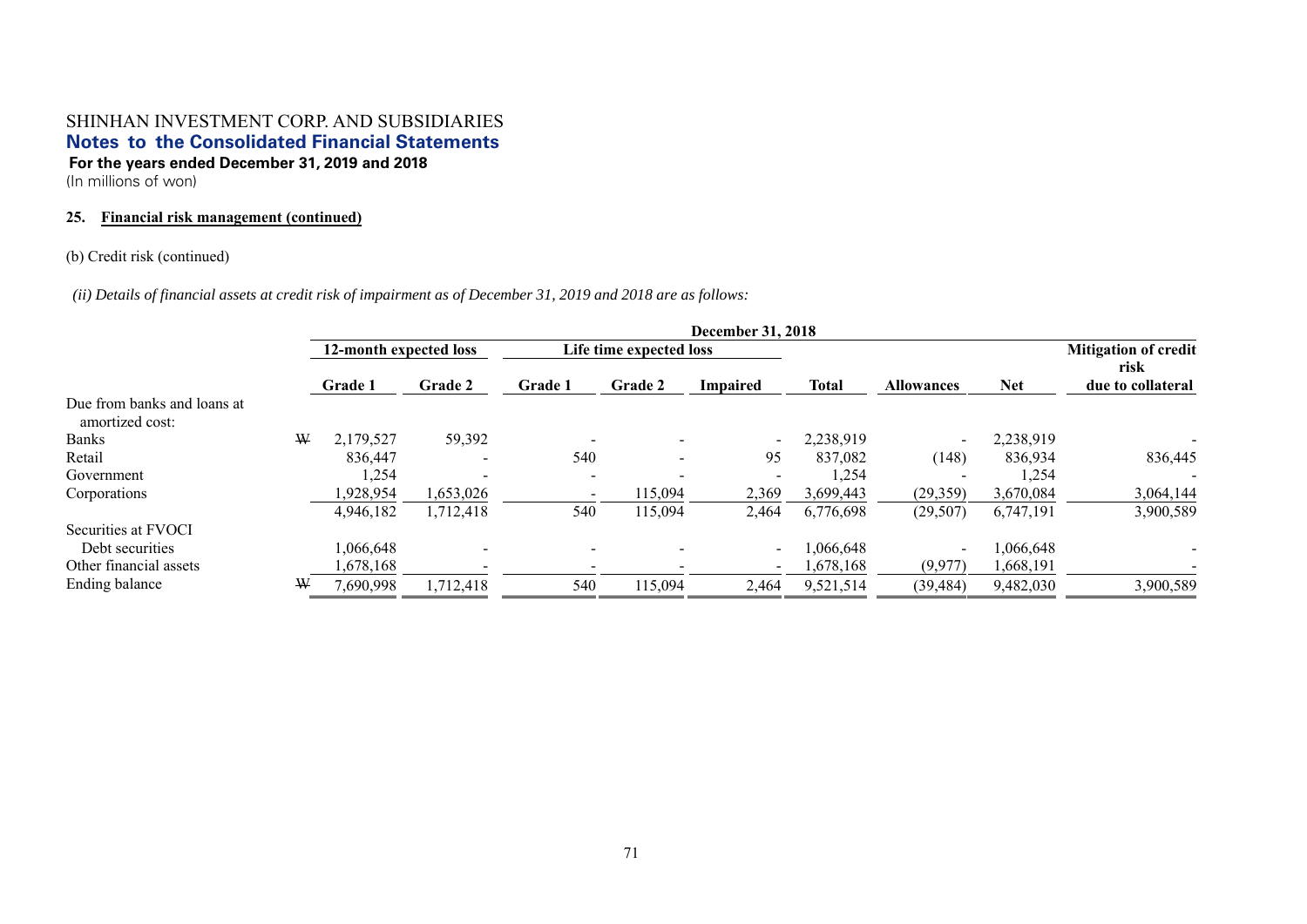**Notes to the Consolidated Financial Statements** 

**For the years ended December 31, 2018 and 2017**  (In millions of won)

### **25. Financial risk management (continued)**

### (b) Credit risk (continued)

*(iii) Details of impairment credit losses, purchase and loan commitments as of December 31, 2019 and 2018 are as follows:* 

|         |   |                       | <b>December 31, 2019</b> |                                             |                  |
|---------|---|-----------------------|--------------------------|---------------------------------------------|------------------|
|         |   | Credit risk exposure  | <b>Provision</b>         | Credit risk exposure                        | <b>Provision</b> |
|         |   | 12 months credit loss | 12 months credit loss    | 12 months credit loss 12 months credit loss |                  |
| Grade 1 | ₩ | 226,413               |                          |                                             |                  |
| Grade 2 |   | 134,814               |                          | 242,820                                     |                  |
| Total   | W | 361,227               |                          | 242,820                                     |                  |
|         |   |                       | December 31, 2018        |                                             |                  |
|         |   | Credit risk exposure  | <b>Provision</b>         | Credit risk exposure                        | <b>Provision</b> |
|         |   | 12 months credit loss | 12 months credit loss    | 12 months credit loss 12 months credit loss |                  |
| Grade 1 | ₩ | 185,344               |                          |                                             |                  |
| Grade 2 |   | 139,432               |                          | 89,598                                      |                  |
| Total   | W | 324,776               |                          | 89,598                                      |                  |

#### *(iv) Concentration by location*

Details of concentration by location of due from banks and loans as of December 31, 2019 and 2018 are as follows:

|                             |   | December 31, 2019 |         |         |         |              |  |
|-----------------------------|---|-------------------|---------|---------|---------|--------------|--|
|                             |   | Korea             | U.S.A   | U.K.    | Other   | <b>Total</b> |  |
| Deposits and loans measured |   |                   |         |         |         |              |  |
| at amortized cost           |   |                   |         |         |         |              |  |
| <b>Banks</b>                | ₩ | 1,906,435         | 66.035  | 34.509  | 108,084 | 2,115,063    |  |
| Governments                 |   | 846,766           |         |         |         | 846,766      |  |
| Government                  |   | 584               |         |         |         | 584          |  |
| Corporations (all)          |   | 3,963,560         | 7,481   | 144,875 | 123,857 | 4,239,773    |  |
| Loans measured at FVTPL     |   |                   |         |         |         |              |  |
| Corporations                |   | 1,217,303         |         |         |         | 1,217,303    |  |
| Securities at FVTPL         |   |                   |         |         |         |              |  |
| Debt securities             |   | 21,014,764        | 304,884 | 831     | 215,358 | 21,535,837   |  |
| Securities at FVOCI         |   | 2,509,333         | 11,489  |         | 5,848   | 2,526,670    |  |
|                             | W | 31,458,745        | 389,889 | 180.215 | 453,147 | 32,481,996   |  |

|                             |   | <b>December 31, 2018</b> |        |         |         |              |  |  |
|-----------------------------|---|--------------------------|--------|---------|---------|--------------|--|--|
|                             |   | Korea                    | U.S.A  | U.K.    | Other   | <b>Total</b> |  |  |
| Deposits and loans measured |   |                          |        |         |         |              |  |  |
| at amortized cost           |   |                          |        |         |         |              |  |  |
| <b>Banks</b>                | W | 1,993,907                | 3,929  | 199,963 | 41,120  | 2,238,919    |  |  |
| Governments                 |   | 836,934                  |        |         |         | 836,934      |  |  |
| Government                  |   | 1.254                    |        |         |         | 1,254        |  |  |
| Corporations (all)          |   | 3,462,575                | 14.866 | 86,405  | 106,239 | 3,670,085    |  |  |
| Loans measured at FVTPL     |   |                          |        |         |         |              |  |  |
| Corporations                |   | 483.640                  |        |         |         | 483,640      |  |  |
| Securities at FVTPL         |   |                          |        |         |         |              |  |  |
| Debt securities             |   | 17,208,003               | 72,233 | 5,603   | 133,794 | 17,419,633   |  |  |
| Securities at FVOCI         |   | 1,066,648                |        |         |         | 1,066,648    |  |  |
|                             | W | 25,052,960               | 91,028 | 291,971 | 281,153 | 25,717,112   |  |  |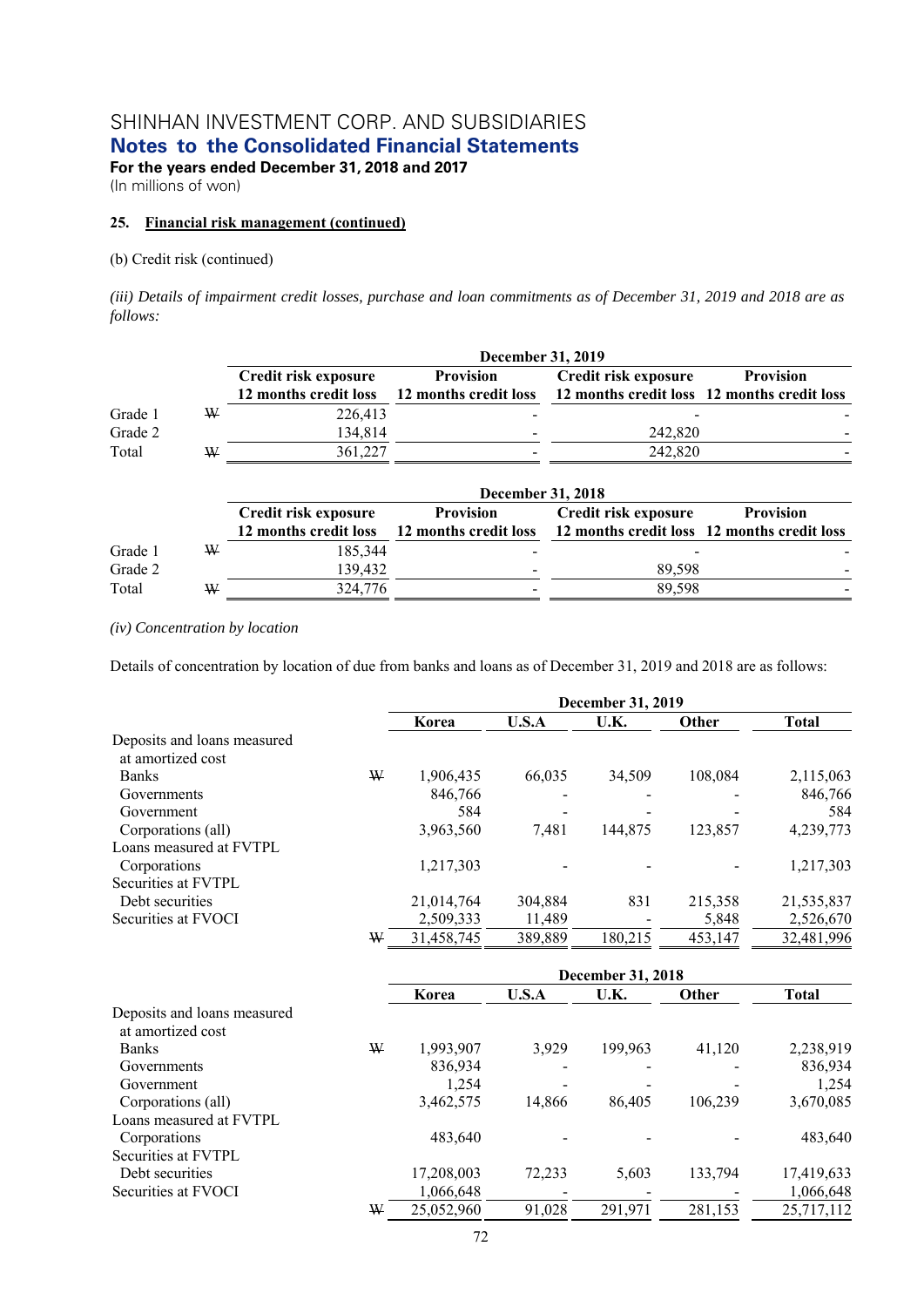**Notes to the Consolidated Financial Statements** 

**For the years ended December 31, 2018 and 2017**  (In millions of won)

### **25. Financial risk management (continued)**

### (b) Credit risk (continued)

### *(v) Concentration by industry sector*

Credit risk exposures for deposits, loan receivables and debt securities are classified and disclosed by the counterparty's industry. In the financial investment business, much of the industry-specific exposure is concentrated in the financial industry. In addition, the management of credit risk for specific sectors is managed by setting exposure limits by counterparties and the same.

Details of concentration by industry sector of due from banks and loans as of December 31, 2019 and 2018 are as follows:

|                                                     | December 31, 2019 |           |         |                               |                                                        |               |                          |              |  |  |  |
|-----------------------------------------------------|-------------------|-----------|---------|-------------------------------|--------------------------------------------------------|---------------|--------------------------|--------------|--|--|--|
|                                                     | Finance<br>and    | Manu-     |         | <b>Retail and Real estate</b> | insurance facturing wholesale and service Construction | <b>Others</b> | Retail<br>customers      | <b>Total</b> |  |  |  |
| Deposits and loans<br>measured at<br>amortized cost |                   |           |         |                               |                                                        |               |                          |              |  |  |  |
| <b>Banks</b>                                        | 2,115,063<br>W    |           |         |                               |                                                        |               | $\overline{\phantom{0}}$ | 2,115,063    |  |  |  |
| Retail                                              |                   |           |         |                               |                                                        |               | 846,766                  | 846,766      |  |  |  |
| Government                                          | 584               |           |         |                               |                                                        |               |                          | 584          |  |  |  |
| Corporations (all)                                  | 2,225,321         | 440,796   | 73,437  | 367,025                       | 37,089                                                 | 1,096,105     | $\qquad \qquad$          | 4,239,773    |  |  |  |
| Loans measured at<br><b>FVTPL</b>                   |                   |           |         |                               |                                                        |               |                          |              |  |  |  |
| Corporations                                        | 1,159,413         |           |         |                               |                                                        | 57,890        | $\overline{\phantom{0}}$ | 1,217,303    |  |  |  |
| Securities at FVTPL                                 |                   |           |         |                               |                                                        |               |                          |              |  |  |  |
| Debt securities                                     | 14,321,491        | 996,194   | 251,194 | 115,954                       | 66,359                                                 | 5,784,645     | $\overline{a}$           | 21,535,837   |  |  |  |
| Securities at FVOCI                                 | 1,906,509         | 111,120   | 60,387  |                               |                                                        | 448,654       |                          | 2,526,670    |  |  |  |
|                                                     | W 21,728,381      | 1.548.110 | 385,018 | 482,979                       | 103,448                                                | 7,387,294     | 846,766                  | 32,481,996   |  |  |  |

|                                                     | December 31, 2018     |         |         |                        |                                                        |               |                          |            |  |  |  |
|-----------------------------------------------------|-----------------------|---------|---------|------------------------|--------------------------------------------------------|---------------|--------------------------|------------|--|--|--|
|                                                     | <b>Finance</b><br>and | Manu-   |         | Retail and Real estate | insurance facturing wholesale and service Construction | <b>Others</b> | Retail<br>customers      | Total      |  |  |  |
| Deposits and loans<br>measured at<br>amortized cost |                       |         |         |                        |                                                        |               |                          |            |  |  |  |
| <b>Banks</b>                                        | 2,238,919<br>W        |         |         |                        |                                                        |               |                          | 2,238,919  |  |  |  |
| Retail                                              |                       |         |         |                        |                                                        |               | 836,934                  | 836,934    |  |  |  |
| Government                                          | 579                   |         |         |                        |                                                        | 675           |                          | 1,254      |  |  |  |
| Corporations (all)                                  | 2,009,194             | 59,750  | 126,987 | 324,114                | 27,829                                                 | 1,122,211     | $\overline{\phantom{a}}$ | 3,670,085  |  |  |  |
| Loans measured at<br><b>FVTPL</b>                   |                       |         |         |                        |                                                        |               |                          |            |  |  |  |
| Corporations                                        | 483,640               |         |         |                        |                                                        |               | $\overline{\phantom{a}}$ | 483,640    |  |  |  |
| Securities at FVTPL                                 |                       |         |         |                        |                                                        |               |                          |            |  |  |  |
| Debt securities                                     | 11,327,449            | 787,788 | 150,852 | 126,700                | 66,706                                                 | 4,960,138     | $\overline{\phantom{a}}$ | 17,419,633 |  |  |  |
| Securities at FVOCI                                 | 881,600               | 49,983  | 29,951  |                        |                                                        | 105,114       | $\overline{\phantom{a}}$ | 1,066,648  |  |  |  |
|                                                     | 16,941,381<br>W       | 897,521 | 307,790 | 450,814                | 94,535                                                 | 6,188,138     | 836,934                  | 25,717,112 |  |  |  |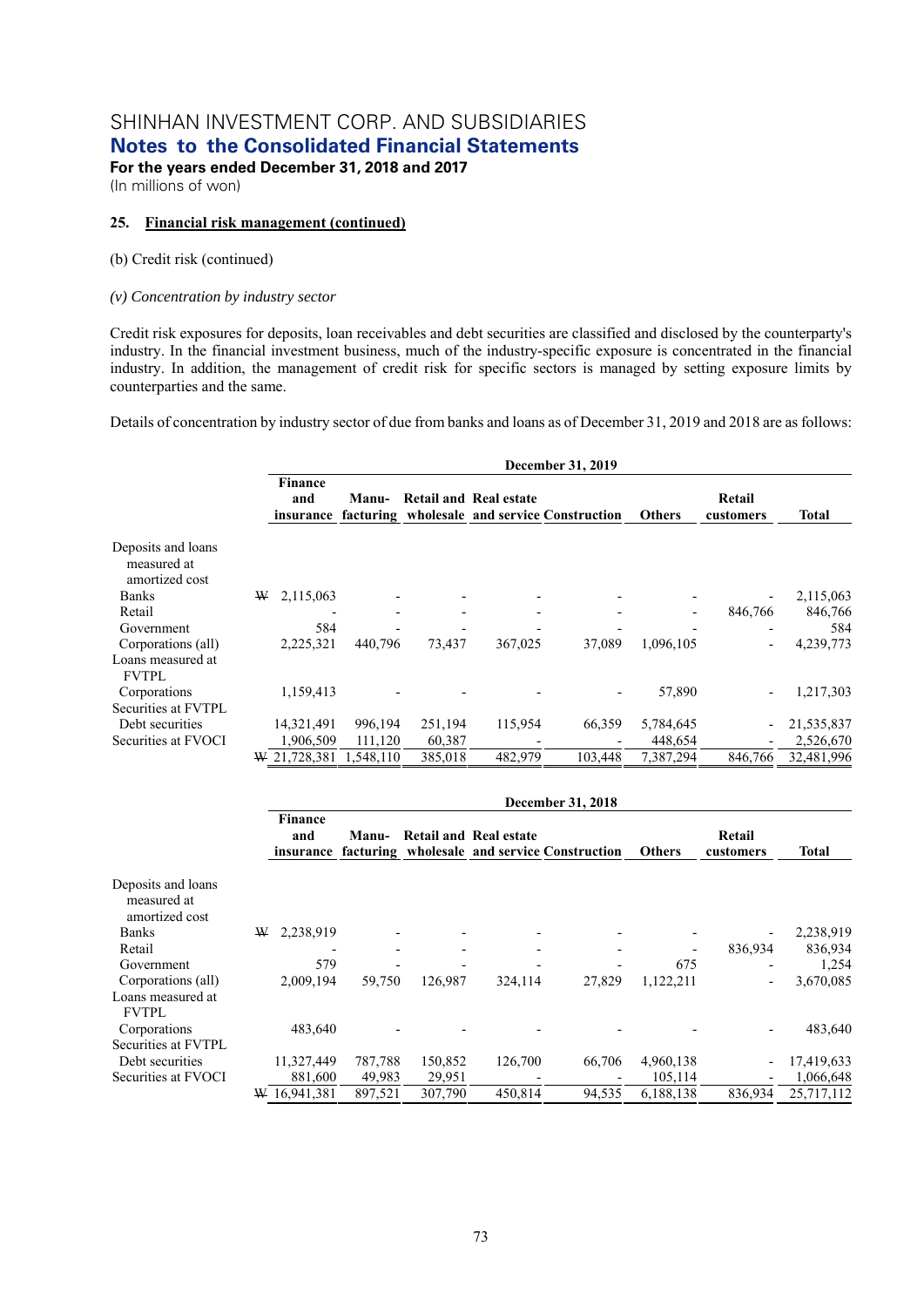**Notes to the Consolidated Financial Statements** 

**For the years ended December 31, 2018 and 2017**  (In millions of won)

### **25. Financial risk management (continued)**

### (c) Market risk

### *(i) Trading position Value at Risk (VaR)*

Market risk is the risk that changes in market price, such as interest rates, equity prices, and foreign exchange rates, will affect the Group's income or the value of its trading portfolios.

The Group assesses its market risks using a variety of criteria such as standard methods that measure market risk exposure, risk valuation criteria (VaR: Value at Risk) and others, and report it daily.

Overall authority for market risk is vested in The Risk Management Committee. The Risk Management Practical Committee which is composed of the Group's financial officer, agenda initiative executive, executives of major operation departments and the Risk Management Officer (Chief Risk Officer) set risk management policy and investment limits. The Risk Management Practical Committee monitors operation departments and reports regularly to The Risk Management Committee. Operation departments which possess and manage trading assets also perform risk management on their own process.

The Group uses risk valuation techniques to evaluate, assess and control market risk, including the following measurement methods:

Risk valuation is calculated by multiplying risk weight to value of assets. The VaR of a trading portfolio is the estimated loss that will arise on the portfolio over a specified period of time (holding period) from an adverse market movement with a specified probability (confidence level).

The Group utilizes one-day 99.9% confidence level based VaR assuming the probability that daily loss of the portfolio would not exceed reported VaR is 99.9%. The Group uses the ten-day 99.9% confidence level-based VaR for managing market risk. VaR computation is based on historical simulation. The Group calculates the ten-day 99.9% VaR by multiplying the one-day 99.9% VaR by the square root of ten and uses such VaR on a supplemental basis.

Limitation of market risk is set within total risk limitation and calculated by multiplying the Group's average VaR with a multiplier. The Group uses this risk to manage its capital structure.

The Risk Management Department manages risk limits given by the Risk Management Committee and Risk Management Practical Committee. Risk limits are comprised of transaction limits, stop loss, and instrument limits. If limits are exceeded, the operating unit manager reports that fact, reason, and solution to the Risk Management Department head. This procedure is stipulated well, therefore the risk can be treated effectively in an emergency situation.

An analysis of trading positions VaR as of and for the years ended December 31, 2019 and 2018 are as follows:

|                           |   | December 31, 2019 |                |                |                             |  |  |  |  |  |
|---------------------------|---|-------------------|----------------|----------------|-----------------------------|--|--|--|--|--|
|                           |   | Average           | <b>Maximum</b> | <b>Minimum</b> | <b>December</b><br>31, 2019 |  |  |  |  |  |
| Interest rate             | ₩ | 13,725            | 20,857         | 5,671          | 11,946                      |  |  |  |  |  |
| Equities                  |   | 31,330            | 74,421         | 15,449         | 25,691                      |  |  |  |  |  |
| Foreign exchange          |   | 4,107             | 37,970         | 368            | 4,369                       |  |  |  |  |  |
| Option volatility         |   | 9,889             | 31,711         | 2,504          | 9,876                       |  |  |  |  |  |
| Portfolio diversification |   |                   |                |                | (15, 150)                   |  |  |  |  |  |
|                           | ₩ | 38,261            | 85,597         | 5,779          | 36,732                      |  |  |  |  |  |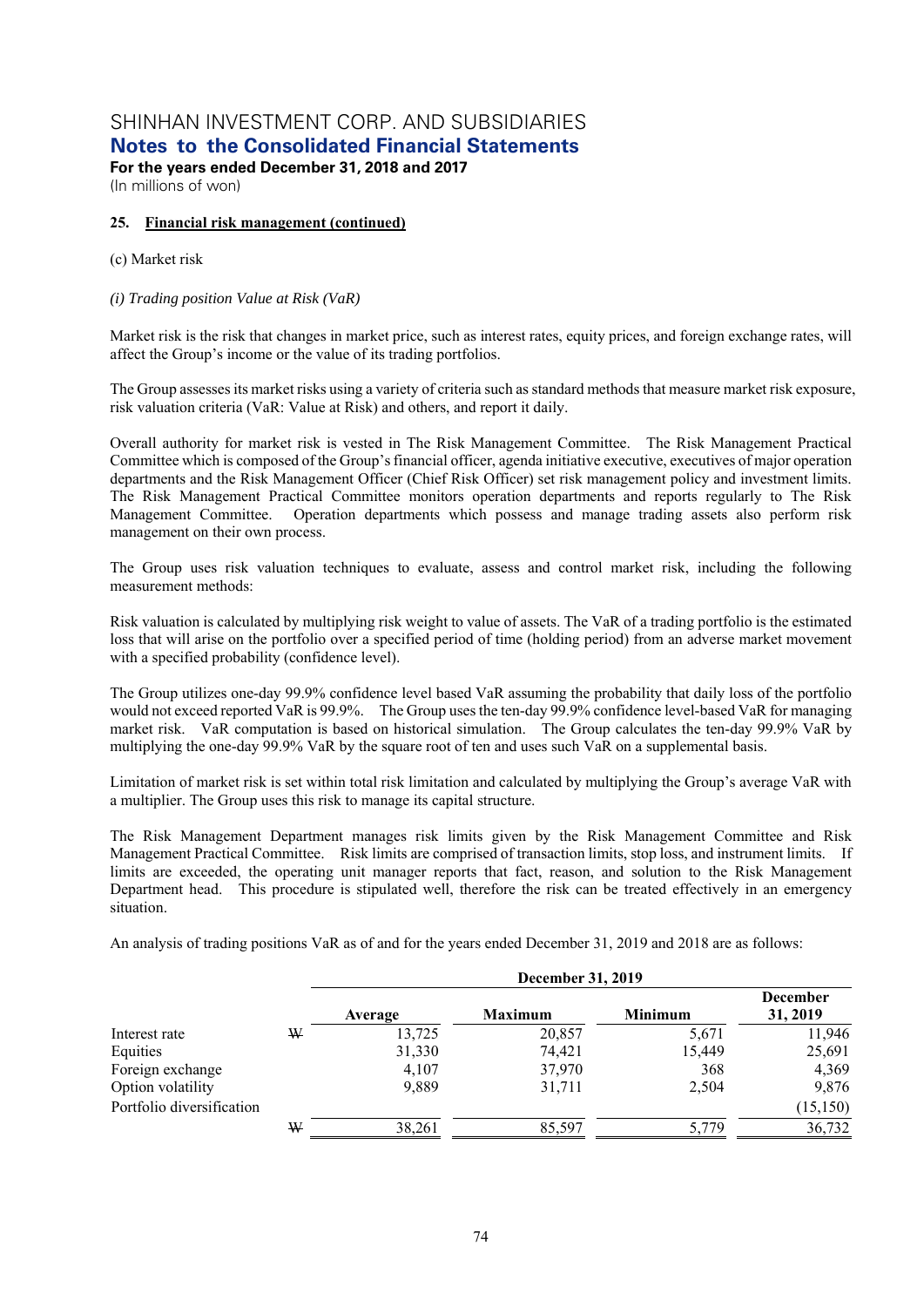**Notes to the Consolidated Financial Statements** 

**For the years ended December 31, 2019 and 2018**  (In millions of won)

### **25. Financial risk management (continued)**

### (c) Market risk (continued)

### *(i) Trading position Value at Risk (VaR) (continued)*

|                           |   | December 31, 2018 |                |                |                             |  |  |  |  |  |
|---------------------------|---|-------------------|----------------|----------------|-----------------------------|--|--|--|--|--|
|                           |   | Average           | <b>Maximum</b> | <b>Minimum</b> | <b>December</b><br>31, 2018 |  |  |  |  |  |
| Interest rate             | W | 7,563             | 14,314         | 3,656          | 7,321                       |  |  |  |  |  |
| Equities                  |   | 64,107            | 103,846        | 6,202          | 43,748                      |  |  |  |  |  |
| Foreign exchange          |   | 5,992             | 13,798         | 154            | 154                         |  |  |  |  |  |
| Option volatility         |   | 9,200             | 31,810         | 2,195          | 31,810                      |  |  |  |  |  |
| Portfolio diversification |   |                   |                |                | (1,375)                     |  |  |  |  |  |
|                           | W | 74,820            | 128,261        | 11,174         | 81,658                      |  |  |  |  |  |

(ii) Non-trading position VaR

Interest rate risk is the risk that changes in market interest rates will affect the Group's earnings and the economic value of the Group's net assets.

Exposure to risks of changes in the Group's earnings and the economic value of the Group's net assets due to the fluctuations of interest rates in non-trading activities will form small portion of the total risks of the Group. The risk management committee will independently measure and monitor the risks every day.

Interest rate VaR (Value at Risk) represents the maximum potential loss of net present value (NPV) over a year due to the fluctuations of market interest rates.

The Group used net present value (NPV) and simulated historical interest rate scenarios in accordance with internal model approach where the Group was able to measure maximum potential loss at 99.9% confidence level. The Group excluded trading activities in calculating VaR, used a rate of return which were calculated from past data from last three years.

Interest rate EaR (Earning at Risk) represents the maximum potential amount of changes in net income due to fluctuations of market interest rates over a year. The Group applied the maturity bucket's midpoints and standardised interest rate shock(200bp) recommended by Bank for International Settlements in calculating, including trading activities and offbalance-sheet positions.

Interest rate VaR and EaR of non-trading positions as of December 31, 2019 and 2018 are as follows:

|                   |   | <b>December 31, 2019</b> | <b>December 31, 2018</b> |
|-------------------|---|--------------------------|--------------------------|
| Interest rate VaR | W | 59.430                   | 31.274                   |
| Interest rate EaR |   | 124.619                  | 112,093                  |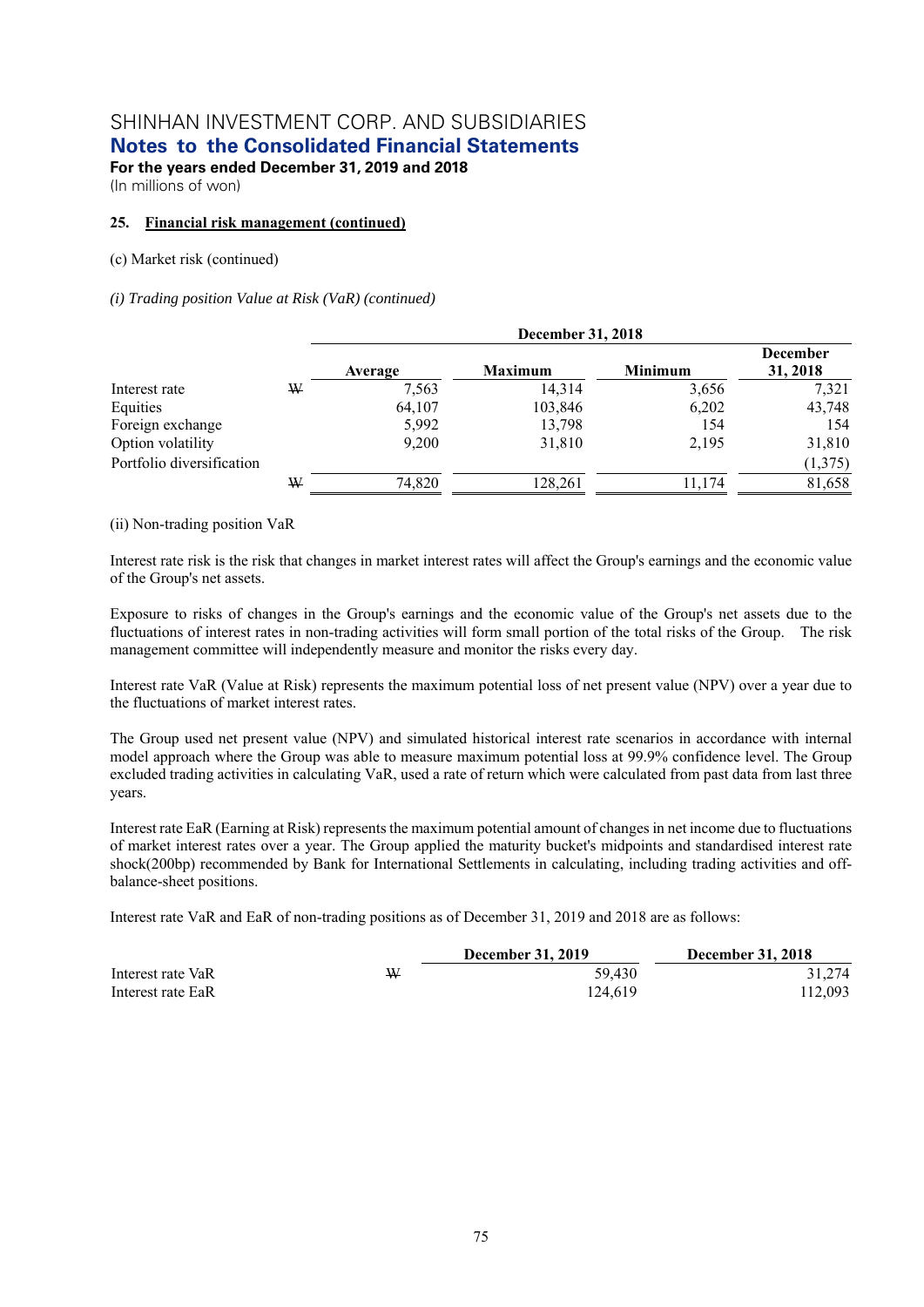**Notes to the Consolidated Financial Statements** 

**For the years ended December 31, 2019 and 2018**  (In millions of won)

### **25. Financial risk management (continued)**

#### (c) Market risk (continued)

#### *(iii) Foreign exchange risk*

Foreign exchange risk is the risk of loss that occurs due to fluctuations in future cash flows or fair values as a result of fluctuations in foreign exchange rates. Foreign exchange risk is due to differences between foreign currency denominated assets and liabilities, and is also from forward positions. The Group sets a limit for net open positions by currency.

The Group does not have of foreign currency denominated assets and liabilities that are applied to hedge accounting.

Exposures to foreign exchange risk of foreign currency denominated assets and liabilities as of December 31, 2019 and 2018 are as follows:

|                                                          |   | December 31, 2019 |            |            |            |              |  |  |  |  |
|----------------------------------------------------------|---|-------------------|------------|------------|------------|--------------|--|--|--|--|
|                                                          |   | <b>USD</b>        | <b>JPY</b> | <b>EUR</b> | Other      | <b>Total</b> |  |  |  |  |
| <b>Assets</b>                                            |   |                   |            |            |            |              |  |  |  |  |
| Cash and due from banks<br>measured at amortized<br>cost | W | 606,333           | 42,034     | 61,418     | 139,016    | 848,801      |  |  |  |  |
| Financial assets measured at                             |   |                   |            |            |            |              |  |  |  |  |
| <b>FVTPL</b>                                             |   | 3,321,883         | 17,199     | 130,051    | 68,069     | 3,537,202    |  |  |  |  |
| Financial assets measured at                             |   |                   |            |            |            |              |  |  |  |  |
| <b>FVTOCI</b>                                            |   | 50,286            |            |            |            | 50,286       |  |  |  |  |
| Loans measured at                                        |   |                   |            |            |            |              |  |  |  |  |
| amortized cost                                           |   | 133,459           |            |            |            | 133,459      |  |  |  |  |
| Other financial assets                                   |   | 425,200           |            |            | 17,318     | 442,518      |  |  |  |  |
|                                                          |   | 4,537,161         | 59,233     | 191,469    | 224,403    | 5,012,266    |  |  |  |  |
| <b>Liabilities</b>                                       |   |                   |            |            |            |              |  |  |  |  |
| Deposits                                                 |   | 367,201           | 8,648      | 26,633     | 26,311     | 428,793      |  |  |  |  |
| Financial liabilities measured                           |   |                   |            |            |            |              |  |  |  |  |
| at FVTPL                                                 |   | 1,608,939         | 5,892      | 8,368      | 16,265     | 1,639,464    |  |  |  |  |
| <b>Borrowings</b>                                        |   | 929,738           |            |            |            | 929,738      |  |  |  |  |
| Other financial liabilities                              |   | 560,079           |            |            | 10,996     | 571,075      |  |  |  |  |
|                                                          |   | 3,465,957         | 14,540     | 35,001     | 53,572     | 3,569,070    |  |  |  |  |
| Net assets<br>Off-balance sheet derivative               |   | 1,071,204         | 44,693     | 156,468    | 170,831    | 1,443,196    |  |  |  |  |
| exposure                                                 |   | (3, 171, 984)     | (142, 764) | (204, 070) | (111, 697) | (3,630,515)  |  |  |  |  |
| Net position                                             | W | (2,100,780)       | (98,071)   | (47, 602)  | 59,134     | (2,187,319)  |  |  |  |  |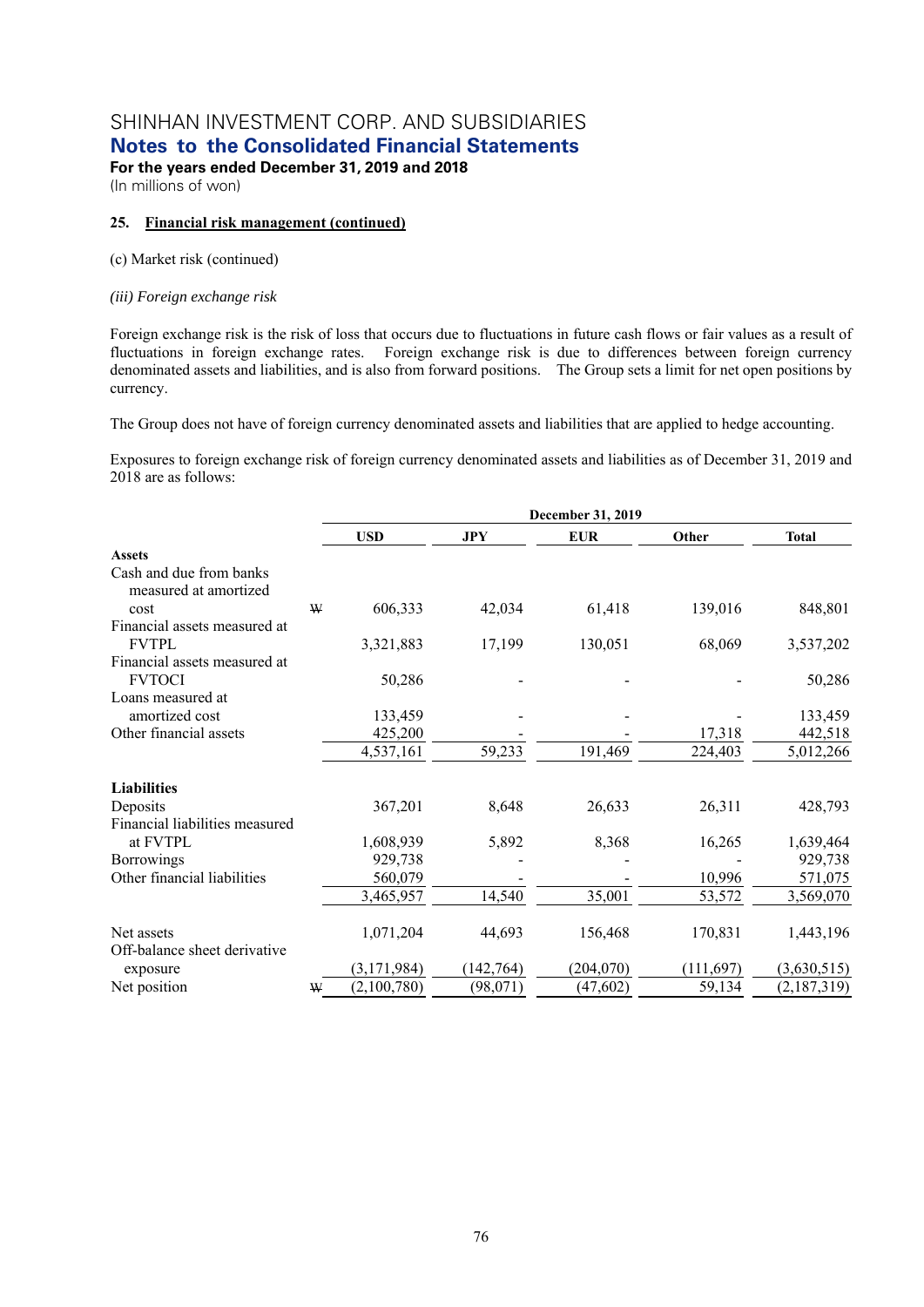**Notes to the Consolidated Financial Statements** 

**For the years ended December 31, 2019 and 2018** 

(In millions of won)

### **25. Financial risk management (continued)**

#### (c) Market risk (continued)

*(iii) Foreign exchange risk (continued)*

|                                                  |   | December 31, 2018 |            |            |           |              |  |  |  |  |
|--------------------------------------------------|---|-------------------|------------|------------|-----------|--------------|--|--|--|--|
|                                                  |   | <b>USD</b>        | <b>JPY</b> | <b>EUR</b> | Other     | <b>Total</b> |  |  |  |  |
| <b>Assets</b>                                    |   |                   |            |            |           |              |  |  |  |  |
| Cash and due from banks<br>measured at amortized |   |                   |            |            |           |              |  |  |  |  |
| cost                                             | W | 380,768           | 23,230     | 60,720     | 192,063   | 656,781      |  |  |  |  |
| Trading financial assets                         |   |                   |            |            |           |              |  |  |  |  |
| measured at FVTPL                                |   | 2,749,476         | 998        | 44,116     | 33,469    | 2,828,059    |  |  |  |  |
| Loans measured at                                |   |                   |            |            |           |              |  |  |  |  |
| amortized cost                                   |   | 62,679            |            |            |           | 62,679       |  |  |  |  |
| Other financial assets                           |   | 22,991            |            |            | 8,280     | 31,271       |  |  |  |  |
|                                                  |   | 3,215,914         | 24,228     | 104,836    | 233,812   | 3,578,790    |  |  |  |  |
| <b>Liabilities</b>                               |   |                   |            |            |           |              |  |  |  |  |
| Deposits                                         |   | 286,961           | 4,824      | 34,196     | 27,250    | 353,231      |  |  |  |  |
| Financial liabilities measured                   |   |                   |            |            |           |              |  |  |  |  |
| at FVTPL                                         |   | 1,179,208         |            |            |           | 1,179,208    |  |  |  |  |
| <b>Borrowings</b>                                |   | 405,930           |            |            | 5,736     | 411,666      |  |  |  |  |
| Other financial liabilities                      |   |                   |            |            |           |              |  |  |  |  |
| $(*1)$                                           |   | 49,095            |            |            | 8,244     | 57,339       |  |  |  |  |
|                                                  |   | 1,921,194         | 4,824      | 34,196     | 41,230    | 2,001,444    |  |  |  |  |
| Net assets<br>Off-balance sheet derivative       |   | 1,294,720         | 19,404     | 70,640     | 192,582   | 1,577,346    |  |  |  |  |
| exposure                                         |   | (989, 691)        | (99,241)   | (81, 452)  | (83, 547) | (1,253,931)  |  |  |  |  |
| Net position                                     | W | 305,029           | (79, 837)  | (10, 812)  | 109,035   | 323,415      |  |  |  |  |

(\*1) The previous year does not include USD 30,000,000 in cash collateral received for derivative transactions.

The above table summarizes the Group's exposure to foreign currency translation risk as of December 31, 2019 and 2018. Among the items included in the table, the off-balance sheet account is the carrying amount of the financial instruments of the group classified as foreign currency, and the off-balance sheet account is the contracted amount.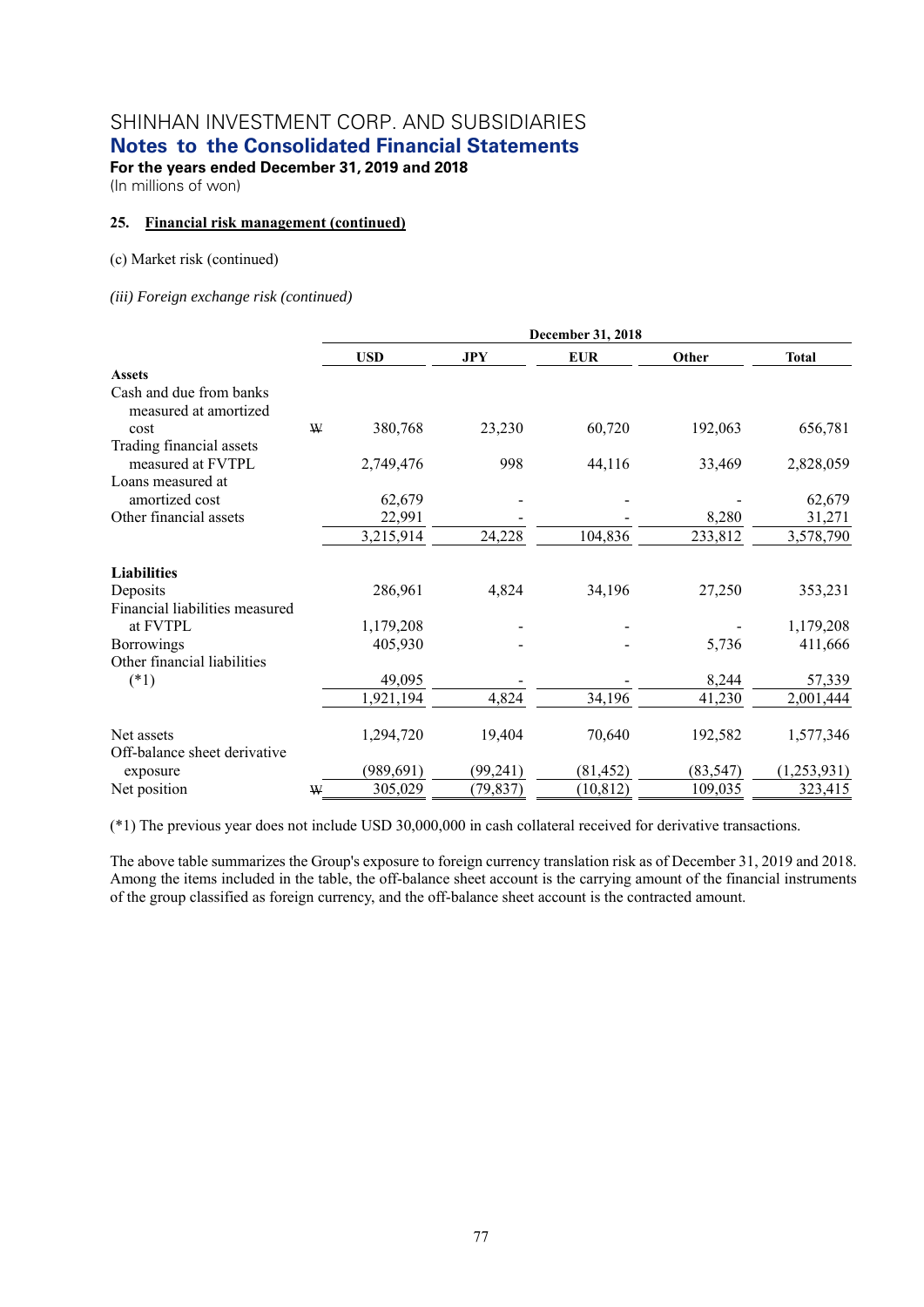**Notes to the Consolidated Financial Statements** 

**For the years ended December 31, 2019 and 2018**  (In millions of won)

### **25. Financial risk management (continued)**

### (d) Liquidity risk

Liquidity risk is the risk that the Group will encounter difficulty in meeting the obligations associated with its financial liabilities that are settled by delivering cash or another financial asset.

In addition to liquidity risk management under the normal market situations, the Group has contingency plans to effectively cope with a possible liquidity crisis. A liquidity crisis could arise if the Group is not able to effectively manage its liquidity needs with its normal sources of funds, an epidemic financial markets crisis occurs or an abrupt deterioration of the Group's credit occurs. The Group's contingency plans correspond to the following different stages of a liquidity crisis: "liquidity risk limits", "early warning indicators" and "monitoring indicators".

The Group applies the following basic principles for liquidity risk management:

- maintain an appropriate level of liquidity risk through liquidity risk management based on liquidity gap or debt-toequity ratio at each maturity date:

- assess and monitor net cash flows by currency and by maturity and continuously evaluate available sources of funds and possibility of disposal of any liquid assets:

- diversify source and uses of funds by product and by maturity to prevent excessive concentration in certain periods or products; and prepare contingency plans to cope with a liquidity crisis.

The Group manages its liquidity risk within the limits set on won and foreign currency by using various analysis methods such as liquidity gap and various indices including risk limits, early warning index, and monitoring index.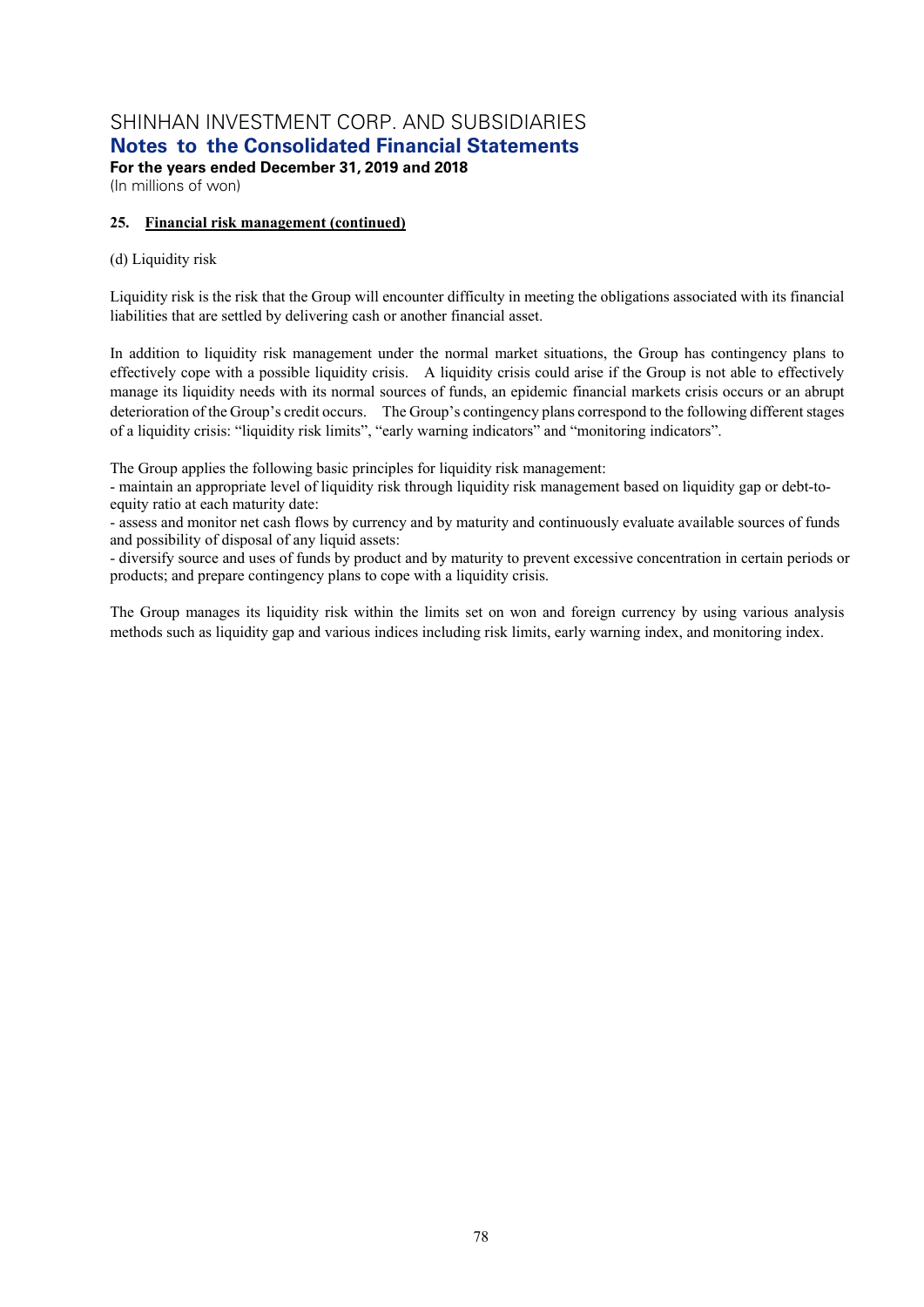**For the years ended December 31, 2019 and 2018**  (In millions of won)

### **25. Financial risk management (continued)**

### (d) Liquidity risk (continued)

### *(i) Contractual maturities for financial instruments*

Contractual maturities for financial instruments including cash flows of principal and interest and off balance as of December 31, 2019 and 2018 are as follows:

|                                                 |   |            | December 31, 2019 |                           |                 |             |                |              |  |  |  |  |
|-------------------------------------------------|---|------------|-------------------|---------------------------|-----------------|-------------|----------------|--------------|--|--|--|--|
|                                                 |   | Less than  |                   |                           | 6 months $\sim$ | $1 - 5$     | More than      |              |  |  |  |  |
|                                                 |   | 1 month    |                   | $1-3$ months $3-6$ months | 1 year          | years       | 5 years        | <b>Total</b> |  |  |  |  |
| Assets:                                         |   |            |                   |                           |                 |             |                |              |  |  |  |  |
| Cash and due from bank<br>measured at amortized |   |            |                   |                           |                 |             |                |              |  |  |  |  |
| cost                                            | W | 1,200,475  | 70,550            | 153,245                   | 1,208,128       | 2,245       | 3,720          | 2,638,363    |  |  |  |  |
| Loans measured at                               |   |            |                   |                           |                 |             |                |              |  |  |  |  |
| <b>FVTPL</b>                                    |   | 269        | 121,542           | 789                       | 84,375          | 556,898     | 484,870        | 1,248,743    |  |  |  |  |
| Securities measured at                          |   |            |                   |                           |                 |             |                |              |  |  |  |  |
| <b>FVTPL</b>                                    |   | 20,054,881 | 238,456           | 376,128                   | 699,302         | 851,818     | 110,053        | 22,330,638   |  |  |  |  |
| Derivative assets                               |   | 677,653    |                   |                           |                 |             |                | 677,653      |  |  |  |  |
| Securities measured at                          |   |            |                   |                           |                 |             |                |              |  |  |  |  |
| <b>FVOCI</b>                                    |   | 2,536,953  |                   |                           |                 |             | 163,661        | 2,700,614    |  |  |  |  |
| Loans measured at                               |   |            |                   |                           |                 |             |                |              |  |  |  |  |
| amortized cost                                  |   | 389,071    | 801,665           | 1,330,635                 | 531,303         | 1,511,706   | 203,736        | 4,768,116    |  |  |  |  |
| Other financial assets                          |   | 2,267,452  | 4,837             | 15,509                    | 24,296          | 59,704      | 2,735          | 2,374,533    |  |  |  |  |
|                                                 |   | 27,126,754 | 1,237,050         | 1,876,306                 | 2,547,404       | 2,982,371   | 968,775        | 36,738,660   |  |  |  |  |
| Liabilities:                                    |   |            |                   |                           |                 |             |                |              |  |  |  |  |
| Deposits                                        |   | 1,790,558  |                   |                           |                 |             |                | 1,790,558    |  |  |  |  |
| Financial liabilities                           |   |            |                   |                           |                 |             |                |              |  |  |  |  |
| measured at FVTPL                               |   | 1,099,320  |                   |                           |                 |             |                | 1,099,320    |  |  |  |  |
| Financial                                       |   |            |                   |                           |                 |             |                |              |  |  |  |  |
| liabilities designated                          |   |            |                   |                           |                 |             |                |              |  |  |  |  |
| at FVTPL                                        |   | 487,744    | 110,965           | 678,041                   | 1,651,198       | 5,414,943   | 1,066,565      | 9,409,456    |  |  |  |  |
| Derivative liabilities                          |   | 344,604    |                   |                           |                 |             |                | 344,604      |  |  |  |  |
| Borrowings                                      |   | 10,939,530 | 798,552           | 929,311                   | 280,535         | 129,153     | 285,001        | 13,362,082   |  |  |  |  |
| Debt securities issued                          |   | 2,538,550  | 2,608             | 5,041                     | 205,506         | 776,835     | $\overline{a}$ | 3,528,540    |  |  |  |  |
| Other financial liabilities                     |   | 3,531,211  | 12,660            | 3,173                     | 18,077          | 17,436      | 24             | 3,582,581    |  |  |  |  |
|                                                 |   | 20,731,517 | 924,785           | 1,615,566                 | 2,155,316       | 6,338,367   | 1,351,590      | 33,117,141   |  |  |  |  |
| Net position                                    | W | 6,395,237  | 312,265           | 260,740                   | 392,088         | (3,355,996) | (382, 815)     | 3,621,519    |  |  |  |  |

The above period has been segmented based on management's judgment. The amounts presented include cash flows of principal and interest, and are classified as the earliest due date when the Group's obligation to pay is based on undiscounted cash flows of financial assets and liabilities. Disposable securities at FVTPL and FVTOCI are classified as the shortest or disposable earliest maturity date and the other securities at FVTOCI are classified according to maturity. (Refer to note 36 for details of the remaining period of the lease liability)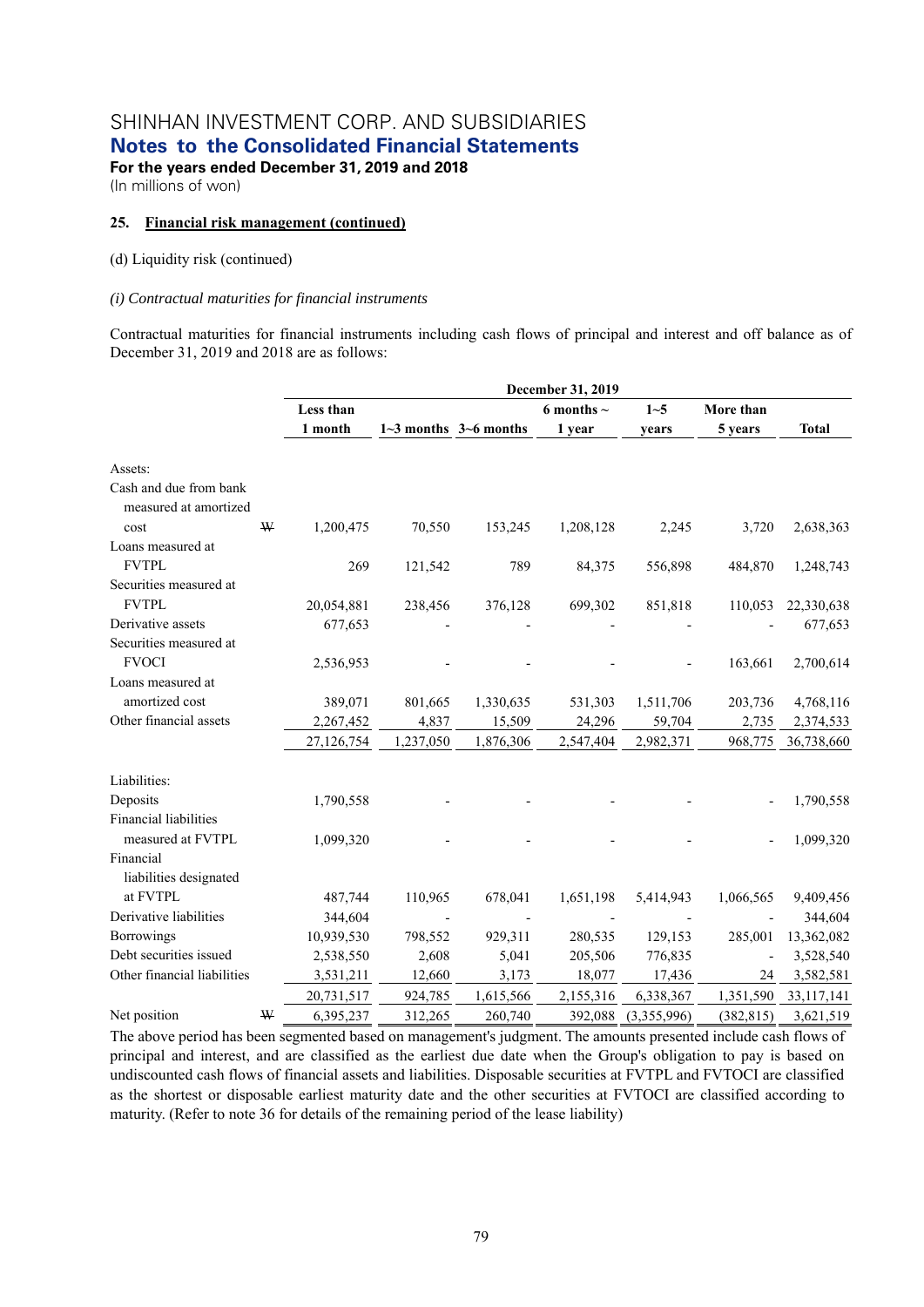**For the years ended December 31, 2019 and 2018**  (In millions of won)

### **25. Financial risk management (continued)**

### (d) Liquidity risk (continued)

### *(i) Contractual maturities for financial instruments*

Contractual maturities for financial instruments including cash flows of principal and interest and off balance as of December 31, 2019 and 2018 are as follows:

|                                                 |   |            | December 31, 2018 (Restated) |                |                 |             |             |            |  |  |  |
|-------------------------------------------------|---|------------|------------------------------|----------------|-----------------|-------------|-------------|------------|--|--|--|
|                                                 |   | Less than  | $1 - 3$                      |                | 6 months $\sim$ | 1~5         | More than   |            |  |  |  |
|                                                 |   | 1 month    | months                       | $3 - 6$ months | 1 year          | years       | 5 years     | Total      |  |  |  |
| Assets:                                         |   |            |                              |                |                 |             |             |            |  |  |  |
| Cash and due from bank<br>measured at amortized |   |            |                              |                |                 |             |             |            |  |  |  |
| cost                                            | ₩ | 886,081    | 111,969                      | 252,109        | 1,334,089       | 1,157       | 1,962       | 2,587,367  |  |  |  |
| Loans measured at                               |   |            |                              |                |                 |             |             |            |  |  |  |
| <b>FVTPL</b>                                    |   | 262,502    | 1,241                        | 3,396          | 94,930          | 82,507      | 45,508      | 490,084    |  |  |  |
| Securities measured at                          |   |            |                              |                |                 |             |             |            |  |  |  |
| <b>FVTPL</b>                                    |   | 16,423,089 | 35,278                       | 29,278         | 350,523         | 794,330     | 150,261     | 17,782,759 |  |  |  |
| Derivative assets                               |   | 316,246    |                              |                |                 |             |             | 316,246    |  |  |  |
| Securities measured at                          |   |            |                              |                |                 |             |             |            |  |  |  |
| <b>FVOCI</b>                                    |   | 1,072,936  |                              |                |                 |             | 149,106     | 1,222,042  |  |  |  |
| Loans measured at                               |   |            |                              |                |                 |             |             |            |  |  |  |
| amortized cost                                  |   | 785,083    | 713,854                      | 1,182,921      | 355,116         | 1,129,796   | 215,499     | 4,382,269  |  |  |  |
| Other financial assets                          |   | 1,580,678  | 5,530                        | 13,585         | 34,407          | 46,984      | 2,350       | 1,683,534  |  |  |  |
|                                                 |   | 21,326,615 | 867,872                      | 1,481,289      | 2,169,065       | 2,054,774   | 564,686     | 28,464,301 |  |  |  |
| Liabilities:                                    |   |            |                              |                |                 |             |             |            |  |  |  |
| Deposits                                        |   | 1,723,420  |                              |                |                 |             |             | 1,723,420  |  |  |  |
| <b>Financial liabilities</b>                    |   |            |                              |                |                 |             |             |            |  |  |  |
| measured at FVTPL                               |   | 765,512    |                              |                |                 |             |             | 765,512    |  |  |  |
| Financial                                       |   |            |                              |                |                 |             |             |            |  |  |  |
| liabilities designated at                       |   |            |                              |                |                 |             |             |            |  |  |  |
| <b>FVTPL</b>                                    |   | 332,248    | 303,996                      | 171,927        | 1,061,443       | 5,552,824   | 1,113,362   | 8,535,800  |  |  |  |
| Derivative liabilities                          |   | 565,173    |                              |                |                 |             |             | 565,173    |  |  |  |
| <b>Borrowings</b>                               |   | 9,333,337  | 94,392                       | 46,160         | 106,766         | 9,640       | 170,448     | 9,760,743  |  |  |  |
| Debt securities issued                          |   | 853,309    | 5,320                        | 10,465         | 10,081          | 482,900     | 504,538     | 1,866,613  |  |  |  |
| Other financial liabilities                     |   | 1,533,927  | 14,066                       | 2,024          | 10,189          | 27,487      | 24          | 1,587,717  |  |  |  |
|                                                 |   | 15,106,926 | 417,774                      | 230,576        | 1,188,479       | 6,072,851   | 1,788,372   | 24,804,978 |  |  |  |
| Net position                                    | W | 6,219,689  | 450,098                      | 1,250,713      | 980,586         | (4,018,077) | (1,223,686) | 3,659,323  |  |  |  |

(\*1) The previous year does not include cash guarantees of W 840,767 million received for derivative transactions.

The above period has been segmented based on management's judgment. The amounts presented include principal and interest cash flows and are classified as the earliest due date for the Group's obligation to pay, based on the undiscounted cash flows of the financial assets and liabilities. Securities at FVTPL are classified as either the earliest or the earliest possible expiration date. Securities measured at FVOCI are classified based on their maturity.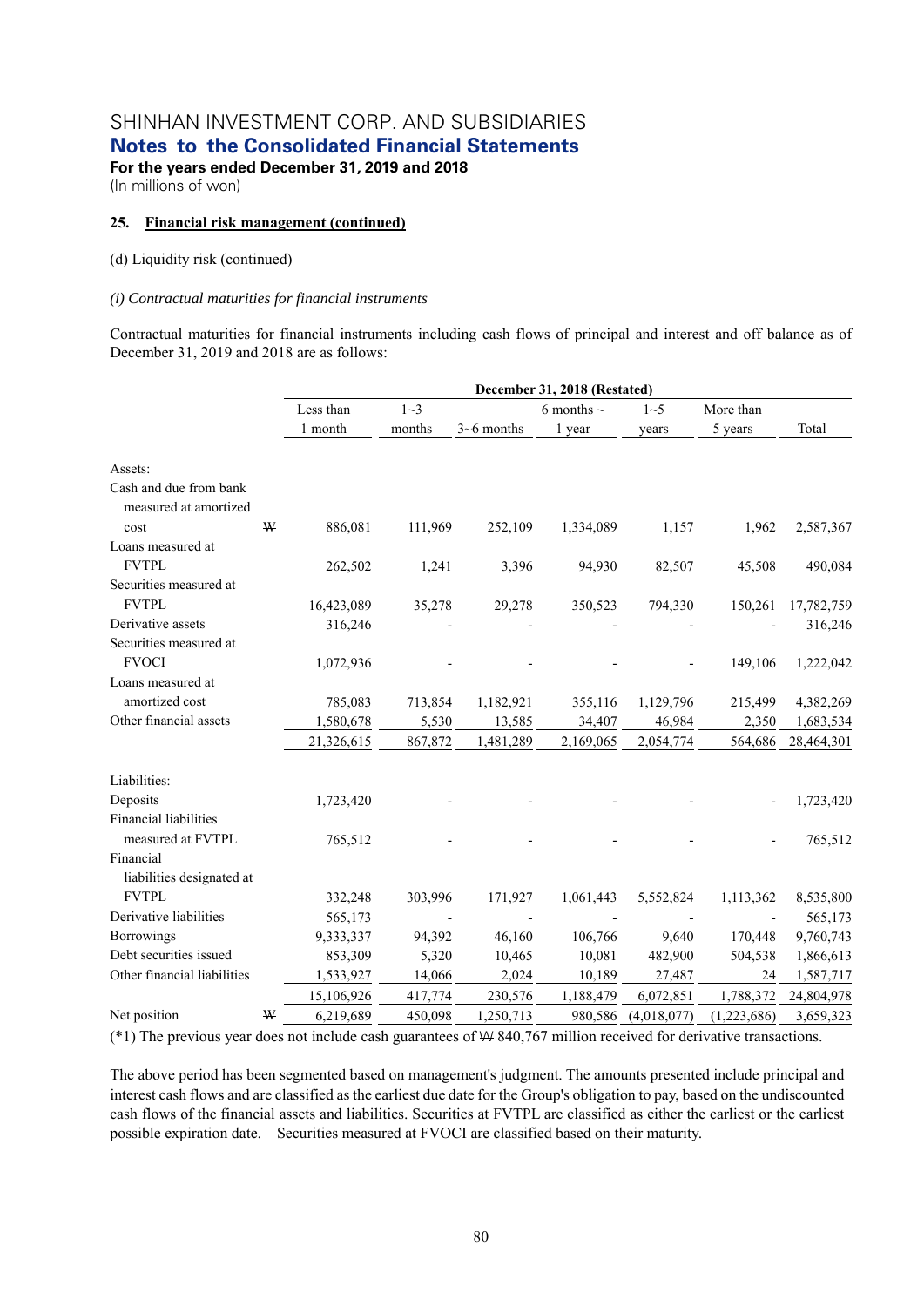**For the years ended December 31, 2019 and 2018**  (In millions of won)

### **25. Financial risk management (continued)**

### (d) Liquidity risk (continued)

### *(ii) Contractual maturities for off balance sheet items*

The exposure to guarantees and commitments, loan commitments and other acquisition commitments and derivative instruments that are likely to be exposed to liquidity risk are presented. The amount of liquidity risk exposure for offbalance items under the standard has been classified as expiration within one month, which is the earliest period in which payment can be requested. The payment guarantee is the maximum amount that the financial institution is required to pay in the contract if the party claims the full amount of guarantee for the payment guarantee contract, and the purchase agreement is an asset purchase agreement related to asset securitization. Loan commitments and other acquisition commitments are amortization commitments and other equity and debt instruments acquisition commitments. The amount related to derivative instruments is the amount of derivative instruments subject to hedge accounting, and the entity does not have derivatives that apply hedge accounting.

Contractual maturities for off balance sheet items as of December 31, 2019 and 2018 are as follows:

|                                                                    |   |             |          |                  | December 31, 2019 |         |                          |              |
|--------------------------------------------------------------------|---|-------------|----------|------------------|-------------------|---------|--------------------------|--------------|
|                                                                    |   | Less than 1 | $1 - 3$  |                  | 6 months $\sim$   | $1 - 5$ | More than 5              |              |
|                                                                    |   | month       | months   | $3\neg 6$ months | 1 year            | years   | years                    | Total        |
| ABCP purchase<br>agreement<br>Loan commitments<br>and other credit | W | 361,227     |          |                  |                   |         |                          | 361,227      |
| liabilities                                                        |   | 1,098,774   |          |                  |                   |         |                          | 1,098,774    |
|                                                                    | ₩ | 1,460,001   |          |                  |                   |         |                          | $-1,460,001$ |
|                                                                    |   |             |          |                  | December 31, 2018 |         |                          |              |
|                                                                    |   | Less than 1 | $1\sim3$ |                  | 6 months $\sim$   | $1 - 5$ | More than 5              |              |
|                                                                    |   | month       | months   | $3\neg 6$ months | 1 year            | years   | years                    | Total        |
| ABCP purchase<br>agreement<br>Loan commitments                     | ₩ | 324,776     |          |                  |                   |         |                          | 324,776      |
| and other credit<br>liabilities                                    |   | 1,188,203   |          |                  |                   |         | $\blacksquare$           | 1,188,203    |
|                                                                    | ₩ | 1,512,979   |          |                  |                   |         | $\overline{\phantom{a}}$ | 1,512,979    |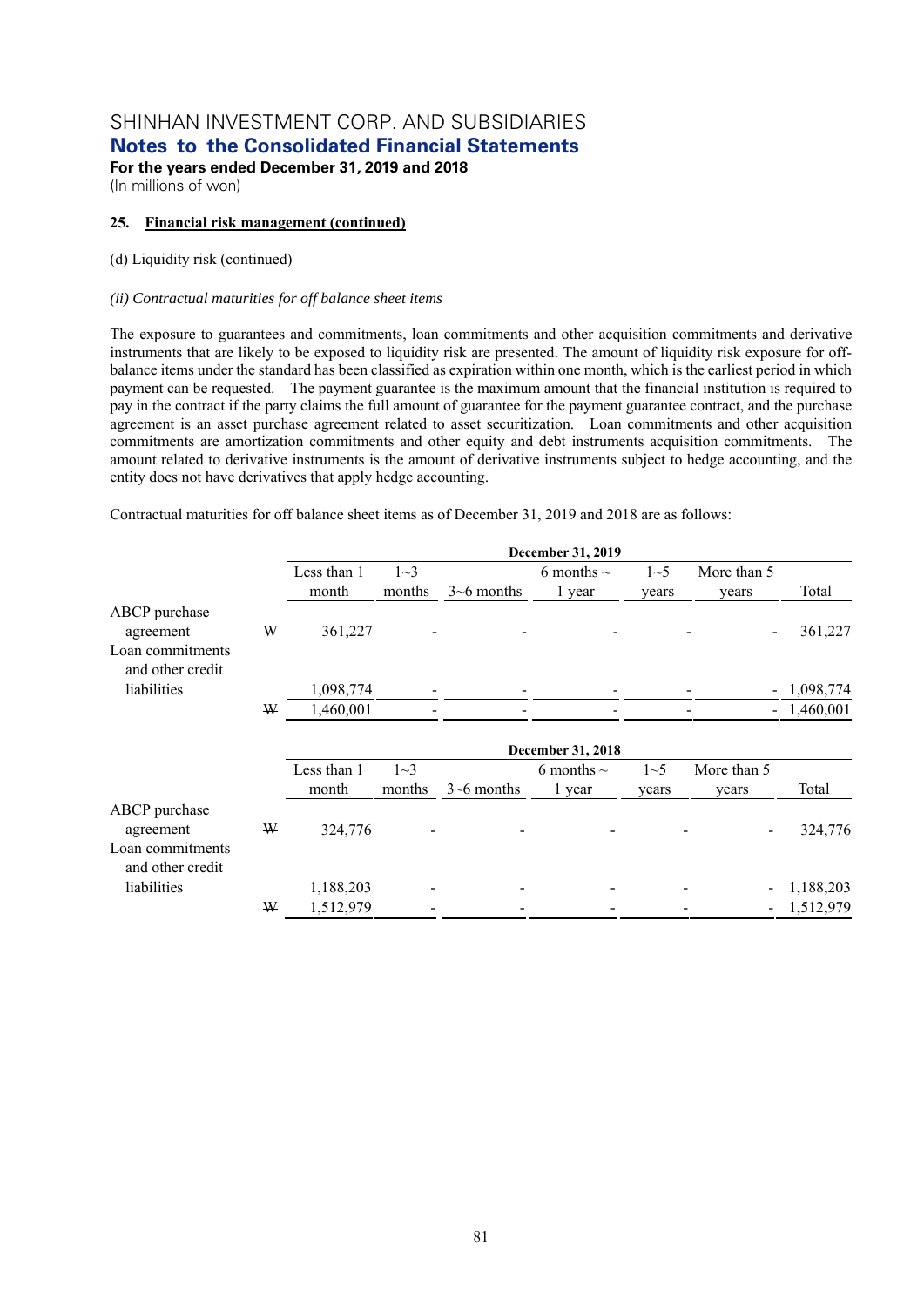**Notes to the Consolidated Financial Statements** 

**For the years ended December 31, 2019 and 2018**  (In millions of won)

### **25. Financial risk management (continued)**

### *(i) Capital management*

The objective of capital management is to maintain a competitive credit rating for maximizing Group value and support its going concern.

The Group manages capital risk by considering the risk concerning market status change and operating activities. The Group maintains required capital by restricting dividends, increasing capital stock and capital reduction.

### *(ii) Regulatory Capital Status*

Financial Supervisory Service imposes limitations on the Group's net capital ratio (NCR) to maintain at over 150%, otherwise the following measures are taken:

- NCR between 50%~100%: recommending management improvement NCR between 0%~50%: demanding management improvement NCR less than 0%: ordering management improvement

Details of NCR as of December 31, 2019 and 2018 are as follows:

|                                                               |   | December 31, 2019 | <b>December 31, 2018</b> |
|---------------------------------------------------------------|---|-------------------|--------------------------|
| 1. Net capital                                                | ₩ | 3,950,288         | 2,950,177                |
| Net assets $(*1)$                                             |   | 4,240,002         | 3,356,816                |
| $\text{Adjustment}(-)$                                        |   | 760,479           | 969,340                  |
| $\text{Adjustment}(+)$                                        |   | 470,765           | 562,701                  |
| 2. Total risk                                                 |   | 2,307,750         | 1,866,257                |
| Market risk                                                   |   | 1,328,621         | 1,183,120                |
| Credit risk                                                   |   | 869,606           | 588,821                  |
| Operating risk                                                |   | 109,524           | 94,316                   |
| 3. Surplus capital : $(1 - 2)$                                |   | 1,642,538         | 1,083,920                |
| 4. Legal capital                                              |   | 192,750           | 194,300                  |
| 5. Obligated capital for maintenance                          | ₩ | 134,925           | 136,010                  |
| 6. Net capital ratio : $(3/5)$ X $100\frac{(\frac{1}{2})}{2}$ |   | 1,217.37          | 796.94                   |

(\*1) The net asset value is based on the consolidated financial statement.

(\*2) Net capital ratio based on consolidated financial statements

### (f) Measurement of fair value

The fair value which the Group primarily uses for measurement of financial instruments are the published price quotations in an active market which are based on the market prices or the dealer price quotations of financial instruments traded in an active market where available, which are the best evidence of fair value.

If the market for a financial instrument is not active, fair value is established either by using a valuation technique or independent third-party valuation service. The Group uses diverse valuation techniques using certain assumptions which are based on the inputs observable in markets at the end of each reporting date.

Valuation techniques include using recent arm's length market transactions between knowledgeable, willing parties, if available, reference to the current fair value of another instrument that is substantially the same, discounted cash flow analysis and option pricing models. For example, the fair value for an interest swap is the present value of estimated future cash flows, and the fair value for a foreign exchange forwards contract is measured using the published forward exchange rate at the end of each reporting date.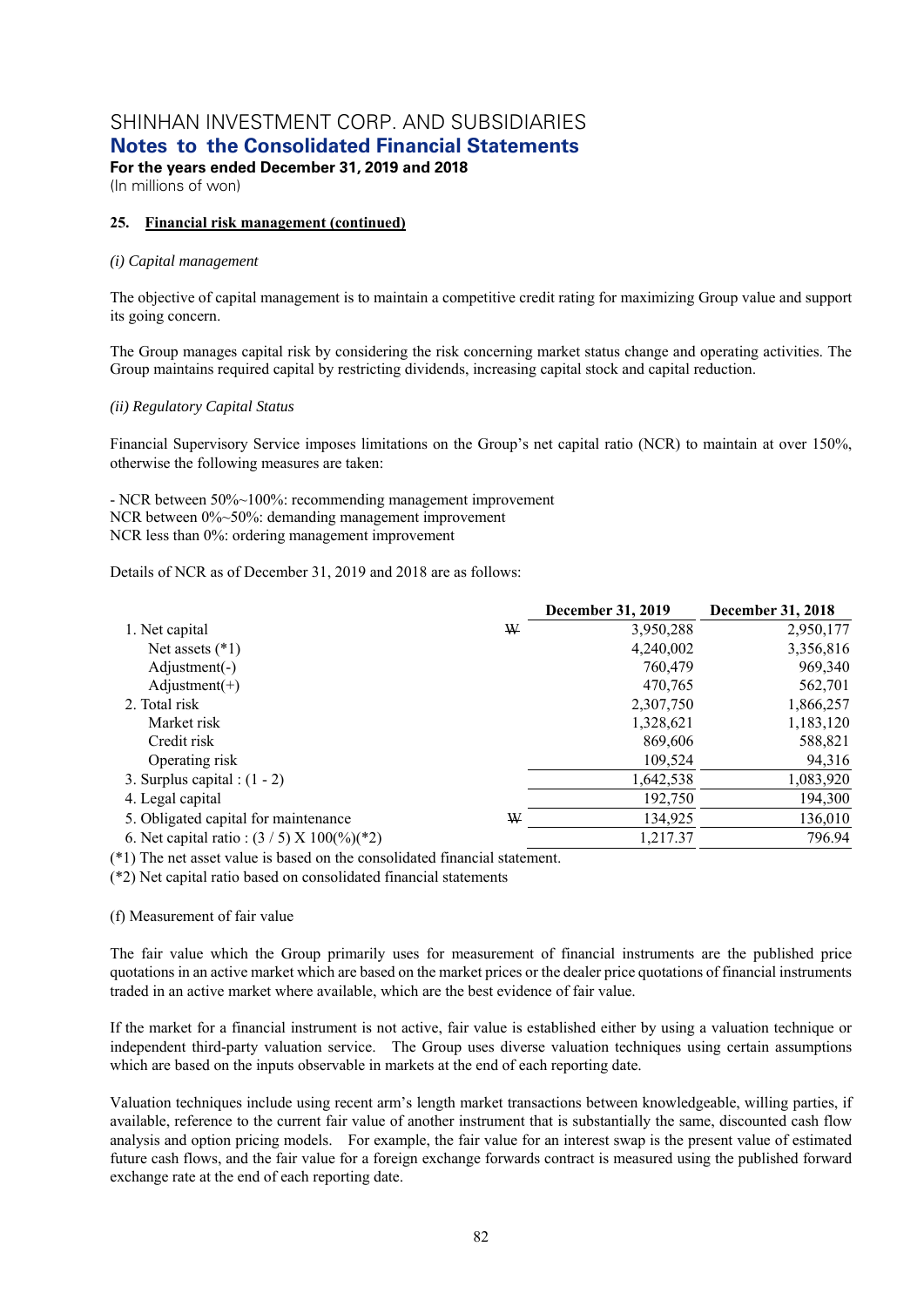**Notes to the Consolidated Financial Statements** 

**For the years ended December 31, 2019 and 2018**  (In millions of won)

### **25. Financial risk management (continued)**

(f) Measurement of fair value (continued)

### *(i) Financial instruments measured at amortized cost*

①The method of measuring the fair value of financial instruments measured at amortized cost is as follows:

| Type                    | Measurement methods of fair value                                                                                                                                                                                                                                       |  |  |  |  |  |
|-------------------------|-------------------------------------------------------------------------------------------------------------------------------------------------------------------------------------------------------------------------------------------------------------------------|--|--|--|--|--|
| Cash and due from banks | The book value and the fair value for cash are identical and most deposits are<br>floating interest rate deposits or deposits that are a short-term instrument. For<br>this reason, the book value is used as a substitute figure for the fair value.                   |  |  |  |  |  |
| Loans                   | The book value is used as a substitute figure for the fair value as it could be<br>regarded appropriate to fair value.                                                                                                                                                  |  |  |  |  |  |
| Deposits and borrowings | The book value and the fair value for demand deposits that are short-term<br>instruments are identical. The fair value of borrowings is measured by<br>discounting the contractual cash flows at the market interest rate that takes into<br>account the residual risk. |  |  |  |  |  |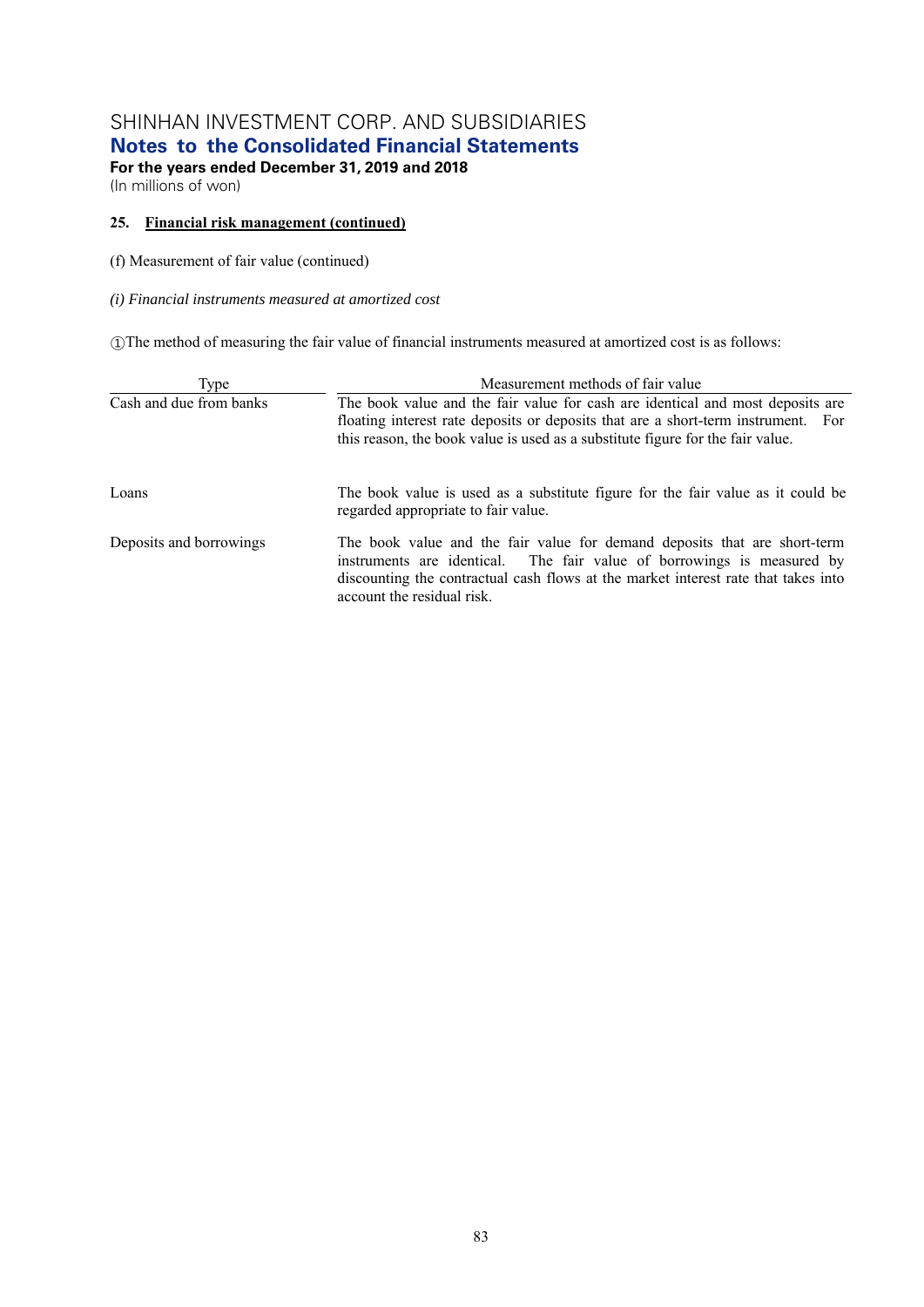**Notes to the Consolidated Financial Statements** 

**For the years ended December 31, 2019 and 2018**  (In millions of won)

### **25. Financial risk management (continued)**

(f) Measurement of fair value (continued)

*(i) Financial instruments measured at amortized cost (continued)* 

② The financial instruments measured at amortized cost as of December 31, 2019 and 2018 are as follows:

|                                                        |   |                | <b>Book value</b>             |                  |              |                   |
|--------------------------------------------------------|---|----------------|-------------------------------|------------------|--------------|-------------------|
|                                                        |   | <b>Balance</b> | <b>Unamortized</b><br>balance | <b>Allowance</b> | <b>Total</b> | <b>Fair value</b> |
|                                                        |   |                |                               |                  |              |                   |
| <b>Assets</b>                                          |   |                |                               |                  |              |                   |
| Cash and due from banks<br>measured at amortized cost: |   |                |                               |                  |              |                   |
| Cash and cash equivalents                              | W | 709,010        |                               |                  | 709,010      | 709,010           |
| Due from banks                                         |   | 1,911,652      |                               |                  | 1,911,652    | 1,911,652         |
|                                                        |   | 2,620,662      |                               |                  | 2,620,662    | 2,620,662         |
| Loans measured at amortized cost:                      |   |                |                               |                  |              |                   |
| Retail                                                 |   | 1,426,465      | (1,165)                       | (132)            | 1,425,168    | 1,425,168         |
| Corporate                                              |   | 3,190,662      | (9,052)                       | (23, 689)        | 3,157,921    | 3,157,921         |
|                                                        |   | 4,617,127      | (10,217)                      | (23, 821)        | 4,583,089    | 4,583,089         |
| Other financial assets                                 |   | 2,374,534      | (6,601)                       | (14, 326)        | 2,353,607    | 2,352,696         |
|                                                        | W | 9,612,323      | (16, 818)                     | (38, 147)        | 9,557,358    | 9,556,447         |
| <b>Liabilities</b>                                     |   |                |                               |                  |              |                   |
| Deposits                                               | W | 1,789,976      |                               |                  | 1,789,976    | 1,789,976         |
| Borrowings:                                            |   |                |                               |                  |              |                   |
| Call money                                             |   | 174,000        |                               |                  | 174,000      | 174,000           |
| Bonds sold under repurchase                            |   |                |                               |                  |              |                   |
| agreements                                             |   | 8,611,147      |                               |                  | 8,611,147    | 8,611,147         |
| Borrowings                                             |   | 4,563,497      |                               |                  | 4,563,497    | 4,563,497         |
| Debt securities issued                                 |   | 3,426,118      | (3,164)                       |                  | 3,422,954    | 3,477,710         |
|                                                        |   | 16,774,762     | (3,164)                       | $\overline{a}$   | 16,771,598   | 16,826,354        |
| Other financial liabilities                            |   | 3,582,581      | (1,460)                       |                  | 3,581,121    | 3,581,344         |
|                                                        | W | 22,147,319     | (4,624)                       | $\blacksquare$   | 22,142,695   | 22,197,674        |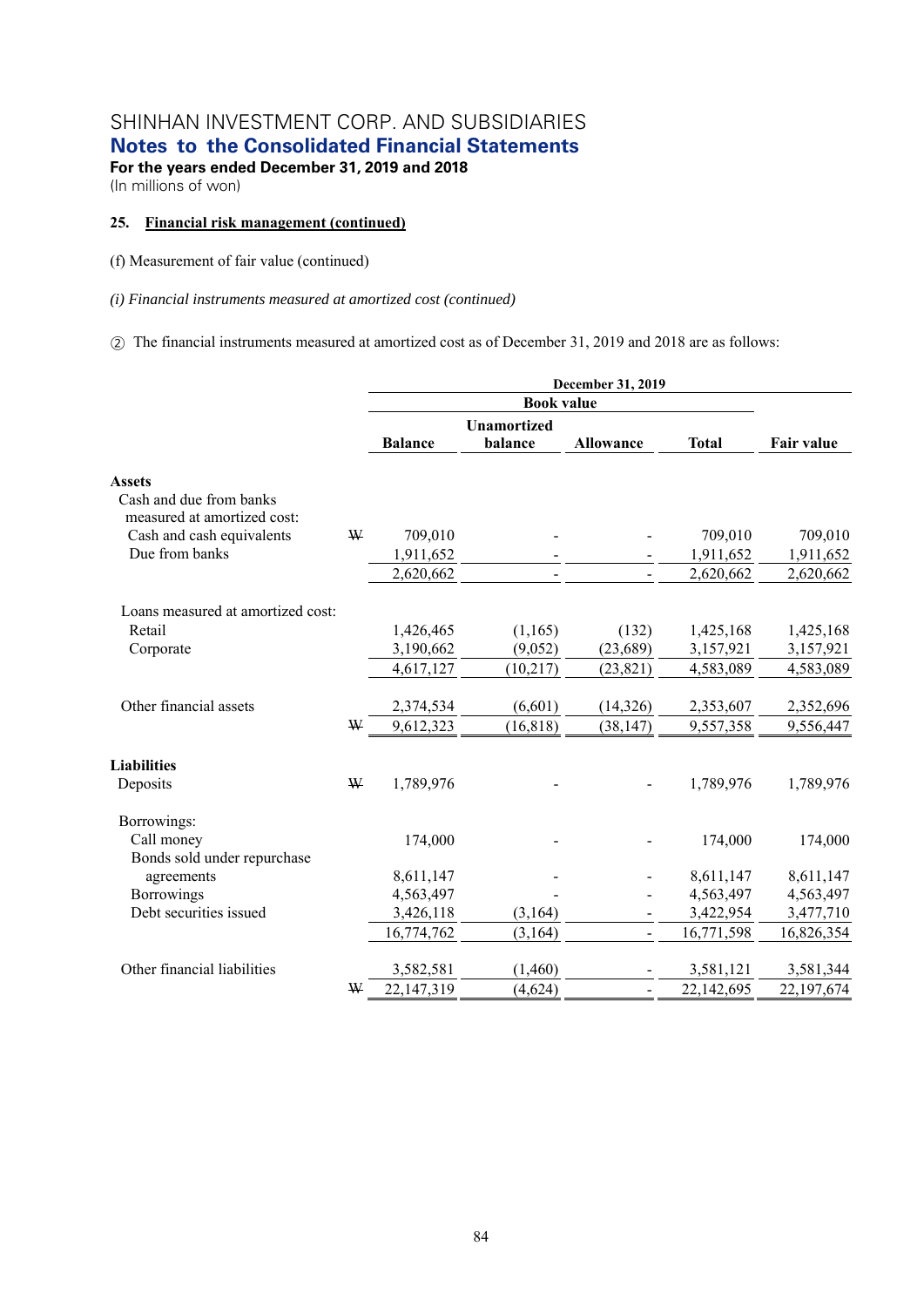**Notes to the Consolidated Financial Statements** 

**For the years ended December 31, 2019 and 2018**  (In millions of won)

#### **25. Financial risk management (continued)**

(f) Measurement of fair value (continued)

*(i) Financial instruments measured at amortized cost (continued)* 

② The financial instruments measured at amortized cost as of December 31, 2019 and 2018 are as follows (continued):

|                                                        |   |                        | <b>Book value</b>             |                  |                        |                        |
|--------------------------------------------------------|---|------------------------|-------------------------------|------------------|------------------------|------------------------|
|                                                        |   | <b>Balance</b>         | <b>Unamortized</b><br>balance | <b>Allowance</b> | <b>Total</b>           | Fair value             |
| <b>Assets</b>                                          |   |                        |                               |                  |                        |                        |
| Cash and due from banks<br>measured at amortized cost: |   |                        |                               |                  |                        |                        |
| Cash and cash equivalents                              | W | 259,818                |                               |                  | 259,818                | 259,818                |
| Due from banks                                         |   | 2,301,211              |                               |                  | 2,301,211              | 2,301,211              |
|                                                        |   | 2,561,029              |                               |                  | 2,561,029              | 2,561,029              |
| Loans measured at amortized cost:                      |   |                        |                               |                  |                        |                        |
| Retail                                                 |   | 1,509,724              | (1,222)                       | (147)            | 1,508,355              | 1,508,355              |
| Corporate                                              |   | 2,720,708              | (13, 132)                     | (29,359)         | 2,678,217              | 2,678,217              |
|                                                        |   | 4,230,432              | (14, 354)                     | (29, 506)        | 4,186,572              | 4,186,572              |
| Other financial assets                                 |   | 1,683,534              | (5,366)                       | (9, 977)         | 1,668,191              | 1,666,502              |
|                                                        | W | 8,474,995              | (19, 720)                     | (39, 483)        | 8,415,792              | 8,414,103              |
| <b>Liabilities</b>                                     |   |                        |                               |                  |                        |                        |
| Deposits                                               | W | 1,722,895              |                               |                  | 1,722,895              | 1,722,895              |
| Borrowings:                                            |   |                        |                               |                  |                        |                        |
| Call money                                             |   | 465,000                |                               |                  | 465,000                | 465,000                |
| Bonds sold under repurchase                            |   |                        |                               |                  |                        |                        |
| agreements<br>Borrowings                               |   | 7,077,212              |                               |                  | 7,077,212              | 7,077,212              |
| Debt securities issued                                 |   | 2,206,271<br>1,738,164 | (1, 972)                      |                  | 2,206,271<br>1,736,192 | 2,206,271<br>1,784,458 |
|                                                        |   | 11,486,647             | (1,972)                       | $\overline{a}$   | 11,484,675             | 11,532,941             |
|                                                        |   |                        |                               |                  |                        |                        |
| Other financial liabilities (*1)                       |   | 1,587,715              | (1,784)                       |                  | 1,585,931              | 1,585,988              |
|                                                        | W | 14,797,257             | (3,756)                       | $\blacksquare$   | 14,793,501             | 14,841,824             |

(\*1) The previous year does not include cash guarantees of W840,767 million received for derivative transactions.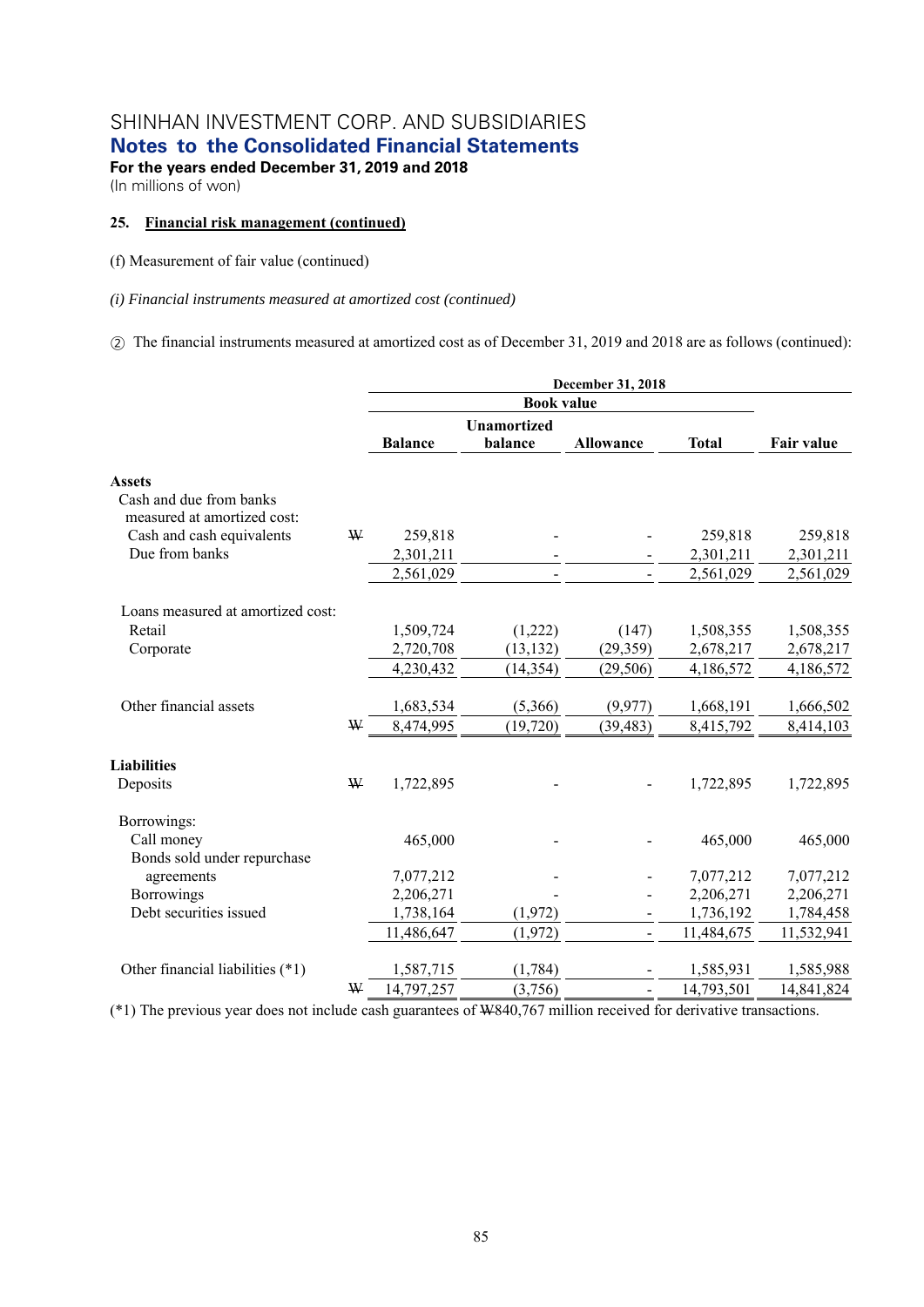**Notes to the Consolidated Financial Statements** 

**For the years ended December 31, 2019 and 2018** 

(In millions of won)

### **25. Financial risk management (continued)**

### (f) Measurement of fair value (continued)

*(i) Financial instruments measured at amortized cost (continued)* 

③ Details of financial instruments measured at amortized cost by the level in the fair value hierarchy into which the fair value measurement is categorized as of December 31, 2019 and 2018 are as follows:

|                                               |   | December 31, 2019 |         |            |              |
|-----------------------------------------------|---|-------------------|---------|------------|--------------|
|                                               |   | Level 1           | Level 2 | Level 3    | <b>Total</b> |
| <b>Assets</b>                                 |   |                   |         |            |              |
| Cash and due from banks measured at amortized |   |                   |         |            |              |
| cost:                                         |   |                   |         |            |              |
| Cash and cash equivalents                     | ₩ | 709,010           |         |            | 709,010      |
| Deposits measured at amortized cost           |   | 1,911,652         |         |            | 1,911,652    |
| Loans measured at amortized cost:             |   |                   |         |            |              |
| Retail                                        |   |                   |         | 1,425,168  | 1,425,168    |
| Corporate                                     |   | 108               |         | 3,157,813  | 3,157,921    |
| Other financial assets                        |   | 526,799           |         | 1,825,897  | 2,352,696    |
|                                               | W | 3,147,569         |         | 6,408,878  | 9,556,447    |
| <b>Liabilities</b>                            |   |                   |         |            |              |
| Deposits                                      | ₩ | 1,789,976         |         |            | 1,789,976    |
| Call money                                    |   | 174,000           |         |            | 174,000      |
| Bonds sold under repurchase agreements        |   | 6,647,661         |         | 1,963,486  | 8,611,147    |
| <b>Borrowings</b>                             |   |                   |         | 4,563,497  | 4,563,497    |
| Debt (Won)                                    |   |                   |         | 3,333,393  | 3,333,393    |
| Debt (Foreign)                                |   |                   |         | 144,317    | 144,317      |
| Other financial liabilities                   |   | 526,685           |         | 3,054,659  | 3,581,344    |
|                                               | ₩ | 9,138,322         |         | 13,059,352 | 22,197,674   |

|                                               |   | December 31, 2018 |         |           |              |  |
|-----------------------------------------------|---|-------------------|---------|-----------|--------------|--|
|                                               |   | Level 1           | Level 2 | Level 3   | <b>Total</b> |  |
| <b>Assets</b>                                 |   |                   |         |           |              |  |
| Cash and due from banks measured at amortized |   |                   |         |           |              |  |
| cost:                                         |   |                   |         |           |              |  |
| Cash and cash equivalents                     | ₩ | 259,818           |         |           | 259,818      |  |
| Deposits measured at amortized cost           |   | 2,301,211         |         |           | 2,301,211    |  |
| Loans measured at amortized cost:             |   |                   |         |           |              |  |
| Retail                                        |   |                   |         | 1,508,355 | 1,508,355    |  |
| Corporate                                     |   |                   |         | 2,678,217 | 2,678,217    |  |
| Other financial assets                        |   | 74,625            |         | 1,591,877 | 1,666,502    |  |
|                                               | ₩ | 2,635,654         |         | 5,778,449 | 8,414,103    |  |
| <b>Liabilities</b>                            |   |                   |         |           |              |  |
| Deposits                                      | ₩ | 1,722,895         |         |           | 1,722,895    |  |
| Call money                                    |   | 465,000           |         |           | 465,000      |  |
| Bonds sold under repurchase agreements        |   | 5,009,917         |         | 2,067,294 | 7,077,211    |  |
| <b>Borrowings</b>                             |   |                   |         | 2,206,271 | 2,206,271    |  |
| Debt (Won)                                    |   |                   |         | 1,742,194 | 1,742,194    |  |
| Debt (Foreign)                                |   |                   |         | 42,264    | 42,264       |  |
| Other financial liabilities (*1)              |   | 74,638            |         | 1,511,350 | 1,585,988    |  |
|                                               | ₩ | 7,272,450         |         | 7,569,373 | 14,841,823   |  |

(\*1) The previous year does not include the W840,767 million in cash collateral received for derivative transactions.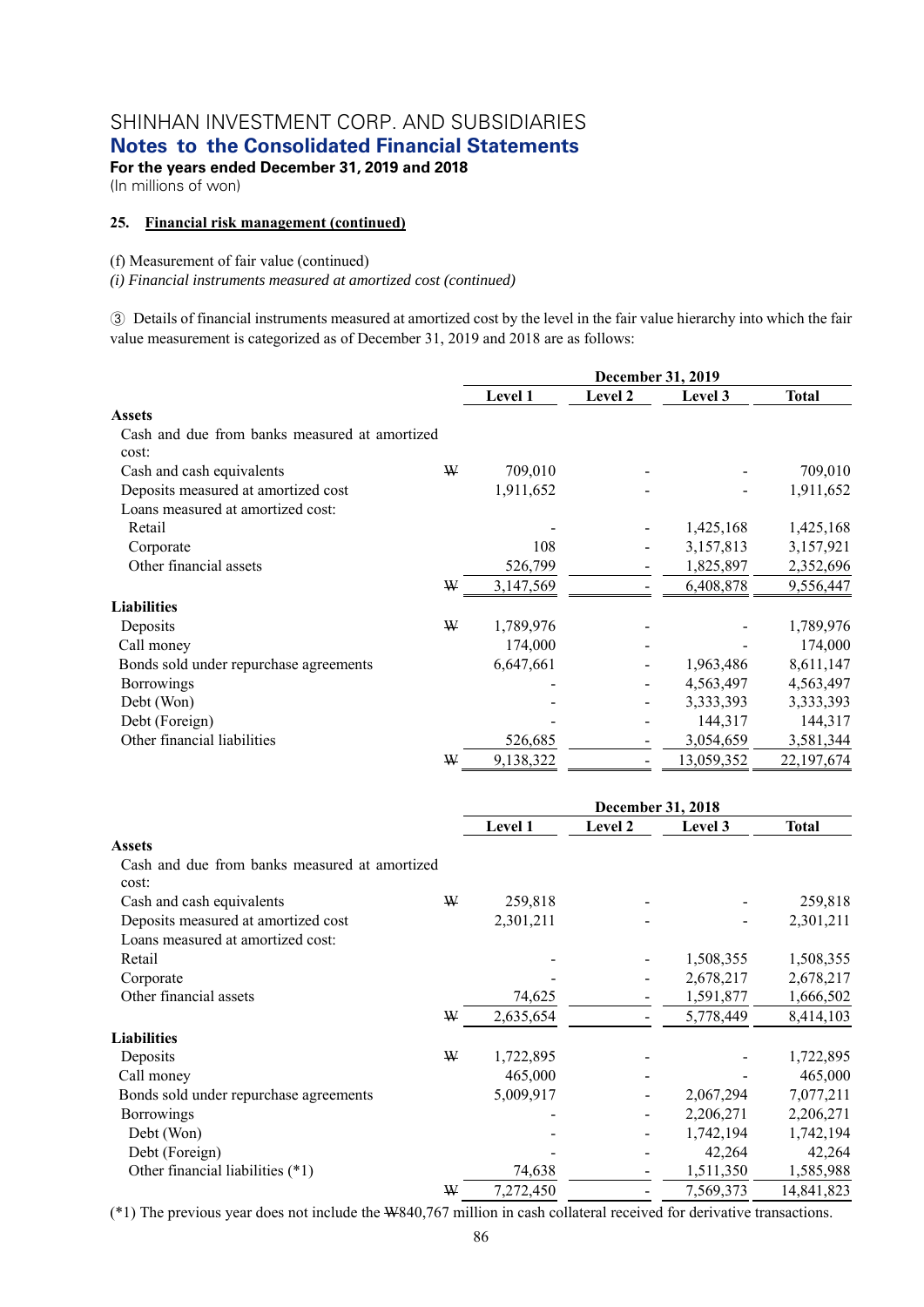**Notes to the Consolidated Financial Statements** 

**For the years ended December 31, 2019 and 2018**  (In millions of won)

#### **25. Financial risk management (continued)**

(f) Measurement of fair value (continued)

#### *(ii) Financial instruments measured at fair value*

① The Group classifies and discloses fair value of financial instruments into the following three-level hierarchy:

- Level 1: Financial instruments measured at quoted prices from active markets are classified as fair value level 1. - Level 2: Financial instruments measured using valuation techniques where all significant inputs are observable market data are classified as level 2.

- Level 3: Financial instruments measured using valuation techniques where one or more significant inputs are not based on observable market data are classified as level 3.

Details of financial instruments measured at the fair value by the level in the fair value hierarchy into which the fair value measurement is categorized as of December 31, 2019 and 2018 are as follows:

|                                         |   | December 31, 2019 |            |           |            |  |  |
|-----------------------------------------|---|-------------------|------------|-----------|------------|--|--|
|                                         |   | Level 1           | Level 2    | Level 3   | Total      |  |  |
| <b>Assets</b>                           |   |                   |            |           |            |  |  |
| Financial assets measured at FVTPL:     |   |                   |            |           |            |  |  |
| Debt securities                         | W | 3,152,246         | 10,435,581 | 460,610   | 14,048,437 |  |  |
| Equity securities                       |   | 626,582           |            | 167,787   | 794,369    |  |  |
| Deposits                                |   |                   | 1,103,050  |           | 1,103,050  |  |  |
| Loans                                   |   |                   |            | 1,217,303 | 1,217,303  |  |  |
| Others                                  |   | 917,945           | 3,163,762  | 2,302,643 | 6,384,350  |  |  |
| Derivative assets:                      |   |                   |            |           |            |  |  |
| Trading purpose                         |   | 35,711            | 185,080    | 456,862   | 677,653    |  |  |
| Financial assets measured at FVOCI      |   |                   |            |           |            |  |  |
| Debt securities                         |   | 637,251           | 1,889,420  |           | 2,526,671  |  |  |
| Equity securities                       |   |                   |            | 163,661   | 163,661    |  |  |
| Total financial assets:                 | ₩ | 5,369,735         | 16,776,893 | 4,768,866 | 26,915,494 |  |  |
| <b>Liabilities</b>                      |   |                   |            |           |            |  |  |
| Trading financial liabilities at FVTPL: |   |                   |            |           |            |  |  |
| Securities sold                         | W | 1,095,294         |            |           | 1,095,294  |  |  |
| Derivative liabilities:                 |   |                   |            |           |            |  |  |
| Trading purpose                         |   | 46,656            | 182,968    | 114,980   | 344,604    |  |  |
| Financial liabilities designated at     |   |                   |            |           |            |  |  |
| fair value through profit or loss:      |   |                   |            |           |            |  |  |
| Derivatives-combined                    |   |                   |            |           |            |  |  |
| securities sold                         |   |                   | 897,967    | 8,511,488 | 9,409,455  |  |  |
| Total financial liabilities:            | ₩ | 1,141,950         | 1,080,935  | 8,626,468 | 10,849,353 |  |  |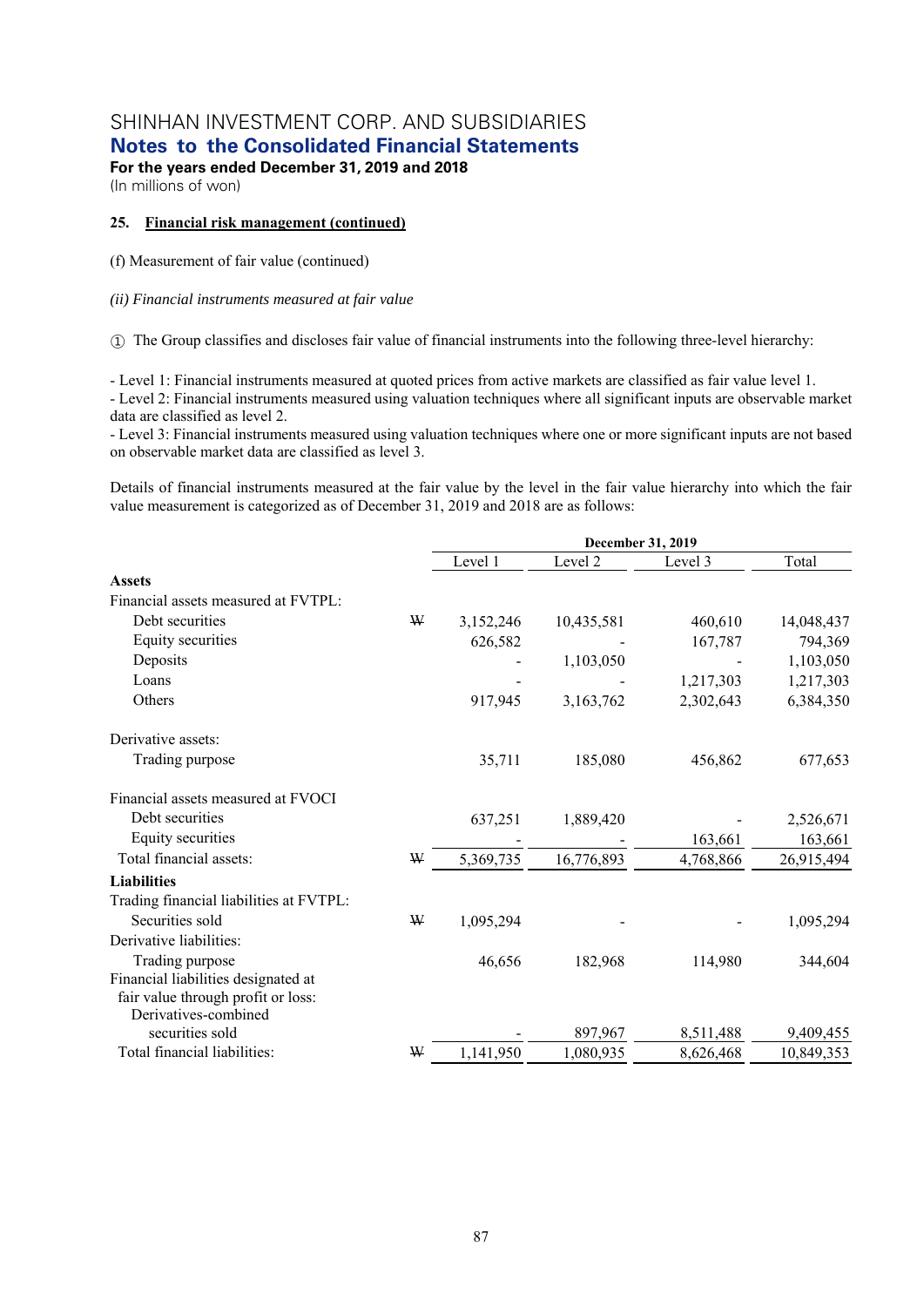**For the years ended December 31, 2019 and 2018** 

(In millions of won)

### **25. Financial risk management (continued)**

(f) Measurement of fair value (continued)

### *(ii) Financial instruments measured at fair value*

Details of financial instruments measured at the fair value by the level in the fair value hierarchy into which the fair value measurement is categorized as of December 31, 2019 and 2018 are as follows:

|                                         |   | December 31, 2018 (Restated) |            |           |              |  |  |
|-----------------------------------------|---|------------------------------|------------|-----------|--------------|--|--|
|                                         |   | Level 1                      | Level 2    | Level 3   | <b>Total</b> |  |  |
| <b>Assets</b>                           |   |                              |            |           |              |  |  |
| Financial assets measured at FVTPL:     |   |                              |            |           |              |  |  |
| Debt securities                         | ₩ | 2,749,115                    | 8,803,708  | 274,067   | 11,826,890   |  |  |
| Equity securities                       |   | 273,158                      |            | 89,436    | 362,594      |  |  |
| Deposits                                |   |                              | 1,040,180  |           | 1,040,180    |  |  |
| Loans                                   |   |                              | 483,640    |           | 483,640      |  |  |
| Others                                  |   | 568,000                      | 3,120,067  | 864,497   | 4,552,564    |  |  |
| Derivative assets:                      |   |                              |            |           |              |  |  |
| Trading purpose                         |   | 62,275                       | 141,501    | 112,470   | 316,246      |  |  |
| Financial assets measured at FVOCI      |   |                              |            |           |              |  |  |
| Debt securities                         |   | 140,143                      | 926,506    |           | 1,066,649    |  |  |
| Equity securities                       |   |                              |            | 149,105   | 149,105      |  |  |
| Total financial assets:                 | ₩ | 3,792,691                    | 14,515,602 | 1,489,575 | 19,797,868   |  |  |
| <b>Liabilities</b>                      |   |                              |            |           |              |  |  |
| Trading financial liabilities at FVTPL: |   |                              |            |           |              |  |  |
| Securities sold                         | ₩ | 762,869                      |            |           | 762,869      |  |  |
| Derivative liabilities:                 |   |                              |            |           |              |  |  |
| Trading purpose                         |   | 115,206                      | 166,772    | 283,196   | 565,174      |  |  |
| Financial liabilities designated at     |   |                              |            |           |              |  |  |
| fair value through profit or loss:      |   |                              |            |           |              |  |  |
| Derivatives-combined                    |   |                              |            |           |              |  |  |
| securities sold                         |   |                              | 1,702,063  | 6,833,737 | 8,535,800    |  |  |
| Total financial liabilities:            | W | 878,075                      | 1,868,835  | 7,116,933 | 9,863,843    |  |  |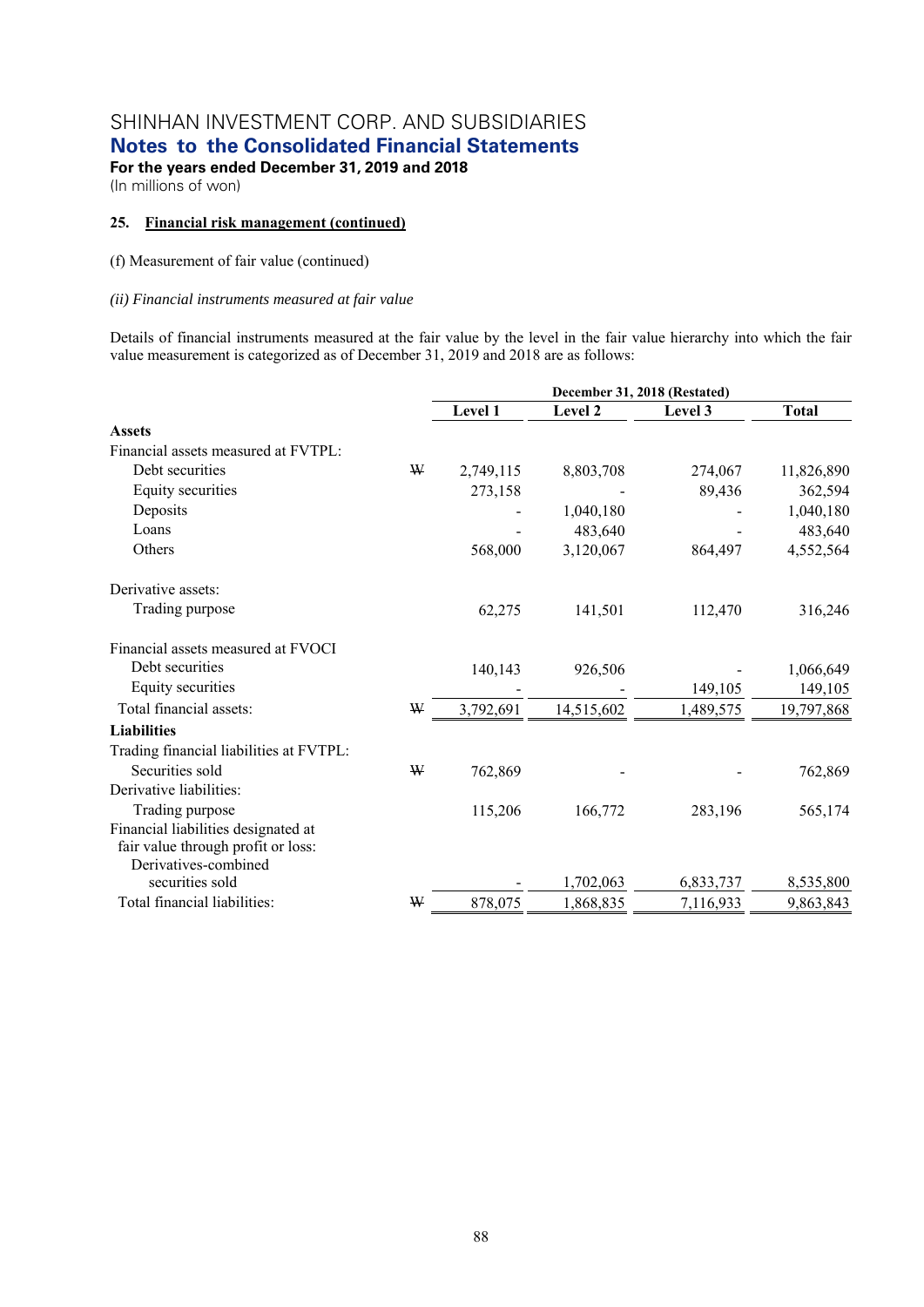**Notes to the Consolidated Financial Statements** 

**For the years ended December 31, 2019 and 2018**  (In millions of won)

### **25. Financial risk management (continued)**

(f) Measurement of fair value (continued)

#### *(ii) Financial instruments measured at fair value*

② Changes in level 3 of the fair value hierarchy for the years ended December 31, 2019 and 2018 are as follows:

|                                                |   |                                      |                                                  | December 31, 2019                                           |                                                                     |                                      |              |
|------------------------------------------------|---|--------------------------------------|--------------------------------------------------|-------------------------------------------------------------|---------------------------------------------------------------------|--------------------------------------|--------------|
|                                                |   | Loans<br>measured at<br><b>FVTPL</b> | <b>Securities</b><br>measured at<br><b>FVTPL</b> | <b>Financial</b><br>assets<br>designated at<br><b>FVOCI</b> | <b>Financial</b><br>liabilities<br>designated<br>at<br><b>FVTPL</b> | <b>Derivative</b><br>instrument<br>S | <b>Total</b> |
| Beginning balance                              | ₩ |                                      | 1,228,000                                        | 149,105                                                     | (6,833,737)                                                         | (170, 726)                           | (5,627,358)  |
| Total income                                   |   |                                      | (18,674)                                         | 14,556                                                      | (840, 248)                                                          | 482,643                              | (361, 723)   |
| Profit or $loss(*1)$<br>Other<br>comprehensive |   |                                      | (18,674)                                         |                                                             | (826, 594)                                                          | 482,643                              | (362, 625)   |
| income<br>Purchases and                        |   |                                      |                                                  | 14,556                                                      | (13, 654)                                                           |                                      | 902          |
| issuances                                      |   | 1,217,303                            | 2,281,503                                        |                                                             | (8,821,680)                                                         | 534                                  | (5,322,340)  |
| Sales and settlements                          |   |                                      | (709, 055)                                       |                                                             | 7,984,176                                                           | 29,431                               | 7,304,552    |
| Transferred from<br>level 3                    |   |                                      | 149,267                                          |                                                             |                                                                     |                                      | 149,267      |
| Ending balance                                 | ₩ | 1,217,303                            | 2,931,041                                        | 163,661                                                     | (8,511,489)                                                         | 341,882                              | (3,857,602)  |

|                                  |   | December 31, 2018                                |                                                          |                                                               |                   |              |  |  |  |
|----------------------------------|---|--------------------------------------------------|----------------------------------------------------------|---------------------------------------------------------------|-------------------|--------------|--|--|--|
|                                  |   | <b>Securities</b><br>measured at<br><b>FVTPL</b> | <b>Financial assets</b><br>designated at<br><b>FVOCI</b> | <b>Financial liabilities</b><br>designated at<br><b>FVTPL</b> | <b>Derivative</b> | <b>Total</b> |  |  |  |
| Beginning balance                | ₩ | 987,748                                          | 146,004                                                  | (7,273,754)                                                   | 164,492           | (5,975,510)  |  |  |  |
| Total income                     |   | 41,510                                           | 3,102                                                    | 10,325                                                        | (183, 682)        | (128, 745)   |  |  |  |
| Profit or $loss(*1)$             |   | 41,510                                           |                                                          | 10,090                                                        | (183, 682)        | (132,082)    |  |  |  |
| Other<br>comprehensive<br>income |   |                                                  | 3,102                                                    | 235                                                           |                   | 3,337        |  |  |  |
| Purchases and                    |   |                                                  |                                                          |                                                               |                   |              |  |  |  |
| issuances                        |   | 849,380                                          |                                                          | (7,127,670)                                                   | 616               | (6,277,674)  |  |  |  |
| Sales and settlements            |   | (649, 653)                                       |                                                          | 7,557,362                                                     | (152, 152)        | 6,755,557    |  |  |  |
| Transferred from                 |   |                                                  |                                                          |                                                               |                   |              |  |  |  |
| level 3                          |   | (985)                                            |                                                          |                                                               |                   | (985)        |  |  |  |
| Ending balance                   | ₩ | 1,228,000                                        | 149,106                                                  | (6,833,737)                                                   | (170, 726)        | (5,627,357)  |  |  |  |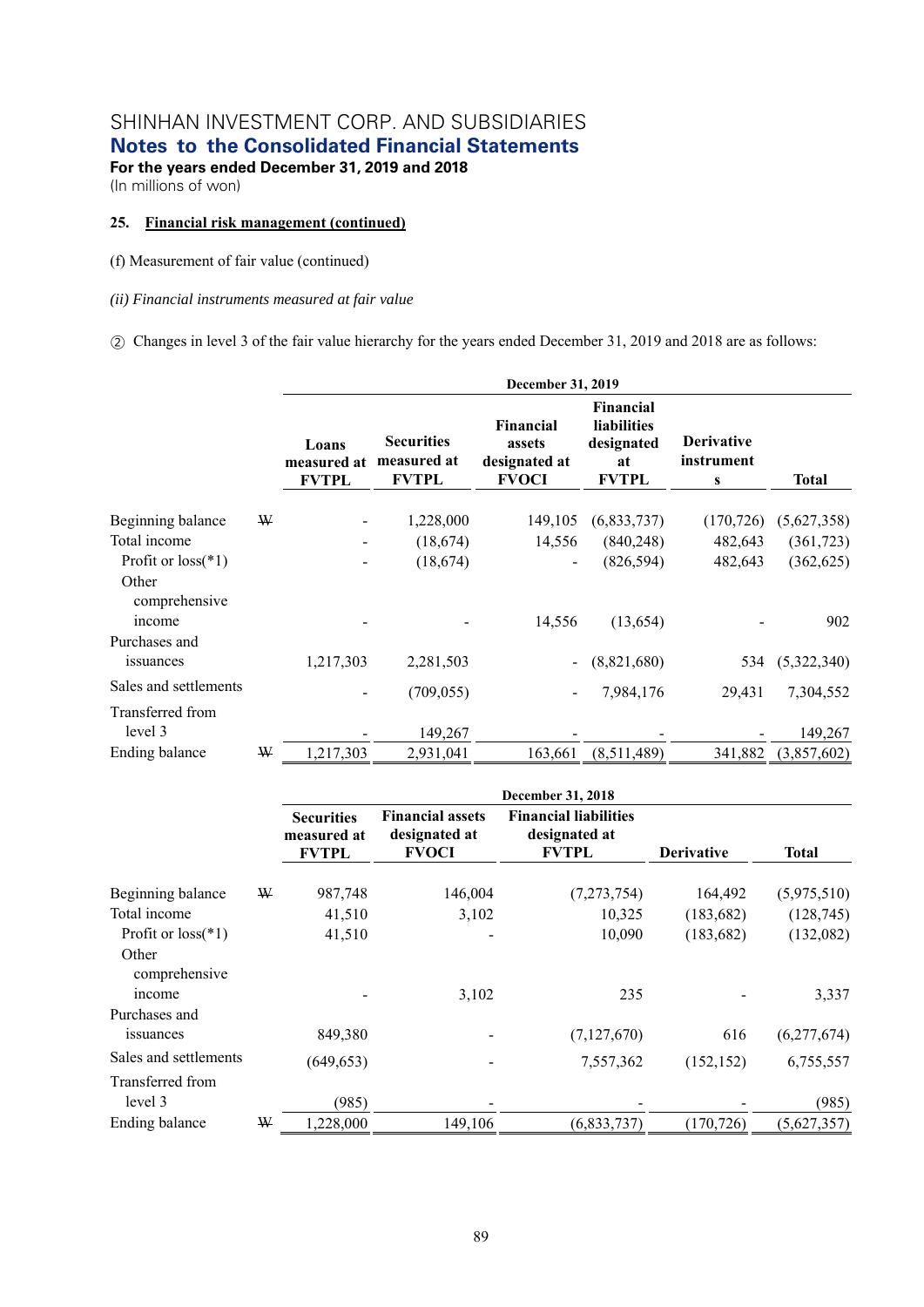**Notes to the Consolidated Financial Statements** 

**For the years ended December 31, 2019 and 2018**  (In millions of won)

### **25. Financial risk management (continued)**

(f) Measurement of fair value (continued)

### *(ii) Financial instruments measured at fair value (continued)*

② Changes in level 3 of the fair value hierarchy for the years ended December 31, 2019 and 2018 are as follows (continued):

(\*1) Recognized profit or loss of the changes in carrying value of financial instruments classified as Level 3 for the years ended December 31, 2019 and 2018, are included in the accounts of the statements of comprehensive income, of which the amounts and the related accounts are as follows:

|                                                     |   |                | December 31, 2019       | December 31, 2018 |                     |  |
|-----------------------------------------------------|---|----------------|-------------------------|-------------------|---------------------|--|
|                                                     |   |                |                         |                   | Recognized profit   |  |
|                                                     |   |                | Recognized profit or    |                   | or loss from the    |  |
|                                                     |   | Amounts        | loss from the financial | Amounts           | financial           |  |
|                                                     |   | recognized in  | instruments held as of  | recognized in     | instruments held as |  |
|                                                     |   | profit or loss | December 31             | profit or loss    | of December 31      |  |
| Gain(loss) on financial assets<br>measured at FVTPL | W | 463.968        | (19, 846)               | (142, 172)        | (330, 282)          |  |
| Gain(loss) on financial liabilities                 |   |                |                         |                   |                     |  |
| designated at FVTPL                                 |   | (826, 594)     | (66, 113)               | 10.090            | 392,096             |  |
|                                                     | W | (362, 626)     | (85,959)                | (132,082)         | 61,814              |  |

### ③ Deferred profit and loss

In evaluating fair value of OTC derivatives using unobservable market data, if calculated fair value differs from transaction price, the Group recognizes the transaction price as fair value of financial instruments. Difference between transaction cost and fair value is recognized deferred and amortized for the transaction period. If the evaluating factors become observable in markets, deferred amount is recognized to profit or loss immediately.

Day 1 profit or loss for the years ended December 31, 2019 and 2018 are as follows:

|                                      | <b>December 31, 2019</b> | <b>December 31, 2018</b> |  |
|--------------------------------------|--------------------------|--------------------------|--|
| W<br>Beginning balance               | (121, 603)               | (132, 464)               |  |
| New transactions                     | (174, 400)               | (89, 123)                |  |
| Amounts recognized in profit or loss |                          |                          |  |
| during the period                    | 128,899                  | 99.984                   |  |
| Ending balance<br>W                  | (167, 104)               | (121, 603)               |  |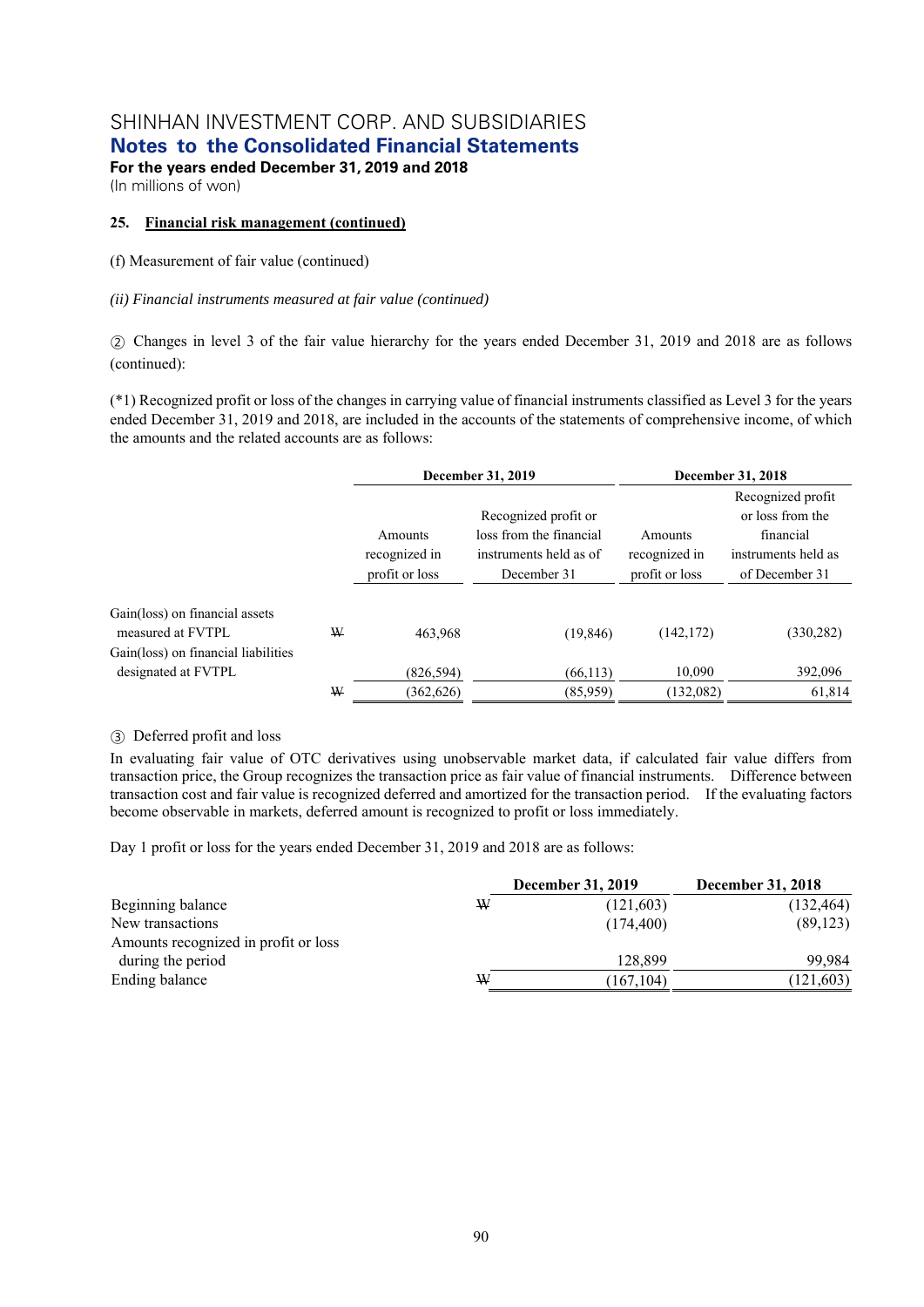**Notes to the Consolidated Financial Statements** 

**For the years ended December 31, 2019 and 2018**  (In millions of won)

### **25. Financial risk management (continued)**

(f) Measurement of fair value (continued)

### *(iii) Valuation techniques and unobservable inputs in the market*

① Information about valuation technique and inputs used at December 31, 2019 and 2018 in the fair value measurement of financial instruments classified as level 2 are as follows:

| <b>Type of financial instrument</b>                                         | <b>Valuation</b><br>technique |   | <b>December 31, 2019</b> | Inputs                                      |
|-----------------------------------------------------------------------------|-------------------------------|---|--------------------------|---------------------------------------------|
| <b>Assets</b>                                                               |                               |   |                          |                                             |
| Financial assets measured at<br><b>FVTPL</b>                                | $DCF(*)$                      | W | 14.702.393               | Discount rate<br>Price of underlying assets |
| Derivative assets                                                           | $DCF(*)$                      |   | 185,080                  | Discount rate<br>Price of underlying assets |
| Securities measured at FVOCI                                                | $DCF(*)$                      |   | 1,889,420                | Discount rate                               |
|                                                                             |                               | W | 16,776,893               |                                             |
| <b>Liabilities</b>                                                          |                               |   |                          |                                             |
| Derivative liabilities                                                      | $DCF(*)$                      | W | 182,968                  | Discount rate<br>Price of underlying assets |
| Financial liabilities designated<br>at fair value through profit or<br>loss | $DCF(*)$                      |   | 897,967                  | Discount rate<br>Price of underlying assets |
|                                                                             |                               | W | 1,080,935                |                                             |

| <b>Type of financial instrument</b>                                 | <b>Valuation</b><br>technique |   | December 31, 2018    | Inputs                                      |
|---------------------------------------------------------------------|-------------------------------|---|----------------------|---------------------------------------------|
| <b>Assets</b>                                                       |                               |   |                      |                                             |
| Financial assets measured at<br><b>FVTPL</b>                        | $DCF(*)$                      | W | 13.447.595           | Discount rate<br>Price of underlying assets |
| Derivative assets                                                   | $DCF(*)$                      |   | 141,501              | Discount rate<br>Price of underlying assets |
| Securities measured at FVOCI                                        | $DCF(*)$                      |   | 926,506              | Discount rate                               |
|                                                                     |                               | W | 14,515,602           |                                             |
| <b>Liabilities</b>                                                  |                               |   |                      |                                             |
| Derivative liabilities                                              | $DCF(*)$                      | W | 1,702,063            | Discount rate<br>Price of underlying assets |
| Financial liabilities designated<br>at fair value through profit or | $DCF(*)$                      |   |                      | Discount rate<br>Price of underlying assets |
| loss                                                                |                               | W | 166,772<br>1,868,835 |                                             |
|                                                                     |                               |   |                      |                                             |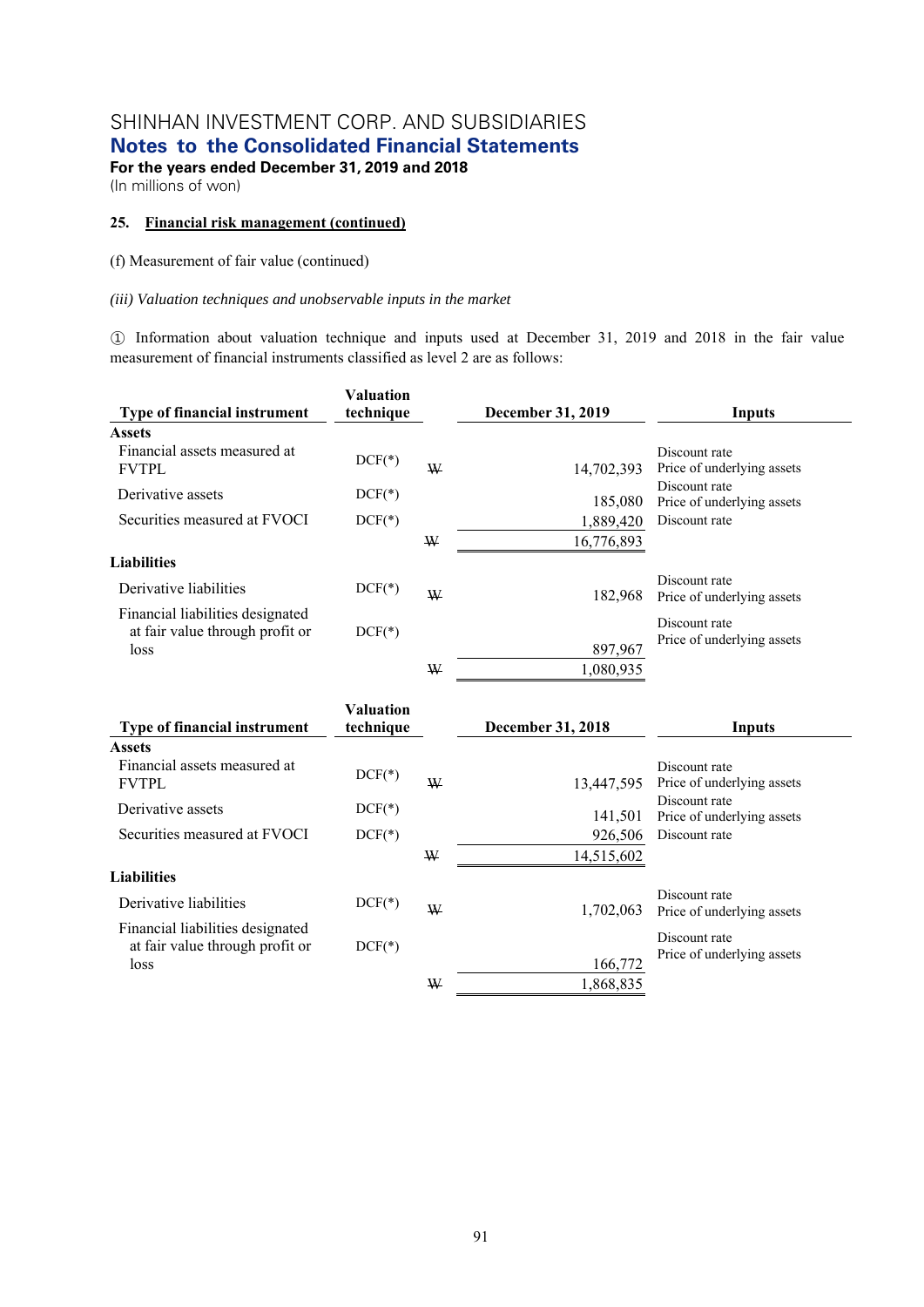**Notes to the Consolidated Financial Statements** 

**For the years ended December 31, 2019 and 2018**  (In millions of won)

#### **25. Financial risk management (continued)**

(f) Measurement of fair value (continued)

(iii) Valuation techniques and unobservable inputs in the market

② Information about valuation technique and significant unobservable inputs used at December 31, 2019 and 2018 in the fair value measurement of financial instruments classified as level 3 are as follows:

| <b>Type of financial</b><br>instrument                 | <b>Valuation</b><br>technique |   | <b>December</b><br>31, 2019 | Significant<br>unobservable inputs                         | Range                                                          |
|--------------------------------------------------------|-------------------------------|---|-----------------------------|------------------------------------------------------------|----------------------------------------------------------------|
| <b>Assets</b>                                          |                               |   |                             |                                                            |                                                                |
| Trading assets<br>measured at FVTPL                    | <b>DCF</b>                    | W | 4,148,343                   | The volatility of the<br>underlying asset                  | Discount rate: $9.4\%$ ~12.6%<br>Growth rate: $0\% \sim 2\%$   |
| Derivative assets                                      | Option<br>$model(*1)$         |   | 456,862                     | The volatility of the<br>underlying asset,<br>correlations | The volatility of the underlying asset :<br>$0.0000 - 0.55768$ |
| Securities measured at<br><b>FVOCI</b>                 | <b>DCF</b>                    |   | 163,661                     | Discount rate, Growth<br>rate                              | Correlations:<br>$-0.42286 - 0.92720$                          |
|                                                        |                               | W | 4,768,866                   |                                                            |                                                                |
| <b>Liabilities</b>                                     |                               |   |                             |                                                            |                                                                |
| Derivative liabilities                                 | Option<br>$model(*1)$         | W | 114.980                     | The volatility of the<br>underlying asset,<br>correlations | The volatility of the underlying asset :                       |
| Financial liabilities<br>designated at<br><b>FVTPL</b> | Option<br>$model(*1)$         |   | 8,511,488                   | The volatility of the<br>underlying asset,<br>correlations | $0.0000 - 1.40191$<br>Correlations: -0.46358~0.92720           |
|                                                        |                               | ₩ | 8,626,468                   |                                                            |                                                                |

(\*1) Option model that the Group uses in derivative valuation includes Black-Scholes model and Hull-White model. Depending on type of derivatives, Monte Carlo simulation method is used.

| <b>Type of financial</b><br>instrument                 | Valuation<br>technique |   | <b>December</b><br>31, 2018 | Significant<br>unobservable inputs                         | Range                                                                |  |  |
|--------------------------------------------------------|------------------------|---|-----------------------------|------------------------------------------------------------|----------------------------------------------------------------------|--|--|
| <b>Assets</b>                                          |                        |   |                             |                                                            |                                                                      |  |  |
| Trading assets<br>measured at FVTPL                    | DCF                    | ₩ | 1,228,000                   | The volatility of the<br>underlying asset                  | Discount rate: $13.16\% \sim 19.31\%$<br>Growth rate: $0\% \sim 3\%$ |  |  |
| Derivative assets                                      | Option<br>$model(*1)$  |   | 112,470                     | The volatility of the<br>underlying asset,<br>correlations | The volatility of the underlying asset : $0.0000 \sim$<br>0.40990    |  |  |
| Securities measured at<br><b>FVOCI</b>                 | <b>DCF</b>             |   | 149,105                     | Discount rate, Growth<br>rate                              | Correlations:<br>$0.00000 - 0.90504$                                 |  |  |
|                                                        |                        | ₩ | 1,489,575                   |                                                            |                                                                      |  |  |
| <b>Liabilities</b>                                     |                        |   |                             |                                                            |                                                                      |  |  |
| Derivative liabilities                                 | Option<br>$model(*1)$  | W | 6,833,737                   | The volatility of the<br>underlying asset,<br>correlations | The volatility of the underlying asset : $0.0000 \sim$               |  |  |
| Financial liabilities<br>designated at<br><b>FVTPL</b> | Option<br>$model(*1)$  |   | 283,196                     | The volatility of the<br>underlying asset,<br>correlations | 1.07032<br>Correlations: -0.42286~0.92851                            |  |  |
|                                                        |                        | W | 7.116.933                   |                                                            |                                                                      |  |  |

(\*1) Option model that the Group uses in derivative valuation includes Black-Scholes model and Hull-White model. Depending on type of derivatives, Monte Carlo simulation method is used.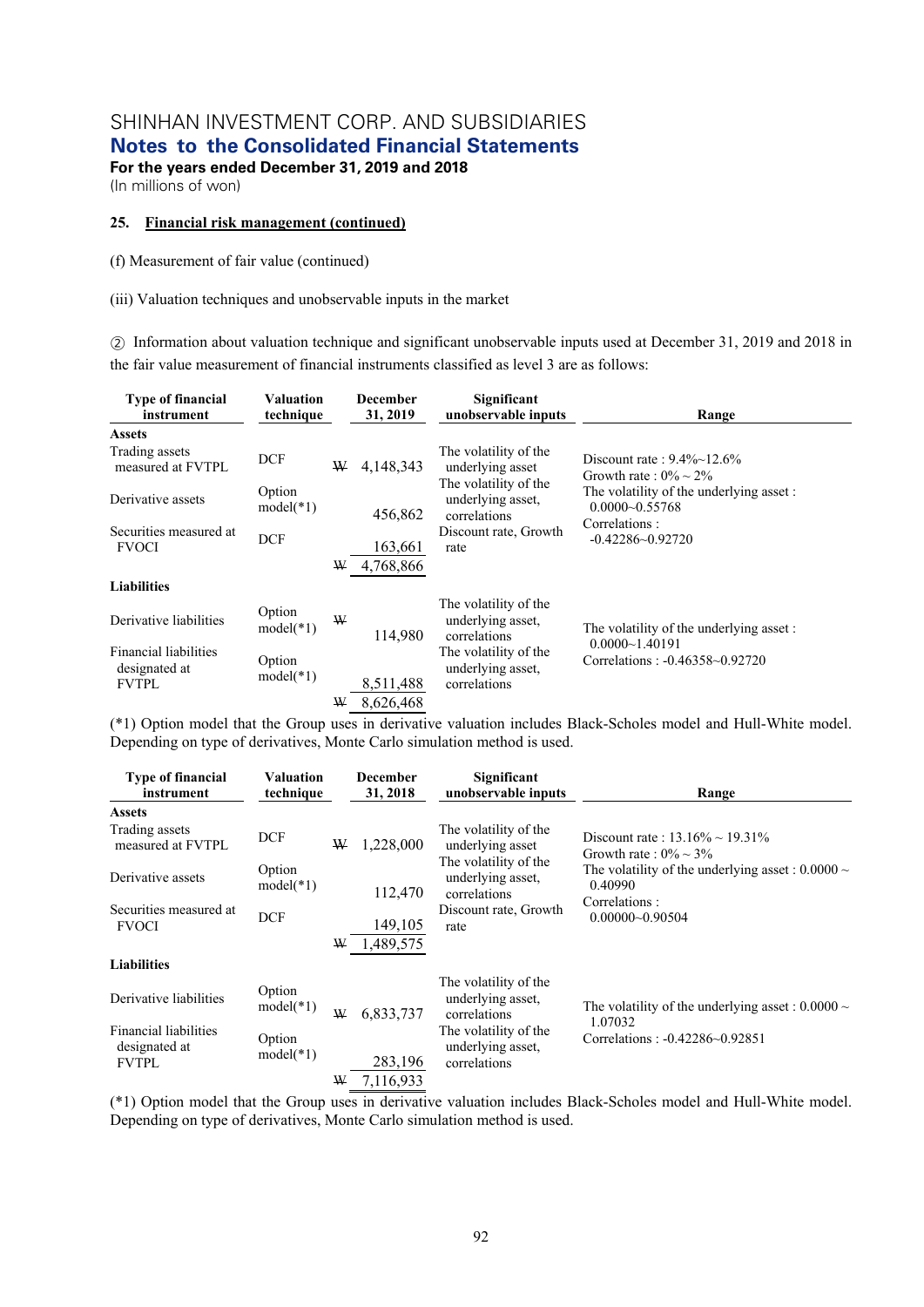**Notes to the Consolidated Financial Statements** 

**For the years ended December 31, 2019 and 2018**  (In millions of won)

### **25. Financial risk management (continued)**

(f) Measurement of fair value (continued)

(iv) Sensitivity to changes in input variables that are not observable

Although the Group believes that its estimates of fair value are appropriate, the use of different methodologies or assumptions could lead to different measurements of fair value.

For level 3 fair value measurement, changing one or more of the unobservable inputs used to reasonably possible alternative assumptions would have the following effect on profit or loss, or other comprehensive income:

|                                                                     |   | December 31, 2019        |                     |  |  |
|---------------------------------------------------------------------|---|--------------------------|---------------------|--|--|
|                                                                     |   | <b>Favorable changes</b> | Unfavorable changes |  |  |
| Financial assets at fair value through<br>profit or $loss(*1)$      |   |                          |                     |  |  |
| Financial assets measured at FVTPL                                  | W | 10,656                   | (9, 924)            |  |  |
| Derivative assets                                                   |   | 24,194                   | (20,980)            |  |  |
| Securities measured at FVOCI(*2)                                    |   | 15,859                   | (10, 387)           |  |  |
|                                                                     | ₩ | 50,709                   | (41,291)            |  |  |
| Financial liabilities at fair value through<br>profit or $loss(*1)$ |   |                          |                     |  |  |
| Financial liabilities designated at FVTPL                           | W | 55,224                   | (53, 294)           |  |  |
| Derivative liabilities                                              |   | 9,695                    | (11, 917)           |  |  |
|                                                                     | W | 64,919                   | (65,211)            |  |  |

(\*1) Fair value changes are calculated by increasing or decreasing the volatility of the underlying asset (-10~10%) or correlations  $(-10~10<sub>°</sub>)$ .

(\*2) Fair value changes are calculated by increasing or decreasing discount rate (-1~1%) or growth rate (-1~1%).

|                                                                     |   | December 31, 2018        |                     |  |  |
|---------------------------------------------------------------------|---|--------------------------|---------------------|--|--|
|                                                                     |   | <b>Favorable changes</b> | Unfavorable changes |  |  |
| Financial assets at fair value through<br>profit or $loss(*1)$      |   |                          |                     |  |  |
| Financial assets measured at FVTPL                                  | W | 7.367                    | (8,065)             |  |  |
| Derivative assets                                                   |   | 27,140                   | (26,059)            |  |  |
| Securities measured at FVOCI(*2)                                    |   | 9,698                    | (6,877)             |  |  |
|                                                                     | W | 44,205                   | (41,001)            |  |  |
| Financial liabilities at fair value through<br>profit or $loss(*1)$ |   |                          |                     |  |  |
| Financial liabilities designated at FVTPL                           | W | 112,212                  | (131,080)           |  |  |
| Derivative liabilities                                              |   | 92,892                   | (77,066)            |  |  |
|                                                                     | W | 205,104                  | (208, 146)          |  |  |

(\*1) Fair value changes are calculated by increasing or decreasing the volatility of the underlying asset (-10~10%) or correlations  $(-10~10<sub>°</sub>)$ .

(\*2) Fair value changes are calculated by increasing or decreasing discount rate (-1~1%) or growth rate (-1~1%).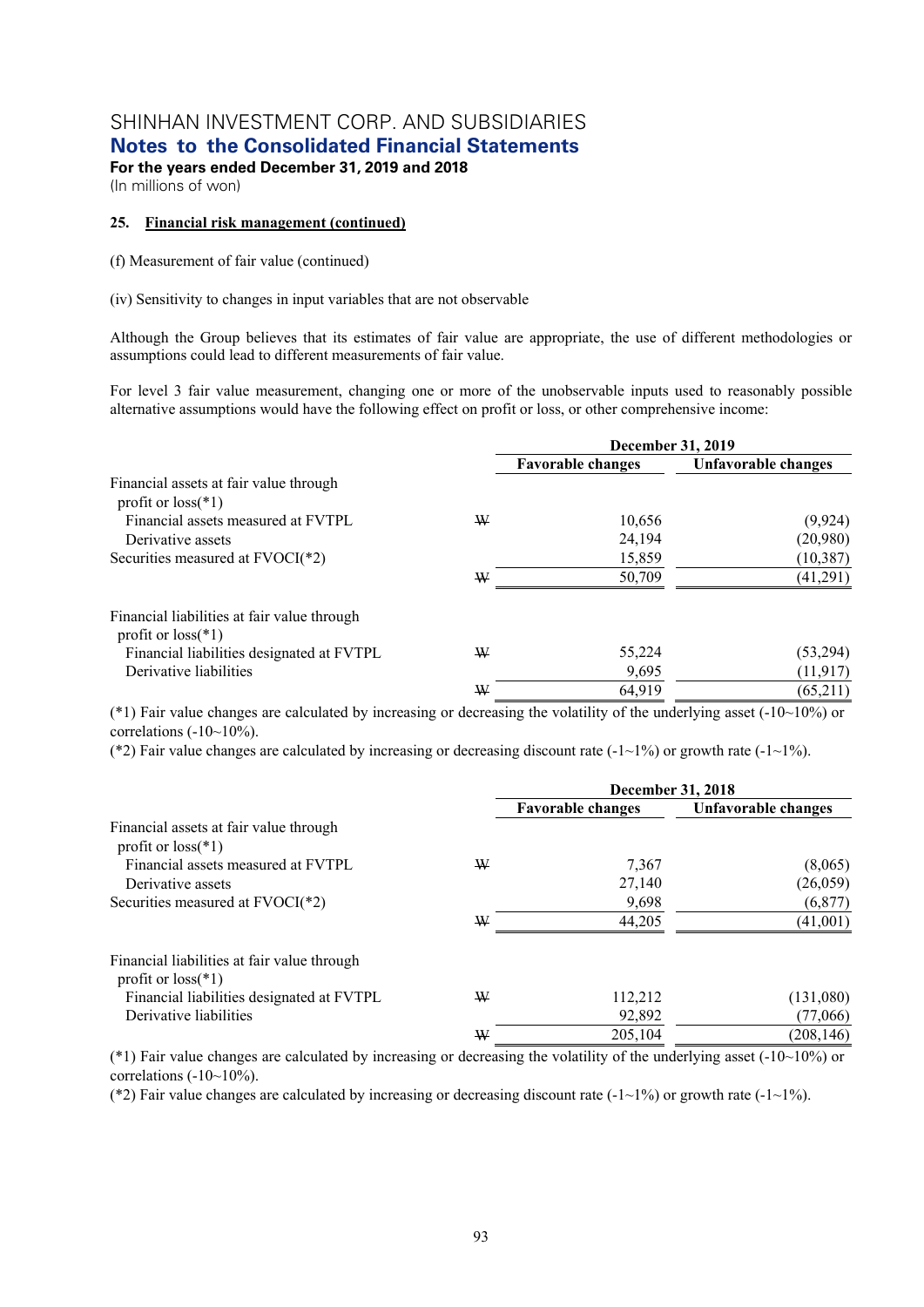(In millions of won)

### **25. Financial risk management (continued)**

### (h) Offsetting financial assets and financial liabilities

Financial assets and liabilities subject to offsetting, enforceable master netting arrangements and similar agreements as of December 31, 2019 and 2018 are as follows:

|                                             |   |                                                                |                                                                  | December 31, 2019                                      |                                                                       |                                |            |
|---------------------------------------------|---|----------------------------------------------------------------|------------------------------------------------------------------|--------------------------------------------------------|-----------------------------------------------------------------------|--------------------------------|------------|
|                                             |   |                                                                | Gross amounts of<br>recognized financial                         | Net amounts of<br>financial assets                     | Related amounts not set off in the<br>statement of financial position |                                |            |
|                                             |   | Gross amounts of<br>recognized financial<br>assets/liabilities | liabilities set off in the<br>statement of financial<br>position | presented in the<br>statement of financial<br>position | Financial<br>instruments                                              | Cash<br>collateral<br>received | Net amount |
| Assets                                      |   |                                                                |                                                                  |                                                        |                                                                       |                                |            |
| Derivatives, etc.                           | W | 500,521                                                        |                                                                  | 500,521                                                | (149, 540)                                                            | (251,675)                      | 99,306     |
| Bonds purchased under repurchase agreements |   | 9,476,157                                                      |                                                                  | 9,476,157                                              | (8,846,731)                                                           |                                | 629,426    |
| Securities loaned                           |   | 30,242                                                         |                                                                  | 30,242                                                 | (30,242)                                                              |                                |            |
| Domestic exchange settlement debit          |   | 526,799                                                        |                                                                  | 526,799                                                | (526, 653)                                                            |                                | 146        |
| Other financial instruments                 |   | 1,320,704                                                      | (1,319,365)                                                      | 1,339                                                  |                                                                       |                                | 1,339      |
|                                             | W | 11,854,423                                                     | (1,319,365)                                                      | 10,535,058                                             | (9,553,166)                                                           | (251, 675)                     | 730,217    |
| Liabilities                                 |   |                                                                |                                                                  |                                                        |                                                                       |                                |            |
| Derivatives, etc.                           | W | 10,832,115                                                     |                                                                  | 10,832,115                                             | (565,709)                                                             | (1,000)                        | 10,265,406 |
| Bonds purchased under repurchase agreements |   | 8,621,147                                                      |                                                                  | 8,621,147                                              | (8,621,147)                                                           |                                |            |
| Securities borrowed                         |   | 1,095,294                                                      |                                                                  | 1,095,294                                              | (1,095,294)                                                           |                                |            |
| Domestic exchange settlement pending        |   | 526,685                                                        |                                                                  | 526,685                                                | (526, 653)                                                            |                                | 32         |
| Other financial instruments                 |   | 1,375,977                                                      | (1,319,365)                                                      | 56,612                                                 |                                                                       |                                | 56,612     |
|                                             | ₩ | 22,451,218                                                     | (1,319,365)                                                      | 21,131,853                                             | (10, 808, 803)                                                        | (1,000)                        | 10,322,050 |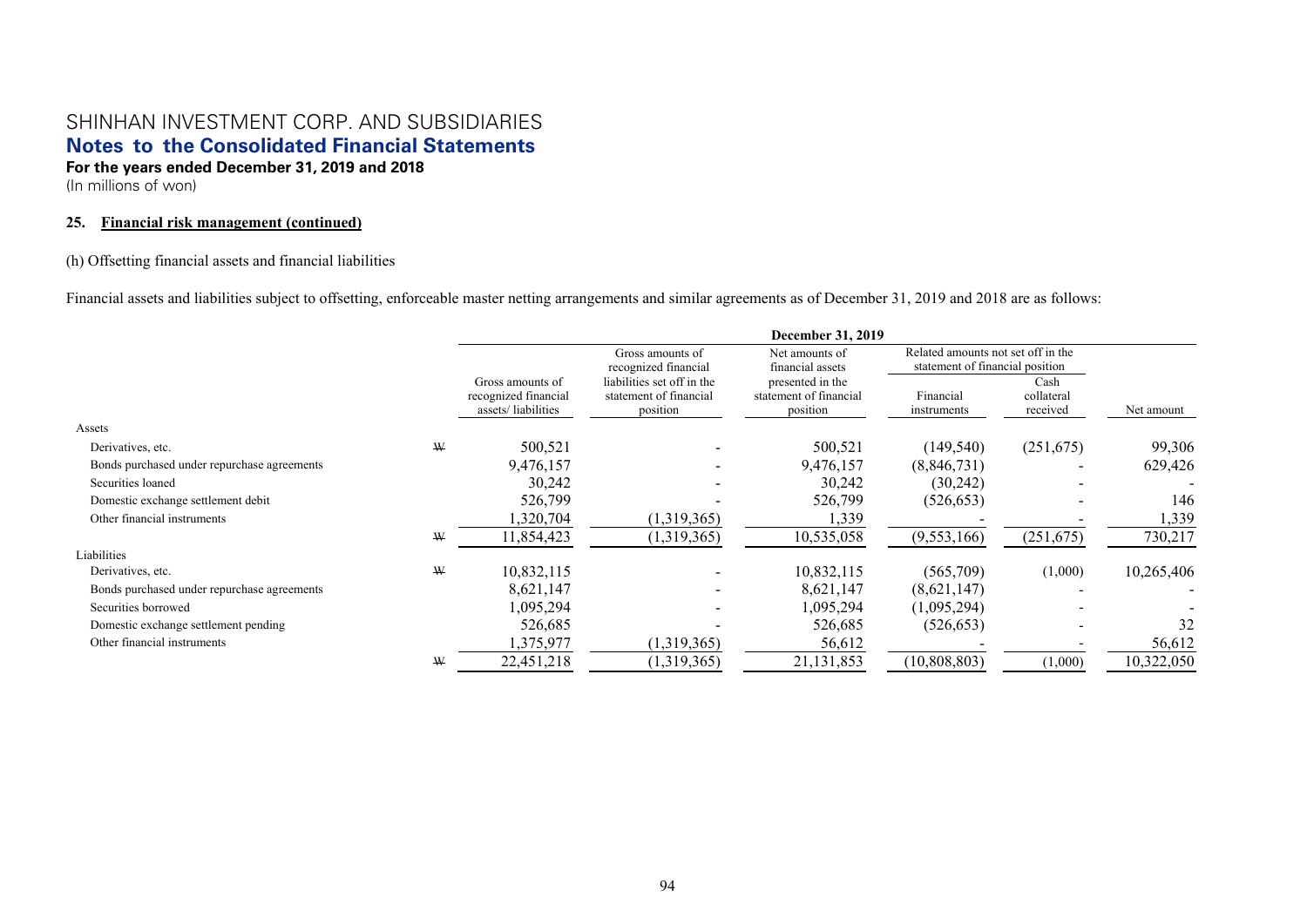(In millions of won)

### **25. Financial risk management (continued)**

### (h) Offsetting financial assets and financial liabilities

Financial assets and liabilities subject to offsetting, enforceable master netting arrangements and similar agreements as of December 31, 2019 and 2018 are as follows:

|                                             |   | December 31, 2018 (Restated)                                   |                                                                  |                                                        |                                                                       |                                |            |
|---------------------------------------------|---|----------------------------------------------------------------|------------------------------------------------------------------|--------------------------------------------------------|-----------------------------------------------------------------------|--------------------------------|------------|
|                                             |   |                                                                | Gross amounts of<br>recognized financial                         | Net amounts of<br>financial assets                     | Related amounts not set off in the<br>statement of financial position |                                |            |
|                                             |   | Gross amounts of<br>recognized financial<br>assets/liabilities | liabilities set off in the<br>statement of financial<br>position | presented in the<br>statement of financial<br>position | Financial<br>instruments                                              | Cash<br>collateral<br>received | Net amount |
| Assets                                      |   |                                                                |                                                                  |                                                        |                                                                       |                                |            |
| Derivatives, etc.                           | W | 216,299                                                        |                                                                  | 216,299                                                | (109, 109)                                                            | (19,243)                       | 87,947     |
| Bonds purchased under repurchase agreements |   | 7,558,744                                                      |                                                                  | 7,558,744                                              | (7,293,717)                                                           |                                | 265,027    |
| Securities loaned                           |   | 6,029                                                          |                                                                  | 6,029                                                  | (6,029)                                                               |                                |            |
| Domestic exchange settlement debit          |   | 74,625                                                         |                                                                  | 74,625                                                 | (74, 553)                                                             |                                | 72         |
| Other financial instruments                 |   | 1,301,811                                                      | (1, 268, 779)                                                    | 33,032                                                 |                                                                       |                                | 33,032     |
|                                             | W | 9,157,508                                                      | (1,268,779)                                                      | 7,888,729                                              | (7,483,408)                                                           | (19,243)                       | 386,078    |
| Liabilities                                 |   |                                                                |                                                                  |                                                        |                                                                       |                                |            |
| Derivatives, etc.                           | W | 9,961,714                                                      |                                                                  | 9,961,714                                              | (1,012,081)                                                           |                                | 8,949,633  |
| Bonds purchased under repurchase agreements |   | 7,087,717                                                      |                                                                  | 7,087,717                                              | (7,087,717)                                                           |                                |            |
| Securities borrowed                         |   | 725,896                                                        |                                                                  | 725,896                                                | (725, 896)                                                            |                                |            |
| Domestic exchange settlement pending        |   | 74,638                                                         |                                                                  | 74,638                                                 | (74, 553)                                                             |                                | 85         |
| Other financial instruments                 |   | 1,276,841                                                      | (1,268,779)                                                      | 8,062                                                  |                                                                       |                                | 8,062      |
|                                             | ₩ | 19,126,806                                                     | (1, 268, 779)                                                    | 17,858,027                                             | (8,900,247)                                                           |                                | 8,957,780  |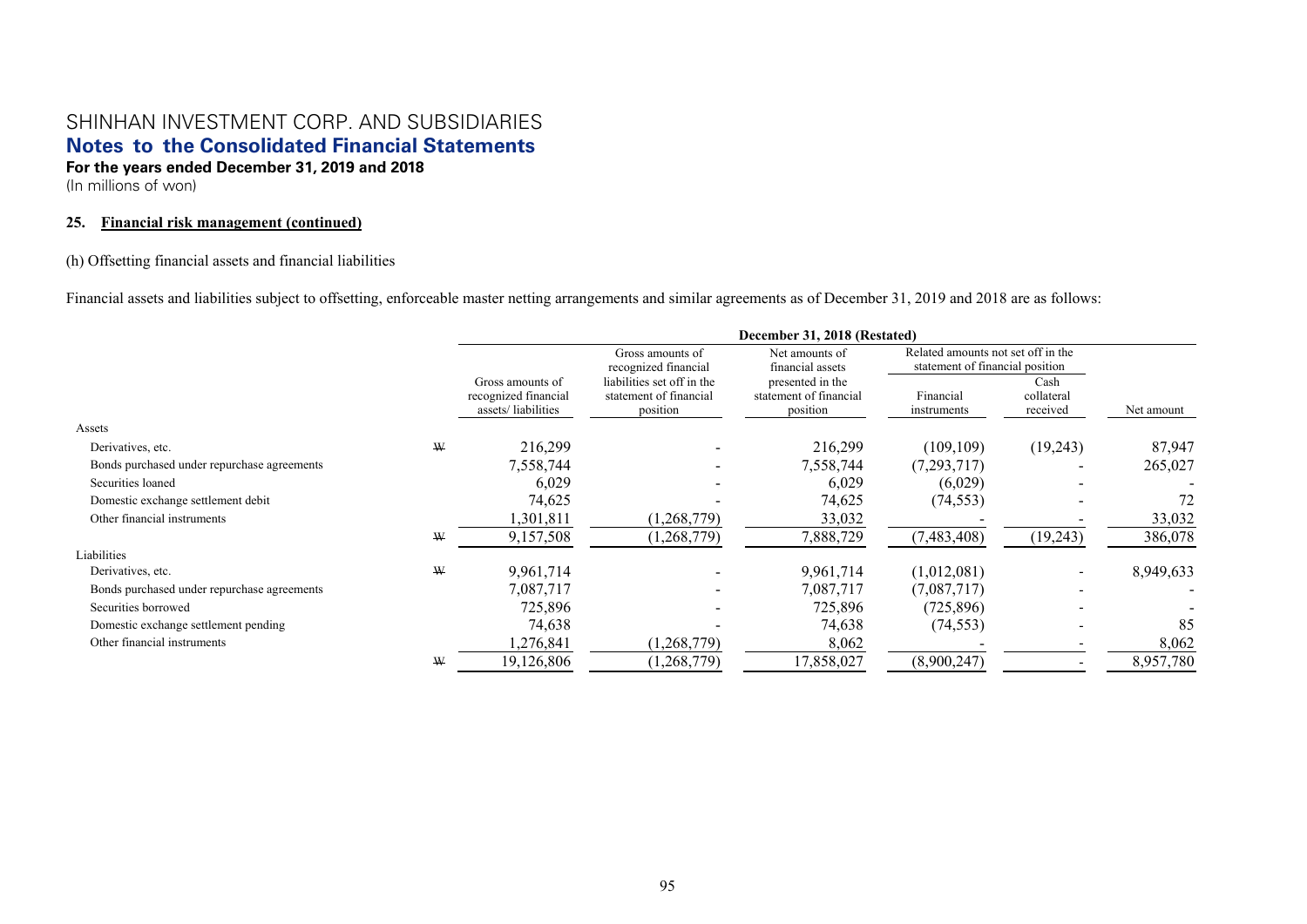(In millions of won)

### **26. Operating Segments**

#### (a) Segment information

The general descriptions of the Group's operating segments are as follows:

| Description              | Area of business                                                                                          |
|--------------------------|-----------------------------------------------------------------------------------------------------------|
| Sales promotion/WM group | Loan, deposits and its related activities for retail, institution and WM<br>(Wealth Management) customers |
| Wholesale group          | Large company, small business, overseas operations and work involved                                      |
| GIB group                | Loan, deposits and its related activities for IB customers                                                |
| GMS group                | Investing to derivative, securities and work involved                                                     |
| Other                    | Management supporting, risk management and other supporting functions<br>(including adjustments)          |

(b) Operating income and net income for each operating segment for the years ended December 31, 2019 and 2018 are as follows:

|                                                       |   | December 31, 2019              |           |            |            |                       |              |  |
|-------------------------------------------------------|---|--------------------------------|-----------|------------|------------|-----------------------|--------------|--|
|                                                       |   | <b>Sales promotion</b><br>/ WM | Wholesale | <b>GIB</b> | <b>GMS</b> | Other                 | <b>Total</b> |  |
| Net operating income                                  |   |                                |           |            |            |                       |              |  |
| Net fees and commission<br>income (loss)              | W | 237,808                        | 62,662    | 202,218    |            | $(2,556)$ $(138,676)$ | 361,456      |  |
| Net gain on financial<br>instruments, net interest    |   |                                |           |            |            |                       |              |  |
| income, and others                                    |   | 80.011                         | 9,325     | 44,644     | 144,629    | 170.582               | 449,191      |  |
| General and administrative                            |   |                                |           |            |            |                       |              |  |
| expenses                                              |   | 283,124                        | 41,339    | 95,879     | 85,379     | 15,851                | 521,572      |  |
| Gain Before Extraordinary                             |   |                                |           |            |            |                       |              |  |
| Gains/Losses and Income                               |   |                                |           |            |            |                       |              |  |
| Taxes                                                 |   | 34,695                         | 30,648    | 150,983    | 56,694     | 16,055                | 289,075      |  |
| Income tax expense (benefit)                          |   | 9,541                          | 8,428     | 41,520     | 15,591     | (6,769)               | 68,311       |  |
| Profit for the year( $*1$ )                           | W | 25,154                         | 22,220    | 109,463    | 41,102     | 22,824                | 220,764      |  |
| $(4.4)$ $(1)$ $(1)$ $(1)$ $(1)$ $(1)$ $(1)$ $(1)$<br> |   | $\sim$ $\sim$                  |           |            |            |                       |              |  |

(\*1) Other includes W86 million of profit from non-controlling interest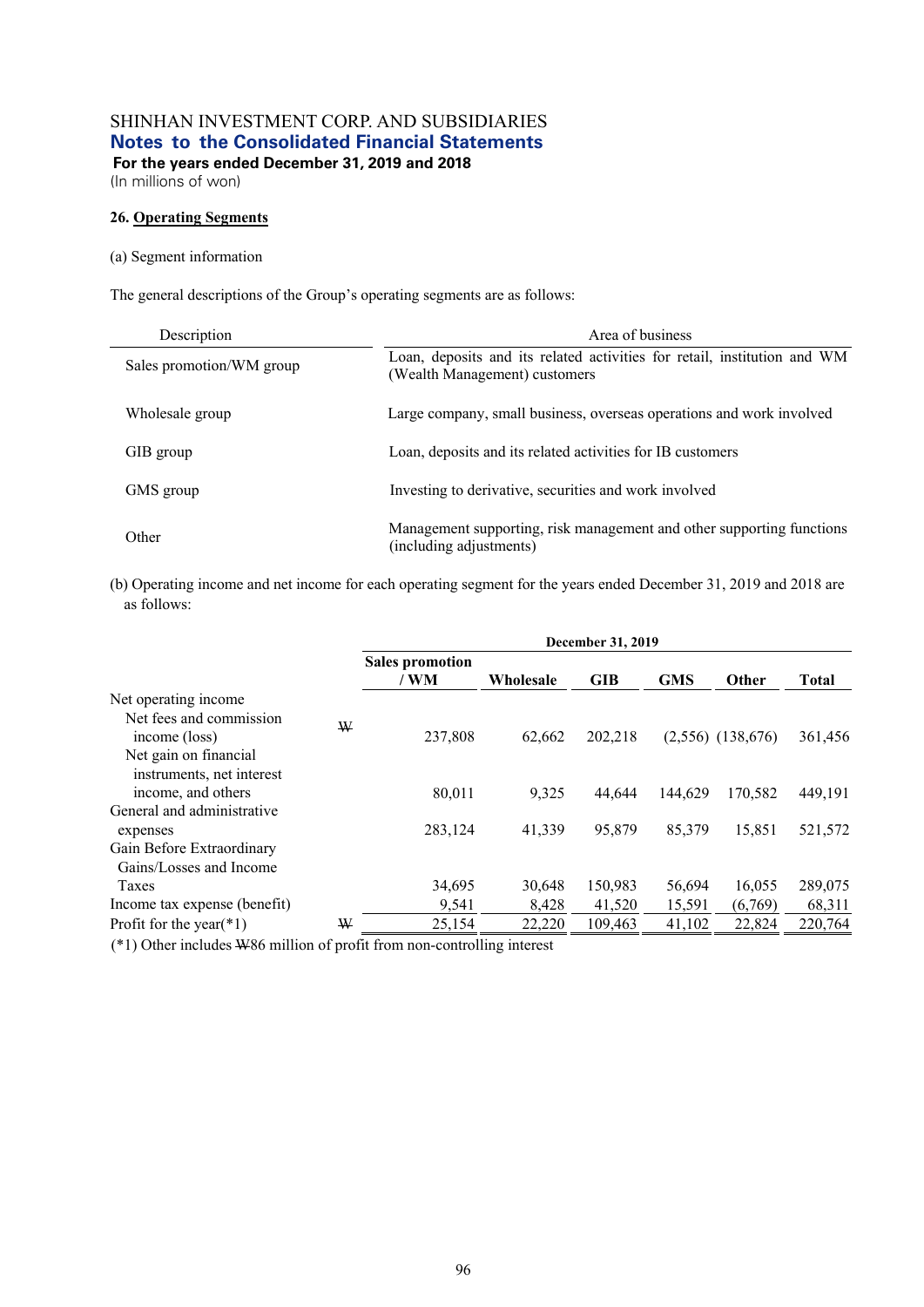**For the years ended December 31, 2019 and 2018** 

(In millions of won)

### **26. Operating Segments**

(b) Operating income and net income for each operating segment for the years ended December 31, 2019 and 2018 are as follows:

| December 31, 2018      |           |         |            |            |              |  |
|------------------------|-----------|---------|------------|------------|--------------|--|
| <b>Sales Promotion</b> |           |         |            |            |              |  |
|                        | Wholesale |         |            |            | <b>Total</b> |  |
|                        |           |         |            |            |              |  |
|                        |           |         |            |            |              |  |
| 313,252                | 66.644    | 125,783 | (16,662)   | (93, 648)  | 395,369      |  |
|                        |           |         |            |            |              |  |
|                        |           |         |            |            |              |  |
| 61,611                 | 4.729     | 34.798  | 191,544    | 158,987    | 451,669      |  |
|                        |           |         |            |            |              |  |
| 284,855                | 36,415    | 64,709  | 76,316     | 38,037     | 500,332      |  |
|                        |           |         |            |            |              |  |
|                        |           |         |            |            |              |  |
| 90,008                 | 34,958    | 95,872  | 98,566     | 27,302     | 346,706      |  |
| 24,752                 | 9,614     | 26,365  | 27,106     | 7,601      | 95,438       |  |
| W<br>65,256            | 25,344    | 69,507  | 71,460     | 19,701     | 251,268      |  |
|                        | / WM<br>W |         | <b>GIB</b> | <b>GMS</b> | <b>Other</b> |  |

(\*1) Other includes W3 million of profit from non-controlling interest

(c) The main assets for each operating segment as of December 31, 2019 and 2018 are as follows:

|                                                  |   | <b>December 31, 2019</b>         |           |            |            |           |              |  |
|--------------------------------------------------|---|----------------------------------|-----------|------------|------------|-----------|--------------|--|
|                                                  |   | <b>Sales</b><br>promotion/<br>WM | Wholesale | <b>GIB</b> | <b>GMS</b> | Other     | <b>Total</b> |  |
| Cash and due from banks<br>measured at amortized |   |                                  |           |            |            |           |              |  |
| cost                                             | ₩ | 1.043                            | 1,459     |            | 1.493.784  | 1,124,376 | 2,620,662    |  |
| Financial assets measured                        |   |                                  |           |            |            |           |              |  |
| at FVTPL                                         |   | 246                              | 1.005.014 | 1,093,355  | 17,989,347 | 4,137,200 | 24, 225, 162 |  |
| Financial assets                                 |   |                                  |           |            |            |           |              |  |
| measured at FVOCI                                |   |                                  |           |            | 2,502,847  | 187,485   | 2,690,332    |  |
| Investments in associates                        |   |                                  |           | 190.942    | 241,049    |           | 431,991      |  |
| Loans                                            |   | 1,680,973                        |           | 2,013,359  | 647,652    | 241,105   | 4,583,089    |  |
| Total                                            | ₩ | 1,682,262                        | 1,006,473 | 3,297,656  | 22,874,679 | 5,690,166 | 34,551,236   |  |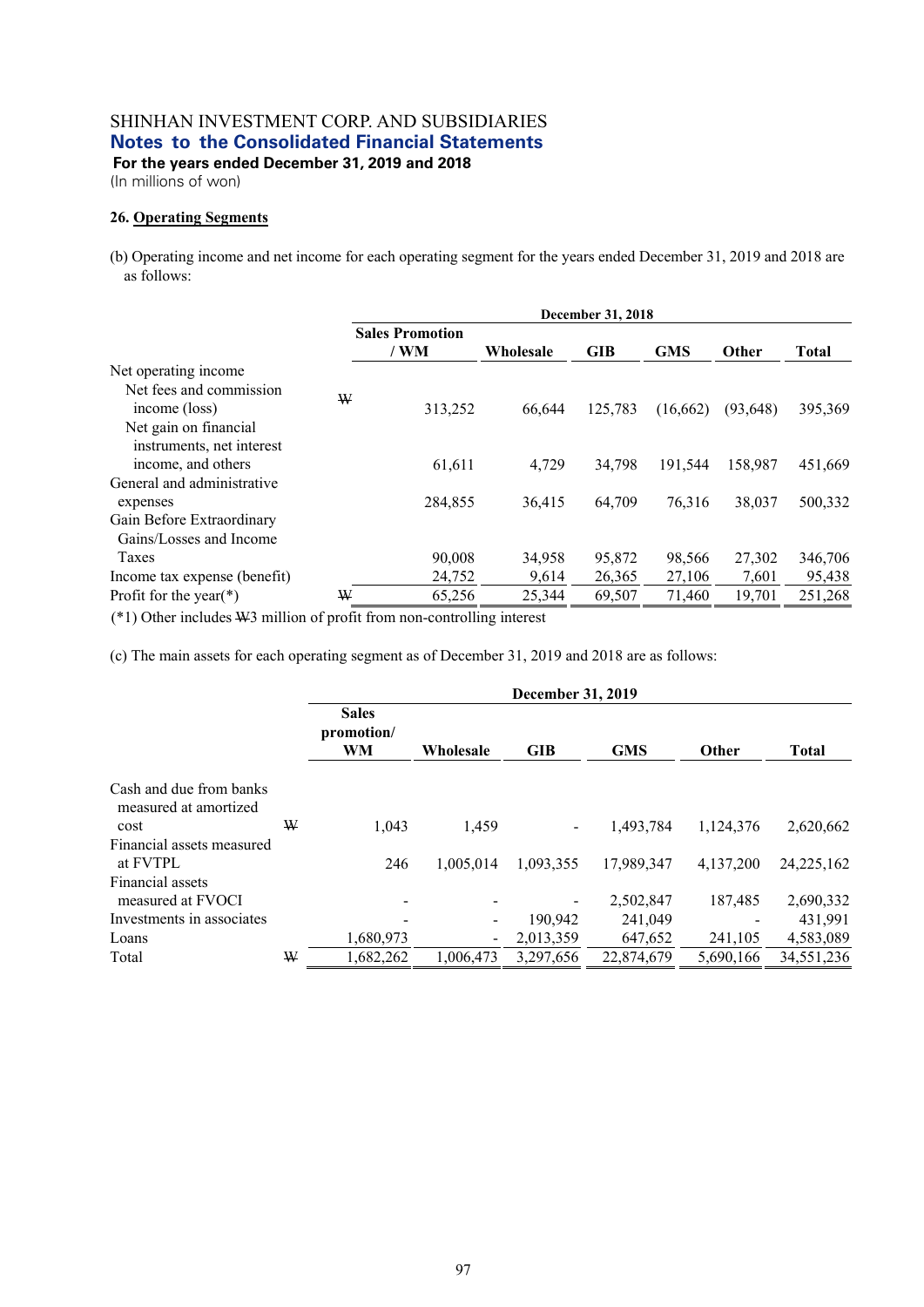(In millions of won)

### **26. Operating Segments (continued)**

(c) The main assets for each operating segment as of December 31, 2019 and 2018 are as follows:

|                                                  |   | December 31, 2018 (Restated)     |           |            |            |           |              |  |
|--------------------------------------------------|---|----------------------------------|-----------|------------|------------|-----------|--------------|--|
|                                                  |   | <b>Sales</b><br>promotion/<br>WM | Wholesale | <b>GIB</b> | <b>GMS</b> | Other     | <b>Total</b> |  |
| Cash and due from banks<br>measured at amortized |   |                                  |           |            |            |           |              |  |
| cost                                             | ₩ | 2,224                            | 10.121    |            | 1,795,389  | 753,295   | 2,561,029    |  |
| Financial assets measured                        |   |                                  |           |            |            |           |              |  |
| at FVTPL                                         |   | 383                              | 618,697   | 625,725    | 15,353,909 | 1,983,399 | 18,582,113   |  |
| Financial assets<br>measured at FVOCI            |   |                                  |           |            | 1,066,648  | 149,106   | 1,215,754    |  |
| Investments                                      |   |                                  |           |            |            |           |              |  |
| in associates                                    |   |                                  |           | 69.799     | 167,059    |           | 236,858      |  |
| Loans                                            |   | 1,740,733                        |           | 1,921,202  | 438,378    | 86,258    | 4,186,571    |  |
| Total                                            | ₩ | 1,743,340                        | 628,818   | 2,616,726  | 18,821,383 | 2,972,058 | 26,782,325   |  |

#### **27. Income tax expense**

(a) The components of income tax expense of the Group for the years ended December 31, 2019 and 2018 are as follows:

|   | <b>December 31, 2019</b> | December 31, 2018 |
|---|--------------------------|-------------------|
| ₩ | 62,262                   | 106,098           |
|   | 5.609                    | (3,897)           |
|   |                          |                   |
|   | 440                      | (6,763)           |
| ₩ | 68.311                   | 95.438            |
|   |                          |                   |

(b) The income tax expense calculated by applying statutory tax rates to the Group's taxable income differs from the actual tax expense in the consolidated statements of comprehensive income for the years ended December 31, 2019 and 2018 for the following reasons:

|                                                     |   | <b>December 31, 2019</b> | December 31, 2018 |
|-----------------------------------------------------|---|--------------------------|-------------------|
| Income before income taxes                          | W | 289,075                  | 346,706           |
| Tax rates                                           |   | 27.50%                   | 27.50%            |
| Income taxes at statutory tax rates                 |   | 79,496                   | 95,344            |
| Adjustments :                                       |   |                          |                   |
| Non-taxable income                                  |   | (523)                    | (301)             |
| Non-deductible expense                              |   | 1,349                    | 1,162             |
| Consolidated tax return adjustment                  |   | 3,672                    | 1,130             |
| Income tax payments (refunds) related to prior year |   | (6,128)                  | (1, 868)          |
| Effect of change in tax rate                        |   | (9,173)                  | 1,392             |
| Others                                              |   | (382)                    | (1,421)           |
| Income tax expense                                  | ₩ | 68,311                   | 95,438            |
| Effective tax rate                                  |   | 23.63%                   | 27.53%            |
|                                                     |   |                          |                   |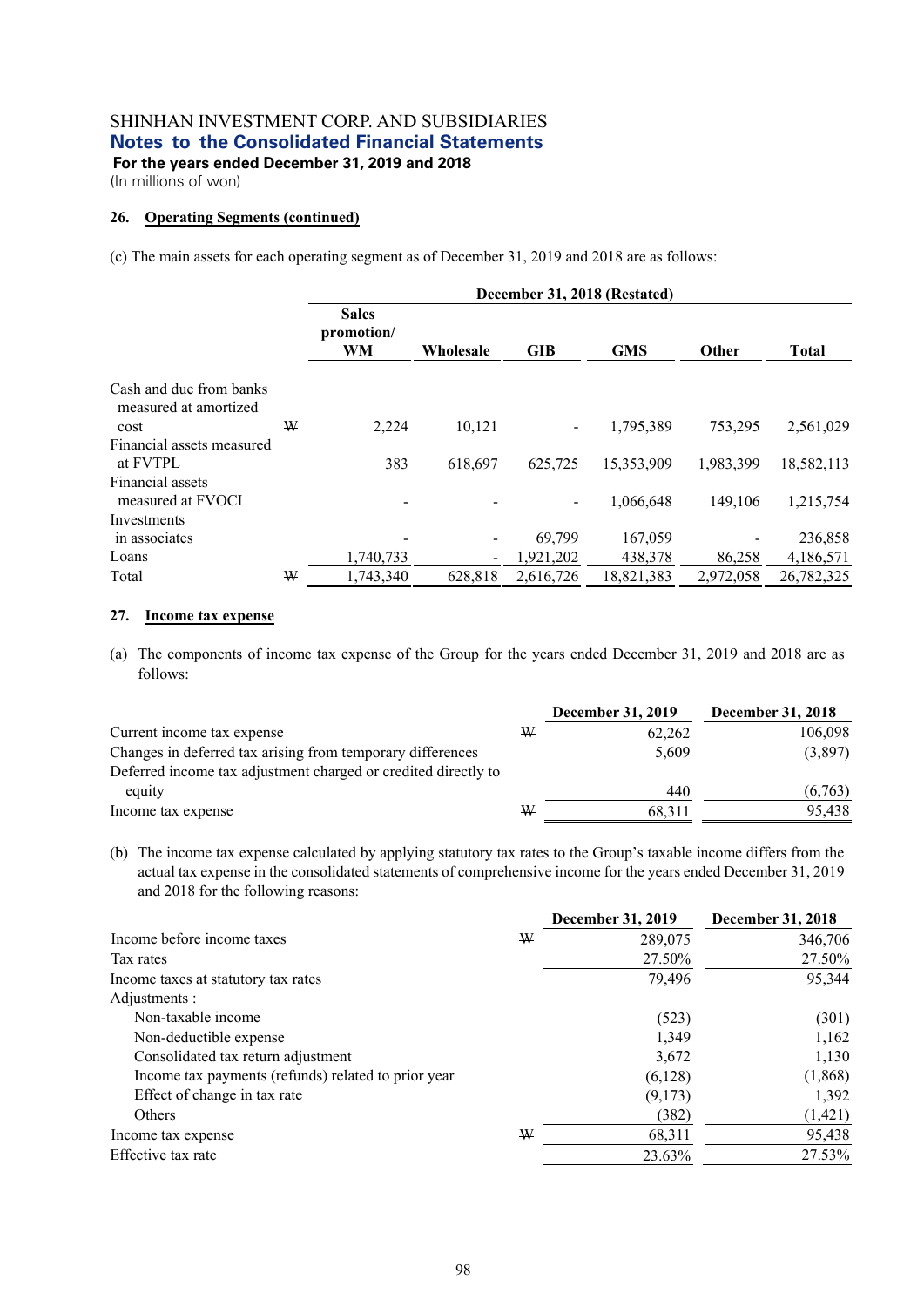**For the years ended December 31, 2019 and 2018**  (In millions of won)

### **27. Income tax expense (continued)**

(c) Changes in deferred tax assets (liabilities) for the years ended December 31, 2019 and 2018 are as follows:

|                                         | <b>December 31, 2019</b> |            |                                                                 |               |  |  |
|-----------------------------------------|--------------------------|------------|-----------------------------------------------------------------|---------------|--|--|
|                                         | <b>Beginning</b>         |            | <b>Accumulated other</b><br>comprehensive<br>income<br>(capital | <b>Ending</b> |  |  |
|                                         | balance                  | Net income | adjustments)                                                    | balance       |  |  |
| Stocks measured at FVTPL<br>W           | (14,327)                 | (68, 576)  |                                                                 | (82,903)      |  |  |
| Bonds measured at FVTPL                 | (2,781)                  | (5,539)    |                                                                 | (8,320)       |  |  |
| Derivatives-linked securities           | 2,359                    | (3,775)    |                                                                 | (1, 416)      |  |  |
| Derivatives-linked securities sold      | (143, 863)               | 117,454    |                                                                 | (26, 409)     |  |  |
| Exchange traded derivatives             | (3,854)                  | 12,714     |                                                                 | 8,860         |  |  |
| Over the counter derivatives            | 138,409                  | (134, 781) |                                                                 | 3,628         |  |  |
| Other financial assets measured at      |                          |            |                                                                 |               |  |  |
| <b>FVTPL</b>                            | 1                        | (1)        |                                                                 |               |  |  |
| Other financial liabilities measured at |                          |            |                                                                 |               |  |  |
| <b>FVTPL</b>                            | (8,523)                  | (1,527)    |                                                                 | (10,050)      |  |  |
| Financial assets measured               |                          |            |                                                                 |               |  |  |
| at FVOCI<br>Investments in associates   | (30, 152)<br>4,007       | 972        | (3,675)<br>614                                                  | (32, 855)     |  |  |
| Allowance for credit loss               |                          | 62,197     |                                                                 | 66,818        |  |  |
| Property and equipment and investment   | 245                      |            |                                                                 | 245           |  |  |
| property                                | (35,572)                 | 162        |                                                                 | (35, 410)     |  |  |
| Intangible assets                       | (5,418)                  | 280        |                                                                 | (5, 138)      |  |  |
| Accrued income                          | (14,078)                 | (2,111)    |                                                                 | (16, 189)     |  |  |
| Accounts payable and accrued expenses   | 14,357                   | 3,101      | 305                                                             | 17,763        |  |  |
| Provisions                              | 9,466                    | 1,295      |                                                                 | 10,761        |  |  |
| Day 1 profit or loss                    | 54,802                   | 16,559     |                                                                 | 71,361        |  |  |
| Amortization of up-front fee            | 3,599                    | (1,065)    |                                                                 | 2,534         |  |  |
| Net gain (loss) on foreign              |                          |            |                                                                 |               |  |  |
| exchange translations                   | 3,553                    | (3,244)    |                                                                 | 309           |  |  |
| Credit risk of financial liabilities    | 559                      |            | 3,196                                                           | 3,131         |  |  |
| Others                                  | 3,831                    | (164)      |                                                                 | 3,667         |  |  |
|                                         | (24,004)<br><b>W</b>     | (6,049)    | 440                                                             | (29, 613)     |  |  |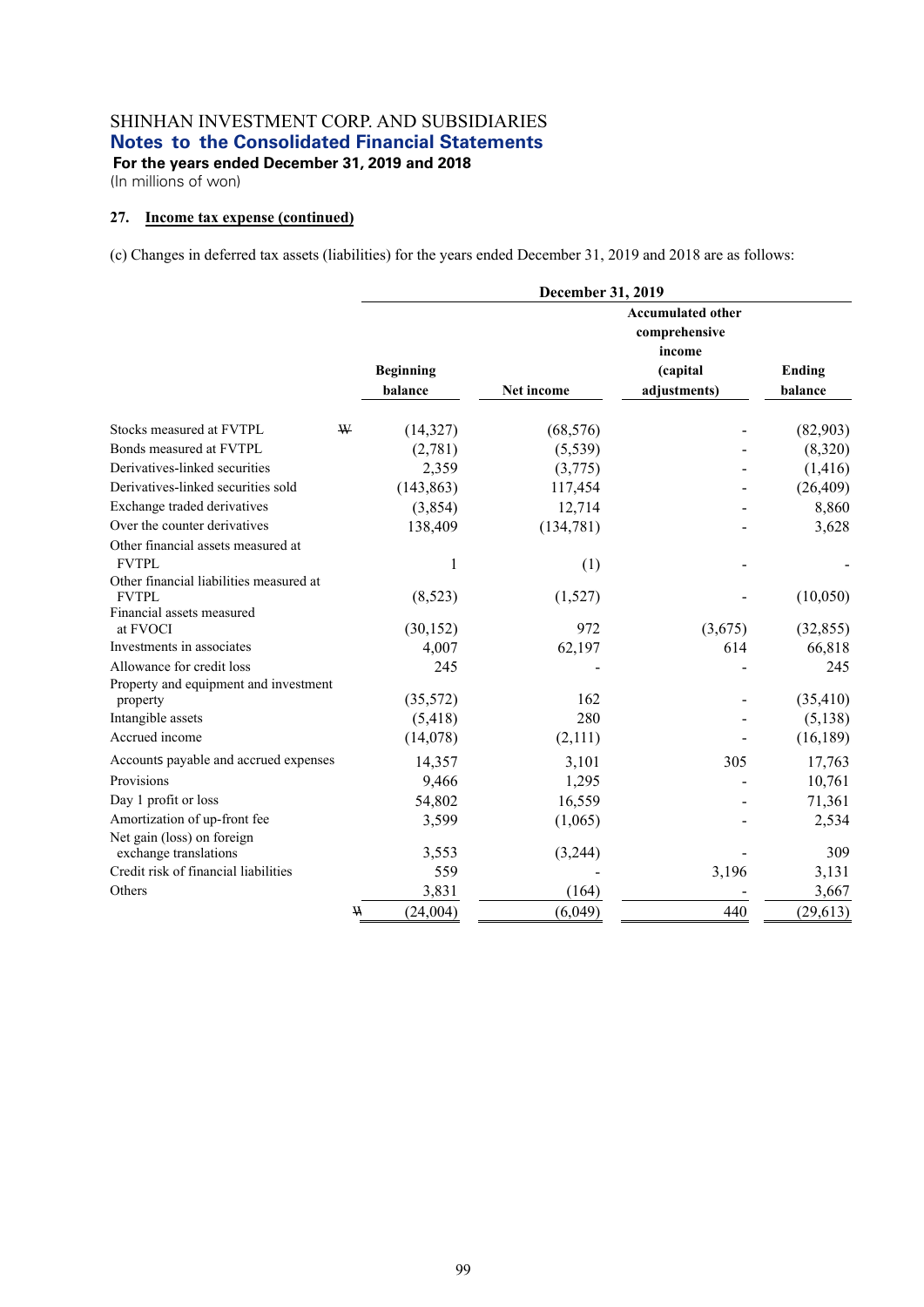**For the years ended December 31, 2019 and 2018**  (In millions of won)

### **27. Income tax expense (continued)**

(c) Changes in deferred tax assets (liabilities) for the years ended December 31, 2019 and 2018 are as follows:

|                                                   | December 31, 2018 (Restated) |            |                                                                 |            |  |  |
|---------------------------------------------------|------------------------------|------------|-----------------------------------------------------------------|------------|--|--|
|                                                   | <b>Beginning</b>             |            | <b>Accumulated other</b><br>comprehensive<br>income<br>(capital | Ending     |  |  |
|                                                   | balance (*1)                 | Net income | adjustments)                                                    | balance    |  |  |
| Stocks measured at FVTPL<br>W                     | (3,489)                      | (10, 838)  |                                                                 | (14,327)   |  |  |
| Bonds measured at FVTPL                           | 23,703                       | (26, 484)  |                                                                 | (2,781)    |  |  |
| Derivatives-linked securities                     | (2,026)                      | 4,385      |                                                                 | 2,359      |  |  |
| Derivatives-linked securities sold                | (59, 341)                    | (84, 522)  |                                                                 | (143, 863) |  |  |
| Exchange traded derivatives                       | 282                          | (4,136)    |                                                                 | (3,854)    |  |  |
| Over the counter derivatives                      | 4,440                        | 133,969    |                                                                 | 138,409    |  |  |
| Other financial assets measured at                |                              |            |                                                                 |            |  |  |
| <b>FVTPL</b>                                      | 1                            |            |                                                                 | 1          |  |  |
| Other financial liabilities measured at           |                              |            |                                                                 |            |  |  |
| <b>FVTPL</b>                                      | 5,971                        | (14, 494)  |                                                                 | (8,523)    |  |  |
| Financial assets measured                         |                              |            |                                                                 |            |  |  |
| at FVOCI                                          | (26, 539)                    | (1,574)    | (2,039)                                                         | (30, 152)  |  |  |
| Investments in associates                         | 4,604                        | 3,075      | (3,672)                                                         | 4,007      |  |  |
| Allowance for credit loss                         | 2,158                        | (1, 913)   |                                                                 | 245        |  |  |
| Property and equipment and investment<br>property | (36, 119)                    | 547        |                                                                 | (35,572)   |  |  |
| Intangible assets                                 | (5, 418)                     |            |                                                                 | (5, 418)   |  |  |
| Accrued income                                    | (16, 587)                    | 2,509      |                                                                 | (14,078)   |  |  |
| Accounts payable and accrued expenses             | 17,702                       | (2,947)    | (398)                                                           | 14,357     |  |  |
| Provisions                                        | 6,116                        | 3,350      |                                                                 | 9,466      |  |  |
| Day 1 profit or loss                              |                              |            |                                                                 | 54,802     |  |  |
| Amortization of up-front fee                      | 54,880                       | (78)       |                                                                 |            |  |  |
| Net gain (loss) on foreign                        | 2,037                        | 1,562      |                                                                 | 3,599      |  |  |
| exchange translations                             | (4,708)                      | 8,261      |                                                                 | 3,553      |  |  |
| Credit risk of financial liabilities              | 589                          |            | (654)                                                           | (65)       |  |  |
| Others                                            | 3,843                        | (12)       |                                                                 | 3,831      |  |  |
|                                                   | (27, 931)<br>$\mathbf W$     | 10,660     | (6,763)                                                         | (24,004)   |  |  |

(\*1) Changes in deferred income tax assets (liabilities) resulting from application of K-IFRS No. 1109 and No. 1115 have been reflected.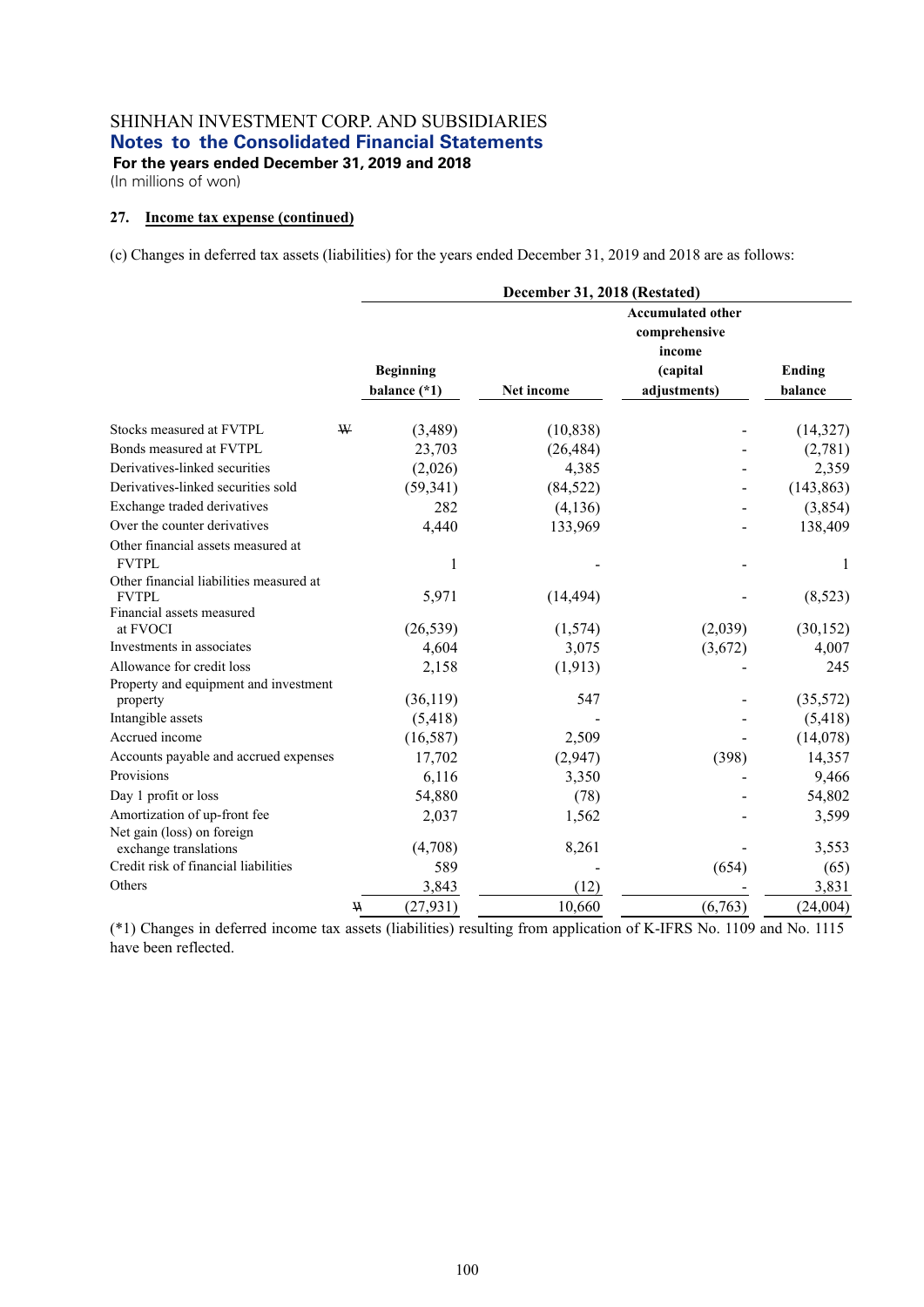**For the years ended December 31, 2019 and 2018** 

(In millions of won)

#### **27. Income tax expense (continued)**

(d) The deferred tax assets and liabilities that were directly charged or credited to equity for the years ended December 31, 2019 and 2018 are as follows:

|                                              |   | <b>December 31, 2019</b> |                           |                 |                           |                           |  |  |  |
|----------------------------------------------|---|--------------------------|---------------------------|-----------------|---------------------------|---------------------------|--|--|--|
|                                              |   | Current<br>period        | Deferred tax<br>liability | Prior<br>Period | Deferred tax<br>liability | Change in<br>deferred tax |  |  |  |
| Gain on financial asset<br>measured at FVOCI | W | 148,829                  | (40, 928)                 | 135,465         | (37, 253)                 | (3,675)                   |  |  |  |
| Credit risk on financial<br>liabilities      |   |                          |                           |                 |                           | 3,196                     |  |  |  |
|                                              |   | (11, 386)                | 3,131                     | 235             | (65)                      |                           |  |  |  |
| Foreign currency translation                 |   |                          |                           |                 |                           |                           |  |  |  |
| differences                                  |   | 2                        | (1)                       | 2               | (1)                       |                           |  |  |  |
| Share of the                                 |   |                          |                           |                 |                           |                           |  |  |  |
| other comprehensive                          |   |                          |                           |                 |                           |                           |  |  |  |
| loss of associates                           |   | (896)                    | 624                       | (4,158)         | 10                        | 614                       |  |  |  |
| Stock option                                 |   |                          |                           |                 |                           |                           |  |  |  |
| (Capital adjustments)                        |   | 587                      | (161)                     | 1,696           | (466)                     | 305                       |  |  |  |
|                                              | W | 137,136                  | (37, 335)                 | 133,240         | (37, 775)                 | 440                       |  |  |  |

|                                              |   | <b>December 31, 2018</b> |                           |                      |                                  |                           |  |  |
|----------------------------------------------|---|--------------------------|---------------------------|----------------------|----------------------------------|---------------------------|--|--|
|                                              |   | Current<br>period        | Deferred tax<br>liability | Prior<br>$Period(*)$ | Deferred tax<br>liability $(*1)$ | Change in<br>deferred tax |  |  |
| Gain on financial asset<br>measured at FVOCI | W | 135,465                  | (37, 253)                 | 128,051              | (35,214)                         | (2,039)                   |  |  |
| Credit risk on financial                     |   |                          |                           |                      |                                  |                           |  |  |
| liabilities                                  |   | 235                      | (65)                      | (2,141)              | 589                              | (654)                     |  |  |
| Foreign currency translation                 |   |                          |                           |                      |                                  |                           |  |  |
| differences                                  |   | (4,158)                  | 10                        | (5, 134)             |                                  | 10                        |  |  |
| Share of the<br>other comprehensive          |   |                          |                           |                      |                                  |                           |  |  |
| loss of associates                           |   | 2                        | (1)                       | (13, 387)            | 3,681                            | (3,682)                   |  |  |
| Stock option                                 |   |                          |                           |                      |                                  |                           |  |  |
| (Capital adjustments)                        |   | 1,696                    | (466)                     | 235                  | (68)                             | (398)                     |  |  |
|                                              | W | 133,240                  | (37, 775)                 | 107,624              | (31, 012)                        | (6,763)                   |  |  |

(\*1) The amount has been adjusted according to K-IFRS No. 1109.

(e) The deductible temporary differences which were not recognized as deferred tax assets (liabilities) as of December 31, 2019 and 2018 are as follows:

|                             | <b>December 31, 2019</b> | <b>December 31, 2018</b> |
|-----------------------------|--------------------------|--------------------------|
| Investments in subsidiaries | 10.247                   | (651)                    |

(f) The current tax assets (liabilities) and deferred tax assets (liabilities) presented on a gross basis prior to any offsetting as of December 31, 2019 and 2018 are as follows:

|                          |   | <b>December 31, 2019</b> | <b>December 31, 2018</b><br>(Restated) |
|--------------------------|---|--------------------------|----------------------------------------|
| Deferred tax assets      | ₩ | 109,409                  | 147.451                                |
| Deferred tax liabilities |   | (139,709)                | (171, 456)                             |
| Current tax assets       |   | $\overline{\phantom{0}}$ |                                        |
| Current tax liabilities  |   | 4.523                    | 12,179                                 |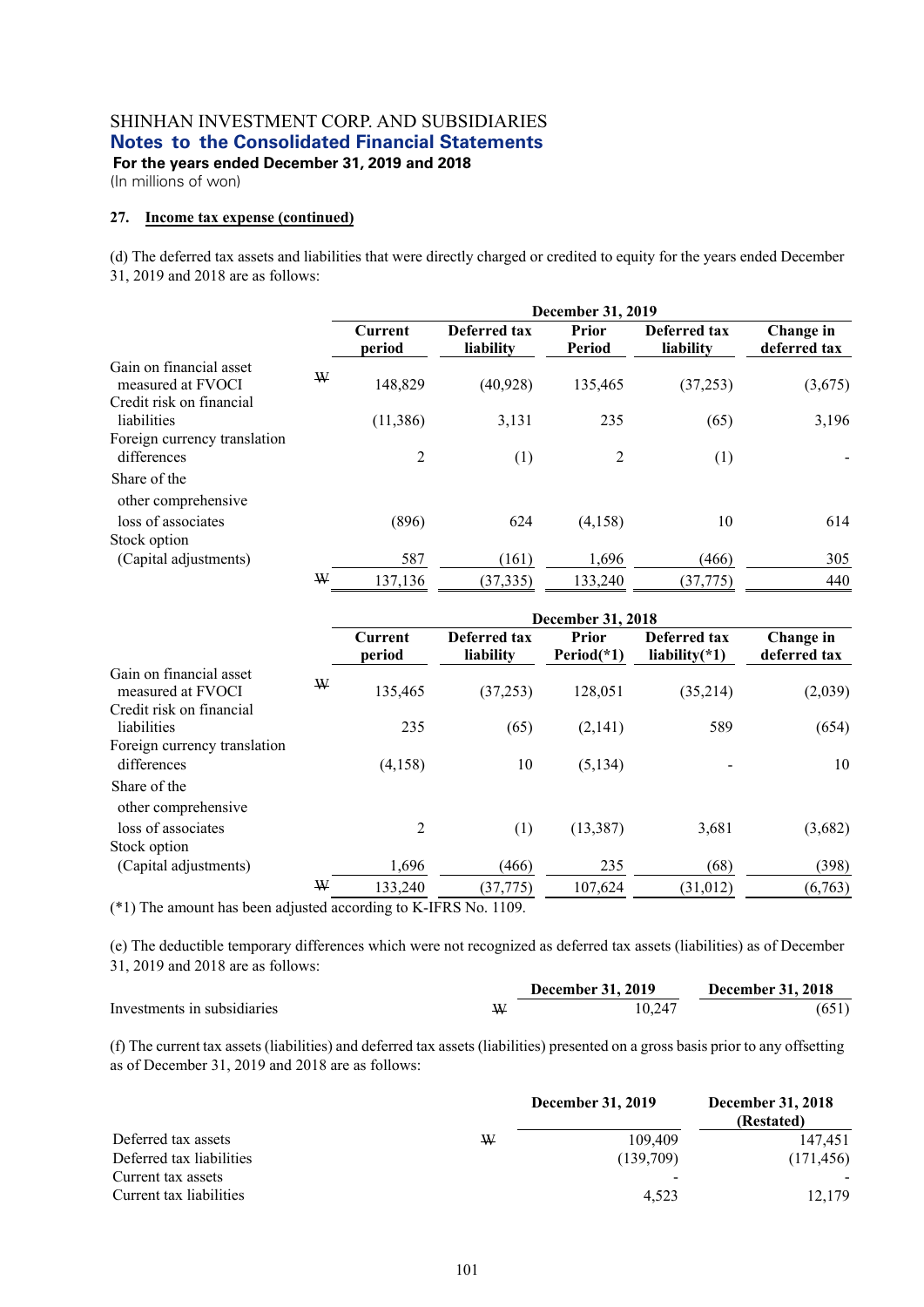**For the years ended December 31, 2019 and 2018** 

(In millions of won)

### **28. Derivatives**

(a) Details of the notional amounts of derivatives as of December 31, 2019 and 2018 are as follows:

|                       |   | December 31, 2019 | December 31, 2018 |
|-----------------------|---|-------------------|-------------------|
| Interest rates        |   |                   |                   |
| Over the counter:     |   |                   |                   |
| Interest rate swaps   | W | 5,449,493         | 3,798,837         |
| Interest rate options |   | 206,000           | 294,000           |
|                       |   | 5,655,493         | 4,092,837         |
| Exchange traded:      |   |                   |                   |
| Interest rate futures |   | 2,163,388         | 1,444,920         |
| Interest rate swaps   |   | 24,538,200        | 21,679,300        |
|                       |   | 26,701,588        | 23,124,220        |
| Foreign exchange      |   |                   |                   |
| Over the counter:     |   |                   |                   |
| Currency forwards     |   | 19,380,504        | 13,673,372        |
| Currency swaps        |   | 2,774,670         | 1,048,460         |
| Currency options      |   | 23,735            | 2,939             |
|                       |   | 22,178,909        | 14,724,771        |
| Exchange traded:      |   |                   |                   |
| Currency futures      |   | 1,010,404         | 403,172           |
| Equity                |   |                   |                   |
| Over the counter:     |   |                   |                   |
| Equity swap           |   | 4,255,831         | 5,134,004         |
| Equity options        |   | 111,403           | 167,509           |
|                       |   | 4,367,234         | 5,301,513         |
| Exchange traded:      |   |                   |                   |
| <b>Equity futures</b> |   | 861,293           | 600,896           |
| Equity options        |   | 3,980,363         | 2,656,494         |
|                       |   | 4,841,656         | 3,257,390         |
| Credit                |   |                   |                   |
| Over the counter:     |   |                   |                   |
| Credit swap           |   | 3,332,835         | 2,177,368         |
| TRS Swap              |   | 2,071,422         | 1,663,292         |
|                       |   | 5,404,257         | 3,840,660         |
| Commodity             |   |                   |                   |
| Over the counter:     |   |                   |                   |
| Commodity forwards    |   |                   | 3,991             |
| Commodity swaps       |   | 583,080           | 728,882           |
| Commodity options     |   |                   | 4,780             |
|                       |   | 583,080           | 737,653           |
| Exchange traded:      |   |                   |                   |
| Commodity futures     |   | 344,329           | 245,751           |
|                       | W | 71,086,949        | 55,727,967        |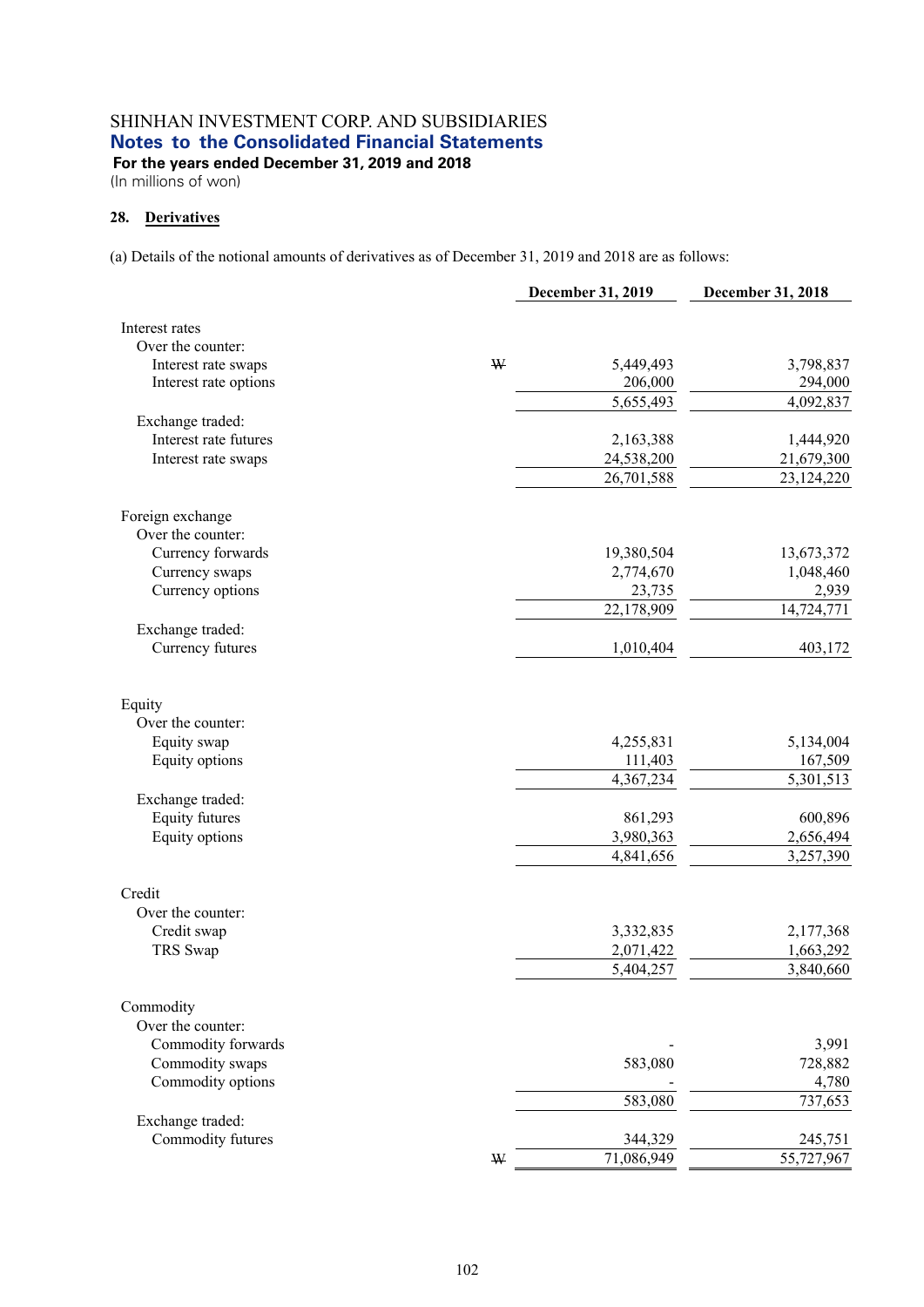**For the years ended December 31, 2019 and 2018**  (In millions of won)

### **28. Derivatives (continued)**

(b) Details of the gain (loss) on valuation of derivatives for the years ended December 31, 2019 and 2018 are as follows:

|                       |             | December 31, 2019 | December 31, 2018 |
|-----------------------|-------------|-------------------|-------------------|
| Interest rates        |             |                   |                   |
| Over the counter:     |             |                   |                   |
| Interest rate swaps   | $\mathbf W$ | (55,520)          | 16,158            |
| Interest rate options |             | (2, 237)          | (1, 459)          |
|                       |             | (57, 757)         | 14,699            |
| Exchange traded:      |             |                   |                   |
| Interest rate futures |             | 102               | (1,157)           |
| Foreign exchange      |             |                   |                   |
| Over the counter:     |             |                   |                   |
| Currency forwards     |             | 23,507            | (13, 721)         |
| Currency swaps        |             | 2,215             | (2,312)           |
| Currency options      |             | 179               | 13                |
|                       |             | 25,901            | (16,020)          |
| Exchange traded:      |             |                   |                   |
| Currency futures      |             |                   | 11                |
| Equity                |             |                   |                   |
| Over the counter:     |             |                   |                   |
| Equity swap           |             | 46,770            | (271, 457)        |
| Equity options        |             | 582               | 2,738             |
|                       |             | 47,352            | (268, 719)        |
| Exchange traded:      |             |                   |                   |
| <b>Equity futures</b> |             | (2,099)           | 15,159            |
| Equity options        |             | 58,368            | (44, 036)         |
|                       |             | 56,269            | (28, 877)         |
| Credit                |             |                   |                   |
| Over the counter:     |             |                   |                   |
| Credit swap           |             | 1,480             | 4,478             |
| TRS Swap              |             | 212,275           | (21,992)          |
|                       |             | 213,755           | (17, 514)         |
| Commodity             |             |                   |                   |
| Over the counter:     |             |                   |                   |
| Commodity forwards    |             |                   | (25)              |
| Commodity swaps       |             | (1, 897)          | (81,298)          |
| Commodity options     |             | 29                | 33                |
|                       |             | (1, 868)          | (81,290)          |
| Exchange traded:      |             |                   |                   |
| Commodity futures     |             | (7,759)           | 4,209             |
|                       | W           | 275,995           | (394, 658)        |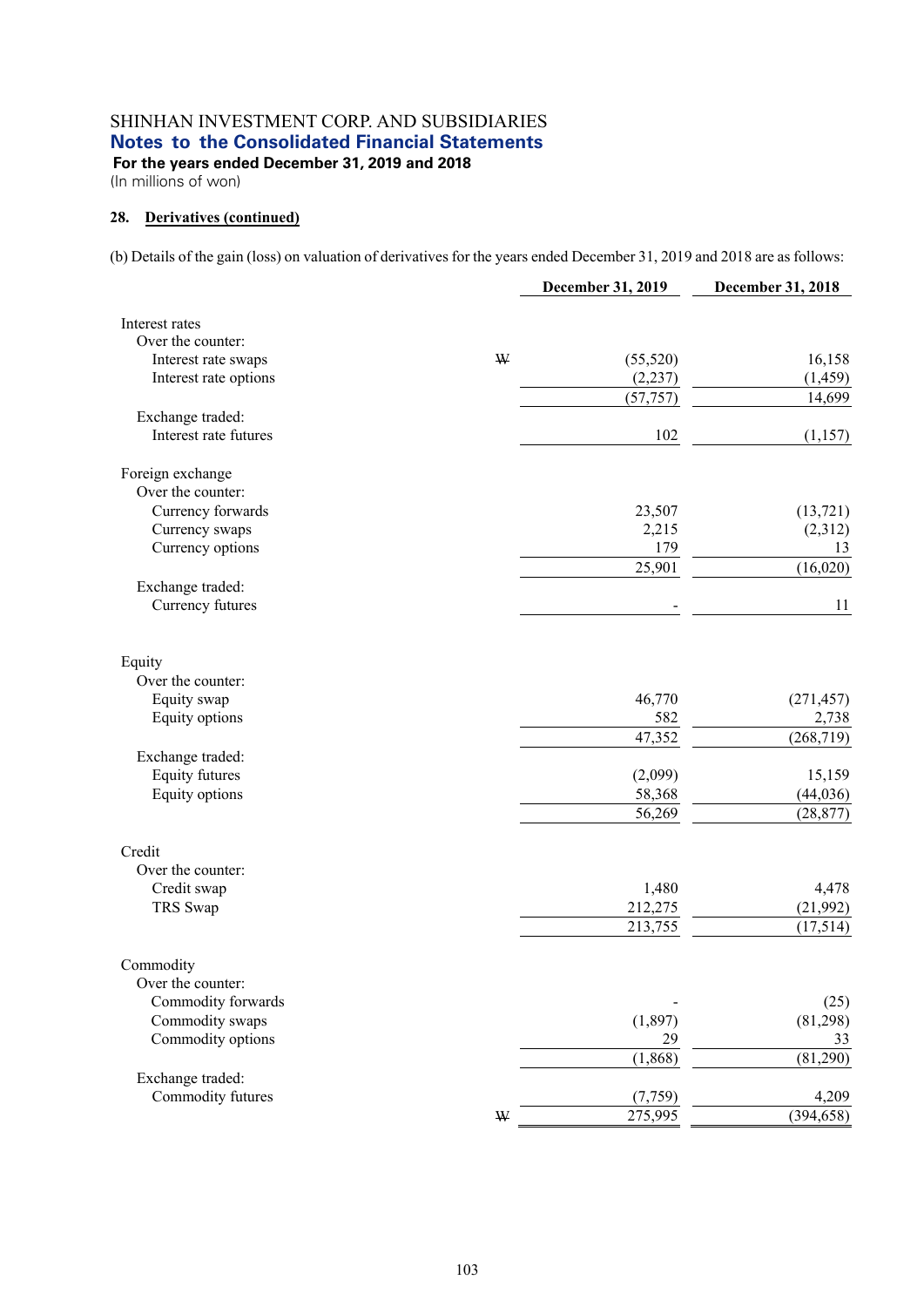(In millions of won)

### **29. Pledged Assets**

Assets pledged as collateral as of December 31, 2019 and 2018 are as follows:

|                                     |   | <b>December 31, 2019</b> |                             |           |                               |           |                          |         |              |  |
|-------------------------------------|---|--------------------------|-----------------------------|-----------|-------------------------------|-----------|--------------------------|---------|--------------|--|
|                                     |   |                          | <b>Pledged for</b>          |           |                               |           |                          |         |              |  |
|                                     |   | <b>ELS/DLS</b><br>sold   | <b>Borrowing Derivative</b> |           | <b>Securities</b><br>borrowed | RP        | Lease                    | Other   | <b>Total</b> |  |
| Due from banks at<br>amortized cost | W | 35,000                   | 107,000                     | 1.000     | 812,000                       |           | $\overline{\phantom{0}}$ | 115,161 | 1,070,161    |  |
| Financial assets measured           |   |                          |                             |           |                               |           |                          |         |              |  |
| at FVTPL                            |   | 2,451,114                | $\overline{\phantom{0}}$    | 1.297.998 | 3,343,675                     | 7.922.253 |                          | 1,017   | 15,016,057   |  |
| Financial assets measured           |   |                          |                             |           |                               |           |                          |         |              |  |
| at FVOCI                            |   |                          | $\overline{\phantom{0}}$    | 101.979   | 481.926                       | 1,318,320 |                          | -       | 1,902,225    |  |
| Property                            |   |                          | 16,800                      |           |                               |           | 96,787                   |         | 113,587      |  |
|                                     | W | 2,486,114                | 123,800                     | 1,400,977 | 4.637.601                     | 9,240,573 | 96,787                   | 116,178 | 18,102,030   |  |

|                                     |   | December 31, 2018 (Restated) |                  |                          |                               |           |                          |         |              |
|-------------------------------------|---|------------------------------|------------------|--------------------------|-------------------------------|-----------|--------------------------|---------|--------------|
|                                     |   | <b>Pledged for</b>           |                  |                          |                               |           |                          |         |              |
|                                     |   | <b>ELS/DLS</b><br>sold       | <b>Borrowing</b> | <b>Derivative</b>        | <b>Securities</b><br>borrowed | <b>RP</b> | Lease                    | Other   | <b>Total</b> |
| Due from banks at<br>amortized cost | W | 88,000                       | 62,000           | $\overline{\phantom{a}}$ | 1,220,000                     |           | $\blacksquare$           | 90,000  | 1,460,000    |
| Financial assets measured           |   |                              |                  |                          |                               |           |                          |         |              |
| at FVTPL                            |   | 756,775                      |                  | $-1.196.041$             | 2,685,957                     | 6.703.935 | $\overline{\phantom{a}}$ | 37,188  | 11,379,896   |
| Financial assets measured           |   |                              |                  |                          |                               |           |                          |         |              |
| at FVOCI                            |   |                              |                  | 13,053                   | 196.884                       | 638,304   |                          | ٠       | 848,241      |
| Property                            |   |                              | 52,000           |                          |                               |           | 96,939                   |         | 148,939      |
|                                     | W | 844,775                      | 114,000          | 1.209.094                | 4.102.841                     | 7.342.239 | 96,939                   | 127.188 | 13,837,076   |

The carrying amounts of asset pledged that the pledges have the right to repledge regardless of the Group's default as of December 31, 2019 and 2018 are W9,240,573 million W7,342,239 million, respectively.

#### **30. Share-based payments**

(a) Details of performance shares granted as of December 31, 2019 are as follows:

|                                                    | <b>Descsiptions</b>                                                              |  |  |  |
|----------------------------------------------------|----------------------------------------------------------------------------------|--|--|--|
| Type                                               | Equity-settled share-based payment                                               |  |  |  |
|                                                    | Within 4 years from the beginning of fiscal year inclusive of grant date         |  |  |  |
| Service period                                     | (within 5 years if classified as for deferred payment)                           |  |  |  |
| Performance conditions                             | Increase rate of stock price $(20.0\%)$ and<br>achievement of target ROE (80.0%) |  |  |  |
| Number of shares estimated<br>at December 31, 2019 | 219,325 shares                                                                   |  |  |  |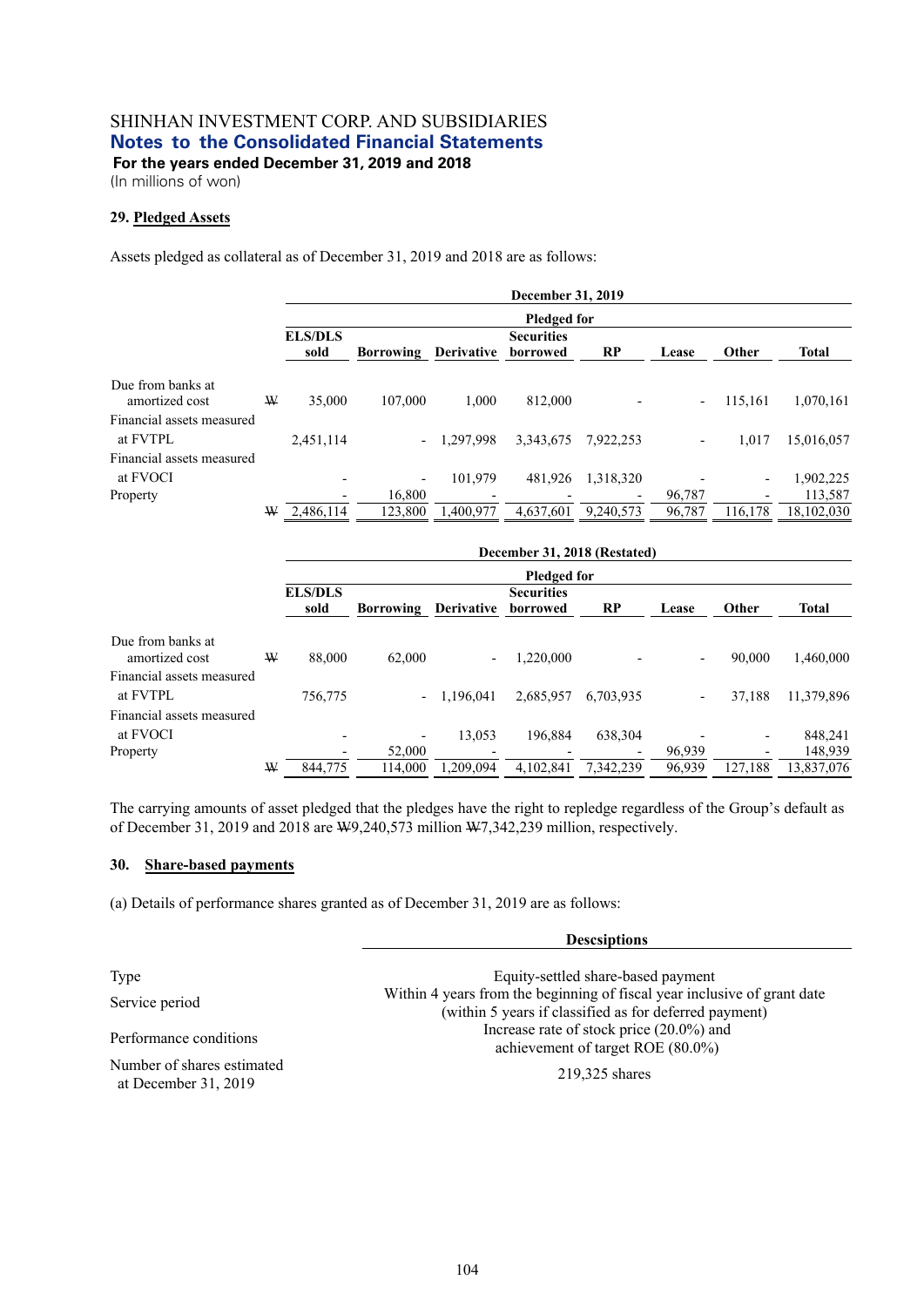(In millions of won)

#### **30. Share-based payments (continued)**

(b) Number of shares granted and fair value at grant date as of December 31, 2019 are as follows

| Grant date       | Number of shares<br>granted | Fair value $(*1)$ | Number of shares<br>estimated $(*2)$ |  |
|------------------|-----------------------------|-------------------|--------------------------------------|--|
| January 1, 2015  | 43,800                      | 44,500            |                                      |  |
| March 30, 2015   | 3,200                       | 41,200            |                                      |  |
| January 1, 2016  | 55,500                      | 39,000            | 39,486                               |  |
| March 26, 2016   | 3,800                       | 41,100            | 2,233                                |  |
| October 27, 2016 | 1,900                       | 43,850            | 296                                  |  |
| January 1, 2017  | 53,100                      | 45,300            | 38,542                               |  |
| March 17, 2017   | 10,600                      | 49,750            | 7,419                                |  |
| July 6, 2017     | 6,000                       | 49,200            | 2,773                                |  |
| January 1, 2018  | 52,400                      | 49,400            | 43,838                               |  |
| January 23, 2018 | 9,000                       | 53,000            | 7,700                                |  |
| January 24, 2018 | 5,100                       | 52,700            | 4,426                                |  |
| January 1, 2019  | 75,190                      | 39,400            | 58,123                               |  |
| January 21, 2019 | 7,242                       | 40,600            | 6,246                                |  |
| March 26, 2019   | 11,976                      | 42,750            | 8,243                                |  |
|                  | 338,808                     |                   | 219,325                              |  |

(\*1) Used closing price of Shinhan Financial Group Co., Ltd. at grant period as fair value per share

(\*2) The Group adjusted the increase rate of stock price (20.0%) and achievement target ROE (80.0%) to determine the number of shares estimated, based on initial number of shares granted, after the termination of service period.

(c) Stock compensations costs (benefits) calculated as of and for the years ended December 31, 2019 are as follows:

|                                                          |   | <b>December 31, 2019</b> |       |
|----------------------------------------------------------|---|--------------------------|-------|
| (In number of shares)                                    |   | Performance shares       |       |
| Compensation costs recorded for the period               | W |                          | 2.803 |
| Accrued expenses (benefits) related to compensation cost |   |                          | 9.437 |

(d) Book value of liabilities and intrinsic value of liabilities regarding share-based payment as of December 31, 2019 are as follows:

*(In Won, except number of shares)* Performance shares W

|   | <b>December 31, 2019</b> |                 |  |  |  |  |
|---|--------------------------|-----------------|--|--|--|--|
|   | <b>Accrued expenses</b>  | Intrinsic value |  |  |  |  |
| V | 9.437                    | 9.437           |  |  |  |  |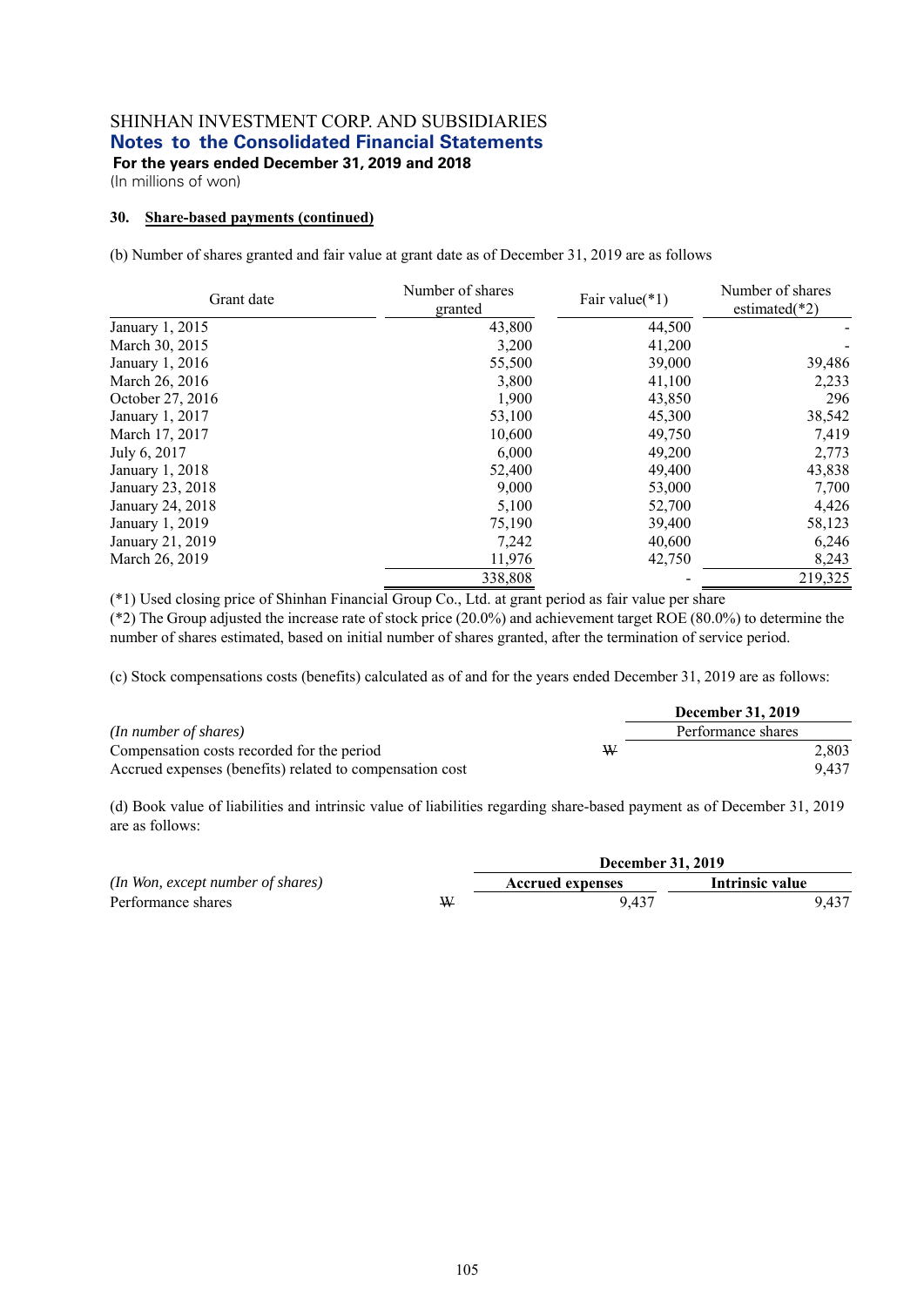(In millions of won)

#### **31. Commitments and contingencies**

(a) As of December 31, 2019, the Group has faced with pending lawsuits are as follows:

| December 31, 2019                           |                        |                                                                               |   |        |  |
|---------------------------------------------|------------------------|-------------------------------------------------------------------------------|---|--------|--|
| Lawsuits                                    | <b>Plaintiff</b>       | <b>Details</b>                                                                |   | Amount |  |
| Compensation for loss                       | An individual          | Violation of operating instruction of<br>special money trust                  | W | 1,246  |  |
| Compensation for loss                       | An individual          | User responsibilities related to taxation<br>due to insufficient consultation |   | 2,612  |  |
| Claim amount for<br>reimbursement/indemnity | KB INSURANCE CO., LTD. | Claiming compensation for a hacking<br>accident                               |   |        |  |
|                                             |                        |                                                                               | W | 3,861  |  |

The Group recognized provisions of W206 million regarding the case the Group lost at the second trial. The Group believes that the rest of the cases will not have a significant impact on the consolidated financial statements, but it is probable that an additional outflow of economic benefits arises according to the outcome of cases.

(b) Supplementing funds and purchase commitments

*(i) in Won,* 

|                                      |                                   |   |             | Date of         |                                   |
|--------------------------------------|-----------------------------------|---|-------------|-----------------|-----------------------------------|
| Company                              | <b>Underlying asset</b>           |   | Amount      | agreements      | Date of maturity                  |
| Credit offering                      |                                   |   |             |                 |                                   |
| Angelest the 5, 6, 7st               | Preferred stock and TRS contracts |   |             | October 9, 2019 | October 10,                       |
| L.L.C                                |                                   | W | 15,000      |                 | 2022                              |
| Mainstream the 8th                   | Loans                             |   |             | July 4, 2018    | July 4, 2023                      |
| L.L.C                                |                                   |   | 25,000      |                 |                                   |
| Shinhan Creative Financing           | Private placed bond               |   |             | November 22,    | November 22,                      |
| 3rd Co., Ltd                         |                                   |   | 11,000      | 2018            | 2020                              |
| Smart financing 2nd                  | Loans                             |   |             | October 8, 2019 | October 8, 2020                   |
| Co.,Ltd                              |                                   |   | 6,300       |                 |                                   |
|                                      |                                   |   | 57,300      |                 |                                   |
| Liquidity offering                   |                                   |   |             |                 |                                   |
| Multiplex Series the 3rd<br>Co., Ltd | CJ CGV Leasehold Deposits         |   | 30,000      | August 29, 2018 | August 29, 2021                   |
|                                      | Beneficiary certificate and TRS   |   |             |                 |                                   |
| Lotte, Teheran                       | contracts                         |   | 55,000      |                 | December 8, 2017 December 8, 2022 |
| Catchment logistics center           |                                   |   |             |                 | January 1,                        |
| 1st Co., Ltd                         | Loans                             |   | 28,000      | March 13, 2019  | 2023                              |
|                                      |                                   |   | 113,000     |                 |                                   |
| Commitments on purchase of           |                                   |   |             |                 |                                   |
| beneficial certificates              |                                   |   |             |                 |                                   |
| Smart financing 7th                  |                                   |   |             |                 |                                   |
| Co.,Ltd                              | Loans                             |   | 15,000      | May 31, 2019    | May 31, 2021                      |
| Smart financing 8th                  | Loans                             |   |             | June 27, 2019   | June 28, 2021                     |
| $Co$ , Ltd                           |                                   |   | 5,100       |                 |                                   |
| Smart financing 11th                 | Loans                             |   |             | September 27,   | September 27,                     |
| Co.,Ltd                              |                                   |   | 15,000      | 2019            | 2021                              |
|                                      |                                   |   | 35,100      |                 |                                   |
|                                      |                                   |   | $W$ 205,400 |                 |                                   |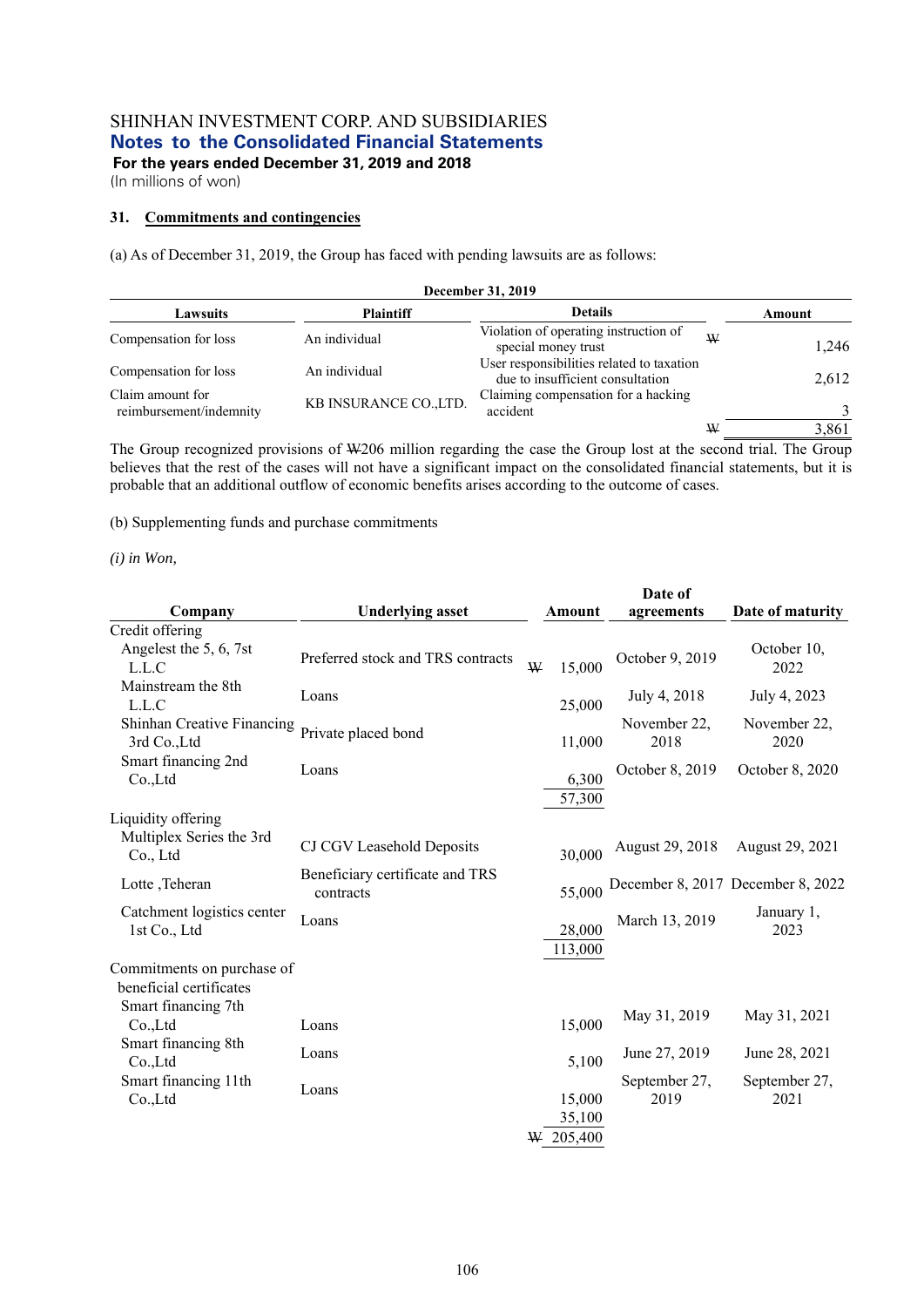(In millions of won)

#### **31. Commitments and contingencies (continued)**

#### (b) Supplementing funds and purchase commitments

*(ii) in foreign currency,* 

| Company                                             | Underlying asset Currency |                          | Amount                       | Date of agreements                   | Date of maturity                      |
|-----------------------------------------------------|---------------------------|--------------------------|------------------------------|--------------------------------------|---------------------------------------|
| Credit offering (Financial Supplementary Agreement) |                           |                          |                              |                                      |                                       |
| Shinhan Indonesia Green<br>forest Co., Ltd          | Private placed bond       | <b>USD</b>               | 13,400                       | September 14,<br>2018                | September 14,<br>2021                 |
| SK Shipping Co., Ltd                                | Private placed bond       | <b>USD</b>               | 21,500                       | March 21,<br>2019                    | January 29,<br>2020                   |
| PT Global Mediacom                                  | Private placed bond       | <b>USD</b>               | 27,300<br>62,200             | October 25,<br>2019                  | November 3.<br>2020                   |
| Credit offering (Payment Guarantee Agreement)       |                           |                          |                              |                                      |                                       |
| PT Global Mediacom<br>Transimex corporation         |                           | <b>USD</b><br><b>VND</b> | 40,000<br>150,000<br>190,000 | October 26, 2018<br>December 9, 2019 | October 26, 2020<br>December 13, 2022 |
| Commitments on purchase                             |                           |                          |                              |                                      |                                       |
| Vitetnam Electrical Equipment<br><b>JSC</b>         | Private placed bond       | <b>VND</b>               | 300,000                      | May 16, 2018                         | May 16, 2020                          |
| An Phat Plastic & Green<br>Environment JSC          | Private placed bond       | <b>VND</b>               | 300,000<br>600,000           |                                      | November 08, 2018 November 08, 2021   |
|                                                     |                           |                          | 852,200                      |                                      |                                       |

(c) Obligation to conserve its loss by priority on PEF

As one of the co-general partner of KoFC Shinhan Frontier Champ 2010-4 Private Equity Fund, the Group is obliged to conserve its loss by priority, whose limit is 3% of the its investment to the PEF. Therefore, the amount of the investment collected as a result of liquidation of the PEF is subject to change.

(d) Other underwriting commitment

|                   | Company                      |   | Amount   |  |  |
|-------------------|------------------------------|---|----------|--|--|
| Equity securities | IMM Rose Gold Fund 4         | ₩ | 127.599  |  |  |
| Debt securities   | POSPower Co., Ltd and others |   | 971.175  |  |  |
|                   |                              | ₩ | .098,774 |  |  |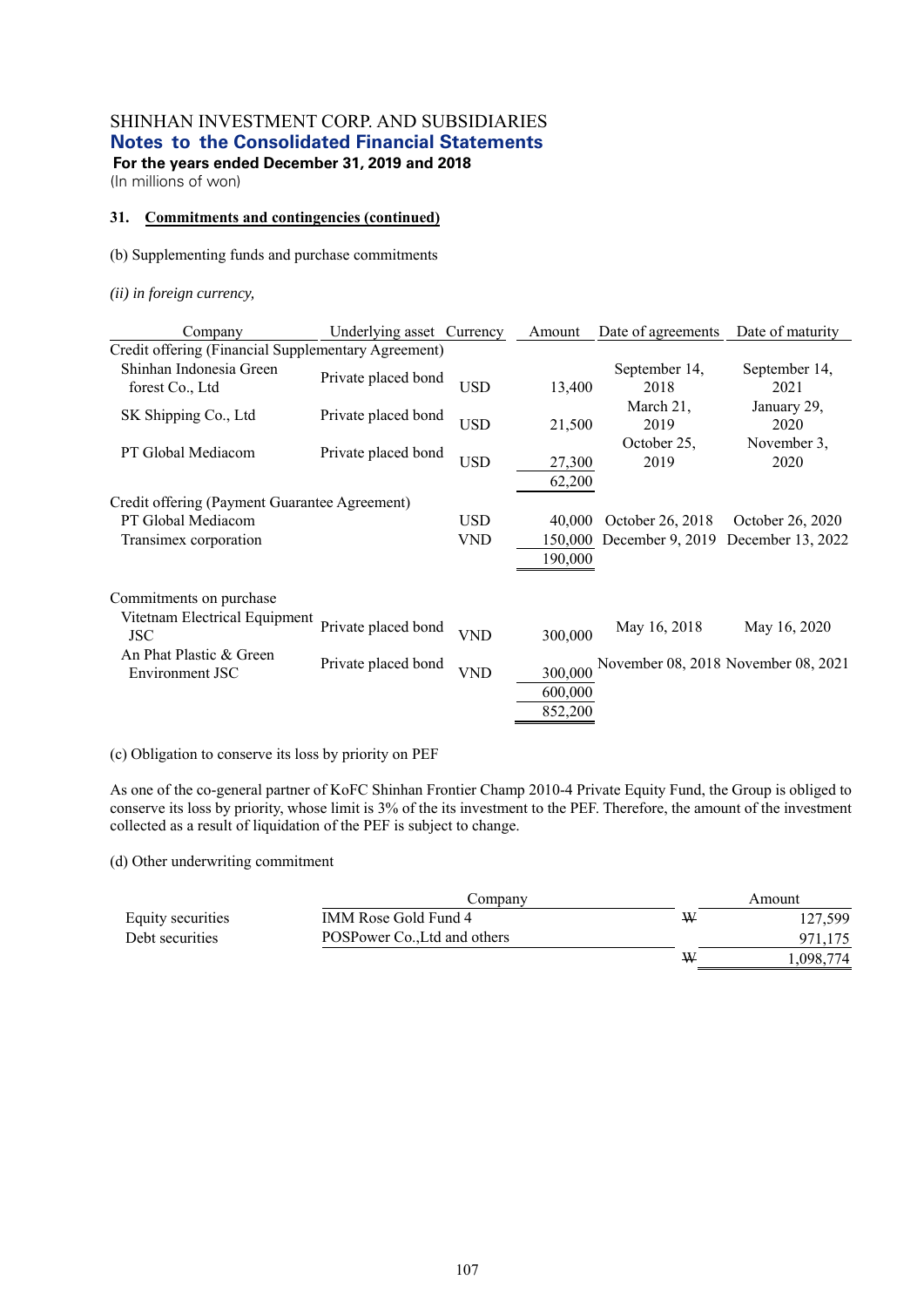(In millions of won)

#### **31. Commitments and contingencies (continued)**

#### (e) Financial institution commitment

|                                                                | <b>Financial Institution</b>                                    |   | Amount                                       |
|----------------------------------------------------------------|-----------------------------------------------------------------|---|----------------------------------------------|
| Daylight overdrafts<br>commitment                              | Shinhan Bank Co., Ltd and others                                | ₩ | 216,000                                      |
|                                                                | <b>TRLILAND METALS</b>                                          |   | USD 5,000,000                                |
|                                                                | Euroclear Bank                                                  |   | <b>USD 8,000,000</b>                         |
|                                                                | Korea securities depository                                     |   | USD 12,000,000                               |
| Bank overdrafts<br>commitment                                  | Kyungnam Bank Co., Ltd and others                               |   | 195,000                                      |
| Discounting of bills<br>note receivable<br>discount commitment | Shinhan Bank Co., Ltd.                                          |   | 19,000                                       |
| Commitment on loans                                            | Shinhan Bank Co., Ltd.                                          |   | USD 80,000,000                               |
| Institutional operating<br>fund loans                          | Korean Securities Finance Corporation(self)                     |   | 500,000                                      |
|                                                                | Korean Securities Finance Corporation(trust)                    |   | within the range of<br>trusts                |
| Notes discounted                                               | Korean Securities Finance Corporation(self)                     |   | 150,000                                      |
|                                                                | Korea Securities Finance Corporation (Subscription<br>deposits) |   | within the range of<br>subscription deposits |
| <b>KSFC</b> trading                                            | Korea Securities Finance Corporation                            |   | 500,000                                      |
| Agreement on intraday<br>fund transaction                      | Korea Securities Finance Corporation                            |   | 200,000                                      |
| Collateral financing<br>loan                                   | Korea Securities Finance Corporation                            |   | 500,000                                      |

(f) Contingent liabilities related to the Lime case

As a Prime Brokerage Service provider, the Group have entered into the contracts for the fund agreement managed by the Lime Asset Management (hereafter referred to as the "Lime Fund") and the total return swap agreement (derivatives that exchange risk with income from underlying assets (such as stocks, bonds, funds, etc. ); hereafter referred to as the "TRS agreement"). The Lime Fund invested about \$200 million in IIG Global Trade Finance Fund, IIG Trade Finance Fund, IIG Trade Finance Fund - FX Delta Hedged Fund (hereafter referred to as the "IIG Fund") under the TRS Agreement with the group from May 2017 to September 2017.

In accordance with the Lime Fund's managing directions in 2019, the Group contributed the IIG Fund to LAM Enhanced Finance II L.P. in kind and acquired the LAM II Fund's beneficiary certificates. The recoverable value of LAM II Fund's beneficiary certificates is affected by the recoverable value of the IIG Fund contributed in kind. In addition, the IIG Fund received the cancellation of registration and the automatic stay of assets from the U.S Securities and Exchange Commission in November 2019.

The Korean Financial Supervisory Service (FSS) announced in February 2020 that the Group was suspected of being involved in misconduct and fraudulent activities during the TRG transactions with the Lime Asset Management and that its related prosecution investigations are also underway. However, it is expected that whether the Group will assume additional legal responsibility as a Prime Brokerage Service provider will be determined on the basis of further examination by the Financial Supervisory Service, prosecution investigation, and future litigation and thus, the legal obligation to be assumed by the Group in relation to the involvement in misconduct and fraudulent activities has not been determined and also, the amount of loss resulting from such involvement cannot be reliably estimated.

The regulatory authorities are examining some of the asset managements, including Lime Asset Management, which operates the private equity trust that the Group sold to customers as a fund dealer and depending on the inspection result, the procedure for dispute settlement and damage remedy for incomplete sales may be proceeded.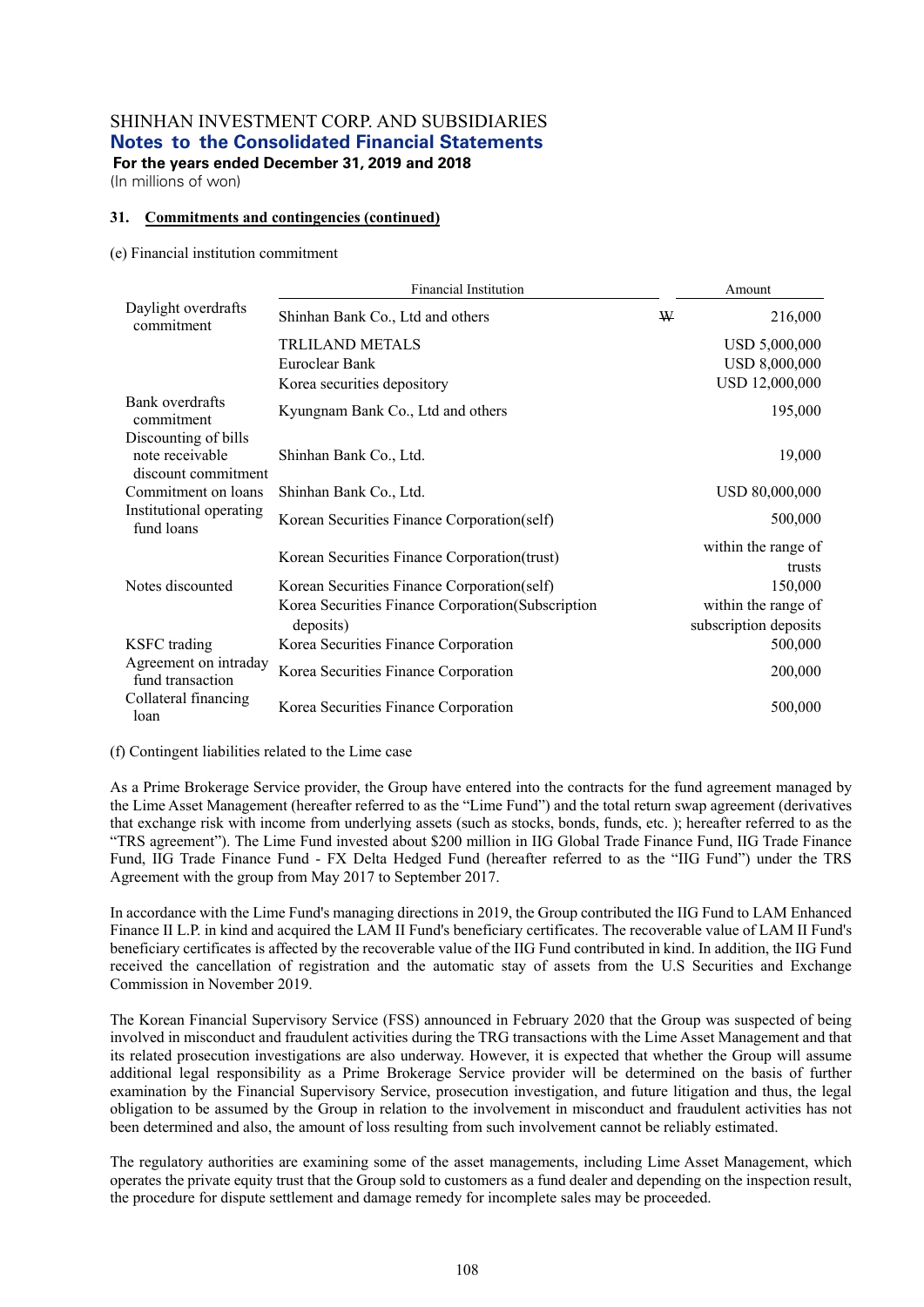(In millions of won)

#### **32. The transaction as a transfer of financial instruments**

(a) Transfers that do not qualify for de-recognition

(i) Bonds sold under repurchase agreements as of December 31, 2019 and 2018 are as follows:

|                                           |   | <b>December 31, 2019</b> | <b>December 31, 2018</b> |
|-------------------------------------------|---|--------------------------|--------------------------|
| <b>Transferred assets</b>                 |   |                          |                          |
| Financial assets designated at fair value |   |                          |                          |
| through profit or loss                    | W | 7,932,253                | 6,714,440                |
| Financial assets measured at FVOCI        |   | 1,318,320                | 638,304                  |
|                                           | W | 9,250,573                | 7,352,744                |
| <b>Associated liabilities</b>             |   |                          |                          |
| Bonds sold under repurchase agreements    |   | 8,611,147                | 7,077,717                |
| <b>Others</b>                             |   | 10,000                   | 10,000                   |
|                                           | W | 8,621,147                | 7,087,717                |

(ii) Securities loaned as of December 31, 2019 and 2018 are as follows:

|                  | <b>December 31, 2019</b> | <b>December 31, 2018</b> | Rental Company           |
|------------------|--------------------------|--------------------------|--------------------------|
| Commercial bonds | 30.242                   | 6.029                    | Mirae Asset Daewoo CoLtd |
|                  |                          |                          | and etc.                 |

(b) Qualified for de-recognition and continuing involvement in financial assets

There are no financial assets that meet the conditions of de-recognition and in which the Group has continuing involvement as of December 31, 2019 and 2018.

#### **33. Securities withheld and securities borrowed**

Details of the securities withheld and securities borrowed on behalf of the clients as of December 31, 2019 and 2018 are as follows:

|                          |   | December 31, 2019 | December 31, 2018 |
|--------------------------|---|-------------------|-------------------|
| Securities withheld      |   |                   |                   |
| Broker's securities      | W | 58,721,029        | 54,874,440        |
| Beneficiary's securities |   | 83,521,699        | 67,279,677        |
| Depositor's securities   |   | 92,850            | 59,033            |
| <b>Others</b>            |   | 621               | 532               |
|                          |   | 142,336,199       | 122,213,682       |
| Securities borrowed      |   | 6,495,084         | 5,157,417         |
|                          | W | 148,831,283       | 127,371,099       |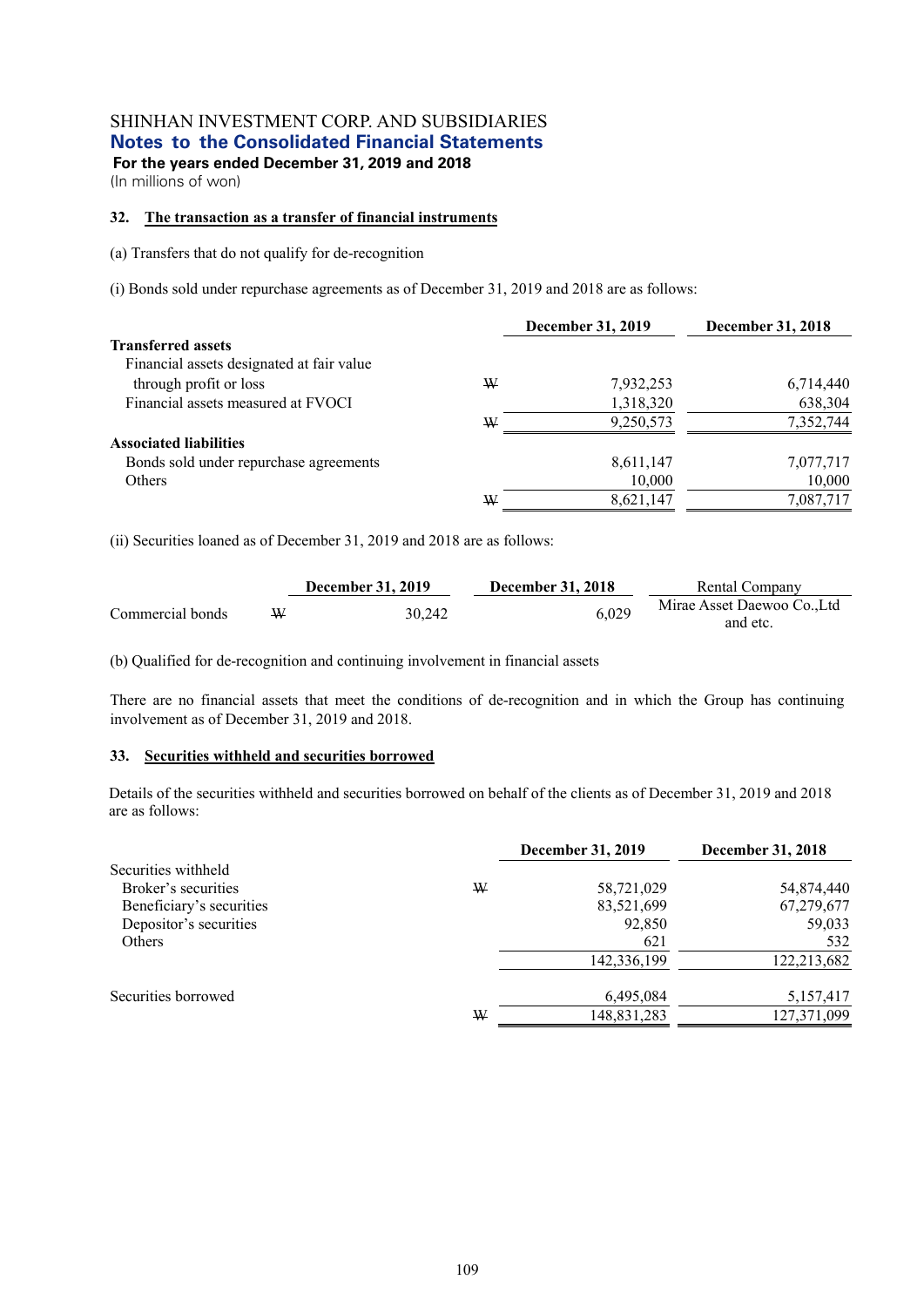(In millions of won)

## **34. Equity**

(a) Details of equity as of December 31, 2019 and 2018 are summarized as follows:

|                                                                                                        | December 31, 2019 | December 31, 2018 |
|--------------------------------------------------------------------------------------------------------|-------------------|-------------------|
| Stockholder's equity                                                                                   |                   |                   |
| Ordinary shares<br>W                                                                                   | 1,527,882         | 1,527,882         |
| Preference shares                                                                                      | 259,116           | 19,116            |
|                                                                                                        | 1,786,998         | 1,546,998         |
| Capital surplus                                                                                        |                   |                   |
| Additional Paid-in Capital                                                                             | 667,620           | 248,791           |
| Gain from reduction of capital                                                                         | 15                | 15                |
|                                                                                                        | 667,635           | 248,806           |
| Capital adjustments                                                                                    |                   |                   |
| Stock options                                                                                          | 425               | 1,230             |
| Accumulated other comprehensive income                                                                 |                   |                   |
| Gain on financial instruments measured at FVOCI<br>Adjustment of credit risk for financial liabilities | 107,959           | 98,212            |
| designated at FVTPL                                                                                    | (8,255)           | 170               |
| Change of investments in a associate                                                                   | 1                 | 1                 |
| Accumulated foreign exchange differences                                                               | (272)             | (4,149)           |
|                                                                                                        | 99,433            | 94,234            |
| Retained earnings                                                                                      |                   |                   |
| Legal reserve                                                                                          | 38,810            | 36,810            |
| Voluntary reserve(*1)                                                                                  | 189,302           | 169,362           |
| Unappropriated earnings                                                                                | 1,453,046         | 1,274,136         |
|                                                                                                        | 1,681,158         | 1,480,308         |
| Non-controlling interest                                                                               |                   |                   |
| Capital of non-controlling interest                                                                    | 961               | 961               |
| Surplus profit brought forward from the previous term                                                  |                   |                   |
| of non-controlling interest                                                                            | 32                | 29                |
| Profit, attributable to non-controlling interests                                                      | (86)              | $\mathfrak{Z}$    |
|                                                                                                        | 907               | 993               |
| W                                                                                                      | 4,236,556         | 3,372,569         |

(\*1) It consists of revaluation reserve and regulatory reserve for loan loss.

(b) Stockholder's equity as of December 31, 2019 and 2018 are summarized as follows:

|                                                                                        |   | <b>December 31, 2019</b> |                      | <b>December 31, 2018</b> |                      |
|----------------------------------------------------------------------------------------|---|--------------------------|----------------------|--------------------------|----------------------|
|                                                                                        |   | Ordinary<br>shares       | Preference<br>shares | Ordinary<br>shares       | Preference<br>shares |
| Number of shares<br>authorized                                                         |   | 450,000,000              | 150,000,000          | 450,000,000              | 150,000,000          |
| Par value per share<br>(in won)                                                        | W | 5,000                    | 5.000                | 5,000                    | 5,000                |
| Number of issued shares<br>Outstanding $(*1)$                                          |   | 305,576,350              | 51,823,314           | 305,576,350              | 3,823,314            |
| Stockholder's equity                                                                   | W | 1,527,882                | 259,116              | 1,527,882                | 19,116               |
| (*1) During the current year, 48 million shares of second preferred stock were issued. |   |                          |                      |                          |                      |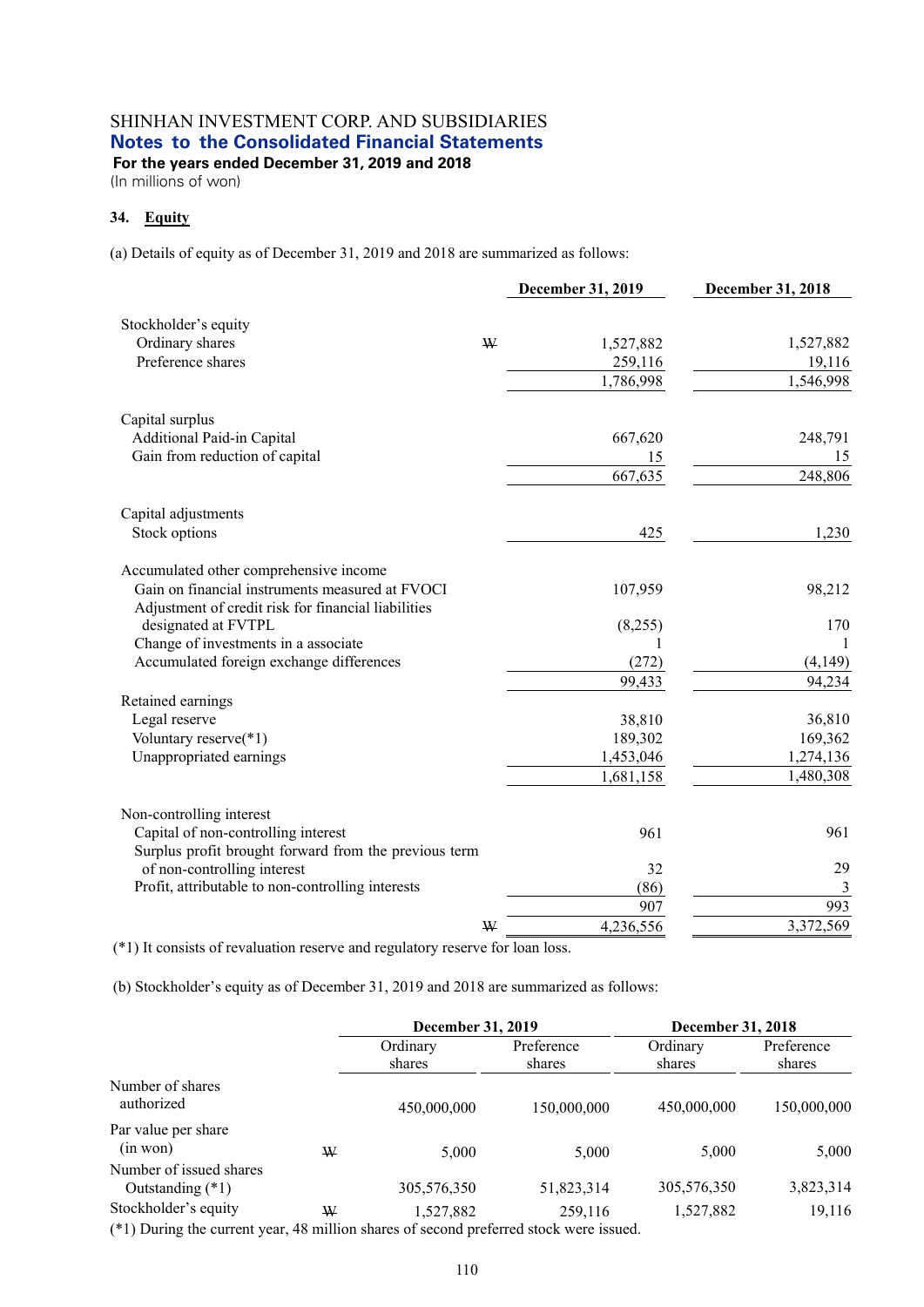(In millions of won)

## **34. Equity (continued)**

(c) Change in accumulated other comprehensive income for the years ended December 31, 2019 and 2018 are as follows:

| December 31, 2019        |   |                                                                        |                                         |                                                    |                                                                                          |              |
|--------------------------|---|------------------------------------------------------------------------|-----------------------------------------|----------------------------------------------------|------------------------------------------------------------------------------------------|--------------|
|                          |   | <b>Valuation of</b><br>financial assets<br>measured at<br><b>FVOCI</b> | Change of investments in<br>a associate | <b>Accumulated foreign</b><br>exchange differences | <b>Adjustment of</b><br>credit risk for<br>financial liabilities<br>measured<br>at FVTPL | <b>Total</b> |
|                          |   |                                                                        |                                         |                                                    |                                                                                          |              |
| Opening balance          | W | 98,212                                                                 |                                         | (4,149)                                            | 170                                                                                      | 94,234       |
| Increase from fair value |   |                                                                        |                                         |                                                    |                                                                                          |              |
| valuation                |   | 16,101                                                                 |                                         |                                                    | (11,621)                                                                                 | 4,480        |
| Increase from disposal   |   | (2,679)                                                                |                                         |                                                    |                                                                                          | (2,679)      |
| Effect of exchange rate  |   |                                                                        |                                         |                                                    |                                                                                          |              |
| difference               |   |                                                                        |                                         | 3,263                                              |                                                                                          | 3,263        |
| Deferred tax effect      |   | (3,675)                                                                |                                         | 614                                                | 3,196                                                                                    | 135          |
| Ending balance           | W | 107,959                                                                |                                         | (272)                                              | (8,255)                                                                                  | 99,433       |

| December 31, 2018                  |   |                                                                        |                                         |                                                    |                                                                                          |                      |
|------------------------------------|---|------------------------------------------------------------------------|-----------------------------------------|----------------------------------------------------|------------------------------------------------------------------------------------------|----------------------|
|                                    |   | <b>Valuation of</b><br>financial assets<br>measured at<br><b>FVOCI</b> | Change of investments in<br>a associate | <b>Accumulated foreign</b><br>exchange differences | <b>Adjustment of</b><br>credit risk for<br>financial liabilities<br>measured<br>at FVTPL | <b>Total</b>         |
| Opening balance                    | W | 101,557                                                                | (8,159)                                 | (5, 134)                                           |                                                                                          | 88,264               |
| Change due to<br>implementation of |   |                                                                        |                                         |                                                    |                                                                                          |                      |
| K-IFRS No.1109                     |   | (12,029)                                                               | (2,134)                                 |                                                    |                                                                                          | $(2,141)$ $(16,304)$ |
| Increase from fair value           |   |                                                                        |                                         |                                                    |                                                                                          |                      |
| valuation                          |   | 7,233                                                                  |                                         |                                                    | 2,376                                                                                    | 9,609                |
| Increase from disposal             |   | 181                                                                    | 13,389                                  |                                                    |                                                                                          | 13,570               |
| Effect of exchange rate            |   |                                                                        |                                         |                                                    |                                                                                          |                      |
| difference                         |   |                                                                        |                                         | 975                                                |                                                                                          | 975                  |
| Deferred tax effect                |   | 1,270                                                                  | (3,095)                                 | 10                                                 | (65)                                                                                     | (1,880)              |
| Adjustment of effect               |   |                                                                        |                                         |                                                    |                                                                                          |                      |
| with                               |   |                                                                        |                                         |                                                    |                                                                                          |                      |
| implementation                     |   |                                                                        |                                         |                                                    |                                                                                          |                      |
| of K-IFRS                          |   |                                                                        |                                         |                                                    |                                                                                          |                      |
| No.1109                            |   | 3,309                                                                  | 587                                     |                                                    | 589                                                                                      | 4,485                |
| Effect during the                  |   |                                                                        |                                         |                                                    |                                                                                          |                      |
| year                               |   | (2,039)                                                                | (3,682)                                 | 10                                                 | (654)                                                                                    | (6,365)              |
| Ending balance                     | ₩ | 98,212                                                                 |                                         | (4,149)                                            | 170                                                                                      | 94,234               |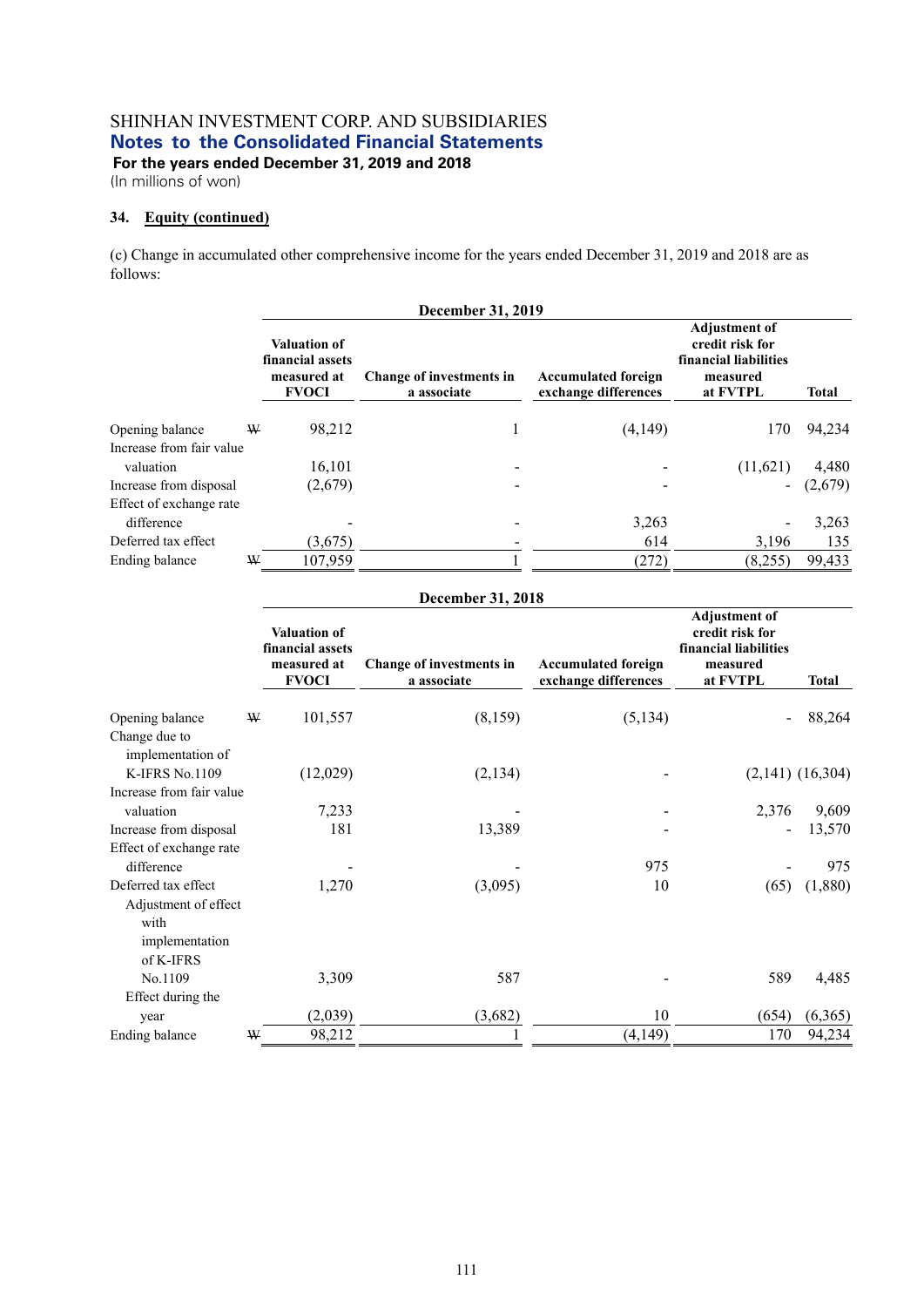**For the years ended December 31, 2019 and 2018** 

(In millions of won)

### **34. Equity (continued)**

(d) Statements of appropriation of retained earnings

Statements of appropriation of retained earnings for the years ended December 31, 2019 and 2018 are as follows:

|                                                     |   | December 31, 2019 | December 31, 2018 |
|-----------------------------------------------------|---|-------------------|-------------------|
| Date of appropriation                               |   | March 25, 2020    | March 26, 2019    |
| Unappropriated retained earnings                    |   |                   |                   |
| Balance at beginning of the year                    | W | 1,218,370         | 1,012,334         |
| Net income for the year                             |   | 208,727           | 245,703           |
| Revaluation surplus                                 |   | 932               |                   |
| Net effect of change in accounting policy $(*1)$    |   |                   | 4,020             |
|                                                     |   | 1,428,029         | 1,262,057         |
| Appropriation of retained earnings                  |   |                   |                   |
| Legal reserve                                       |   | 739               | 2,000             |
| Regulatory reserve for loan loss                    |   | 5,013             | 21,687            |
| Dividends                                           |   | 7,391             | 20,000            |
| Cash dividends on ordinary shares                   |   |                   |                   |
| Current year (In won) : $W - (0.00\%)$              |   |                   |                   |
| Prior year (In won) : $W$ 64 (1.28%)                |   |                   | 19,564            |
| Cash dividends on preference shares                 |   |                   |                   |
| Current year (In won) : $W$ 50 (1.00%)              |   |                   |                   |
| Prior year (In won) : $W$ 114 (2.28%)               |   | 191               | 436               |
| Cash dividends on 2 <sup>nd</sup> preference shares |   |                   |                   |
| Current year (In won): $W$ 150 (3.00%)              |   |                   |                   |
| Prior year (In won) : $W - (0.00\%)$                |   | 7,200             |                   |
|                                                     |   | 13,143            | 43,687            |
| Unappropriated retained earnings carried            |   |                   |                   |
| over to subsequent period                           | ₩ | 1,414,886         | 1,218,370         |

(\*1) The beginning retained earnings are adjusted under K-IFRS No.1109 and No.1115.

These statements of appropriation of retained earnings were based on the separate financial statements of the Company.

#### **35. Dividends**

Dividends declared for the years ended December 31, 2019 and 2018 are as follows:

|                              |   | December 31, 2019        |            |                 | December 31, 2018 |            |
|------------------------------|---|--------------------------|------------|-----------------|-------------------|------------|
|                              |   |                          | 1 st       | 2 <sub>nd</sub> |                   |            |
|                              |   | Ordinary                 | Preference | Preference      | Ordinary          | Preference |
|                              |   | shares                   | shares     | shares          | shares            | shares     |
| Number of issued shares      |   |                          |            |                 |                   |            |
| outstanding                  |   | 305,576,350              | 3,823,314  | 48,000,000      | 305,576,350       | 3,823,314  |
| Par value per share (in won) | W | 5,000                    | 5,000      | 5,000           | 5,000             | 5,000      |
| Dividends per share (in won) |   |                          | 50         | 150             | 64                | 114        |
| Dividends                    | W | $\overline{\phantom{0}}$ | 191        | 7.200           | 19,564            | 436        |
| Dividend rate per share      |   |                          | $1.00\%$   | $3.00\%$        | 1.28%             | 2.28%      |

These statements of dividends declared were based on the separate financial statements of the Company.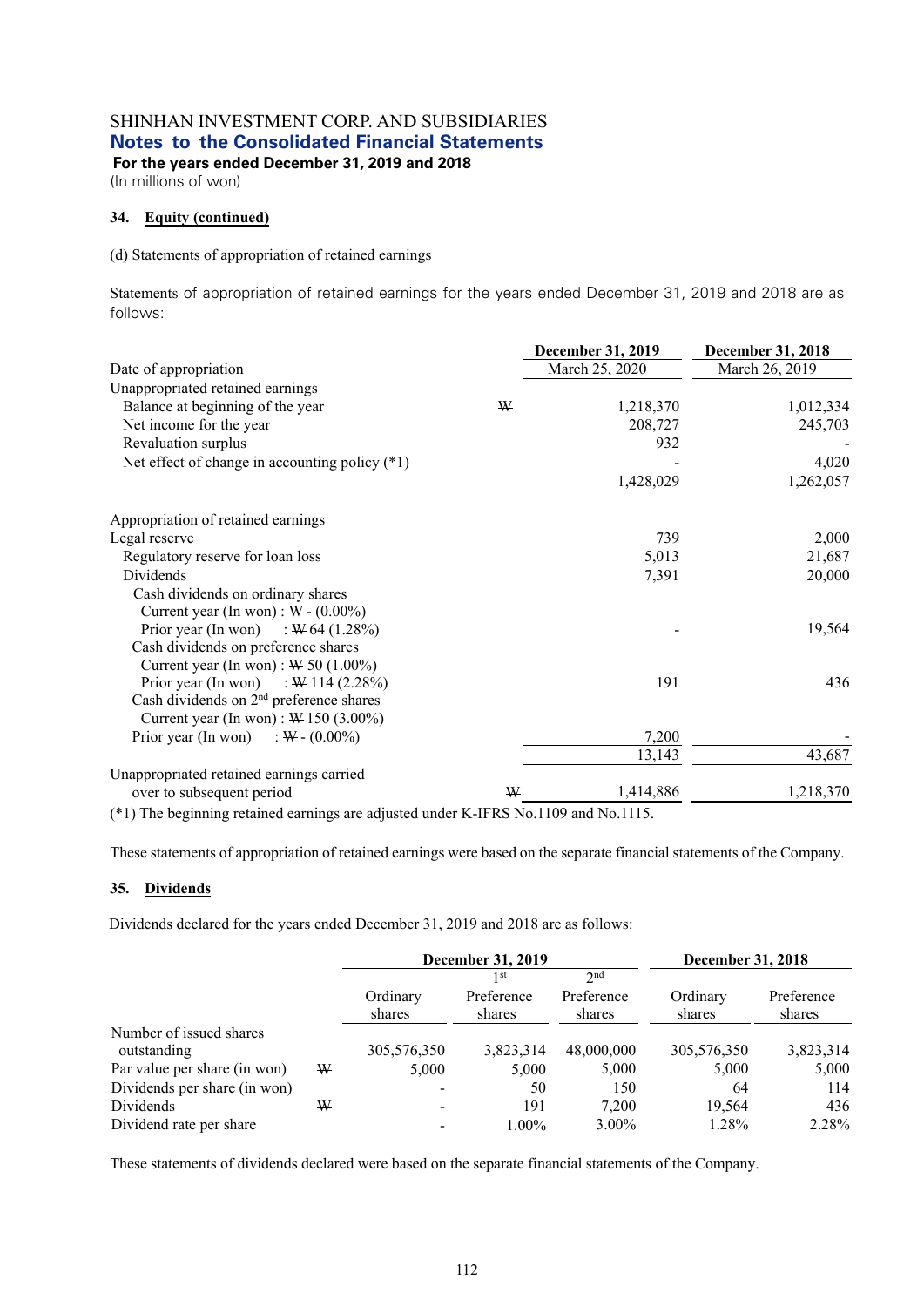(In millions of won)

# **36. Leases**

(a) The plan to recover operating lease payments as of December 31, 2019 is as follows.

|                       |   | <b>December 31, 2019</b> |
|-----------------------|---|--------------------------|
| Not later than 1 year | W | 8,273                    |
| $1 \sim 2$ years      |   | 5,615                    |
| $2 \sim 3$ years      |   | 3,261                    |
| $3 \sim 4$ years      |   | 2,061                    |
| $4 \sim 5$ years      |   | 31                       |
|                       | W | 19,241                   |

(b) As of December 31, 2019, the lessee's right-of-use by type of underlying assets are as follows.

|             |   |                          | <b>December 31, 2019</b>    |                 |
|-------------|---|--------------------------|-----------------------------|-----------------|
|             |   | <b>Acquisition costs</b> | Accumulated<br>depreciation | Carrying amount |
| Real estate | ₩ | 19,501                   | (6,165)                     | 13,336          |
| Vehicle     |   | 1,857                    | (502)                       | 1,355           |
|             | ₩ | 21.358                   | (6,667)                     | 4.691           |

(\*) The prepaid amount includes  $\Psi$  6,380 million and  $\Psi$  3,108 million of provisions for recovery.

(c) The details of the change in the right-of-use-lease for the year ended December 31, 2019 are as follows:

|                   |   | <b>December 31, 2019</b> |         |              |  |
|-------------------|---|--------------------------|---------|--------------|--|
|                   |   | <b>Real estate</b>       | Vehicle | <b>Total</b> |  |
| Beginning balance | ₩ | 15,425                   | 1,155   | 16,580       |  |
| Acquisitions      |   | 9,781                    | 1,177   | 10,958       |  |
| Disposals         |   | (1,307)                  | (398)   | (1,705)      |  |
| Depreciation      |   | (10, 564)                | (578)   | (11, 142)    |  |
| Ending balance    | W | 13,335                   | 1,356   | 14,691       |  |

(d) The details of the maturity of the lease lability as the end of December 31, 2019 are as follows:

|             |   | December 31, 2019  |                     |                                                                       |                   |                                     |                         |       |
|-------------|---|--------------------|---------------------|-----------------------------------------------------------------------|-------------------|-------------------------------------|-------------------------|-------|
|             |   | 1 month<br>or less | 3 months<br>or less | 1 month $\sim$ 3 months $\sim$ 6 months $\sim$<br>6 months<br>or less | 1 year<br>or less | 1 vear $\sim$<br>5 years<br>or less | More<br>than 5<br>vears | Total |
| Real estate | ₩ | 414                | 791                 | 1.083                                                                 | 1,224             | 3,071                               | 104                     | 6,687 |
| Vehicle     |   | 52                 | 104                 | 156                                                                   | 304               | 797                                 | $\,$                    | 1,412 |
|             | ₩ | 466                | 895                 | .239                                                                  | .528              | 3,868                               | 104                     | 8,099 |

The amounts shown above are based on undiscounted cash flows and are classified as the earliest maturity date when the Company's obligation to pay occurs.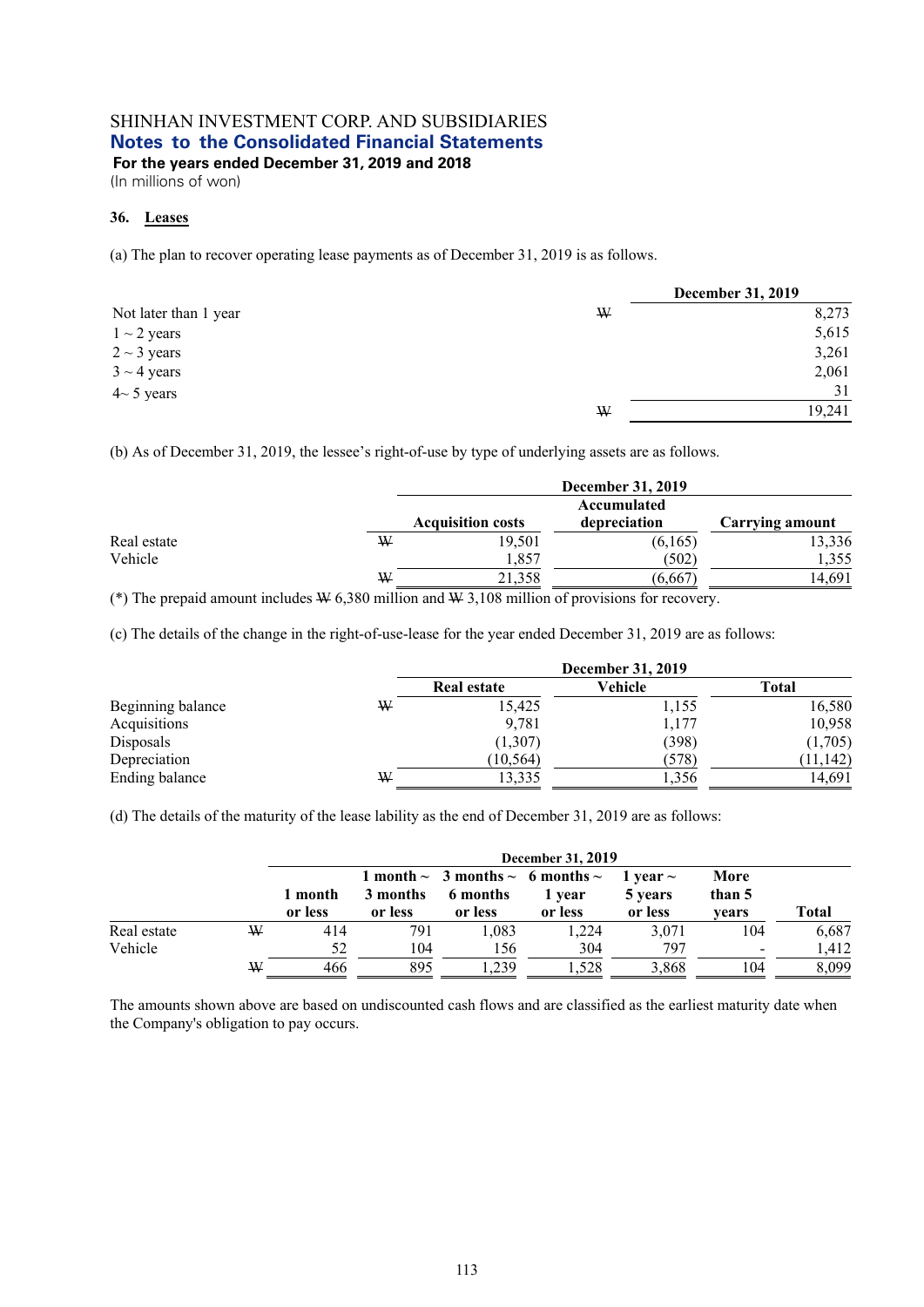**For the years ended December 31, 2019 and 2018** 

(In millions of won)

## **37. Cash flows**

(a) Details of significant non-cash activities for the years ended December 31, 2019 and 2018 are as follows:

|                                                           | <b>December 31, 2019</b> | December 31, 2018 |
|-----------------------------------------------------------|--------------------------|-------------------|
| Property and equipment transferred from<br>W              |                          |                   |
| investment property                                       | 1,081                    | 5,412             |
| Valuation gain on financial assets measured at FVOCI      | 13,422                   | 7,414             |
| Tax effect on valuation gain on financial assets          |                          |                   |
| measured at FVTPL                                         | (3,675)                  | (2,039)           |
| Valuation gain on financial liabilities measured at FVTPL |                          |                   |
| with adjustment of credit risk                            | (11,621)                 | 2,376             |
| Tax effect on valuation gain on financial liabilities     |                          |                   |
| measured at FVTPL with adjustment of credit risk          | 3,196                    | (653)             |
| Change of investments in associates                       |                          | 13,389            |
| Tax effect on change of investments in associates         |                          | (3,682)           |
| Foreign currency translation differences                  | 3,262                    | 976               |
| Tax effect on foreign currency translation differences    | 614                      | 10                |

(b) Changes in liabilities arising from financing activities for the year ended December 31, 2019 and 2018 are as follows:

|                                           |   |                   |                   | Lease              |              |
|-------------------------------------------|---|-------------------|-------------------|--------------------|--------------|
|                                           |   | <b>Borrowings</b> | <b>Debentures</b> | <b>liabilities</b> | <b>Total</b> |
| Balance at January 1, 2019                | ₩ | 9,748,483         | 1,736,192         | 10,736             | 11,495,411   |
| Changes from cash flows                   |   | 3,599,339         | 1,684,816         | (6,895)            | 5,277,260    |
| Amortization of discount on               |   |                   |                   |                    |              |
| borrowings and debentures                 |   |                   | 668               | 307                | 975          |
| Changes in foreign currency exchange rate |   | 1,688             | 1,277             |                    | 2,965        |
| Others                                    |   | (865)             |                   | 3,650              | 2,785        |
| Balance at December 31, 2019              | W | 13,348,645        | 3,422,953         | 7,798              | 16,779,396   |
|                                           |   |                   |                   |                    |              |

|                                           |   | <b>Borrowings</b> | <b>Debentures</b> | Total      |
|-------------------------------------------|---|-------------------|-------------------|------------|
| Balance at January 1, 2018                | W | 9,459,019         | 1,197,322         | 10,656,341 |
| Changes from cash flows                   |   | 276,875           | 538,203           | 815,078    |
| Amortization of discount on               |   |                   |                   |            |
| borrowings and debentures                 |   |                   | 421               | 421        |
| Changes in foreign currency exchange rate |   | 12.589            | 246               | 12.835     |
| Balance at December 31, 2018              | W | 9,748,483         | 1,736,192         | 11,484,675 |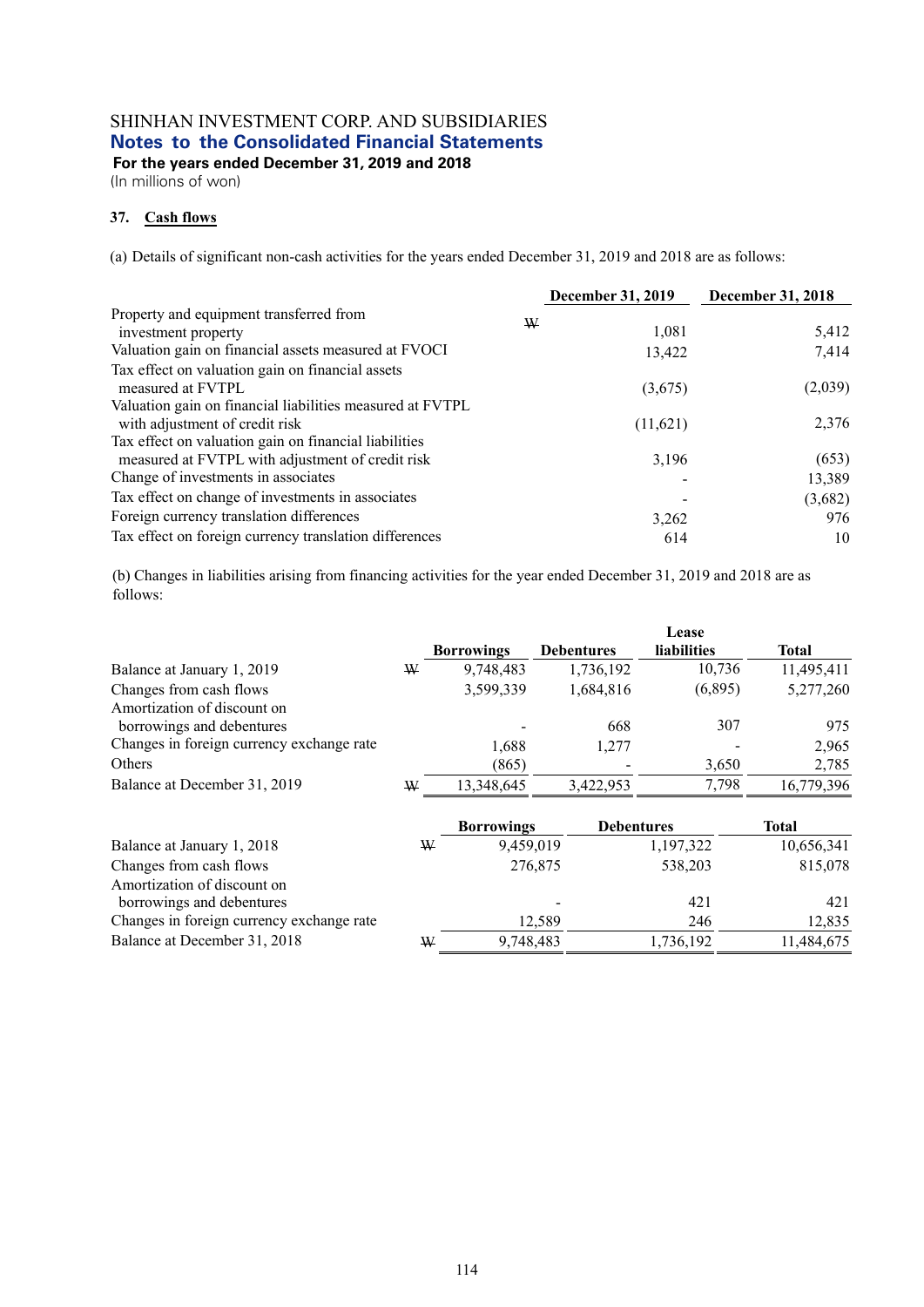(In millions of won)

## **38. Related party transactions**

(a) Significant account balances with related companies as of December 31, 2019 and 2018 are as follows:

| Related party                                                                | Accounts               | December 31, 2019 | December 31, 2018 |
|------------------------------------------------------------------------------|------------------------|-------------------|-------------------|
| Assets:<br>Shinhan Financial Group Co., Ltd                                  | Other payables(*3)     | W<br>13,613       | 19,403            |
|                                                                              | Other bonds (*1)       | 12                |                   |
|                                                                              | Unpaid expenses        | 344               |                   |
|                                                                              | Borrowings (*2)        | 104,202           |                   |
| Shinhan Bank                                                                 | Other bonds (*1)       | 56,880            | 40,003            |
|                                                                              | Other payables (*3)    | 29,513            | 26,321            |
|                                                                              | Cash and deposits      | 576,763           | 202,561           |
|                                                                              | Receivables            | 358               | 406               |
|                                                                              | Unpaid expenses        | 16                | 11                |
|                                                                              | Borrowing liabilities  |                   |                   |
|                                                                              | $(*2)$                 | 5,000             | 27,734            |
|                                                                              | Derivative liabilities | 12,445            | 13,088            |
|                                                                              | Derivative assets      | 7,385             | 1,989             |
| Shinhan Card Co., Ltd.                                                       | Other payables (*3)    | 2,802             | 2,495             |
| Shinhan Life Insurance Co., Ltd.                                             | Other payables (*3)    | 2,163             | 2,587             |
| Shinhan Capital Co., Ltd.                                                    | Other payables (*3)    | 38,323            | 53,400            |
|                                                                              | Other bonds (*1)       | 131               |                   |
|                                                                              | Borrowings             | 15,000            |                   |
| Shinhan BNP Paribas Asset Management Co., Ltd.                               | Other payables (*3)    | 1,250             | 1,134             |
| Shinhan Alternative Investment Management Inc.                               | Other payables (*3)    | 391               | 391               |
| Shinhan DS                                                                   | Unpaid expenses        | 661               | 452               |
|                                                                              | Borrowings (*2)        | 7,300             | 3,380             |
| Shinhan AITAS Co., Ltd.                                                      | Other payables (*3)    | 12,003            | 12,027            |
| Shinhan AI Co., Ltd.                                                         | Other payables (*3)    | 207               |                   |
|                                                                              | Unpaid expenses        | 567               |                   |
| Jeju Bank                                                                    | Cash and deposits      | 190,828           | 240,637           |
|                                                                              | Accrued income         | 1,021             | 1,684             |
| Shinhan Praxis K-Growth Global Private Equity Fund                           | Accrued income         | 91                | 151               |
| Shinhan Global Healthcare Fund 1                                             | Accrued income         |                   | 360               |
| Shinhan Fintech New Technology Fund No.1                                     | Accrued income         |                   | 123               |
| GX Shinhan interest 1st Private Equity Fund                                  | Accrued income         | 248               | 278               |
| SHINHAN-CORE TREND GLOBAL FUND 1                                             | Accrued income         | 9                 |                   |
| Shinhan-Cognitive Contents Fund I L.P.                                       | Accrued income         |                   | 12                |
| Shinhan Healthcare Fund 2                                                    | Accrued income         | 37                |                   |
| Shinhan Healthcare Fund 3                                                    | Accrued income         | 68                |                   |
| One Shinhan Future's Fund 1                                                  | Accrued income         | 34                |                   |
| Nomura investment property trust No.19                                       | Loans                  | 11,973            | 11,966            |
|                                                                              | Accrued income         | 42                | 45                |
| Green energy Private equity Special Assets                                   | Accrued income         | 1                 | 1                 |
| New Renewable Energy Professional Private Special<br>Asset2                  | Accrued income         | 1                 | 1                 |
| SHBNPP Venture Professional Investment Type Private<br>Investment Trust No.1 | Accrued income         | W<br>$\mathbf{1}$ |                   |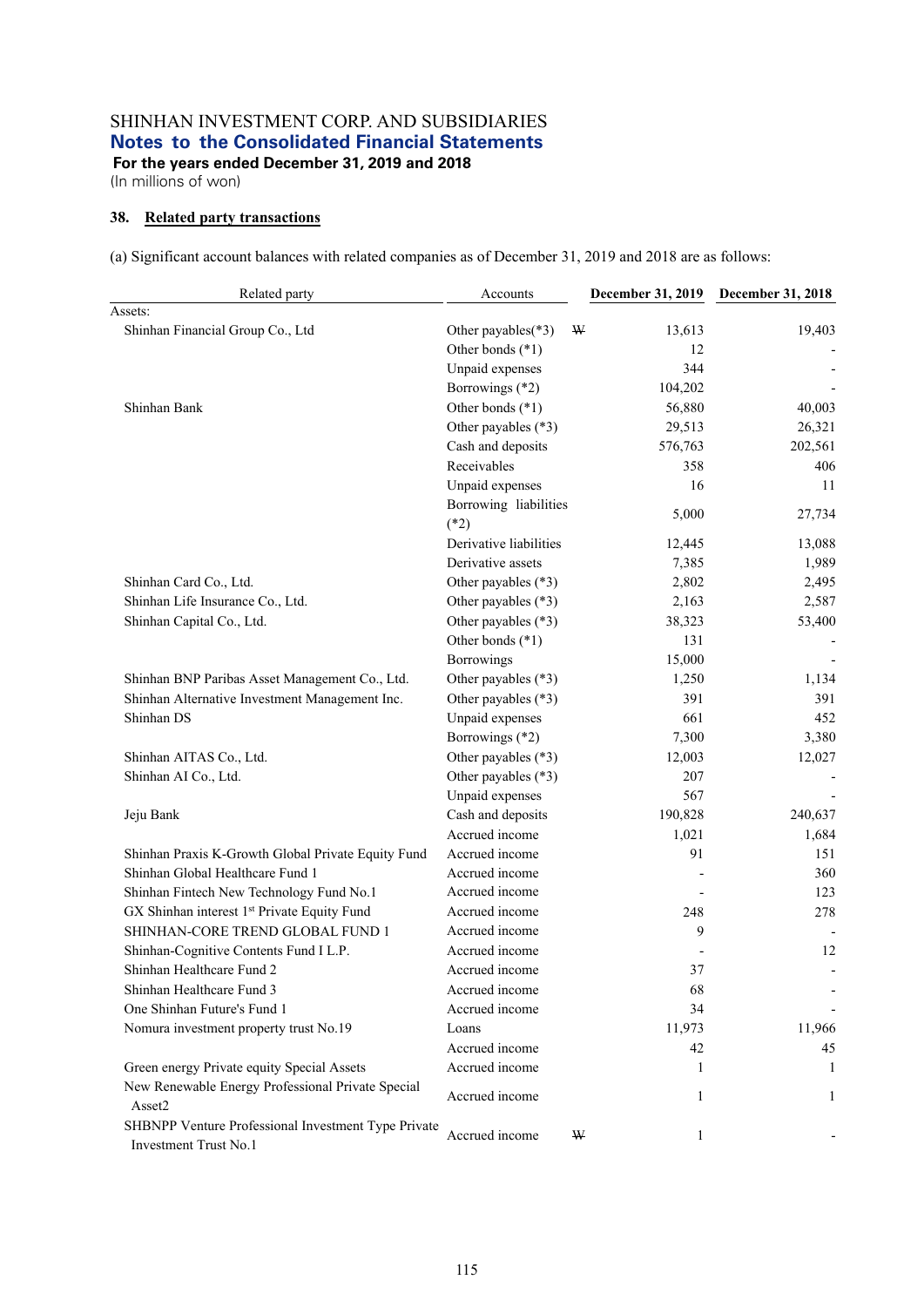**For the years ended December 31, 2019 and 2018**  (In millions of won)

## **38. Related party transactions (continued)**

(a) Significant account balances with related companies as of December 31, 2019 and 2018 are as follows (continued):

| Related party                                                                                 | Accounts       |   | December 31, 2019 | December 31, 2018 |
|-----------------------------------------------------------------------------------------------|----------------|---|-------------------|-------------------|
| Shinhan Investment HIFI Bond 3M Professional<br>Private21                                     | Accrued income | W | 10                |                   |
| SHBNPP Global Professional Investment Type Private<br>Real Estate Investment Trust No.4       | Accrued income |   | 4                 | 3                 |
| SHBNPP Global Professional Investment Type Private<br>Real Estate Investment Trust No.5       | Accrued income |   | 9                 | 8                 |
| SHBNPP US Nevada Solar Private Special Asset Fund                                             | Accrued income |   |                   |                   |
| ShinhanBNPP Future energy Special Asset Professional<br>Private1[Infra]                       | Accrued income |   |                   | 1                 |
| SHBNPP Corporate Professional Investment Type                                                 |                |   |                   |                   |
| Private Security Investment Trust No.3[Bond                                                   | Accrued income |   |                   |                   |
| Balanced]                                                                                     |                |   | 2                 | 2                 |
| SHBNPP Corporate Professional Investment Type                                                 |                |   |                   |                   |
| Private Security Investment Trust No.6[Bond                                                   | Accrued income |   |                   |                   |
| Balanced]                                                                                     |                |   |                   | 1                 |
| SHBNPP YOUNGNAM LNG Combined Cycle Private<br>Special Asset Investment Trust [infra business] | Accrued income |   | 3                 | 3                 |
| SHBNPP US Senior Loan Special Asset Investment<br>Trust No.1(H)[Loan]                         | Accrued income |   |                   |                   |
| Shinhan investment HI-FI Bond Professional Private 2                                          | Accrued income |   |                   | 10                |
|                                                                                               |                | W | 1,091,712         | 662,670           |

(\*1) Other receivables consist of deposits, etc.

(\*2) Include bonds sold under repurchase agreements and others.

(\*3) Other liabilities consist of income deposits.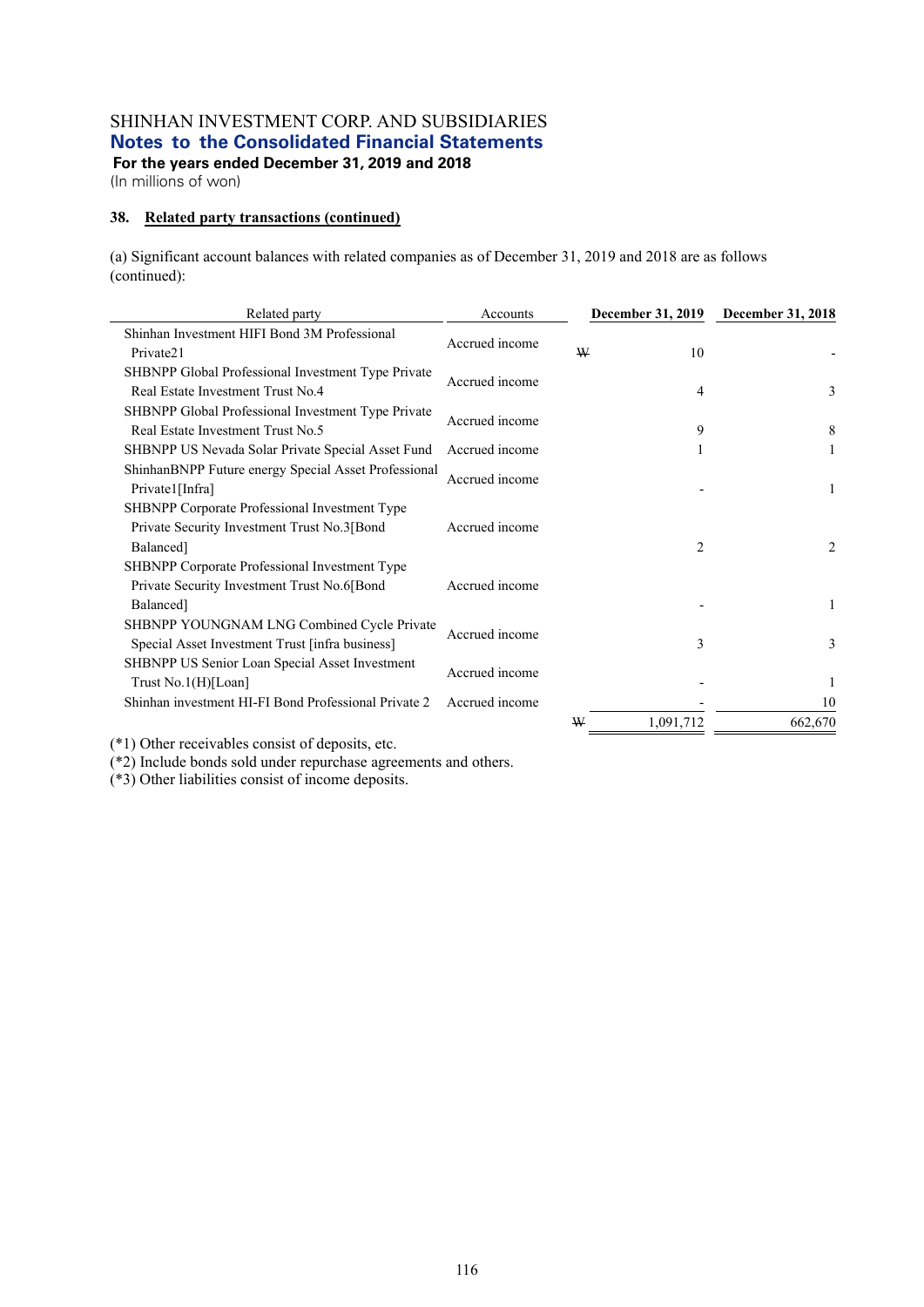## **38. Related party transactions (continued)**

(b) Significant transactions with related parties for the years ended December 31, 2019 and 2018 are as follows:

| <b>Related party</b>                                                  | <b>Accounts</b> | 2019                     | December 31, December 31,<br>2018 |
|-----------------------------------------------------------------------|-----------------|--------------------------|-----------------------------------|
| Revenue:                                                              |                 |                          |                                   |
| Shinhan Financial Group Co., Ltd.                                     | Commission      | W<br>150                 | 165                               |
| Shinhan Bank                                                          | Interest        | 3,543                    | 2,955                             |
|                                                                       | Commission      | 113                      | 110                               |
|                                                                       | Rent            | 745                      | 442                               |
|                                                                       | Derivatives     | 49,911                   | 23,612                            |
| Shinhan Card Co., Ltd.                                                | Commission      | 553                      | 420                               |
|                                                                       | Rent            | 5                        | 5                                 |
| Shinhan Life Insurance Co., Ltd.                                      | Commission      | $\overline{4}$           | 10                                |
|                                                                       | Rent            | 43                       | 43                                |
| Shinhan Capital                                                       | Commission      | 47                       | 45                                |
|                                                                       | Rent            | 50                       | 30                                |
|                                                                       | Derivatives     | 632                      | 431                               |
| Shinhan BNP Paribas Asset Management Co., Ltd.                        | Commission      |                          | 8                                 |
|                                                                       | Rent            | 1,221                    | 2,529                             |
| Shinhan Savings Bank                                                  | Commission      | 1                        | $\overline{2}$                    |
| Shinhan Alternative Investment Management Inc.                        | Rent            | 391                      | 400                               |
| Shinhan AITAS Co., Ltd.                                               | Commission      |                          | 5                                 |
|                                                                       | Rent            | 220                      | 236                               |
| Shinhan AI Co., Ltd.                                                  | Rent            | 231                      |                                   |
|                                                                       | Others          | 1,837                    |                                   |
| Jeju Bank                                                             | Interest        | 4,711                    | 4,871                             |
|                                                                       | Commission      |                          | 20                                |
| Shinhan Praxis K-Growth Global Private Equity Fund                    | Commission      | 448                      | 685                               |
| GX Shinhan Intervest 1st Private Equity Fund                          | Commission      | 545                      | 412                               |
| Shinhan-Cognitive Contents Fund I L.P.                                | Commission      |                          | 11                                |
| Shinhan Global Healthcare Fund 1                                      | Commission      | 360                      | 785                               |
| Shinhan Display New Technology Fund No.1                              | Commission      |                          | 50                                |
| Shinhan Fintech New Technology Fund No.1                              | Commission      | $\overline{\phantom{a}}$ | 153                               |
| Shinhan Fintech New Technology Fund No.2                              | Commission      | 119                      |                                   |
| SHINHAN-CORE TREND GLOBAL FUND 1                                      | Commission      | 45                       |                                   |
| One Shinhan Global Fund 1                                             | Commission      | 38                       |                                   |
| Shinhan Fintech New Technology Fund No.3                              | Commission      | 88                       |                                   |
| Nomura investment property trust No.19                                | Interest        | 519                      | 312                               |
|                                                                       | Others          | 7                        |                                   |
| SG ARGES Private Equity Fund No.1                                     | Dividend        | 93                       | 125                               |
| SG No.9 Corporate Recovery Private Equity Fund                        | Dividend        |                          | 291                               |
| Eum Private Equity Fund No.3                                          | Dividend        | 136                      | 140                               |
| Plutus-SG Private Equity Fund                                         | Dividend        | 44                       | 44                                |
| Green energy Private equity Special Assets                            | Commission      | 4                        | 5                                 |
| New Renewable Energy Professional Private Special Asset2 [Loan]       | Commission      | 2                        | 3                                 |
| SHBNPP US Senior Loan Special Asset Investment Trust<br>No.1(H)[Loan] | Commission      |                          | 11                                |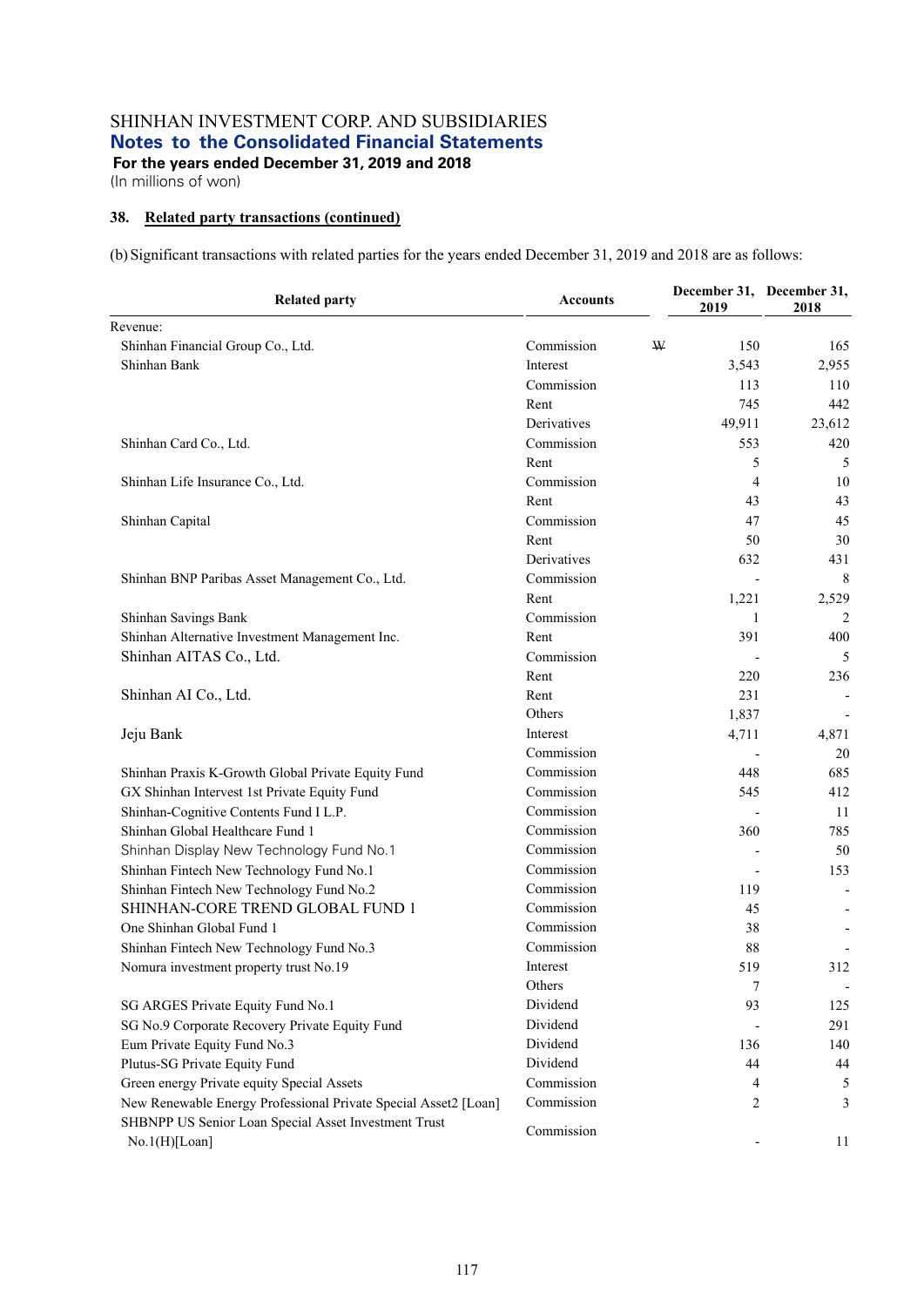**For the years ended December 31, 2019 and 2018** 

(In millions of won)

## **38. Related party transactions (continued)**

(b) Significant transactions with related parties for the years ended December 31, 2019 and 2018 are as follows (continued):

| <b>Related party</b>                                                                                   | <b>Accounts</b> | 2019           | December 31, December 31,<br>2018 |
|--------------------------------------------------------------------------------------------------------|-----------------|----------------|-----------------------------------|
| Revenue:                                                                                               |                 |                |                                   |
| SHBNPP Konkuk University Dormitory Private Speical Asset Fund 1 Commission                             |                 | W              | 1                                 |
| SHBNPP Global Professional Investment Type Private Real Estate<br>Investment Trust No.4                | Commission      | 13             |                                   |
| SHBNPP Global Professional Investment Type Private Real Estate<br>Investment Trust No.5                | Commission      | 52             | 51                                |
|                                                                                                        | Dividend        | 411            | 503                               |
| SHBNPP Global Professional Investment Type Private Real Estate<br><b>Investment Trust No.6</b>         | Commission      | 13             |                                   |
| SHBNPP Global Professional Investment Type Private Real Estate<br>Investment Trust No.9                | Dividend        |                | 521                               |
| SHBNPP US Nevada Solar Private Speical Asset Fund                                                      | Commission      | 5              |                                   |
| ShinhanBNPP Future energy SpecialAsset Professional                                                    | Commission      | $\overline{2}$ | $\sqrt{2}$                        |
| Private1[Infra]                                                                                        | Dividend        | 460            | 291                               |
|                                                                                                        | Others          | 1              | $\overline{\phantom{a}}$          |
| SHBNPP Corporate Professional Investment Type Private Security<br>Investment Trust No.3[Bond Balanced] | Commission      | 10             |                                   |
| SHBNPP Corporate Professional Investment Type Private Security<br><b>Investment Trust No.6</b>         | Commission      |                | 5                                 |
| SHBNPP YOUNGNAM LNG Combined Cycle Private Special Asset<br>Investment Trust [infra business]          | Commission      | 12             | 12                                |
| Kiwoom Milestone US Real Estate Trust 16-A                                                             | Commission      |                | 139                               |
|                                                                                                        | Dividend        |                | 478                               |
| SHBNPP Good Morning BTL Professional Investment Type Private<br>Mixed Asset Investment Trust No.1      | Commission      |                | -1                                |
| Koramco Europe Core Private Investment Fund 2-2                                                        | Dividend        |                | 235                               |
| Hermes Private Investment Equity Fund                                                                  | Dividend        |                | 465                               |
| SHBNPP Peace of Mind TDF 2025 Security Investment Trust [Equity<br>Balanced-FoF]                       | Dividend        |                | $\overline{c}$                    |
| SHBNPP Peace of Mind TDF 2030 Security Investment Trust [Equity<br>Balanced-FoF]                       | Dividend        |                | 29                                |
| SHBNPP Peace of Mind TDF 2035 Security Investment Trust [Equity<br>Balanced-FoF]                       | Dividend        |                | 31                                |
| SHBNPP Peace of Mind TDF 2040 Security Investment Trust [Equity<br>Balanced-FoF]                       | Dividend        |                | 30                                |
| SHBNPP Peace of Mind TDF 2045 Security Investment Trust [Equity<br>Balanced-FoF]                       | Dividend        |                | 29                                |
| Shinhan AIM Social Enterprise Professional Private1                                                    | Dividend        |                | 189                               |
|                                                                                                        | Commission      | 2              |                                   |
| Shinhan investment HI-FI Bond Professional Private 2                                                   | Commission      |                | 79                                |
| SHBNPP Global Professional Investment Type Private Real Estate<br>Investment Trust No.9                | Commission      | 3              |                                   |
| SHBNPP Venture Professional Investment Type Private Investment<br>Trust No.1                           | Commission      | 3              |                                   |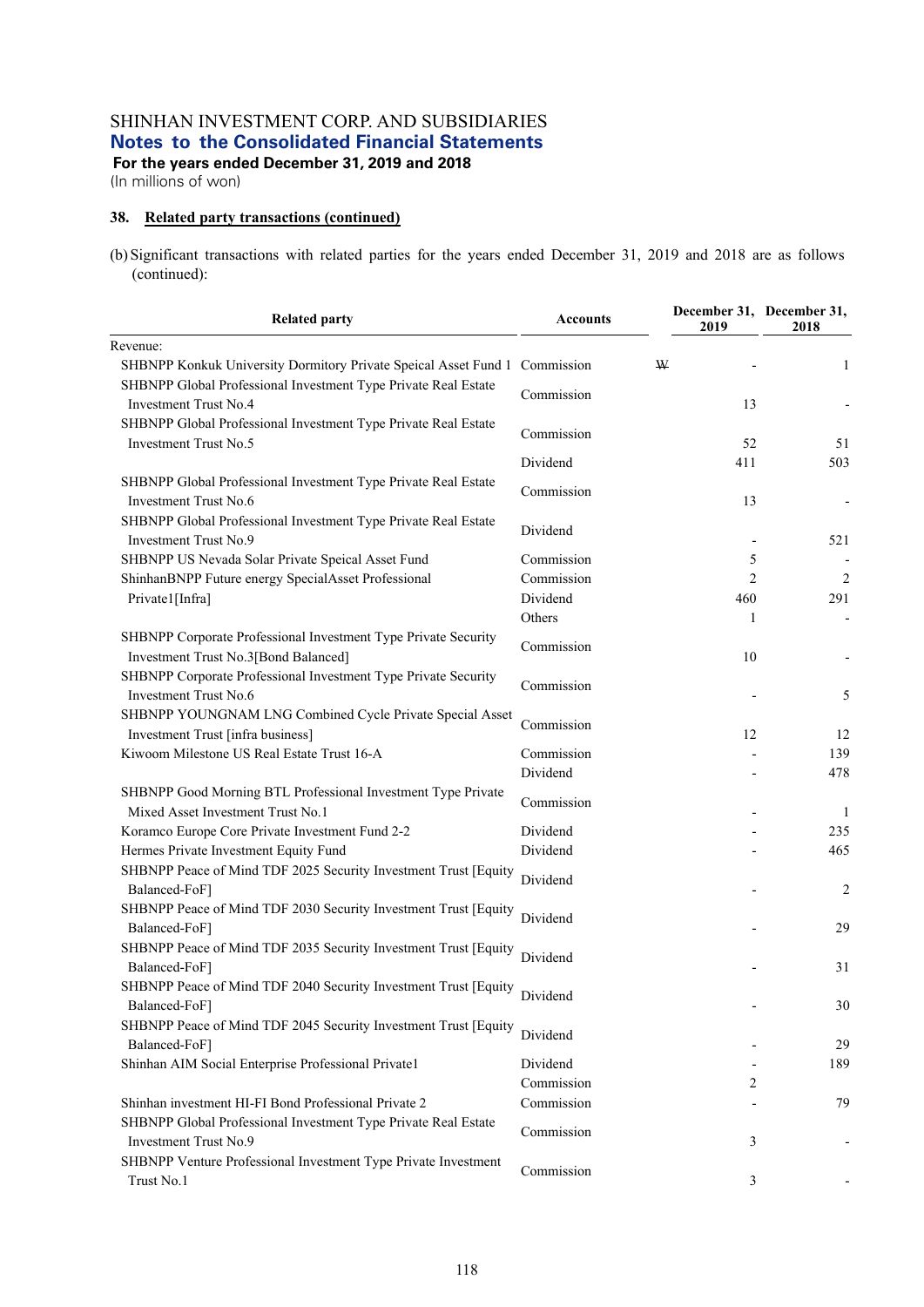(In millions of won)

## **38. Related party transactions (continued)**

(b) Significant transactions with related parties for the years ended December 31, 2019 and 2018 are as follows (continued):

| <b>Related party</b>                                                         | <b>Accounts</b> |   | December 31,<br>2019 | <b>December</b><br>31, 2018 |  |
|------------------------------------------------------------------------------|-----------------|---|----------------------|-----------------------------|--|
| Revenue:                                                                     |                 |   |                      |                             |  |
| SHBNPP Real Estate Loan Professional Private Real Estate 1                   | Commission      | W | 3                    |                             |  |
| SHBNPP Spain Waste Mgt. Pro. Private Special Asset1(H)[Loan]                 | Commission      |   |                      |                             |  |
| Shinhan Investment HIFI Bond 3M Professional Private22                       | Commission      |   | 10                   |                             |  |
| SHBNPP Venture Professional Investment Type Private Investment Trust<br>No.2 | Commission      |   |                      |                             |  |
| E&Healthcare Investment Fund No.1                                            | Dividend        |   | 482                  |                             |  |
| SHBNPP Best Hedge Mixed Asset Investment Trust [FOFs investing] (C-s)        | Dividend        |   | 12                   |                             |  |
|                                                                              |                 | W | 68.353               | 42.459                      |  |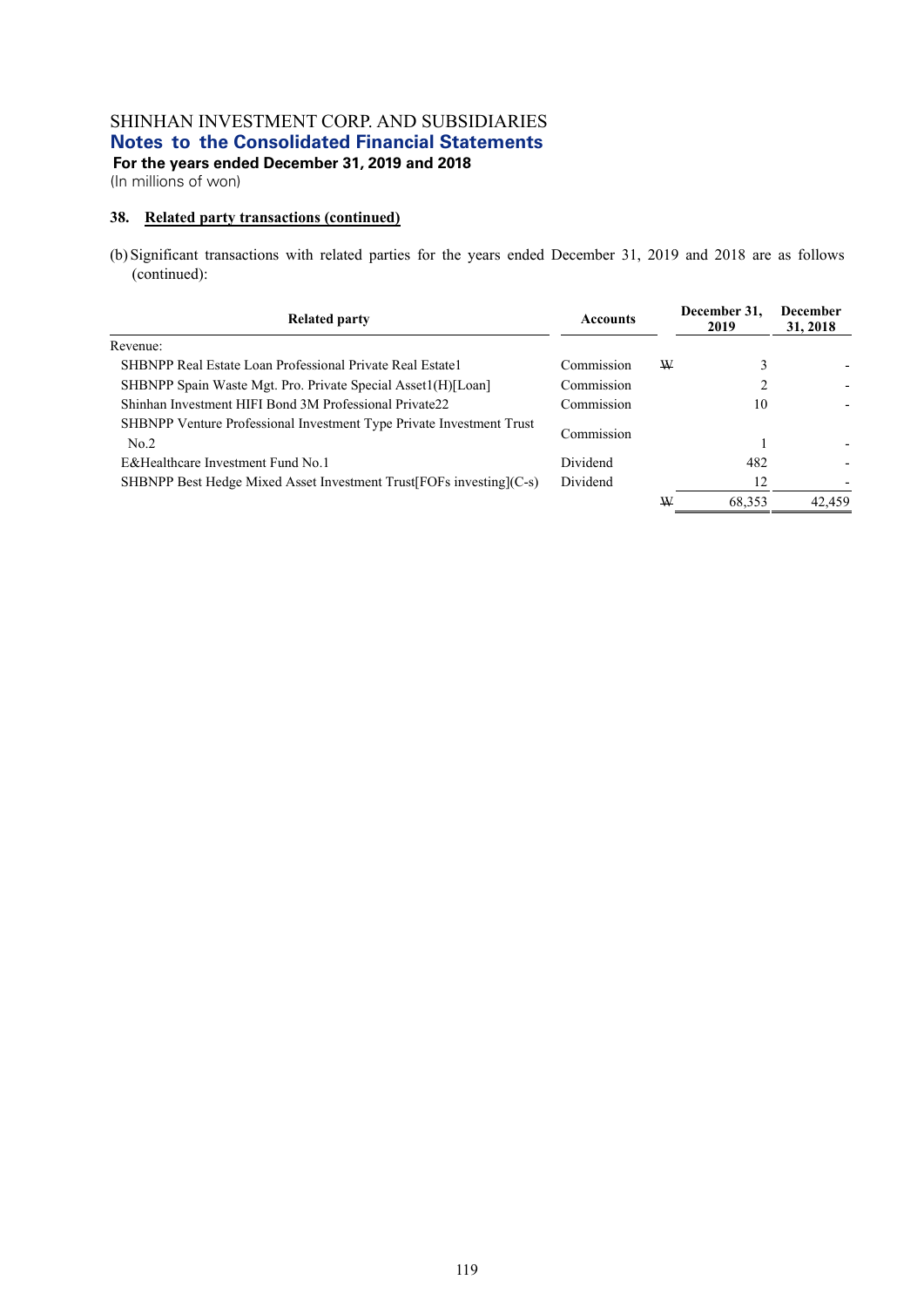## **38. Related party transactions (continued)**

(b) Significant transactions with related parties for the years ended December 31, 2019 and 2018 are as follows:

| <b>Related party</b>                                           | <b>Accounts</b> |   | December 31, December 31,<br>2019 | 2018           |
|----------------------------------------------------------------|-----------------|---|-----------------------------------|----------------|
| Expense:                                                       |                 |   |                                   |                |
| Shinhan Financial Group Co., Ltd.                              | Commission      | W | 5,071                             | 4,816          |
|                                                                | Rent            |   | 344                               |                |
| Shinhan Bank                                                   | Interest        |   | 1,419                             | 1,103          |
|                                                                | Commission      |   | 6,054                             | 7,526          |
|                                                                | Rent            |   | 5,514                             | 5,659          |
|                                                                | Others          |   | 5                                 |                |
|                                                                | Derivatives     |   | 53,958                            | 54,201         |
| Shinhan Card Co., Ltd.                                         | Interest        |   | 5                                 | 5              |
|                                                                | Commission      |   | 312                               | 323            |
| Shinhan Life Insurance Co., Ltd.                               | Interest        |   | 34                                | 35             |
|                                                                | Commission      |   | 62                                | 340            |
| Shinhan Capital                                                | Interest        |   | 54                                | 30             |
|                                                                | Commission      |   | 21                                | $\overline{7}$ |
|                                                                | Derivatives     |   | 40                                | 3,276          |
| Shinhan BNP Paribas Asset Management Co., Ltd.                 | Interest        |   | 18                                | 20             |
| Shinhan Savings Bank                                           | Commission      |   |                                   | 13             |
| Shinhan Alternative Investment Management Inc.                 | Interest        |   |                                   | 6              |
| Shinhan DS                                                     | Interest        |   | 91                                | 76             |
|                                                                | Commission      |   | 10,564                            | 7,727          |
| Shinhan AITAS Co., Ltd.                                        | Interest        |   | 220                               | 235            |
|                                                                | Commission      |   |                                   | 42             |
| Shinhan Credit Information Co., Ltd.                           | Commission      |   | 1                                 |                |
| Shinhan AI Co., Ltd.                                           | Commission      |   | 567                               |                |
|                                                                | Interest        |   | 3                                 |                |
| Jeju Bank                                                      | Commission      |   | 14                                | 15             |
| Asia Trust Co., Ltd.                                           | Commission      |   | 3                                 |                |
| Nomura-Rifa Private Real Estate Investment Trust No.19         | Others          |   |                                   | 34             |
| SHBNPP Venture Professional Investment Type Private Investment | Others          |   |                                   |                |
| Trust No.1                                                     |                 |   | 8                                 |                |
|                                                                |                 | W | 84,382                            | 85,489         |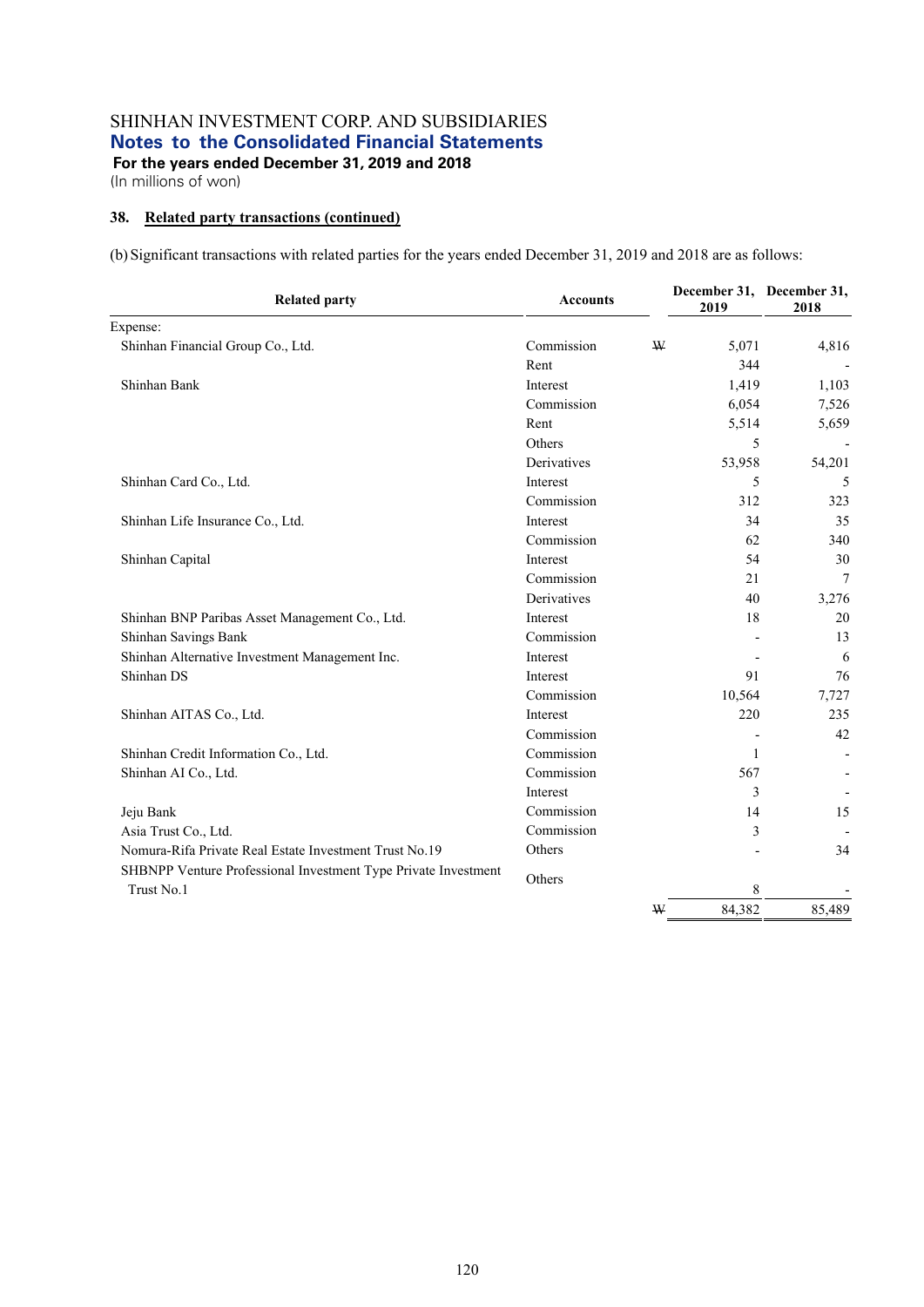**For the years ended December 31, 2019 and 2018** 

(In millions of won)

## **38. Related party transactions (continued)**

(c) Key management personnel compensation for the years ended December 31, 2019 and 2018 are as follows:

|                      |   | <b>December 31, 2019</b> | <b>December 31, 2018</b> |
|----------------------|---|--------------------------|--------------------------|
| Salaries and wages   | W | 9.774                    | 8,055                    |
| Share-based payments |   | 2,803                    | 2,576                    |
| Severance benefits   |   | 44 i                     | 291                      |
|                      | W | 13.018                   | 0.922                    |

## (d) Details of collaterals to the related parties

Details of collaterals provided to Shinhan Bank Co., Ltd, Shinhan BNP Paribas AMC, Shinhan Alternative Investment Management Inc., Shinhan Life Insurance as of December 31, 2019 are as follows:

|                                                             |                                                      | December 31, |                                                       |
|-------------------------------------------------------------|------------------------------------------------------|--------------|-------------------------------------------------------|
| <b>Related party</b>                                        | Assets pledged as collateral                         | 2019         | <b>Description</b>                                    |
| Shinhan Bank                                                | Time deposits                                        | W            | Collateral for a bank<br>37,000 overdraft<br>facility |
|                                                             | Time deposits                                        | 5,000        | Collateral for the small<br>amount of payment         |
|                                                             | Reserve for claims of<br>customers' deposits (trust) |              | Collateral for the small<br>amount of payment         |
|                                                             |                                                      | 90,000       |                                                       |
|                                                             | Other deposits denominated<br>in won                 | 11           | Deposit for checking<br>accounts                      |
|                                                             | Land and buildings                                   |              | 91,974 Collateral for rental                          |
| Shinhan Life Insurance                                      | Land and buildings                                   |              | 1,354 Collateral for rental                           |
| Shinhan BNP Paribas Asset<br>Management Co., Ltd.           | Land and buildings                                   | 166          | Collateral for rental                                 |
| Shinhan Alternative<br><b>Investment Management</b><br>lnc. | Land and buildings                                   | 273          | Collateral for rental                                 |
|                                                             |                                                      | W<br>225,778 |                                                       |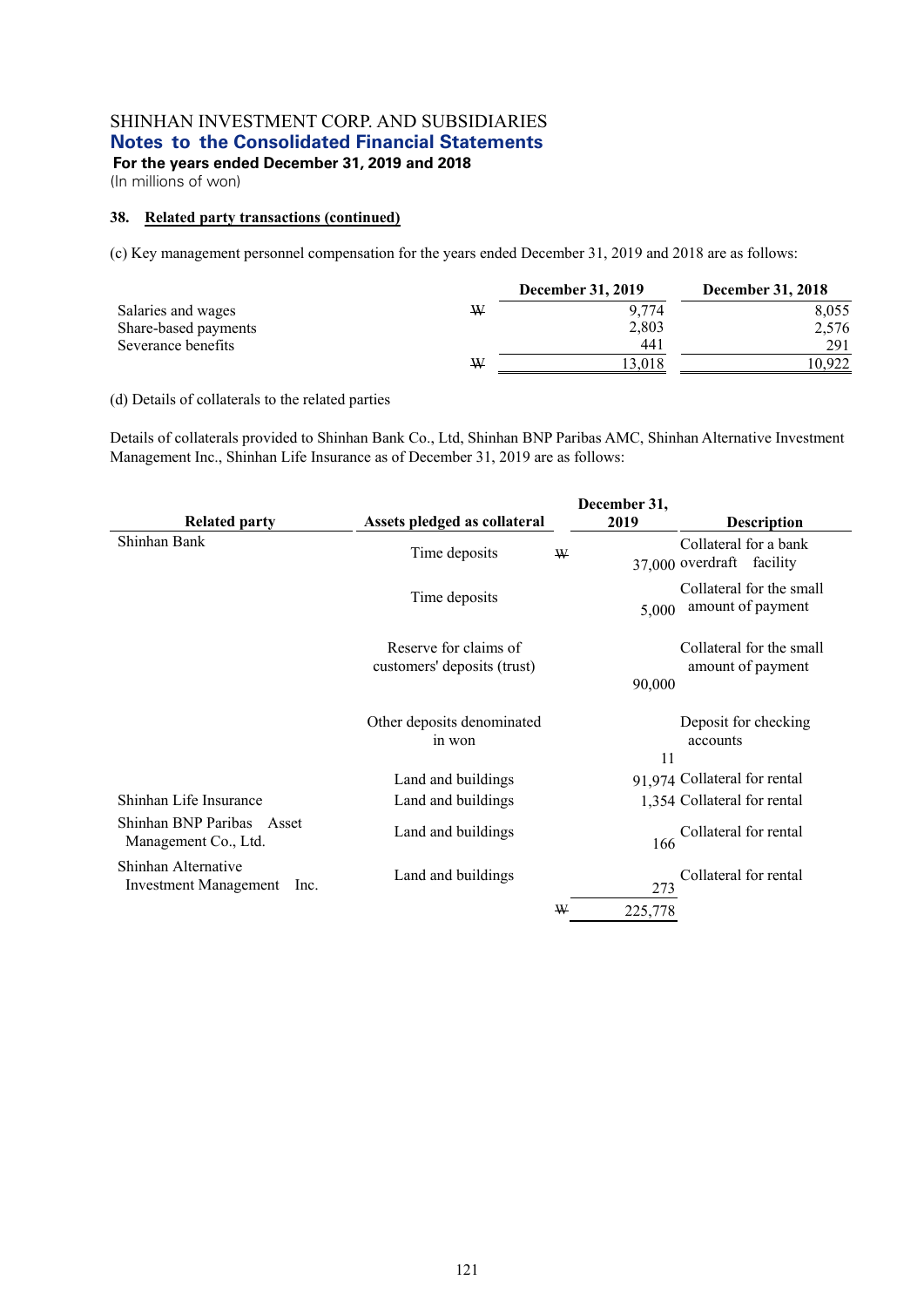(In millions of won)

#### **38. Related party transactions (continued)**

(e) Details of commitments of purchase of related parties

The purchase commitments provided by Shinhan Vietnam Bank, an affiliate, as of December 31, 2019 are as follows. The Company has not purchased any assets under the terms of the agreement.

| <b>Related party</b> | Asset (commitments of purchase)                        | <b>Currency Amount</b> |             |
|----------------------|--------------------------------------------------------|------------------------|-------------|
| Shinhan Vietnam Bank | Vitetnam Electrical Equipment JSC Issued private bonds |                        | VND 200,000 |

(f) Fund lending transaction of related parties for the years ended December 31, 2019 and 2018 are as follows:

|                |                                                              |   |                                     | <b>December 31, 2019</b>       |   |        |
|----------------|--------------------------------------------------------------|---|-------------------------------------|--------------------------------|---|--------|
| Classification | Name                                                         |   | Beginning Lending Recover Other(*1) |                                |   | Ending |
| Related party  | Nomura-Rifa Private<br>Real Estate Investment Trust<br>No.19 | W | 11.966                              | <b>All Contracts</b><br>$\sim$ | 7 | 11.973 |

(\*1) Effect of change in provision on credit loss amount is included.

|                |                                                              |   |                                       |           | <b>December 31, 2018</b> |      |        |
|----------------|--------------------------------------------------------------|---|---------------------------------------|-----------|--------------------------|------|--------|
| Classification | Name                                                         |   | Beginning Lending Recover Other $(*)$ |           |                          |      | Ending |
| Related party  | Nomura-Rifa Private<br>Real Estate Investment Trust<br>No.19 | W |                                       | $-12,000$ | $\sim$                   | (34) | 11.966 |

(\*1) Effect of change in provision on credit loss amount is included.

(g) Fund borrowing transaction of related parties for the years ended December 31, 2019 and 2018 are as follows:

|                |                   |   |           |                  | <b>December 31, 2019</b> |                          |         |
|----------------|-------------------|---|-----------|------------------|--------------------------|--------------------------|---------|
| Classification | Name              |   | Beginning | <b>Borrowing</b> | Repayment                | Other $(*1)$             | Ending  |
|                | Shinhan Financial | W |           |                  |                          |                          |         |
| Parent company | Group Co., Ltd.   |   |           | 104,805          | -                        | (603)                    | 104,202 |
|                | Shinhan Bank      |   | 27,734    | 27,098           | (50, 012)                | 180                      | 5,000   |
| Common control | Shinhan Capital   |   |           |                  |                          |                          |         |
|                | Co., Ltd.         |   |           | 15,000           |                          | $\overline{\phantom{a}}$ | 15,000  |
|                | Shinhan DS        |   | 3,380     | 181,746          | (177, 826)               |                          | 7,300   |
|                |                   | W | 31,114    | 328,649          | (227, 838)               | (423)                    | 131,502 |

(\*1) Includes gains and losses on foreign currency translation.

|                |              |   |           |           | December 31, 2018 |                          |        |
|----------------|--------------|---|-----------|-----------|-------------------|--------------------------|--------|
| Classification | Name         |   | Beginning | Borrowing | Repayment         | Other $(*1)$             | Ending |
| Common control | Shinhan Bank | W | 14.976    | 14.493    | (2,362)           | 627                      | 27,734 |
|                | Shinhan DS   |   | 6.237     | 124,377   | (127, 234)        | $\overline{\phantom{a}}$ | 3,380  |
|                |              | ₩ | 21,213    | 138,870   | (129, 596)        | 627                      | 31.114 |

(\*1) Includes gains and losses on foreign currency translation.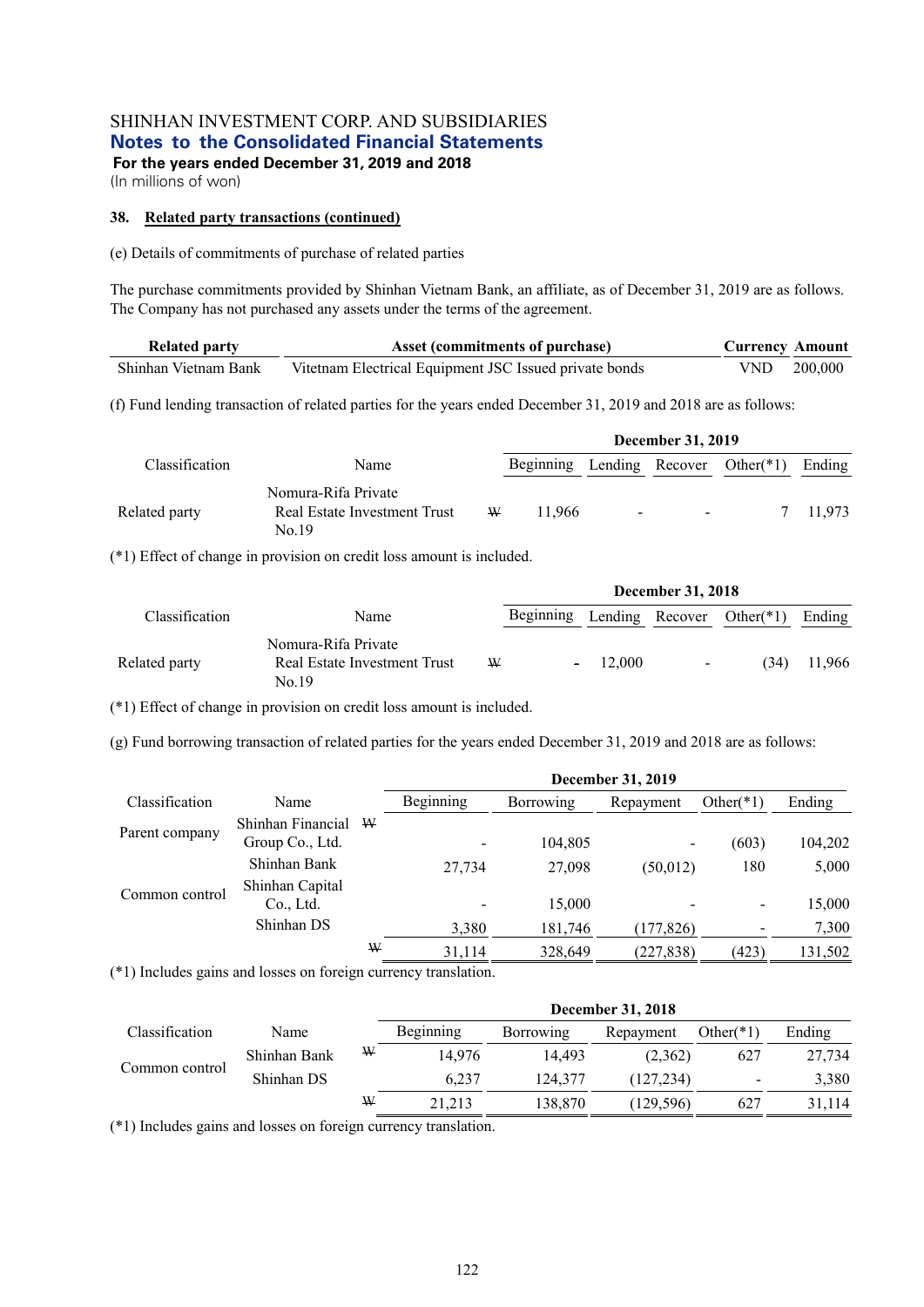**For the years ended December 31, 2019 and 2018** 

(In millions of won)

## **39. Regulatory reserve for loan loss**

In accordance with Regulations for Investment 3-8, if the amount of allowance for credit losses by K-IFRS is less than that required by Regulations for Investment 3-8, the Group reserves the difference between the allowance for credit losses by K-IFRS and Regulations and discloses the reserve.

(a) Regulatory reserve for loan losses as of December 31, 2019 and 2018 are as follows:

|                                              |   | <b>December 31, 2019</b> | <b>December 31, 2018</b> |
|----------------------------------------------|---|--------------------------|--------------------------|
| Regulatory reserve for loan loss accumulated | ₩ | 33.683                   | 12.811                   |
| To be scheduled                              |   | 12.313                   | 20,872                   |
|                                              | ₩ | 45.996                   | 33,683                   |

(b) Provision for regulatory reserve for loan loss and income adjusted for regulatory reserve.

|                                                |   | <b>December 31, 2019</b> | <b>December 31, 2018</b> |
|------------------------------------------------|---|--------------------------|--------------------------|
| Income for the year                            | W | 220,850                  | 251,265                  |
| Provision for regulatory reserve for loan loss |   | (12.313)                 | (20.872)                 |
|                                                | ₩ | 208,537                  | 230,393                  |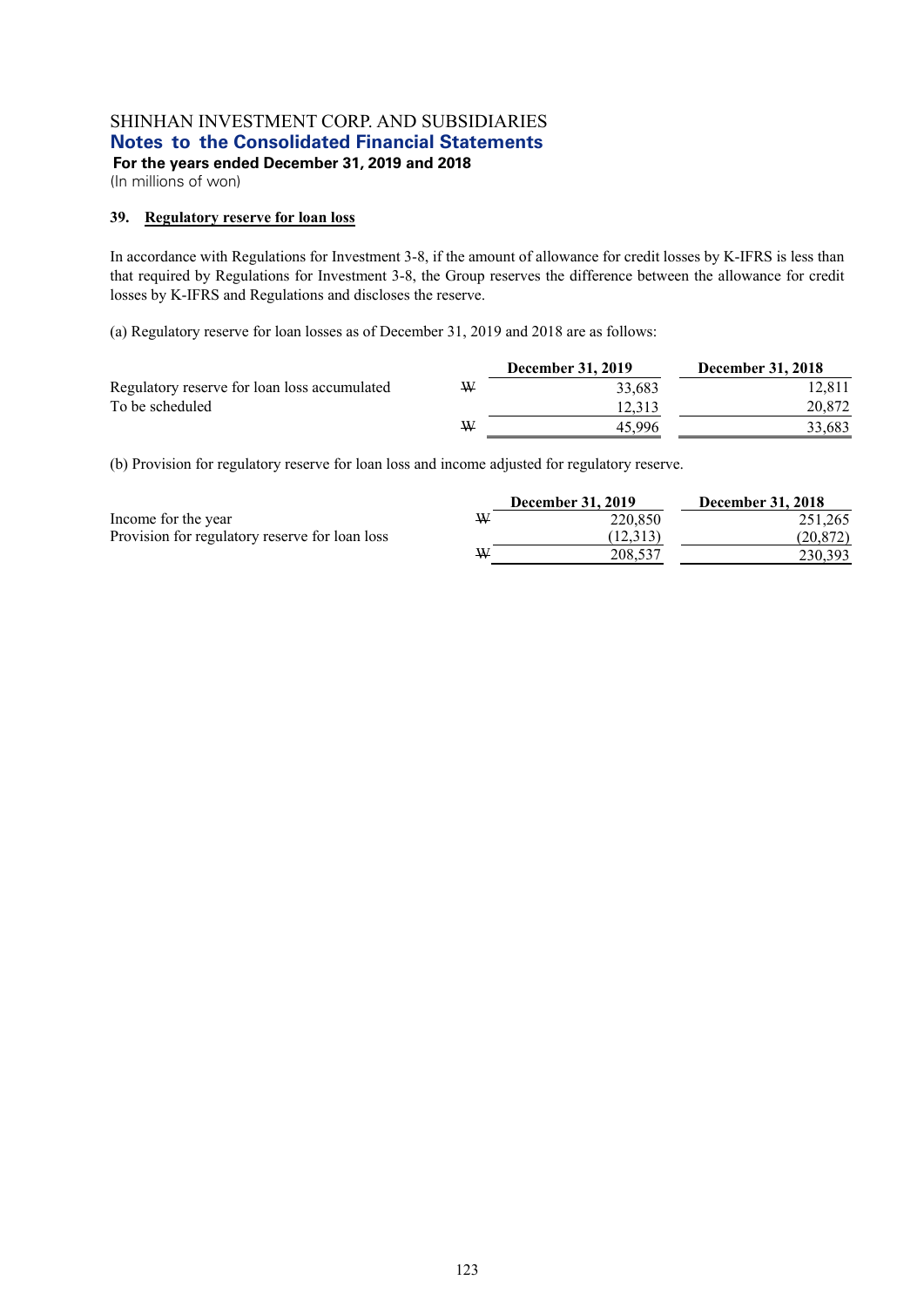(In millions of won)

# **40. Interests in unconsolidated structured entities**

(a) Details of unconsolidated structured entities as of December 31, 2019 and 2018 are as follows:

|                     |   |                                       | December 31, 2019        |                        |              |
|---------------------|---|---------------------------------------|--------------------------|------------------------|--------------|
|                     |   | Asset-backed<br>securitization        | <b>Project financing</b> | <b>Investment fund</b> | Total        |
| <b>Total Assets</b> | ₩ | 417,839                               | 13,568,074               | 10,900,225             | 24,886,138   |
|                     |   |                                       | December 31, 2018        |                        |              |
|                     |   | <b>Asset-backed</b><br>securitization | <b>Project financing</b> | <b>Investment fund</b> | <b>Total</b> |
| <b>Total Assets</b> | W | 1,102,959                             | 15,304,680               | 6,709,502              | 23,117,141   |

(b) The nature of the risks associated with unconsolidated structured entities

(i) Total assets of the unconsolidated structured entities, carrying value of assets and liabilities and maximum exposure to loss related to the Group's interests in unconsolidated structured entities as of December 31, 2019 and 2018 are as follows:

|                                                                |   |                                | <b>December 31, 2019</b> |                    |              |
|----------------------------------------------------------------|---|--------------------------------|--------------------------|--------------------|--------------|
|                                                                |   | Asset-backed<br>securitization | Project<br>financing     | Investment<br>fund | <b>Total</b> |
| Total assets of the unconsolidated structured<br>entities      |   |                                |                          |                    |              |
| Loans measured at FVTPL                                        | W | 7,116                          | 69,727                   |                    | 76,843       |
| Loans measured at amortized cost                               |   | 49,921                         | 943,520                  |                    | 993,441      |
| Securities measured at FVTPL                                   |   | 200                            | 14,488                   | 1,629,469          | 1,644,157    |
| Other assets                                                   |   | 3,244                          | 13,850                   | 263                | 17,357       |
|                                                                | W | 60,481                         | 1,041,585                | 1,629,732          | 2,731,798    |
| Total liabilities of the unconsolidated<br>structured entities |   |                                |                          |                    |              |
| Other liabilities                                              | W | 682                            | 7,183                    |                    | 7,865        |
|                                                                |   |                                |                          |                    |              |
|                                                                |   |                                | <b>December 31, 2018</b> |                    |              |
|                                                                |   | Asset-backed                   | Project                  | <b>Investment</b>  |              |
|                                                                |   | securitization                 | financing                | fund               | <b>Total</b> |
| Total assets of the unconsolidated structured<br>entities      |   |                                |                          |                    |              |
| Loans measured at FVTPL                                        | W | 292                            | 129,060                  |                    | 129,352      |
| Loans measured at amortized cost                               |   | 58,006                         | 721,817                  |                    | 779,823      |
| Securities measured at FVTPL                                   |   | 13,756                         | 16,070                   | 800,596            | 830,422      |
| Other assets                                                   |   | 5,452                          | 7,157                    | 460                | 13,069       |
|                                                                | W | 77,506                         | 874,104                  | 801,056            | 1,752,666    |
| Total liabilities of the unconsolidated<br>structured entities |   |                                |                          |                    |              |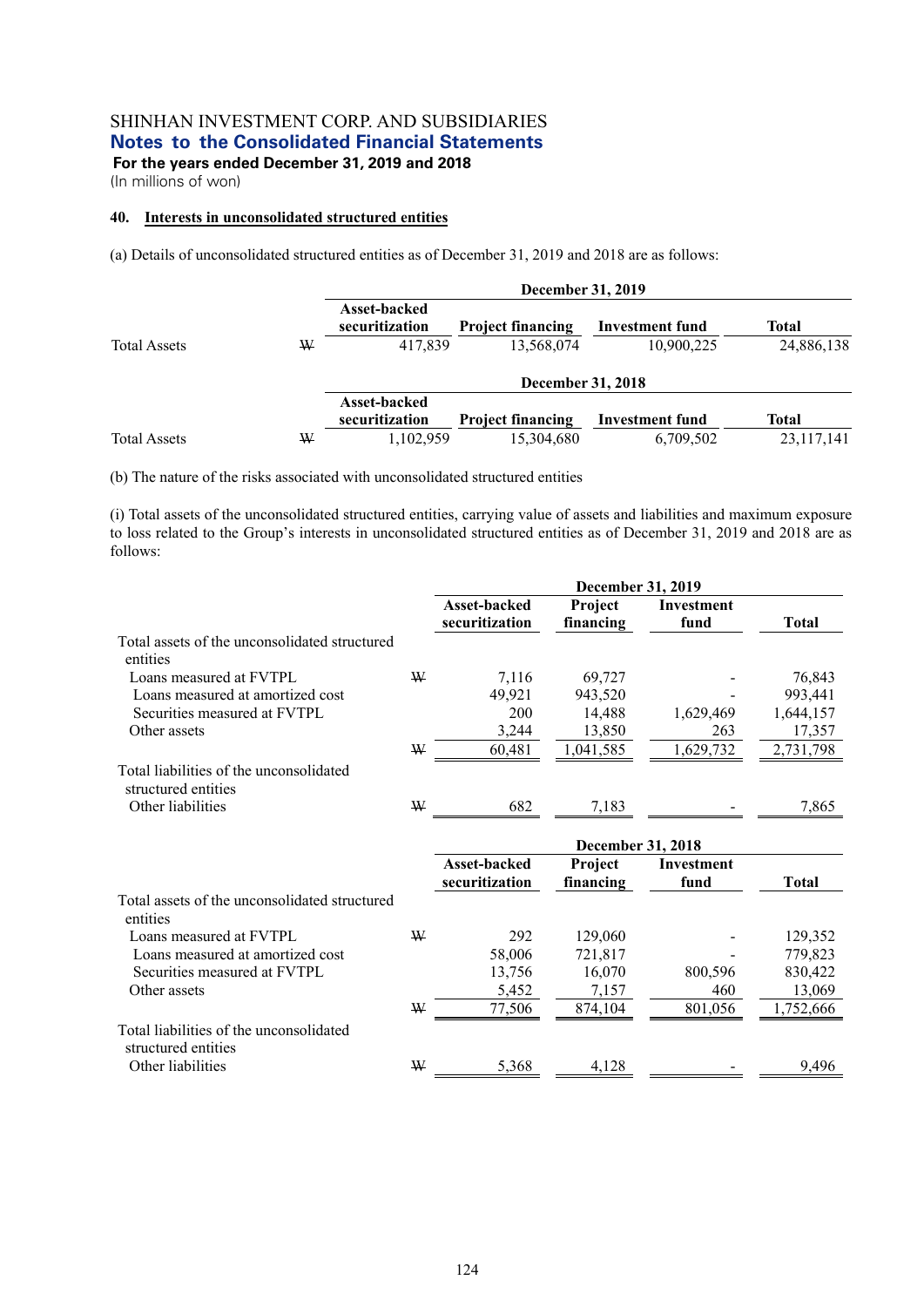(In millions of won)

#### **40. Interests in unconsolidated structured entities (continued)**

(b) The nature of the risks associated with unconsolidated structured entities

*(ii) As of December 31, 2019 and 2018, the Group's maximum risk exposure to unconsolidated structured entities is as follows:* 

|                    |   | <b>December 31, 2019</b>              |                             |                    |              |  |  |  |
|--------------------|---|---------------------------------------|-----------------------------|--------------------|--------------|--|--|--|
|                    |   | <b>Asset-backed</b><br>securitization | Project<br>financing        | Investment<br>fund | <b>Total</b> |  |  |  |
| Holding assets     | W | 60,482                                | 1,041,584                   | 1,629,732          | 2,731,798    |  |  |  |
| Purchase agreement |   | 113,000                               |                             |                    | 113,000      |  |  |  |
| Payment guarantees |   | 139,522                               |                             |                    | 139,522      |  |  |  |
| Others             |   |                                       | 118,344                     |                    | 118,344      |  |  |  |
|                    | ₩ | 313,004                               | 1,159,928                   | 1,629,732          | 3,102,664    |  |  |  |
|                    |   |                                       | <b>December 31, 2018</b>    |                    |              |  |  |  |
|                    |   | Asset-backed<br>securitization        | <b>Project</b><br>financing | Investment<br>fund | <b>Total</b> |  |  |  |
| Holding assets     | ₩ | 77,506                                | 874,103                     | 801,056            | 1,752,665    |  |  |  |
| Purchase agreement |   | 149,600                               |                             |                    | 149,600      |  |  |  |
| Payment guarantees |   | 88,810                                |                             |                    | 88,810       |  |  |  |

#### **41. Restatement of the financial statements**

#### (a) Correction of errors

The Group provided borrowed securities as collaterals and accounted for those as securities measured at FVTPL and securities sold. As a result related assets, liabilities, gains and losses were overstated. The Group has restated the comparative financial statements by correcting the errors.

Others **49,464** - 49,464 - 49,464 - 49,464 - 49,464 - 49,464 - 49,464 - 49,464 - 49,464 - 49,464 - 49,464 - 49,464 - 49,464 - 49,464 - 49,464 - 49,464 - 49,464 - 49,464 - 49,464 - 49,464 - 49,464 - 49,464 - 49,464 - 49,464

 $W = 315,916$  923,567 801,056 2,040,539

The related assets, liabilities and profits and losses of the previous period decreased due to error correction, and total assets and total liabilities, operating income and operating expenses decreased. However, the correction did not have impact on the total amount of capital, operating profit, and net income..

(b) The effect of the error correction on the consolidated financial statements for the previous period is as follows:

#### *(i) Consolidated statements of financial position as of December 31, 2016*

| Assets:                         |   | <b>Before</b><br>correction $(*1)$ | <b>Corrections</b> | <b>Restatements</b> |
|---------------------------------|---|------------------------------------|--------------------|---------------------|
| Financial assets at FVTPL       | W | 16,522,433                         | (111,202)          | 16,411,231          |
| Total of assets                 | W | 25,554,489                         | (111,202)          | 25,443,287          |
| Liabilities:                    |   |                                    |                    |                     |
| Financial liabilities at FVTPL  | W | 11,378,801                         | (111,202)          | 11,267,599          |
| Total of liabilities            | W | 22,478,057                         | (111,202)          | 22,366,855          |
| Total of liabilities and equity | ₩ | 25,554,489                         | (111,202)          | 25,443,287          |

(\*1) Consolidated statements of financial position prepared in accordance with the accounting policies described in the consolidated financial statements attached to the 18th audit report issued on February 16, 2017.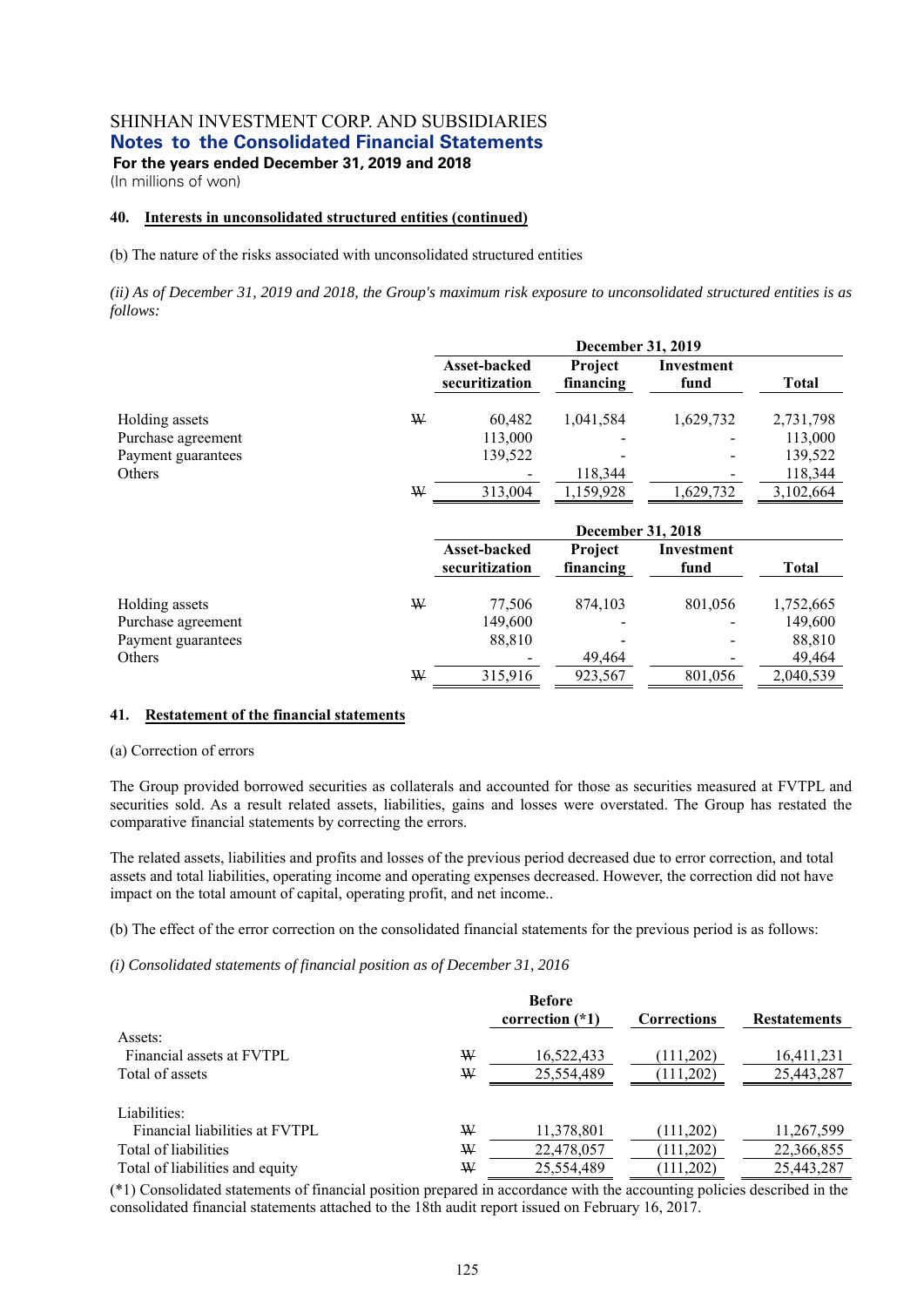(In millions of won)

## **41. Restatement of the financial statements (continued)**

(b) The effect of the error correction on the consolidated financial statements for the previous period is as follows.

*(ii) Consolidated statements of financial position as of December 31, 2017* 

|                                 |   | <b>Before</b><br>correction $(*1)$ | <b>Corrections</b> | <b>Restatements</b> |
|---------------------------------|---|------------------------------------|--------------------|---------------------|
| Assets:                         |   |                                    |                    |                     |
| Financial assets at FVTPL       | W | 18,038,162                         | (143.826)          | 17,894,336          |
| Total of assets                 | W | 28,644,288                         | (143, 826)         | 28,500,462          |
| Liabilities:                    |   |                                    |                    |                     |
| Financial liabilities at FVTPL  | W | 10,129,444                         | (143, 826)         | 9,985,618           |
| Total of liabilities            | W | 25,391,599                         | (143, 826)         | 25, 247, 773        |
| Total of liabilities and equity | W | 28,644,288                         | (143, 826)         | 28,500,462          |

(\*1) Consolidated statements of financial position prepared in accordance with the accounting policies described in the consolidated financial statements attached to the 19th audit report issued on March 12, 2018.

*(iii) Consolidated statements of financial position as of January 1, 2018* 

| Assets:                         |   | <b>Before</b><br>correction | <b>Corrections</b> | <b>Restatements</b> |
|---------------------------------|---|-----------------------------|--------------------|---------------------|
| Financial assets at FVTPL       | W | 18,478,582                  | (143, 826)         | 18,334,756          |
| Total of assets                 | ₩ | 28,637,618                  | (143, 826)         | 28,493,792          |
|                                 |   |                             |                    |                     |
| Liabilities:                    |   |                             |                    |                     |
| Financial liabilities at FVTPL  | W | 10,129,444                  | (143, 826)         | 9,985,618           |
| Total of liabilities            | ₩ | 25,390,958                  | (143, 826)         | 25, 247, 132        |
| Total of liabilities and equity | W | 28,637,618                  | (143, 826)         | 28,493,792          |

*(iv) Consolidated statements of financial position as of December 31, 2018* 

| Assets:                                                                |        | <b>Before</b><br>correction | <b>Corrections</b>     | <b>Restatements</b>      |
|------------------------------------------------------------------------|--------|-----------------------------|------------------------|--------------------------|
| Financial assets at FVTPL<br>Total of assets                           | W<br>W | 18,735,324<br>29,140,427    | (153,211)<br>(153,211) | 18,582,113<br>28,987,216 |
| Liabilities:<br>Financial liabilities at FVTPL<br>Total of liabilities | W<br>₩ | 10,017,053<br>25,767,858    | (153,211)<br>(153,211) | 9,863,842<br>25,614,647  |
| Total of liabilities and equity                                        | W      | 29,140,427                  | (153,211)              | 28,987,216               |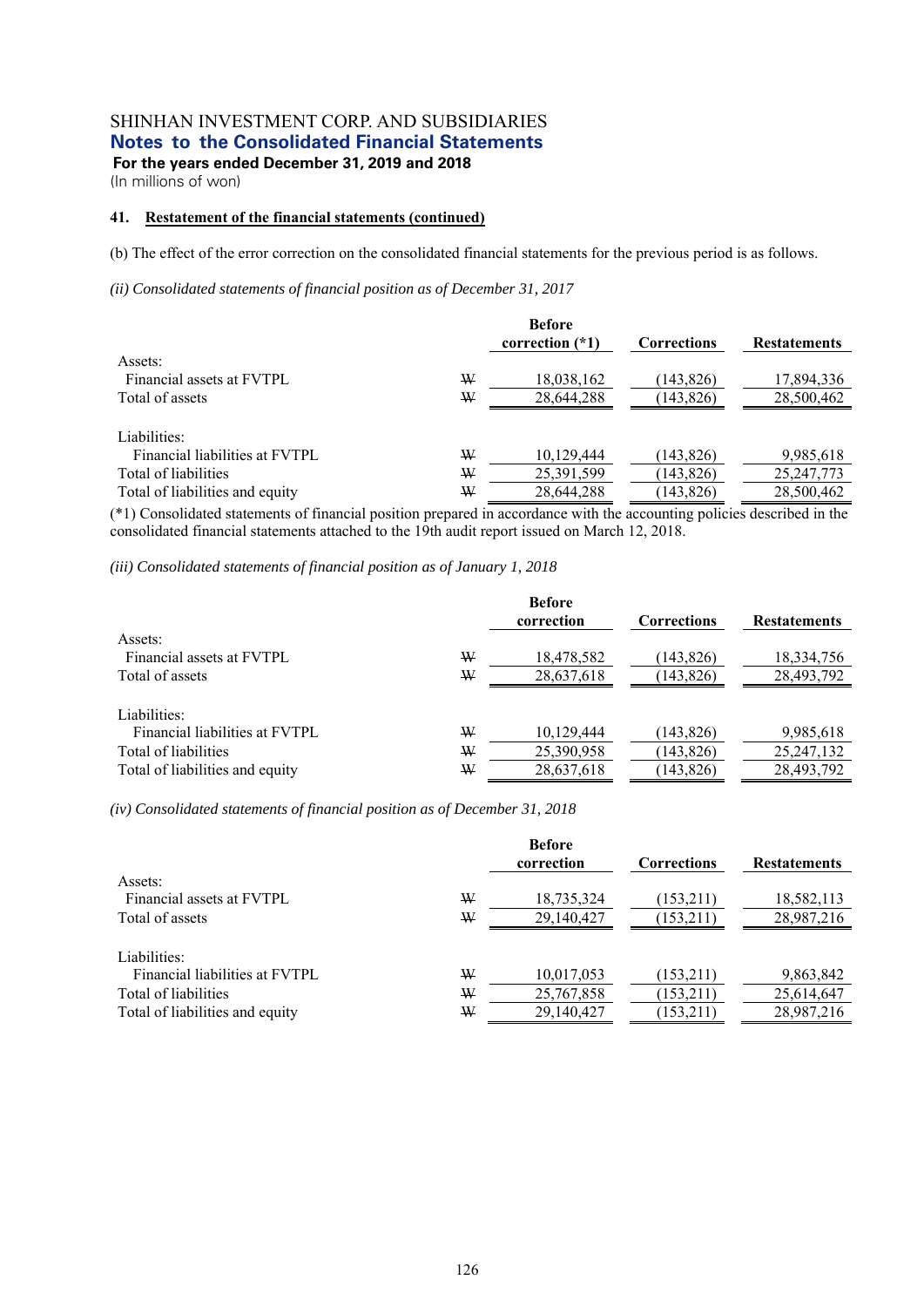**For the years ended December 31, 2019 and 2018** 

(In millions of won)

#### **41. Restatement of the financial statements (continued)**

(c) The effect of the error correction on the consolidated statement of comprehensive income for the previous period is as follows.

*(i) Consolidated statements of comprehensive income as of December 31, 2016* 

|                                                                                                                                                                                        |   | <b>Before</b><br>correction $(*1)$ | Corrections            | Restatements           |
|----------------------------------------------------------------------------------------------------------------------------------------------------------------------------------------|---|------------------------------------|------------------------|------------------------|
| Operating revenue:<br>Gain related to financial instruments at FVTPL                                                                                                                   | W | 4,549,941<br>3,309,500             | (111,202)<br>(111,202) | 4,438,739<br>3,198,298 |
| Operating expense:<br>Loss related to financial instruments at FVTPL<br>(*1) Concellibert errorent of communicative income managed in coordinate with the coordinate authority deceded |   | 4,406,103<br>3,493,157             | (111,202)<br>(111,202) | 4.294.901<br>3,381,955 |

(\*1) Consolidated statement of comprehensive income prepared in accordance with the accounting policies described in the consolidated financial statements attached to the 18th audit report issued on February 16, 2017.

*(ii) Consolidated statements of comprehensive income as of December 31, 2017* 

| Operating revenue:<br>Gain related to financial instruments at FVTPL                                               | ₩ | <b>Before</b><br>correction $(*1)$<br>5,558,862<br>4,310,269 | Corrections<br>(234,806)<br>(234,806) | Restatements<br>5,324,056<br>4,075,463 |
|--------------------------------------------------------------------------------------------------------------------|---|--------------------------------------------------------------|---------------------------------------|----------------------------------------|
| Operating expense:                                                                                                 |   | 5.306.064                                                    | (234,806)                             | 5,071,258                              |
| Loss related to financial instruments at FVTPL                                                                     |   | 4.355.438                                                    | (234,806)                             | 4,120,632                              |
| $(*)$ ) Consolidated statement of comprehensive income in accordance with the accounting policies described in the |   |                                                              |                                       |                                        |

dated statement of comprehensive income in accordance with the accounting policies described in the consolidated financial statements attached to the 19th audit report issued on March 12, 2018

*(iii) Consolidated statements of comprehensive income as of December 31, 2018* 

|                                                |   | <b>Before</b><br>correction $(*1)$ | Corrections | Restatements |
|------------------------------------------------|---|------------------------------------|-------------|--------------|
| Operating revenue:                             | W | 5,553,118                          | (273, 551)  | 5,279,567    |
| Gain related to financial instruments at FVTPL |   | 4,091,330                          | (273, 551)  | 3,817,779    |
| Operating expense:                             |   | 5,218,275                          | (273, 551)  | 4,944,724    |
| Loss related to financial instruments at FVTPL |   | 4,074,180                          | (273, 551)  | 3,800,629    |